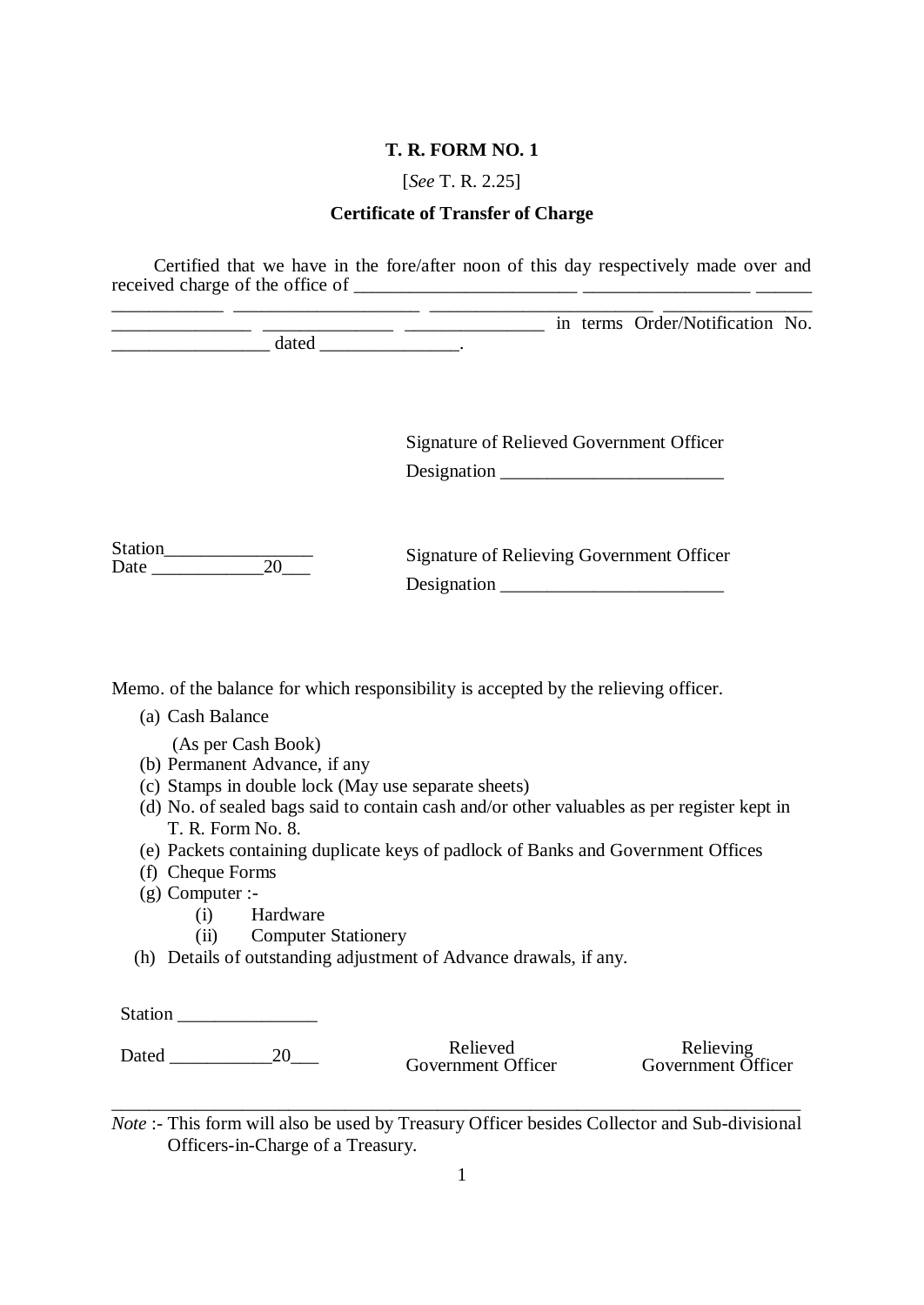### **T. R. FORM NO. 2**  [*See* sub-rule (3) of T. R. 2.31]

Statement of transactions on Government Account at Reserve Bank/State Bank of India at \_\_\_\_\_\_\_\_\_\_\_\_\_\_\_\_\_\_\_\_\_\_\_\_\_\_\_ for \_\_\_\_\_\_\_\_\_\_\_\_\_\_\_\_\_\_\_\_\_\_\_\_\_\_\_\_.

| Dr.  |           |                 |        |                   |           |             | Cr.    |  |
|------|-----------|-----------------|--------|-------------------|-----------|-------------|--------|--|
|      |           | Cash / Receipts |        | Contra / Payments |           |             |        |  |
| Date | No. of    | Particulars     | Amount | Date              | No. of    | Particulars | Amount |  |
|      | Voucher / |                 |        |                   | Voucher   |             |        |  |
|      | Challan   |                 |        |                   |           |             |        |  |
|      |           |                 | Rs.    |                   |           |             | Rs.    |  |
|      |           |                 |        |                   |           |             |        |  |
|      |           |                 |        |                   |           |             |        |  |
|      |           |                 |        |                   |           |             |        |  |
|      |           |                 |        |                   |           |             |        |  |
|      |           |                 |        |                   |           |             |        |  |
|      |           |                 |        |                   |           |             |        |  |
|      |           |                 |        |                   |           |             |        |  |
|      | Total Rs. | (Rupees         |        |                   | Total Rs. | (Rupees     |        |  |
|      |           |                 |        |                   |           |             |        |  |

*Manager Manager*

Verified

T.O./A.T.O.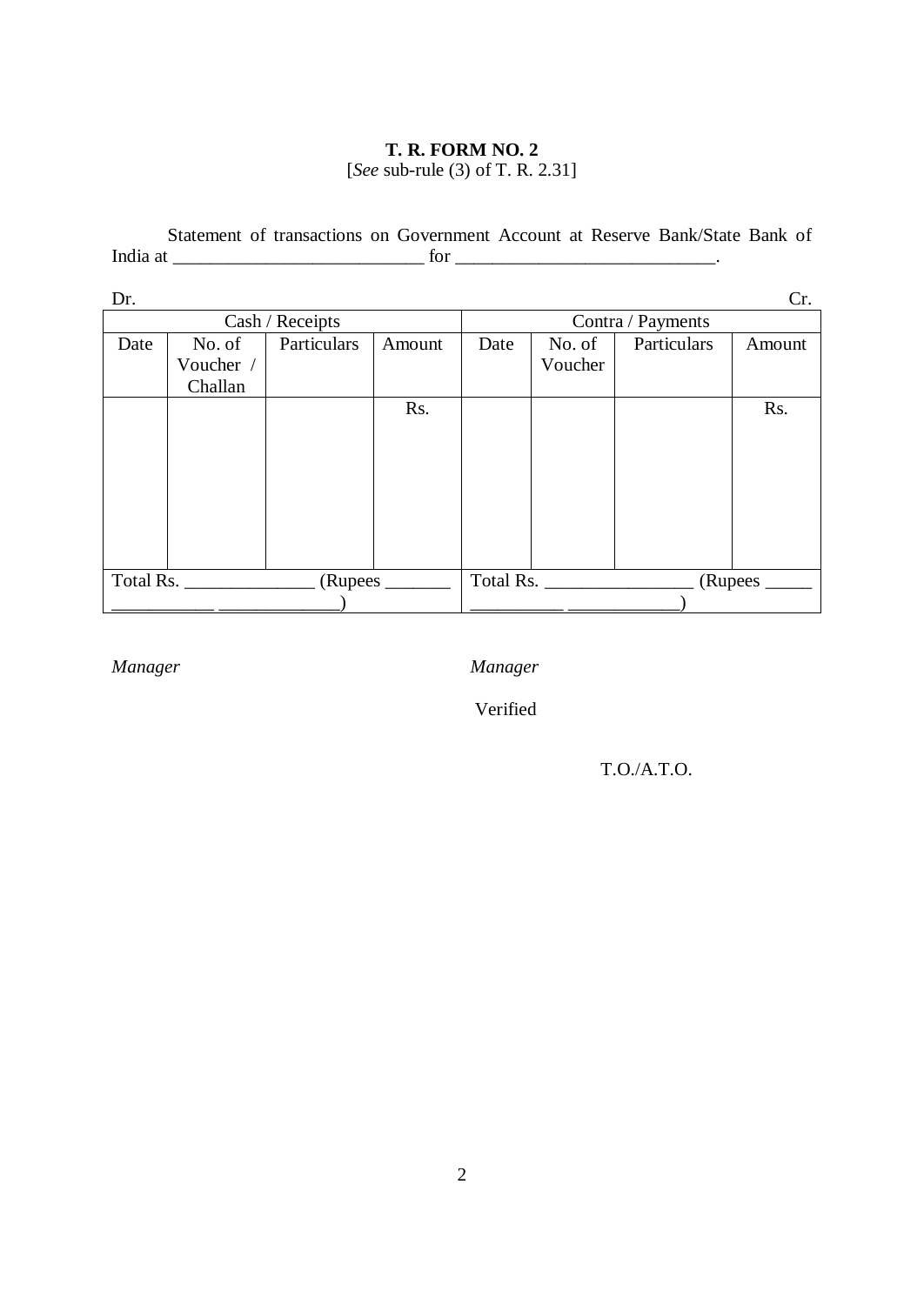[*See* sub-rule (3) of T.R. 2.41]

# **Register of valuables lodged for safe custody in \_\_\_\_\_\_\_\_\_\_\_\_\_\_\_\_\_\_\_\_\_\_\_\_\_\_\_\_Treasury**

| Sl. No.<br>of<br>packet | Date of<br>Receipt | Office<br>from<br>which<br>received | Condition<br>in which<br>received | Articles<br>said to be<br>contained<br>in the<br>packet | Value<br>(estimated<br>or actual)<br>(in Rs.) | Initials of<br>Treasury<br>Officer<br>Treasurer<br>/Stamp<br>Clerk | When<br>returned | Signature<br>of<br>recipient | Initials of<br>Treasury<br>Officer and<br>Treasurer<br>/Stamp<br>Clerk | Remarks |
|-------------------------|--------------------|-------------------------------------|-----------------------------------|---------------------------------------------------------|-----------------------------------------------|--------------------------------------------------------------------|------------------|------------------------------|------------------------------------------------------------------------|---------|
| (1)                     | (2)                | (3)                                 | (4)                               | (5)                                                     | (6)                                           | (7)                                                                | (8)              | (9)                          | (10)                                                                   | (11)    |
|                         |                    |                                     |                                   |                                                         |                                               |                                                                    |                  |                              |                                                                        |         |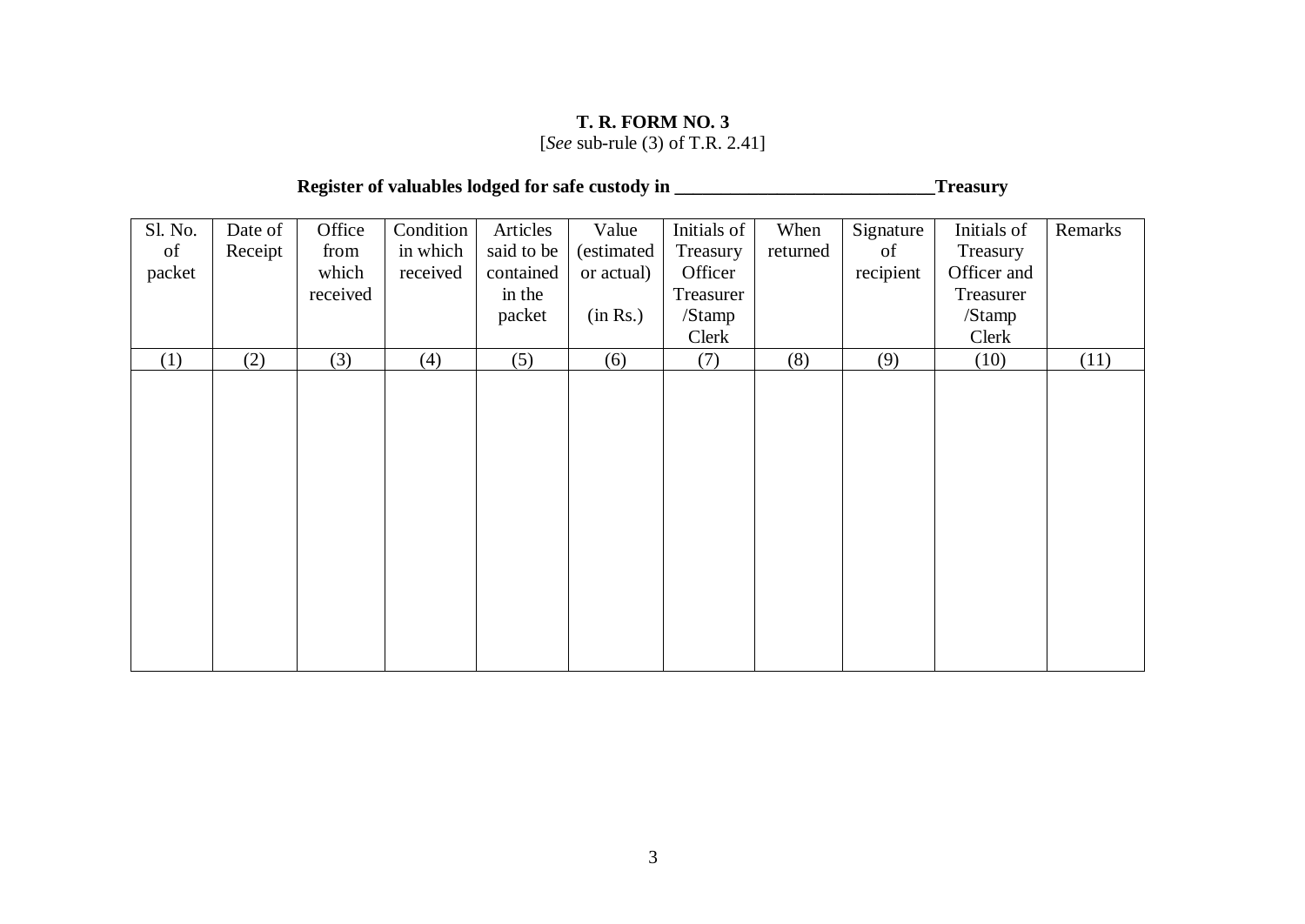[*See sub-rule(1) of* T.R. 2.43]

# **Register of Padlocks kept in the custody of \_\_\_\_\_\_\_\_\_\_\_\_\_\_\_\_\_\_\_\_\_\_\_\_ Treasury**

| Date           | Number   | Number    | Initials of  | Date of     | Number and  | Initial of | Signature of | Remarks |
|----------------|----------|-----------|--------------|-------------|-------------|------------|--------------|---------|
| 0 <sup>f</sup> | Borne by | $\delta$  | Treasury     | removal of  | date of     | Treasury   | the Receiver |         |
| receipt        | Padlocks | duplicate | Officer who  | any padlock | order       | Officer    |              |         |
|                | and keys | keys      | receives the | or key      | sanctioning | removing a |              |         |
|                |          | received  | padlocks     |             | the removal | padlock or |              |         |
|                |          |           | and keys     |             |             | key        |              |         |
|                |          |           | 4            |             | 6           |            |              | 9       |
|                |          |           |              |             |             |            |              |         |
|                |          |           |              |             |             |            |              |         |

The term 'padlocks' includes also the 'self locks' of iron safes and steel almirahs.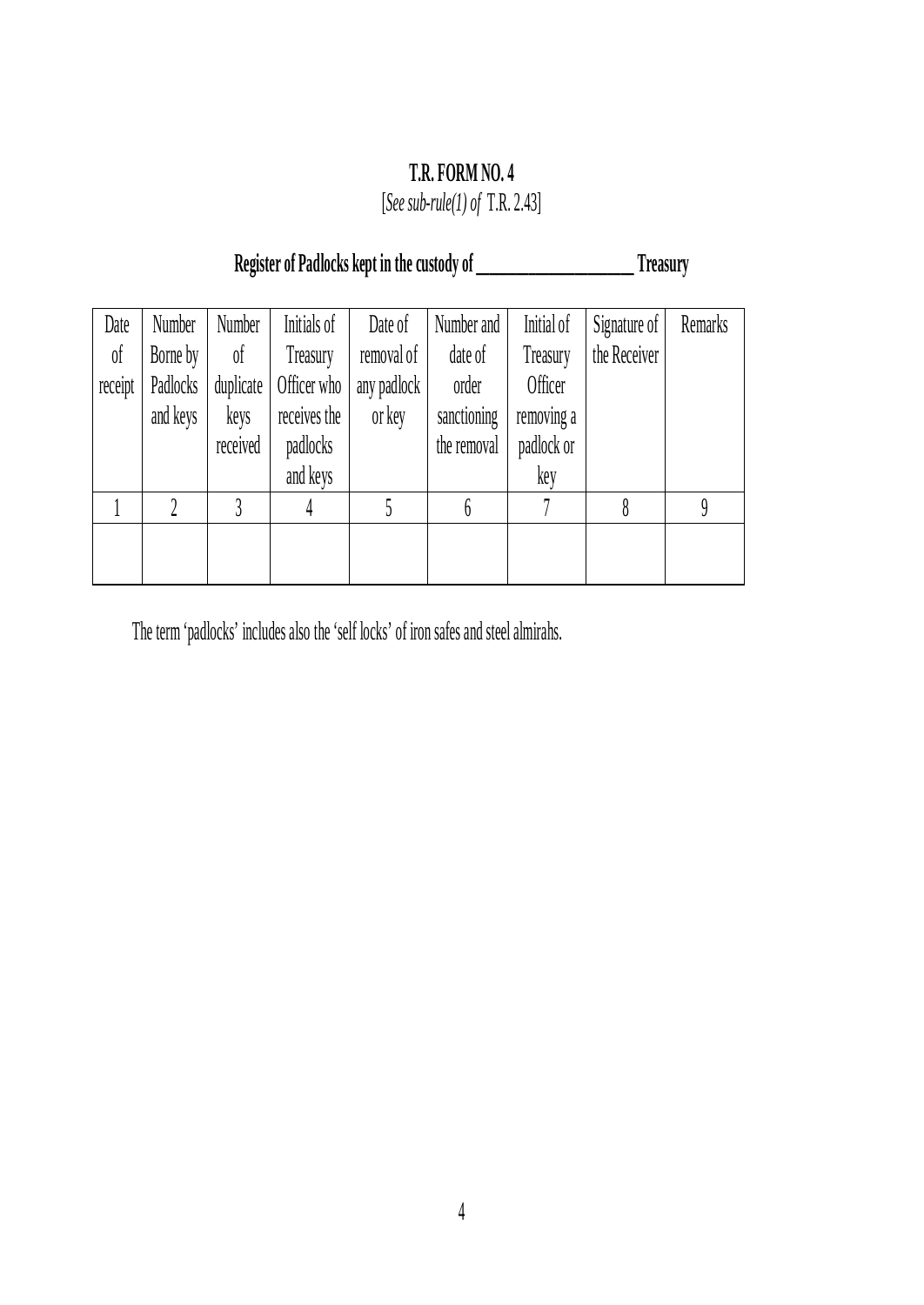[*See sub-rule(1) of* T.R. 3.13]

**Accounts for Departmental Receipts of \_\_\_\_\_\_\_\_\_\_\_\_\_\_\_\_\_\_\_\_\_\_\_\_\_\_\_\_\_\_\_\_\_\_** (Name of the Department/Directorate/Office) **for the month of \_\_\_\_\_\_\_\_\_\_\_\_\_\_\_\_\_\_\_\_\_\_\_\_\_\_\_\_\_**

D.D.O. Code \_\_\_\_\_\_\_\_\_\_\_\_\_\_\_\_\_\_\_\_\_\_\_\_\_\_\_\_\_\_

| Date | Opening<br>Balance | Add Amount Received during the<br>month |           |        | Date |         | Less Payments/Expenditure made<br>during the month |        | Closing<br><b>Balance</b> | Remarks<br>Challan No. &      |
|------|--------------------|-----------------------------------------|-----------|--------|------|---------|----------------------------------------------------|--------|---------------------------|-------------------------------|
|      |                    | Head of                                 | Nature of | Amount |      | Head of | Nature of                                          | Amount |                           | date for                      |
|      |                    | Account                                 | receipt   |        |      | Account | payment                                            |        |                           | deposit of<br>excess receipts |
|      |                    |                                         |           |        |      |         |                                                    |        |                           |                               |
|      |                    |                                         |           |        |      |         |                                                    |        |                           |                               |
|      |                    |                                         |           |        |      |         |                                                    |        |                           |                               |
|      |                    |                                         |           |        |      |         |                                                    |        |                           |                               |
|      |                    |                                         |           |        |      |         |                                                    |        |                           |                               |
|      |                    |                                         |           |        |      |         |                                                    |        |                           |                               |
|      |                    |                                         | Total:    |        |      |         | Total:                                             |        |                           |                               |

*Cashier Accountant Signature with designation of the D.D.O.*

Memo. No. \_\_\_\_\_\_\_\_\_\_\_\_\_\_\_\_\_ Dated \_\_\_\_\_\_\_\_\_\_\_\_\_\_ Forwarded to the Principal Accountant General (A&E), West Bengal, Treasury Buildings, Kolkata – 700 001 for information and necessary action.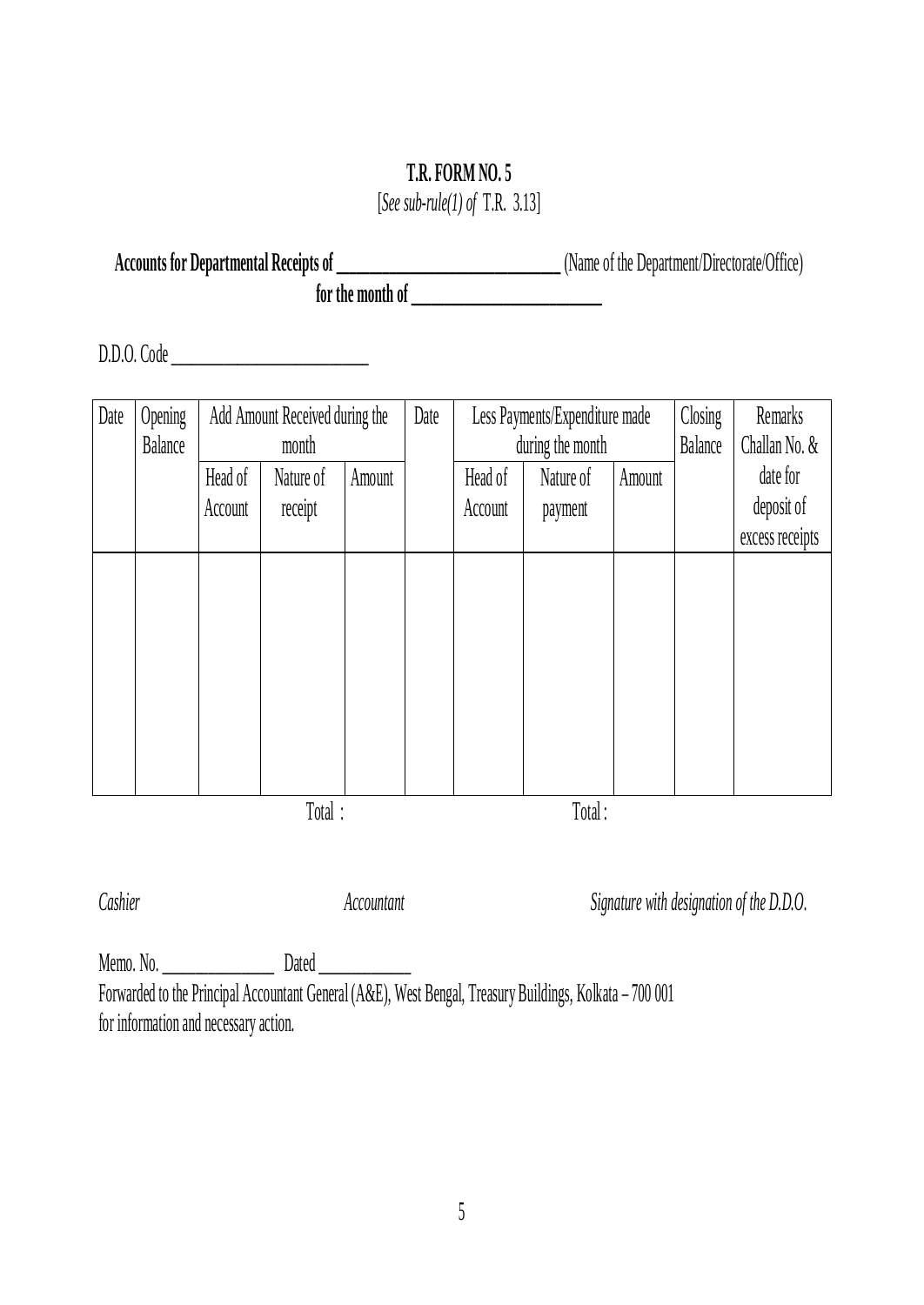#### **T. R. FORM NO. 6**  [*See* sub-rule (1) of T. R. 4.021] **Bill Transit Register**

Name of the office: Designation of the D.D.O. \_\_\_\_\_\_\_\_\_\_\_\_\_\_\_\_\_\_\_ D.D.O. Code No.\_\_\_\_\_\_\_\_\_\_\_\_\_ Sl. No. of authentication allotted by Treasury\_\_\_\_\_\_\_\_\_\_\_\_\_\_\_\_\_\_\_\_\_\_\_\_\_\_\_\_\_\_\_\_\_\_\_

| Sl. | Particulars                | Net | Dated        | Token No.   | Dated       | Cheque | T.V. | Remarks |
|-----|----------------------------|-----|--------------|-------------|-------------|--------|------|---------|
|     | No. of the Bill $ Amount $ |     | initials of  | allotted by | initials of | No.    | No.  |         |
|     |                            |     | Drawing $\&$ | the         | the         | &      | $\&$ |         |
|     |                            |     | Disbursing   | Treasury    | receiving   | date   | date |         |
|     |                            |     | Officer      |             | official in |        |      |         |
|     |                            |     |              |             | the         |        |      |         |
|     |                            |     |              |             | Treasury    |        |      |         |
|     |                            |     |              |             |             |        |      |         |
|     | ി                          |     |              |             |             |        | 8    | q       |

*Notes* :

- (a) This Register shall be authenticated jointly by the Treasury Officer/Additional Treasury Officer/P.A.O./A.P.A.O., Kolkata and the Drawing & Disbursing Officer at the beginning of each financial year with a certificate in respect of number of pages.
- (b) Column 2 : Entries should indicate the No. and date of the Bill, and the nature of the claims – viz. Establishment, Salary Bill. T. E. Bill, Office Expense Bill etc.
- (c) Columns 5, 6 and 8 : Entries to be made by the Treasury Officer/A.T.O./P.A.O. / A.P.A.O., Kolkata.
- (d) Columns 1 to 4, 7 and 9 : Entries shall be made by the D.D.O.
- (e) Column 9: (i) On receipt of Cheque, the Drawing and Disbursing Officer will make the entry "Payment Received". The register should be reviewed every fortnight by making the entries in Col. 9 to ensure that unauthorised bills are not presented and encashed through the register.

(ii) On return of the bill unpassed from the Treasury, the Drawing and Disbursing Officer shall note the fact against the relevant entry under his dated initials. In Column 9, if presented again, the bill should bear a new serial number.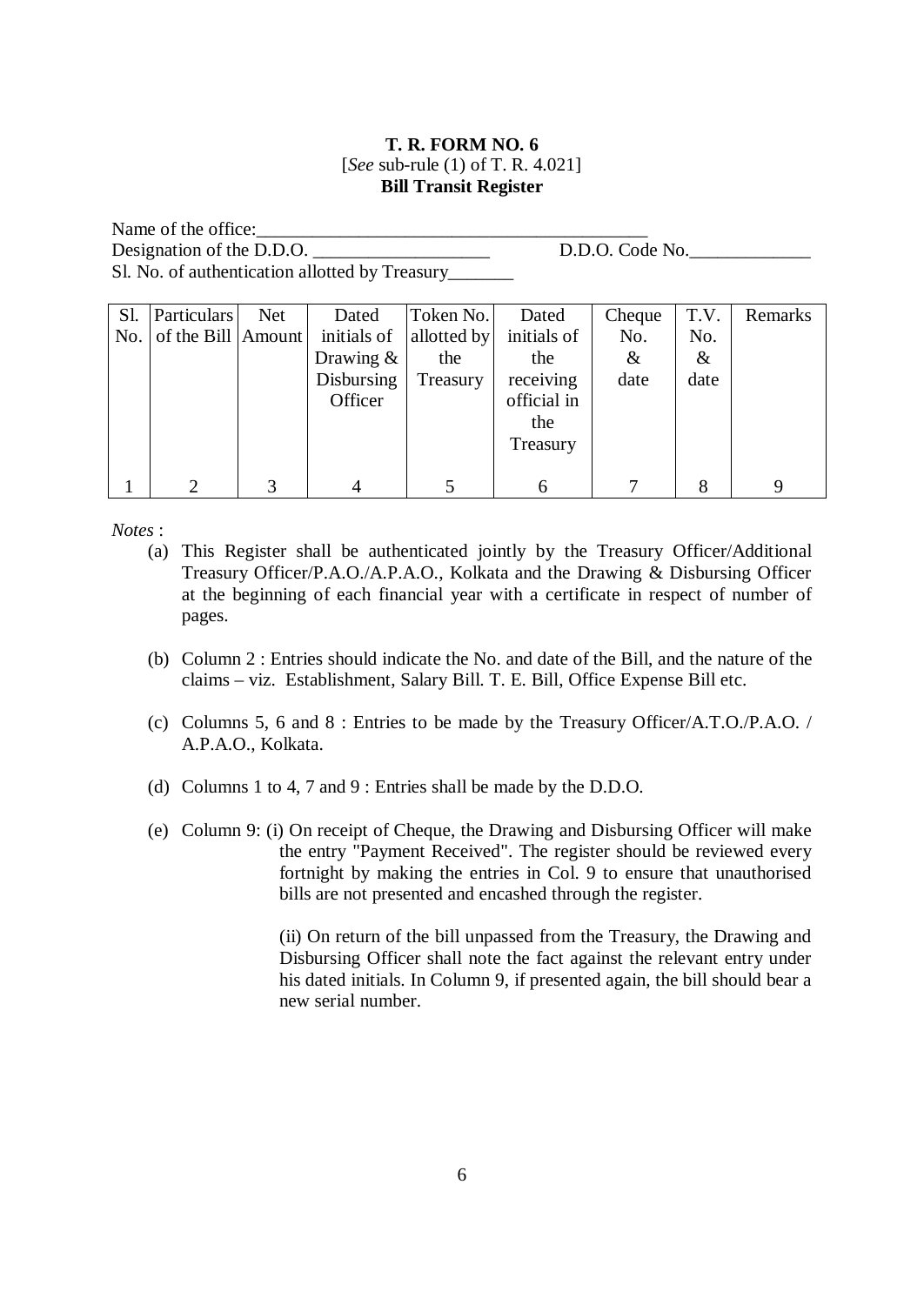#### [See sub-rule  $(2)(b)$  of T.R.3.06] **Challan for Deposit of money in the account of GOVERNMENT OF WEST BENGAL**

- 1. Name of the Bank & Branch:
- 2. (a). Name of the Treasury:
- (b). Treasury Code: 3. Account Code: (14- Digits must be filled up properly) 4. Detail Head of Account: 5. (a) Amount : Rs. (b) In Words: Rupees: 6. By whom tendered – Name & Address: 7. Name / Designation & Address of the Departmental Officer on whose behalf / favour money is paid: 8. (a) Particulars & Authority of Deposit:  $1 *$  (b) T.V. No. & Date of A.C. Bill: 9. Accounts Officer by whom adjustable: Accountant General (A&E), West Bengal. Verified Signature of Departmental / Treasury Officer Depositor's Signature Date: Treasury Receipted Challan No. Received payment. Bank Scroll Serial No. Receipt by Bank / Treasury Signature with seal of the Bank. Date:

<sup>&</sup>lt;sup>1</sup> \* In respect of Challan relating to refund of unspent amount of A.C. Bill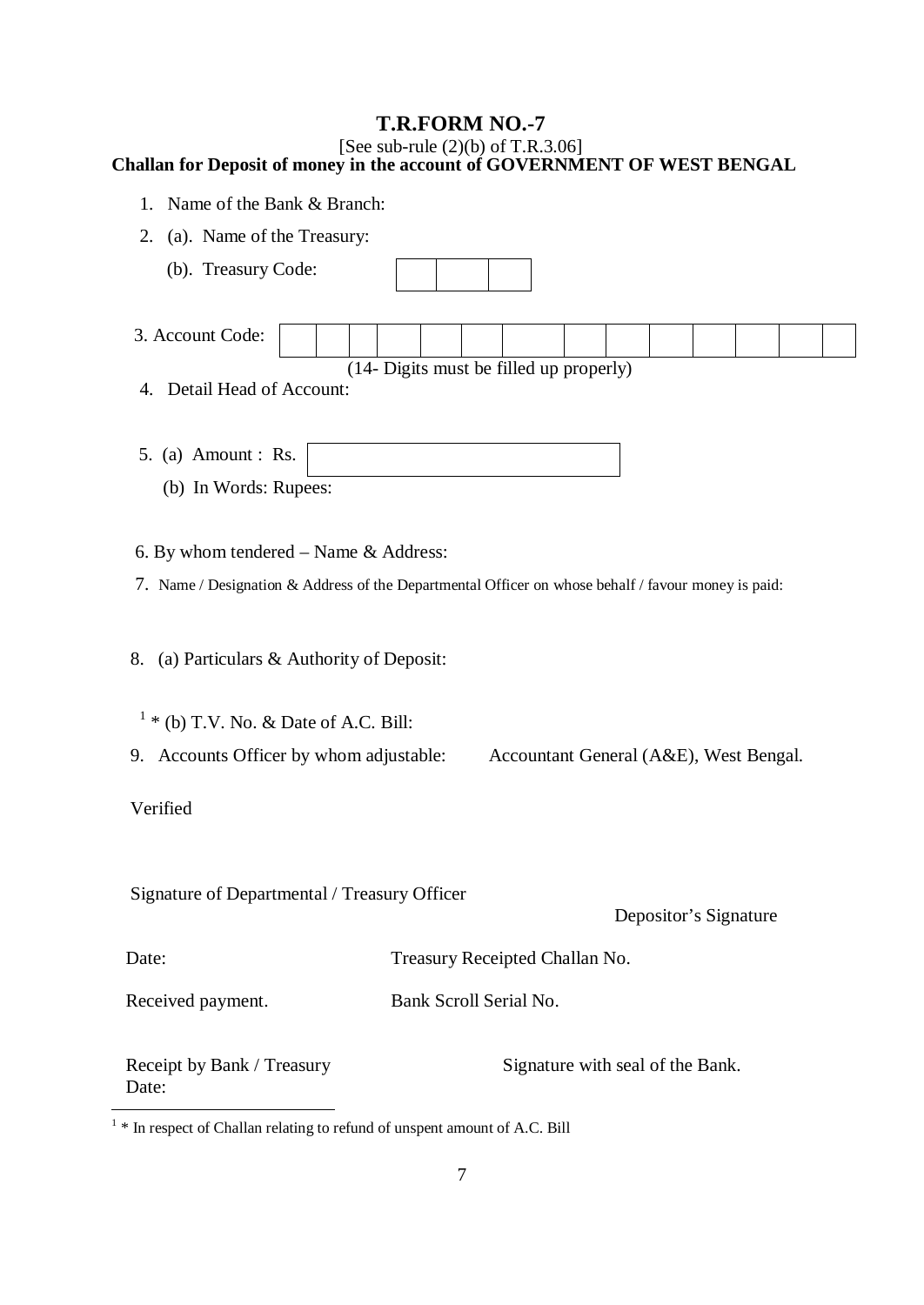|              |                  | <b>Particulars of Amount Deposited:</b> |             |            |        |
|--------------|------------------|-----------------------------------------|-------------|------------|--------|
| Cash:        |                  |                                         | Cheques:    |            |        |
|              | <b>Notes</b>     | Amount                                  | Drawee Bank | Cheque No. | Amount |
|              | $x \quad 1000 =$ |                                         |             |            |        |
| $\mathbf{X}$ | $500=$           |                                         |             |            |        |
| $\mathbf{X}$ | $100=$           |                                         |             |            |        |
| $\mathbf{X}$ | $50=$            |                                         |             |            |        |
| $\mathbf{X}$ | $20=$            |                                         |             |            |        |
| $\mathbf{x}$ | $10=$            |                                         |             |            |        |
| $\mathbf{X}$ | $5=$             |                                         |             |            |        |
| Coins        | $=$              |                                         |             |            |        |
|              | Total            |                                         |             | Total      |        |

Note –1. Challans are to be presented to the Bank after the Head of Account upto detailed head and other particulars noted on it have been verified by the Departmental Officer on whose behalf money is credited to the Government Account. If there is no Departmental Officer at the place where the Treasury is situated this verification will be made by the Treasury Officer. Difficulties may arise because of not quoting the Head of Account correctly upto Detailed Head.

Note–2. Particulars of money tendered should be given in the form given above. The Cheques/ Drafts meant for transfer credit should bear the endorsement "Received payment by transfer credit to

| (Head of Account to which creditable) |  |  |  |  |  |  |  |  |  |  |  |  |  |  |  |  |  |
|---------------------------------------|--|--|--|--|--|--|--|--|--|--|--|--|--|--|--|--|--|

Note–3. In cases where direct credit at the Bank without verification by Departmental Officer or Treasury Officer is permissible (e.g. fees payable to the Public Service Commission on account of recruitment, etc.), the Head of Account may be written by the Depositors. The Treasury Officer or Pay & Accounts Officer, Kolkata Pay & Accounts Office may check the Head of Account and make correction, where necessary, when the Challan is received with the Bank's scroll.

===========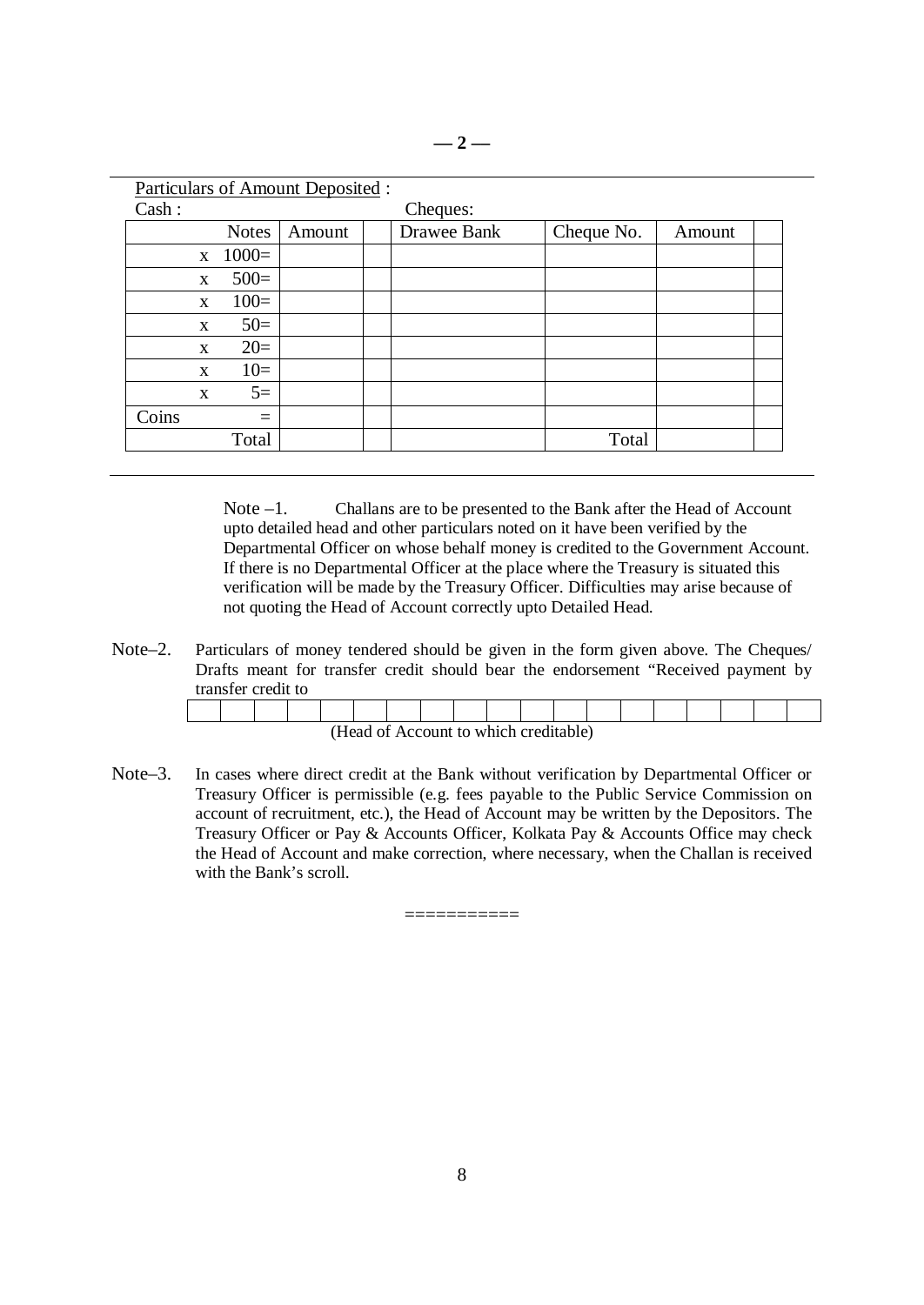## **T. R. FORM NO. 8**  [*See* sub-rule (1) of T.R*.* 4.052]

### **Letter of Credit**

|                                                                             | Office of the service of the service of the service of the service of the service of the service of the service of the service of the service of the service of the service of the service of the service of the service of th |
|-----------------------------------------------------------------------------|--------------------------------------------------------------------------------------------------------------------------------------------------------------------------------------------------------------------------------|
|                                                                             | Letter of Credit No.                                                                                                                                                                                                           |
|                                                                             | 20                                                                                                                                                                                                                             |
| To:                                                                         |                                                                                                                                                                                                                                |
| Manager, Reserve Bank of India, Kolkata                                     |                                                                                                                                                                                                                                |
| Manager, State Bank of India                                                |                                                                                                                                                                                                                                |
| Manager, Central Bank of India, Mathabhanga/Tufanganj/Mekljganj             |                                                                                                                                                                                                                                |
| Manager, United Bank of India, Khatra, Bankura                              |                                                                                                                                                                                                                                |
|                                                                             | You are requested to honour the cheques drawn by the Executive Engineer                                                                                                                                                        |
|                                                                             | Division to the                                                                                                                                                                                                                |
|                                                                             |                                                                                                                                                                                                                                |
|                                                                             |                                                                                                                                                                                                                                |
|                                                                             |                                                                                                                                                                                                                                |
|                                                                             | and is within the amount of authorisation obtained from Finance Department Vide Order No.                                                                                                                                      |
|                                                                             |                                                                                                                                                                                                                                |
|                                                                             |                                                                                                                                                                                                                                |
|                                                                             |                                                                                                                                                                                                                                |
|                                                                             | Head of Engineering Directorate/Chief Engineer                                                                                                                                                                                 |
|                                                                             |                                                                                                                                                                                                                                |
| Copy forwarded to:                                                          |                                                                                                                                                                                                                                |
| (1) Pay & Accounts Officer, Kolkata Pay & Accounts Office/Treasury Officer. |                                                                                                                                                                                                                                |
| (2) Principal Accountant General (A&E), West Bengal.                        |                                                                                                                                                                                                                                |
| (3) A.G.(Audit)-I/ A.G.(Audit)-II, West Bengal.                             |                                                                                                                                                                                                                                |
| (4) Finance (Budget) Department.                                            |                                                                                                                                                                                                                                |
|                                                                             |                                                                                                                                                                                                                                |
|                                                                             |                                                                                                                                                                                                                                |

*Head of Engineering Directorate/Chief Engineer*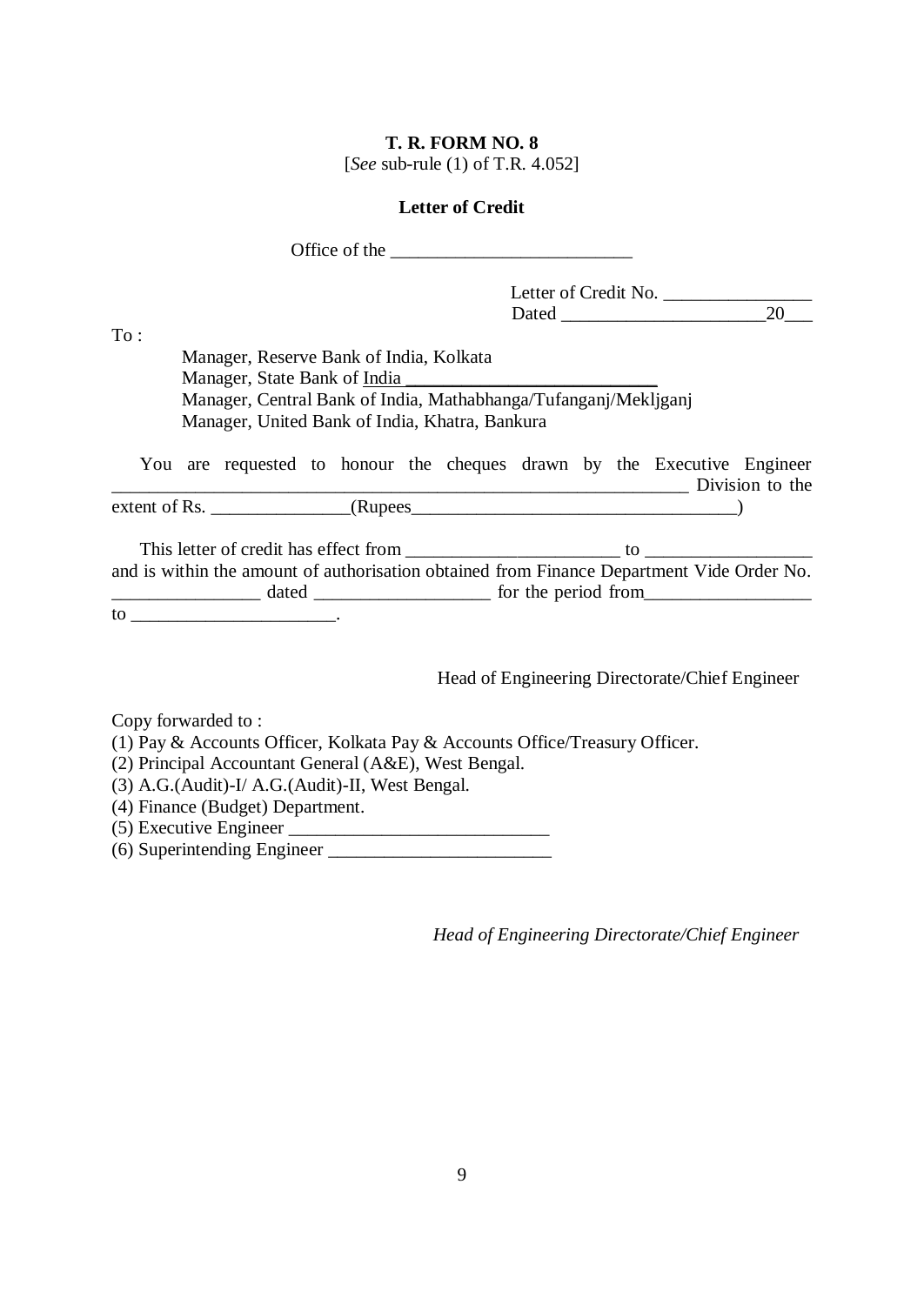[*See* sub-rule (3) of T.R. 4.052]

### **Allotment / L.O.C. Register For The Year -***\_\_\_\_\_\_\_\_*

Name of the  $D.D.O.$ :

D.D.O. Code:\_\_\_\_\_\_\_\_\_\_\_\_\_\_\_\_\_\_\_\_\_\_\_\_\_\_\_\_\_\_

Nature/Purpose of Expenditure : \_\_\_\_\_\_\_\_\_\_\_\_\_\_\_\_\_\_\_\_\_\_\_\_\_

Grant No.:\_\_\_\_\_\_\_\_\_\_\_\_\_\_\_\_\_\_\_\_\_\_\_\_\_\_\_\_\_\_\_\_\_ Head of Account Code:\_\_\_\_\_\_\_\_\_\_\_\_\_\_\_\_\_\_\_\_\_\_\_

G.O./ L.O.C . No. & Date Name of the authorit y allotting fund Amount Receive d (Rs.) Progressiv e Balance (Rs.) Signature of T.O./A.T.O./ P.A.O./A.P.A.O . with date Token/ Chequ e No. & Date Amoun t of the Bill / Cheque (Rs.) Progressive Expenditur e (Rs.) Progressiv e reduced Balance (Rs.) Signature of T.O./A.T.O./ P.A.O./A.P.A.O . with date  $(1)$   $(2)$   $(3)$   $(4)$   $(5)$   $(6)$   $(7)$   $(8)$   $(9)$   $(10)$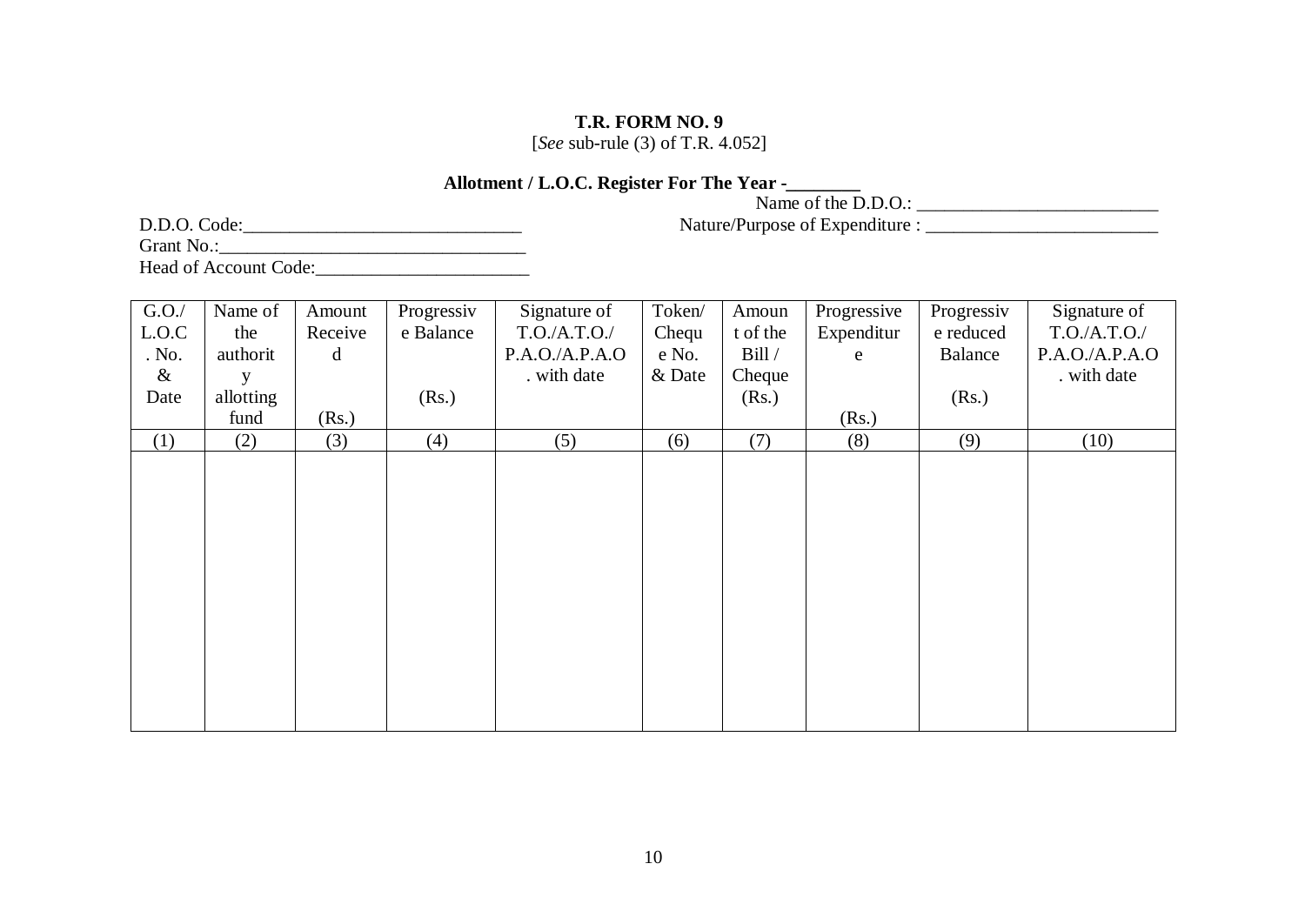# **T.R. FORM NO. 10**  [*See* T. R. 4.072] **SCHEDULE OF INCOME TAX DEDUCTED AT SOURCE (TDS)**

# **FOR THE MONTH OF : \_\_\_\_\_\_\_\_\_\_\_\_\_\_\_\_\_\_\_\_\_**

D.D.O. Code \_\_\_\_\_\_\_\_\_\_\_\_\_\_\_\_\_\_\_\_\_\_\_\_ TAN No. \_\_\_\_\_\_\_\_\_\_\_\_\_\_\_\_\_\_\_\_

Grant No. \_\_\_\_\_\_\_\_\_\_\_\_\_\_\_\_\_\_\_\_\_\_\_\_\_\_\_

Bill No.\_\_\_\_\_\_\_\_\_\_\_\_\_ Date\_\_\_\_\_\_\_\_\_ Token/T.V. No. \_\_\_\_\_\_\_\_\_\_\_ Date\_\_\_\_\_\_\_\_\_

Head of Account Code : **8658-00-112-001-08**

| Sl.<br>No. | Name of the Officer with<br>Designation | Amount<br>Deducted | PAN No. | Remarks |
|------------|-----------------------------------------|--------------------|---------|---------|
|            |                                         |                    |         |         |
|            |                                         |                    |         |         |
|            |                                         |                    |         |         |
|            |                                         |                    |         |         |
|            |                                         |                    |         |         |
|            |                                         |                    |         |         |

SALARY HEAD CODE : \_\_\_\_\_\_\_\_\_\_\_\_\_\_\_\_\_\_\_\_\_\_\_\_\_\_\_\_\_\_\_\_\_\_\_\_\_\_\_\_\_\_\_\_\_\_\_\_\_\_\_\_\_\_\_\_\_\_\_\_\_\_\_

*BILL CLERK / ACCOUNTANT SIGNATURE OF D.D.O. WITH SEAL*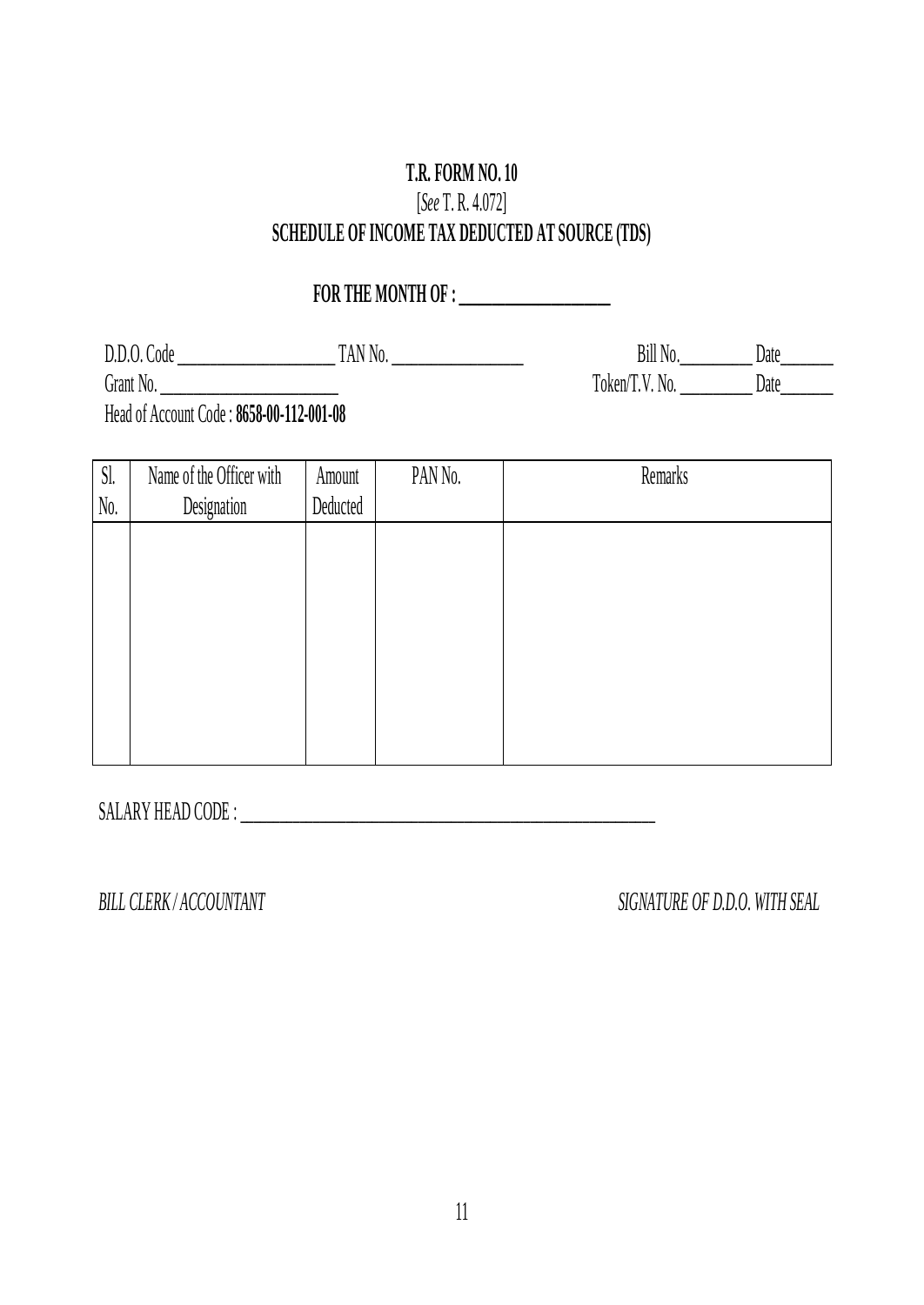[*See sub-rule (2) of T*. R. 4.073]

# **SCHEDULE OF HOUSE RENT, ETC. RECOVERY FOR OCCUPATION OF GOVERNMENT ACCOMMODATION, ETC.**

NAME OF THE OFFICE :

D.D.O. Code \_\_\_\_\_\_\_\_\_\_\_\_\_\_\_\_\_\_\_\_\_\_\_\_\_\_\_\_\_\_\_\_\_\_\_\_\_\_

Grant No. \_\_\_\_\_\_\_\_\_\_\_\_\_\_\_\_\_\_\_\_\_\_\_\_\_\_\_\_\_\_\_\_\_\_\_\_\_\_\_\_\_

Head of Account Code :

Bill No.\_\_\_\_\_\_\_\_\_\_\_\_\_\_\_ Date\_\_\_\_\_\_\_\_\_\_ Token/T.V. No. \_\_\_\_\_\_\_\_\_\_\_\_\_ Date\_\_\_\_\_\_\_\_

| Roll             | Name of the Officer with | <b>Basic Pay</b> | Period | Amount | Remarks |
|------------------|--------------------------|------------------|--------|--------|---------|
| $\mathrm{N}_0$ . | Designation              |                  |        |        |         |
|                  |                          |                  |        |        |         |
|                  |                          |                  |        |        |         |
|                  |                          |                  |        |        |         |
|                  |                          |                  |        |        |         |
|                  |                          |                  |        |        |         |
|                  |                          |                  |        |        |         |
|                  |                          |                  |        |        |         |
|                  |                          |                  |        |        |         |

SALARY HEAD CODE : \_\_\_\_\_\_\_\_\_\_\_\_\_\_\_\_\_\_\_\_\_\_\_\_\_\_\_\_\_\_\_\_\_\_\_\_\_\_\_\_\_\_\_\_\_\_\_\_\_\_\_\_\_\_\_\_\_\_\_\_\_\_\_

*BILL CLERK ACCOUNTANT SIGNATURE OF D.D.O. WITH DESIGNATION*

N.B. : (a) In case of Central Government employees on deputation from the office of the Accountant General of this State or any other State the Head of Account may be indicated as "8658 - Suspense Account – 00 – 101 – PAO Suspense – PAO (Audit), Kolkata".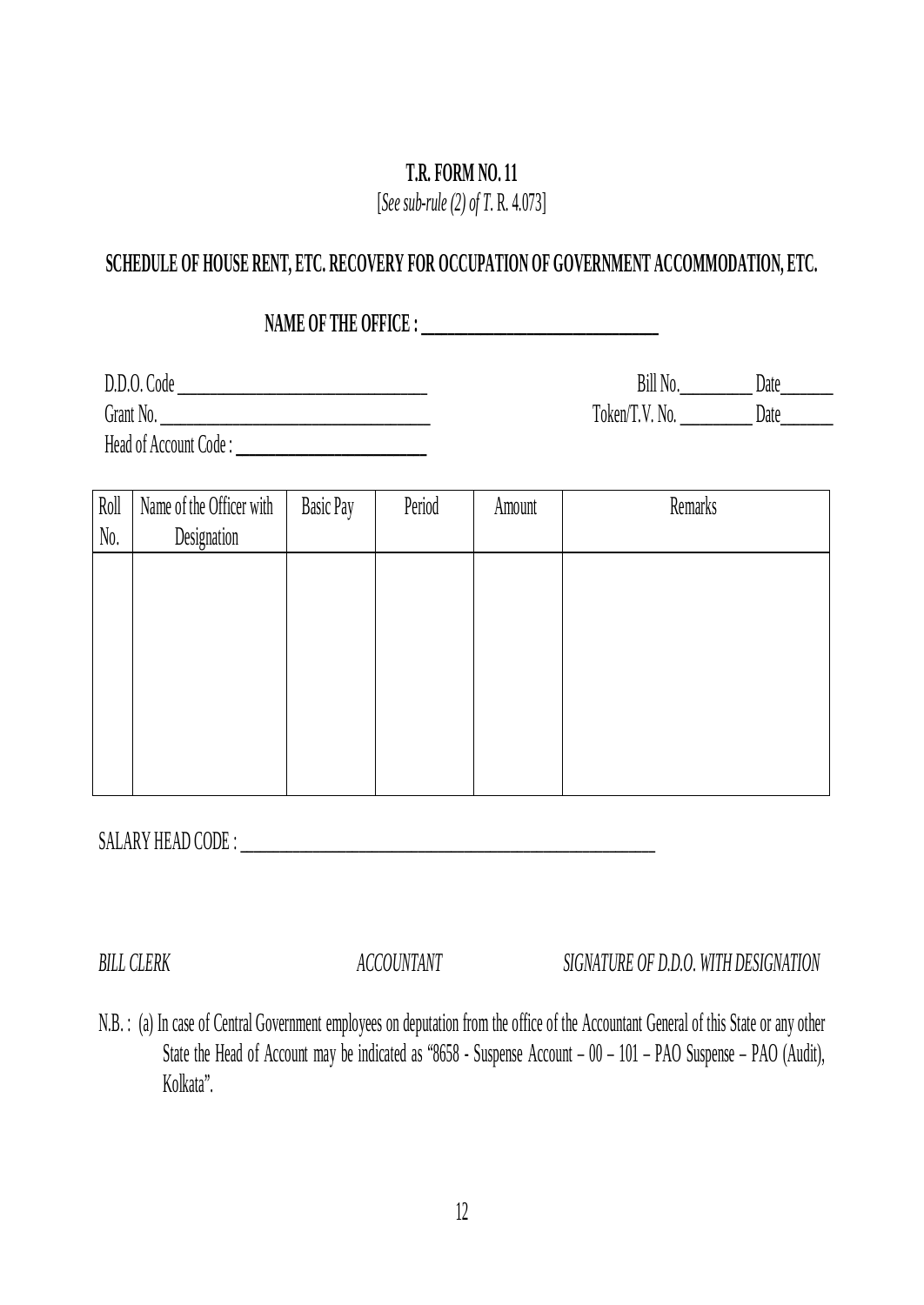- (b) In case of other Central Government Civil employees on deputation, the Head of Account may be indicated as "8658 Suspense Account – 00 – 101 – PAO Suspense – (Name of the concerned Ministry)"
- (c) In case of Railway employees on deputation, the Head of Account may be indicated as "8658 Suspense Account 00 102 – Suspense Account – Civil – (FA & CAO of the concerned Railway).
- (d) In case of other State Government employees on deputation, the Head of Account may be indicated as "8793 Inter-State Suspense Account – 00 – 101 – (Name of the concerned State)".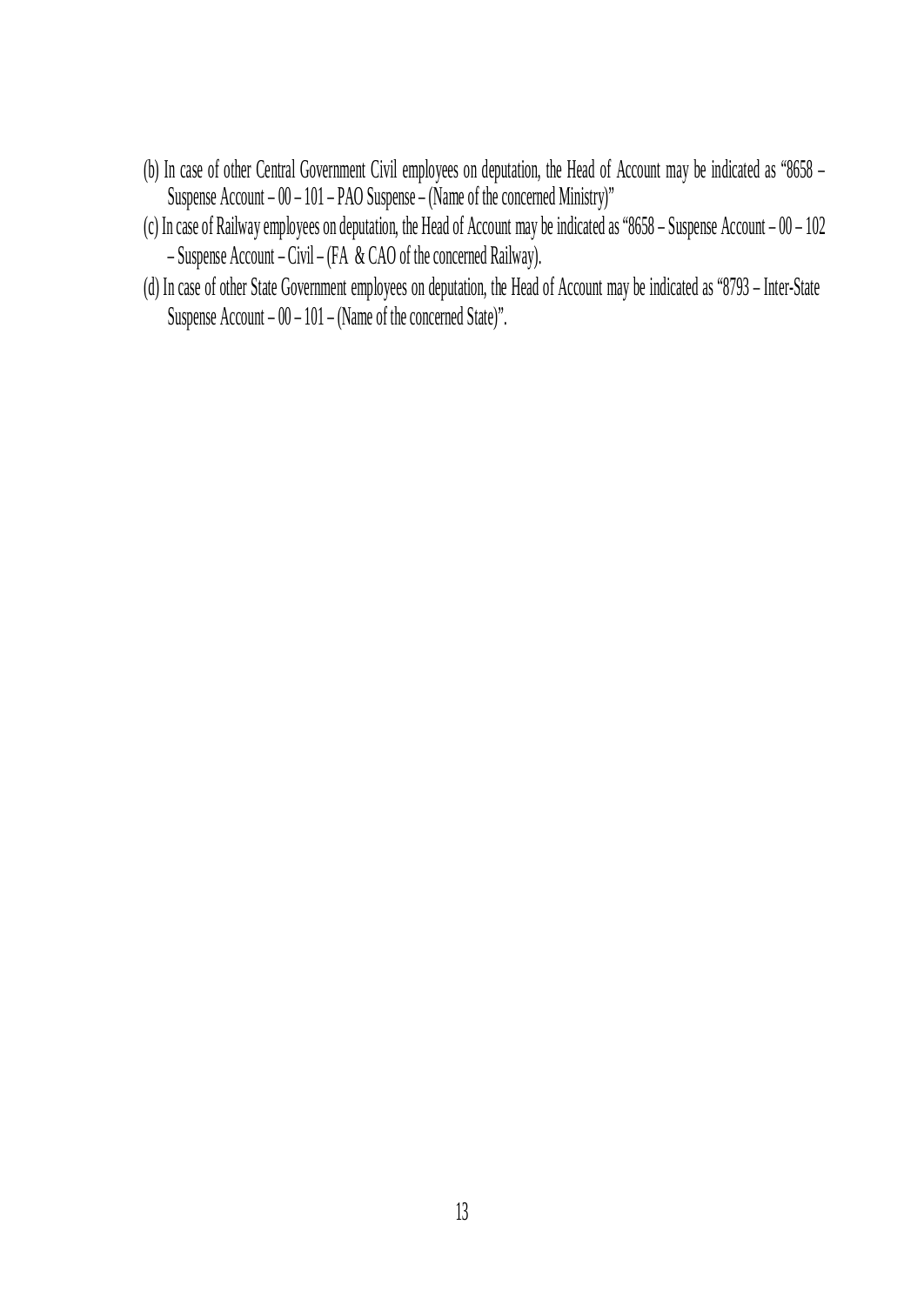#### **T. R. FORM NO. 12 (FORM IV of WB State Tax on Professions, etc. Act, 1979)** [*See* sub-rule (1) of T.R. 4.080]

#### **Statement of recovery under the West Bengal State Tax on Professions, Trades, Callings and Employments Act, 1979 (West Bengal Act VI of 1979)**

D.D.O. Code \_\_\_\_\_\_\_\_\_\_\_\_\_\_\_\_\_\_\_\_\_\_\_\_ Grant No. \_\_\_\_\_\_\_\_\_\_\_\_\_\_\_\_\_\_\_\_\_\_\_\_\_\_\_ Head of Account Code : **0028-00-107-001-03**

| Name of           | Name of Account    | Period of   | Amount    | To be credited to $-$         |
|-------------------|--------------------|-------------|-----------|-------------------------------|
| Deptt. $\sqrt{ }$ | under which        | salary bill | recovered | "0028-Other taxes on income"  |
| Sec./Estt.        | salaries are drawn |             |           | and expenditure-00-107-       |
|                   |                    |             |           | Taxes on Professions, Trades, |
|                   |                    |             |           | Callings & Employments"       |
|                   | (2)                | 3)          | (4)       | (5)                           |
|                   |                    |             |           |                               |
|                   |                    |             |           |                               |
|                   |                    |             |           |                               |
|                   |                    |             |           |                               |
|                   |                    |             |           |                               |
|                   |                    |             |           |                               |

SALARY HEAD CODE : \_\_\_\_\_\_\_\_\_\_\_\_\_\_\_\_\_\_\_\_\_\_\_\_\_\_\_\_\_\_\_\_\_\_\_\_\_\_\_\_\_\_\_\_\_\_\_\_\_\_\_

Rs. \_\_\_\_\_\_\_\_\_\_\_\_\_\_\_\_\_

Rupees \_\_\_\_\_\_\_\_\_\_\_\_\_\_\_\_\_\_\_\_\_\_\_\_\_\_\_\_\_\_\_\_\_\_\_\_\_\_\_\_\_\_\_\_\_\_\_\_\_\_\_\_\_\_\_\_\_\_\_ (in words)

Signature \_\_\_\_\_\_\_\_\_\_\_\_\_\_\_\_\_\_\_\_\_\_\_\_\_\_

Signature

*Bill Clerk / Accountant*

*Drawing Officer*

Bill No. \_\_\_\_\_\_\_\_\_\_\_\_ Date\_\_\_\_\_\_\_\_\_\_

Token/T.V. No. \_\_\_\_\_\_\_\_\_\_\_ Date\_\_\_\_\_\_\_\_\_\_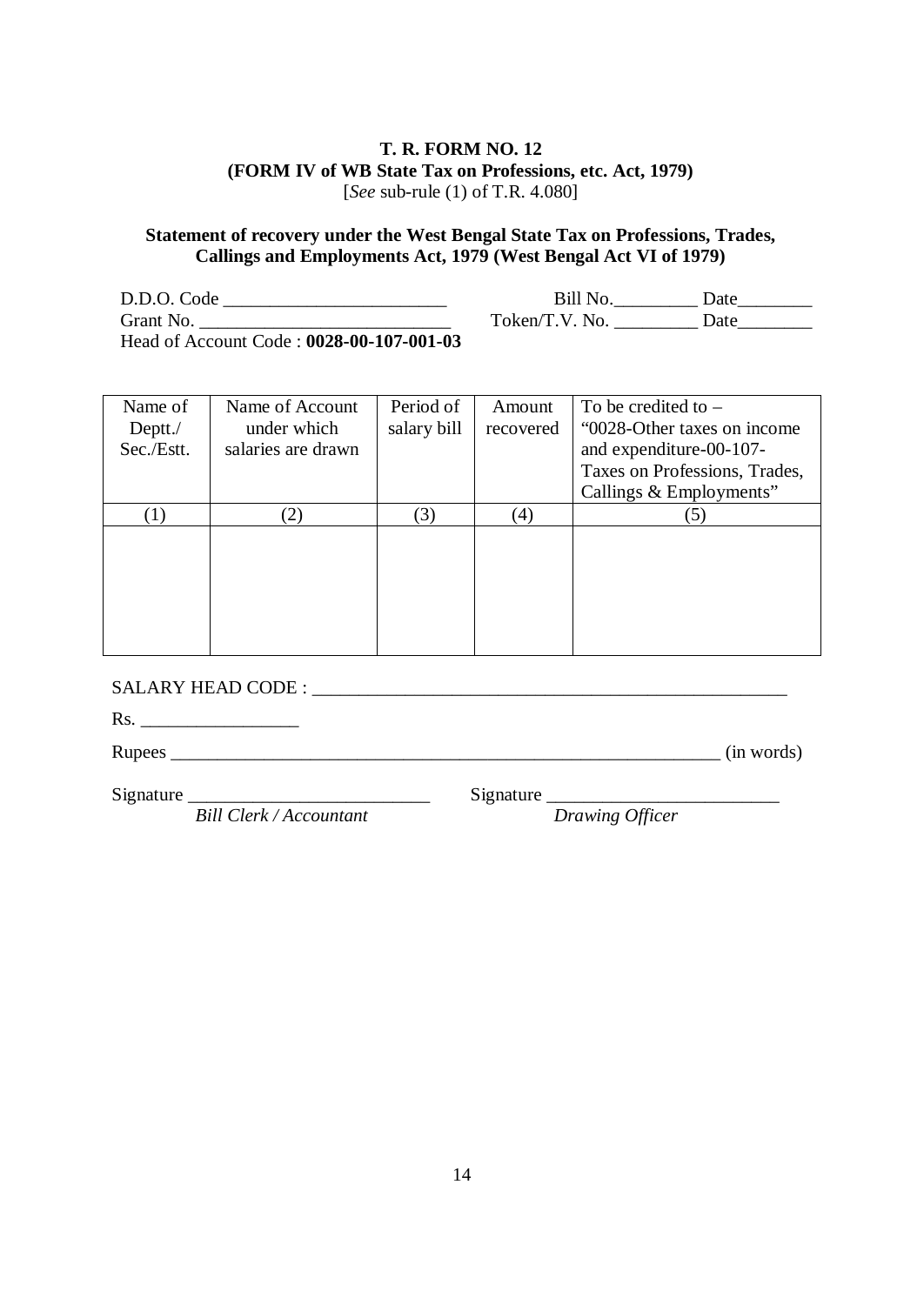# **T.R. FORM NO. 13** [*See sub-rule (1) of* T. R. 4.081]

# **LAST PAY CERTIFICATE**

| Last Pay Certificate of Shri/Shrimati/Kumari ___________________________________                   |                                                                                                                                                                                    |
|----------------------------------------------------------------------------------------------------|------------------------------------------------------------------------------------------------------------------------------------------------------------------------------------|
|                                                                                                    | $\overline{\phantom{a}}$ of the office of $\overline{\phantom{a}}$                                                                                                                 |
|                                                                                                    |                                                                                                                                                                                    |
|                                                                                                    |                                                                                                                                                                                    |
| rates in the scale of Rs.                                                                          |                                                                                                                                                                                    |
|                                                                                                    | Particulars                                                                                                                                                                        |
| Basic Pay                                                                                          |                                                                                                                                                                                    |
| Special Pay                                                                                        |                                                                                                                                                                                    |
| Personal Pay                                                                                       |                                                                                                                                                                                    |
| Dearness Pay                                                                                       |                                                                                                                                                                                    |
| Leave Salary                                                                                       |                                                                                                                                                                                    |
| <b>Allowances</b><br>a) D. A./ A. D. A.<br>b) H. R. A.<br>c) Medical Allowance<br>d)               | Rate of Deductions<br>a) G. P. F.<br>b) Income Tax<br>c) Professional Tax<br>d) Group Insurance<br><b>Insurance Fund</b><br>i)<br>$\mathbf{ii}$<br><b>Savings Fund</b><br>e)       |
|                                                                                                    | 3. His/Her General Provident Fund Account No. __________________________ is maintained by<br>the Drawing and Disbursing Officer / Principal Accountant General (A&E), West Bengal. |
|                                                                                                    |                                                                                                                                                                                    |
| detailed below.                                                                                    | 5. Recoveries are to be made from the emoluments etc. of the Government employee as                                                                                                |
| 6. He/She is entitled to draw the following :                                                      |                                                                                                                                                                                    |
| $\frac{1}{\sqrt{2}}$ days.                                                                         | 7. He/She has been sanctioned _______________ leave proceeding joining time for ______                                                                                             |
| 8. He/She finances the insurance policies detailed below from the Provident Fund:<br>No. of Policy | <b>Amount of Premium</b><br>Due Date for the payment of<br>Premium                                                                                                                 |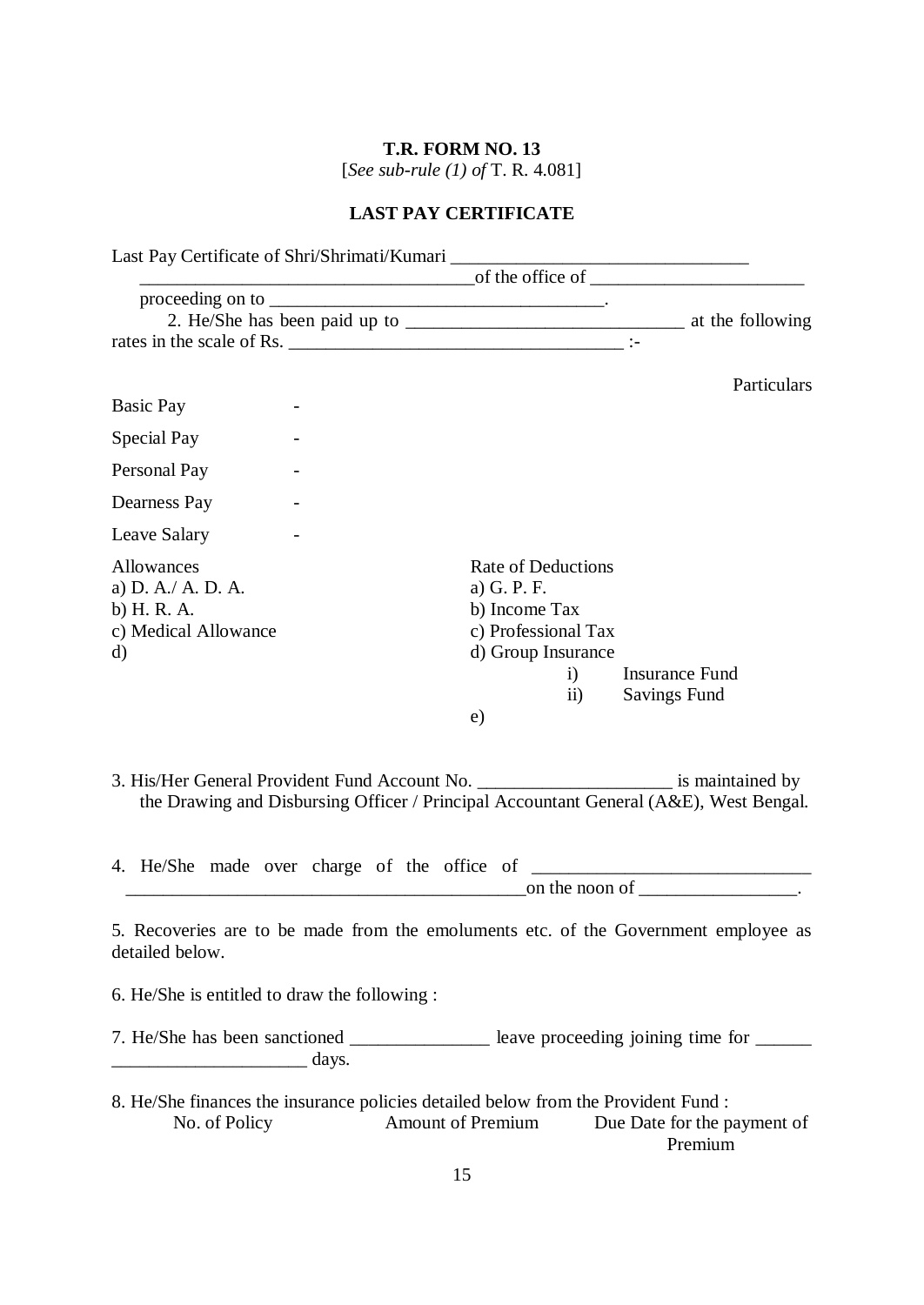9. Details of P. L. I. Policy where premium deduction is done from pay bill.

10. The Details of the G.P.F./Income-Tax/Profession Tax deduction made from him/her upto the date from the beginning of current financial year are noted below.

11. He resides at Government Rented House at \_\_\_\_\_\_\_\_\_\_\_\_\_\_\_\_\_\_\_\_\_\_\_\_\_\_\_\_\_\_\_\_\_\_\_\_

|                                                             |           |                                                              | 20                                |           |                            |  |
|-------------------------------------------------------------|-----------|--------------------------------------------------------------|-----------------------------------|-----------|----------------------------|--|
|                                                             |           |                                                              | Designation_                      |           |                            |  |
|                                                             |           |                                                              |                                   |           |                            |  |
|                                                             |           | <i>(Details of Recoveries)</i>                               |                                   |           |                            |  |
| Name of advance<br>involving recovery/<br>adjustment        |           | Total amount of<br>advance sanctioned<br>with date of drawal | Outstanding amount<br>recoverable |           | Rate of instalments<br>Rs. |  |
|                                                             |           | and T.V. number                                              | Rs.                               |           |                            |  |
| Pay advance<br>T. A. advance                                |           |                                                              |                                   |           |                            |  |
| Leave Salary advance<br>Cycle/Motor Cycle/Motor car advance |           |                                                              |                                   |           |                            |  |
| H. B. advance                                               |           |                                                              |                                   |           |                            |  |
| G. P. F. advance                                            |           |                                                              |                                   |           |                            |  |
| Names of                                                    | Pay-leave | Fee/Special                                                  | Funds &                           | Amount of | Remarks                    |  |

| inames of      | Pay-leave  | ree/Special | $r$ ulius $\alpha$ | Allioulit of | Remarks |
|----------------|------------|-------------|--------------------|--------------|---------|
| months         | salary and | allowance/  | other              | income tax   |         |
|                | allowances | Honorarium  | deductions         | recovered    |         |
|                |            | etc.        |                    |              |         |
|                | Rs.        | Rs.         | Rs.                | Rs.          |         |
| April, 20_     |            |             |                    |              |         |
| May, 20_       |            |             |                    |              |         |
| June, $20$     |            |             |                    |              |         |
| July, 20_      |            |             |                    |              |         |
| August, 20_    |            |             |                    |              |         |
| September, 20_ |            |             |                    |              |         |
| October, 20_   |            |             |                    |              |         |
| November, 20   |            |             |                    |              |         |
| December, 20   |            |             |                    |              |         |
| January, 20_   |            |             |                    |              |         |
| February, 20_  |            |             |                    |              |         |
| March, 20      |            |             |                    |              |         |

Signature of the D.D.O.

Designation \_\_\_\_\_\_\_\_\_\_\_\_\_\_\_\_\_\_\_\_\_\_\_\_\_\_\_\_\_\_\_\_\_\_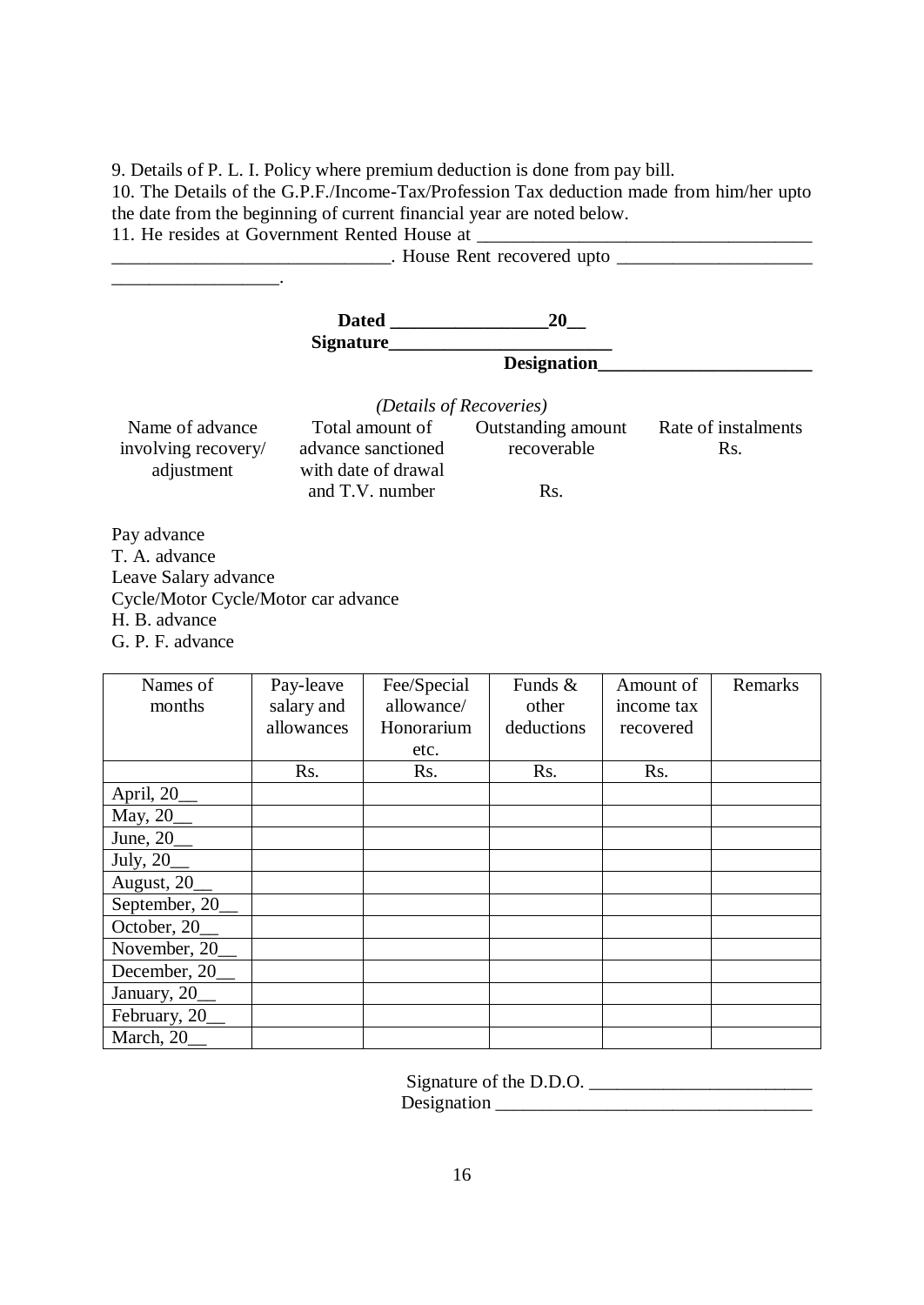#### **T. R. FORM NO. 14**  [*See* sub-rule (3) of T. R. 4.084]

#### **Form of Bond of Indemnity for drawing arrears of pay and allowances or pensions of deceased Government employees or pensioners**

KNOW ALL MEN by these presents that  $I/we$ , \_\_\_\_\_\_\_\_\_\_\_\_\_\_\_\_\_\_\_\_\_\_(a)\_\_\_\_\_\_\_\_\_\_\_\_\_  $\frac{\text{cylinder}}{\text{other}}$  resident of  $\frac{(b)}{\text{other}}$  and  $\frac{1}{\text{we}}$ , widow/son/daughter of \_\_\_\_\_\_\_\_\_\_\_\_\_\_\_\_\_\_\_\_\_\_\_\_\_\_\_\_\_\_ and I/we, \_\_\_\_\_\_\_\_\_\_\_\_\_\_(c)\_\_ \_\_\_\_\_\_\_\_\_\_\_\_\_\_\_\_ sureties on her/his behalf are held and firmly bound to the Governor of the State of West Bengal in the sum of Rs. (Rupees \_\_\_\_\_\_\_\_\_\_\_\_\_\_\_\_ \_\_\_\_\_\_\_\_\_\_\_\_\_\_\_\_\_\_\_\_\_\_) to be paid to the said Governor or his successors or assigns for which payment to be well and truly made, each of us severally bind(s) himself/herself and his/her heirs, executors, administrators and heirs, executors, administrators and assigns firmly by these presents.

> As witness our hands this \_\_\_\_\_\_ day of  $20 -$

WHEREAS \_\_\_\_\_\_\_\_\_\_\_\_\_\_(d) was at the time of his/her death in the employment of Government of West Bengal (hereinafter referred to as the "Government") was receiving a pension of Rupees \_\_\_\_\_\_\_\_\_\_\_\_\_\_\_\_\_\_\_\_\_\_\_\_\_\_\_\_\_\_\_\_\_ from the Government.

AND WHEREAS the said died on the day of \_\_\_\_\_\_\_\_\_\_\_\_\_\_\_\_\_\_\_20\_\_ and there was then due to him/her the sum of Rs. \_\_\_\_\_\_\_\_\_ (Rupees \_\_\_\_\_\_\_\_\_\_\_\_\_\_\_\_\_\_\_\_\_\_\_\_\_\_\_\_\_\_\_\_\_\_\_\_\_\_\_\_\_) only (for pay and allowances in respect of his/her said office) or (in respect of his/her said pension).

AND WHEREAS the above bounden, \_\_\_\_\_\_\_\_\_\_(a)\_\_\_\_\_\_\_\_\_\_\_\_\_\_ (hereinafter called "the Claimants") claims to be entitled to the said sum as the only heir(s)of the said \_\_\_\_\_\_\_\_\_\_\_\_\_\_\_\_\_\_\_\_\_(d)\_\_\_\_\_\_\_\_\_\_\_\_\_\_\_\_\_\_\_\_ has/have not obtained Letters of Administration of or a Succession Certificate to the property and effects of the said  $(d)$ 

AND WHEREAS the Claimant(s) has/have satisfied the (e) that he/she/they is/are entitled to the aforesaid sum and that it would cause undue delay and hardship if the Claimant/s were required to produce Letters of Administration of or a Succession Certificate to the property and effects of the said \_\_\_\_\_\_\_\_\_(d)\_\_\_\_\_\_\_\_\_\_\_\_\_\_\_

AND WHEREAS the Government desires to pay the said sum to the Claimant/s but under Government Rules and orders it is necessary that the Claimant/s should first execute a bond with one surety/two sureties to indemnify the Government against all claims to the amount so due as aforesaid to the said,  $\underline{\hspace{1cm}}$  (d)  $\underline{\hspace{1cm}}$  before the said sum can be paid to the Claimant(s).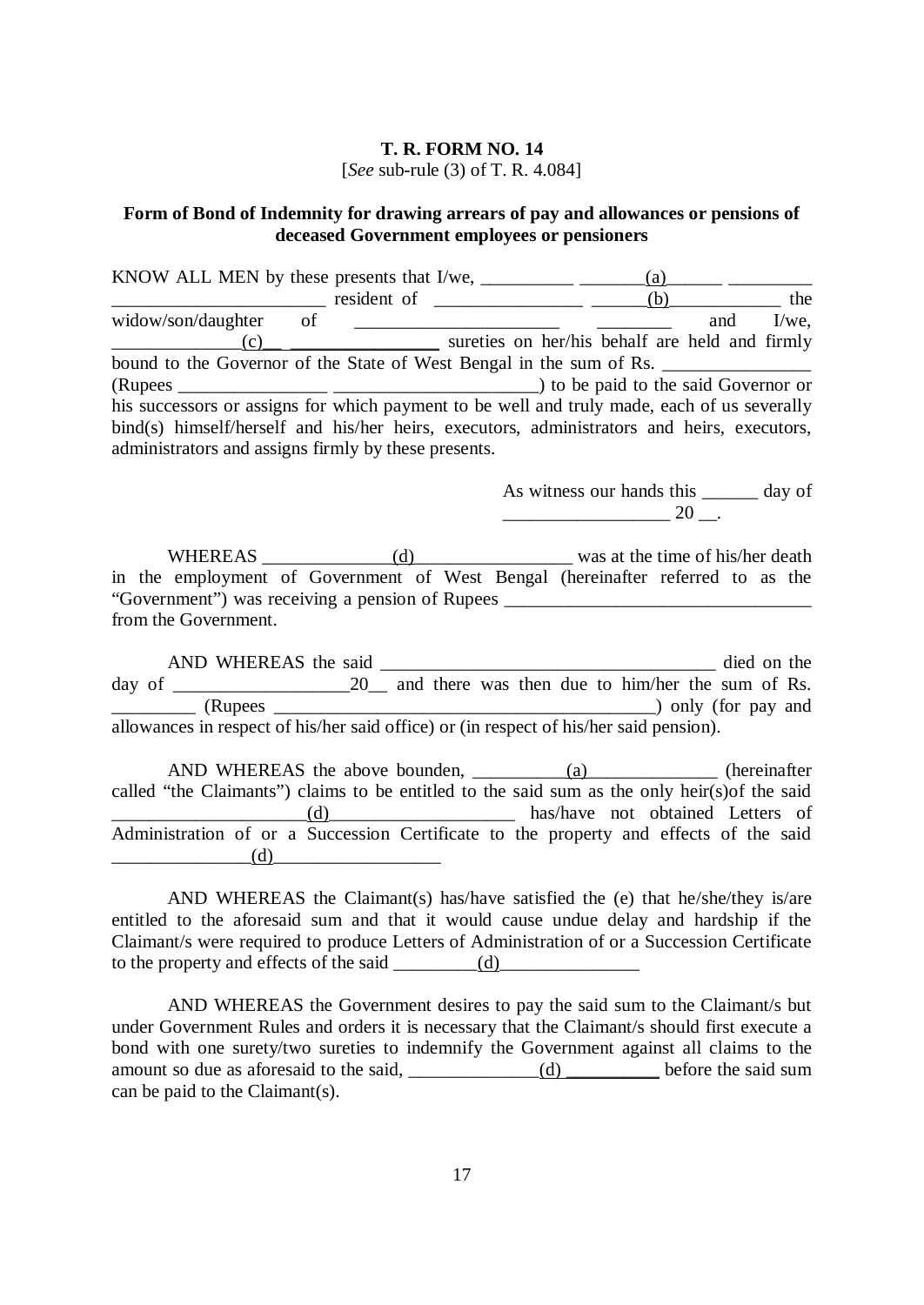NOW THE CONDITION of this bond is such that if after payment has been made to the Claimant/s, the Claimant/s or the Surety/Sureties shall, in the event of a claim being made by any other person against the Government with respect to the aforesaid sum of Rs. (Rupees \_\_\_\_\_\_\_\_\_\_\_\_\_\_\_\_\_\_\_\_\_\_\_\_\_\_\_\_\_\_\_\_\_) only, refund to the Government the Sum of Rs. \_\_\_\_\_\_\_\_\_\_ (Rupees \_\_\_\_\_\_\_\_\_\_\_\_\_\_\_\_\_\_\_\_\_\_\_\_\_\_\_\_) only and shall otherwise indemnify and keep the Government saved and harmless from all liabilities in respect of the aforesaid sum and all cost incurred in consequence of any claim thereto then the above written bond or obligation shall be void but otherwise the same shall remain in full force and virtue.

|  |                             |  |  |  |  | IN WITNESS to the above written bond and the condition therefore, we, |               |  |
|--|-----------------------------|--|--|--|--|-----------------------------------------------------------------------|---------------|--|
|  | $Shri/Sm$ . and $Shri/Sm$ . |  |  |  |  |                                                                       | have hereunto |  |
|  |                             |  |  |  |  | 20 Signed by the said                                                 |               |  |

\_\_\_\_\_\_\_\_\_\_\_\_\_\_\_\_\_\_\_\_\_\_\_\_\_\_\_\_\_\_\_\_\_\_\_\_\_\_\_\_\_\_\_\_\_\_\_\_\_\_\_\_\_\_\_\_\_\_\_\_\_\_\_\_\_\_\_\_\_\_\_\_\_\_\_

(claimant/s) in the presence of :-

Signed by the said (Sureties).

Accepted for and on behalf of the Governor of the State of West Bengal.

- (a) Full name of claimant with place or residence.
- (b) State relationship to the deceased.
- (c) Full name or names of sureties.
- (d) Name of the deceased.
- (e) Title of the Officer responsible for the payment. (The Bond should be Governed by Govt. Solicitor) where necessary.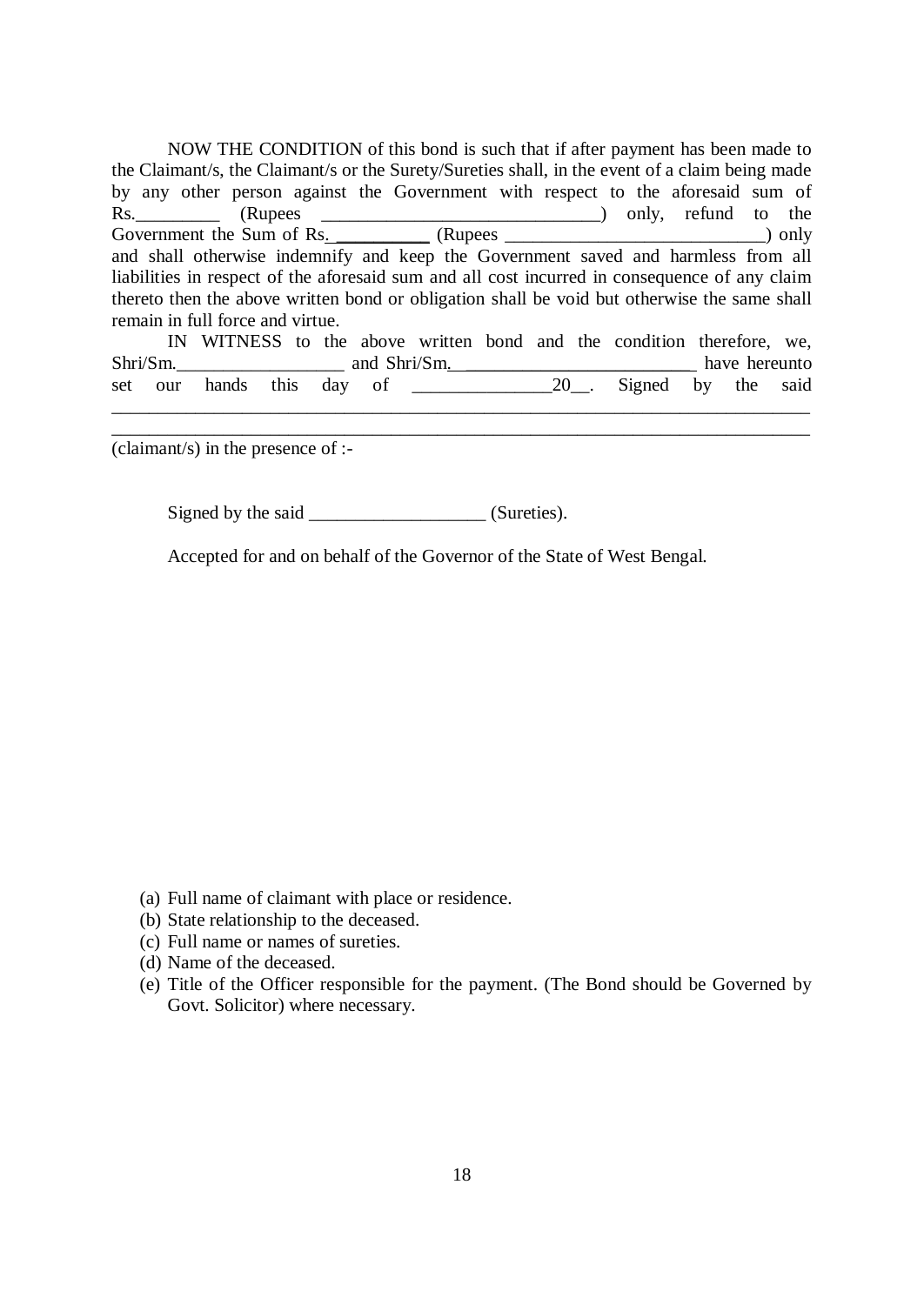[*See sub-rule (2) of T.R*. 4.091]

#### **Register of Power of Attorney, Probates, Succession, Certificates, etc.**

| Sl. | Date of  | Date of  | Name of   | To      | Description | Limitation | Dated initial of |
|-----|----------|----------|-----------|---------|-------------|------------|------------------|
| No. | registry | document | principal | whom    |             | of Power   | Accountant/T.O.  |
|     |          |          |           | granted |             |            |                  |
|     |          |          |           |         |             |            |                  |
|     |          |          |           |         |             |            |                  |
|     |          |          |           |         |             |            |                  |
|     |          |          |           |         |             |            |                  |
|     |          |          |           |         |             |            |                  |
|     |          |          |           |         |             |            |                  |
|     |          |          |           |         |             |            |                  |
|     |          |          |           |         |             |            |                  |
|     |          |          |           |         |             |            |                  |
|     |          |          |           |         |             |            |                  |
|     |          |          |           |         |             |            |                  |
|     |          |          |           |         |             |            |                  |
|     |          |          |           |         |             |            |                  |
|     |          |          |           |         |             |            |                  |
|     |          |          |           |         |             |            |                  |
|     |          |          |           |         |             |            |                  |
|     |          |          |           |         |             |            |                  |
|     |          |          |           |         |             |            |                  |
|     |          |          |           |         |             |            |                  |
|     |          |          |           |         |             |            |                  |

- 1. Separate pages should be reserved for separate initials, and the entries under each initial should have a separate series of numbers.
- 2. In the case of probates etc., and orders of court, the name of the court, and any number it may have assigned to its order, may, with advantage, be noted in the column of "Date of document".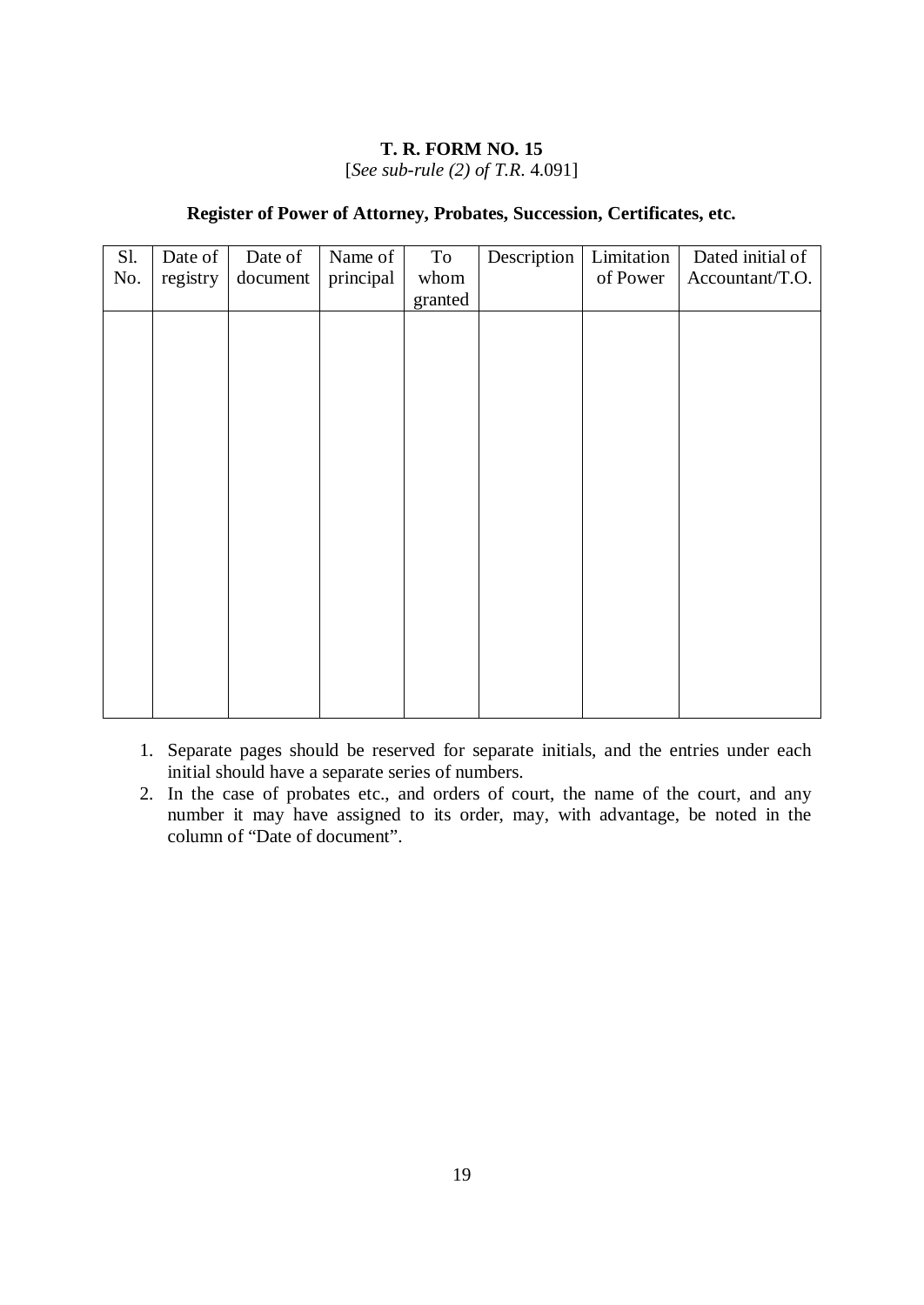#### **T.R. FORM NO. 16** [*See* sub-rule (3) of T.R. 4.091]

The bond of indemnity, which must be stamped maybe of the following form in the case of a firm or bank :-

In consideration of our/their being permitted to draw the pay/leave-salary/pension of……………. during his absence from………….. we/the (here insert the name of the bank) hereby engage to refund to the Government on demand, any over-payment that may be made to us/them as his agents /agent.

Note : It must be seen that the person signing the bond of indemnity has authority to bind the firm or bank.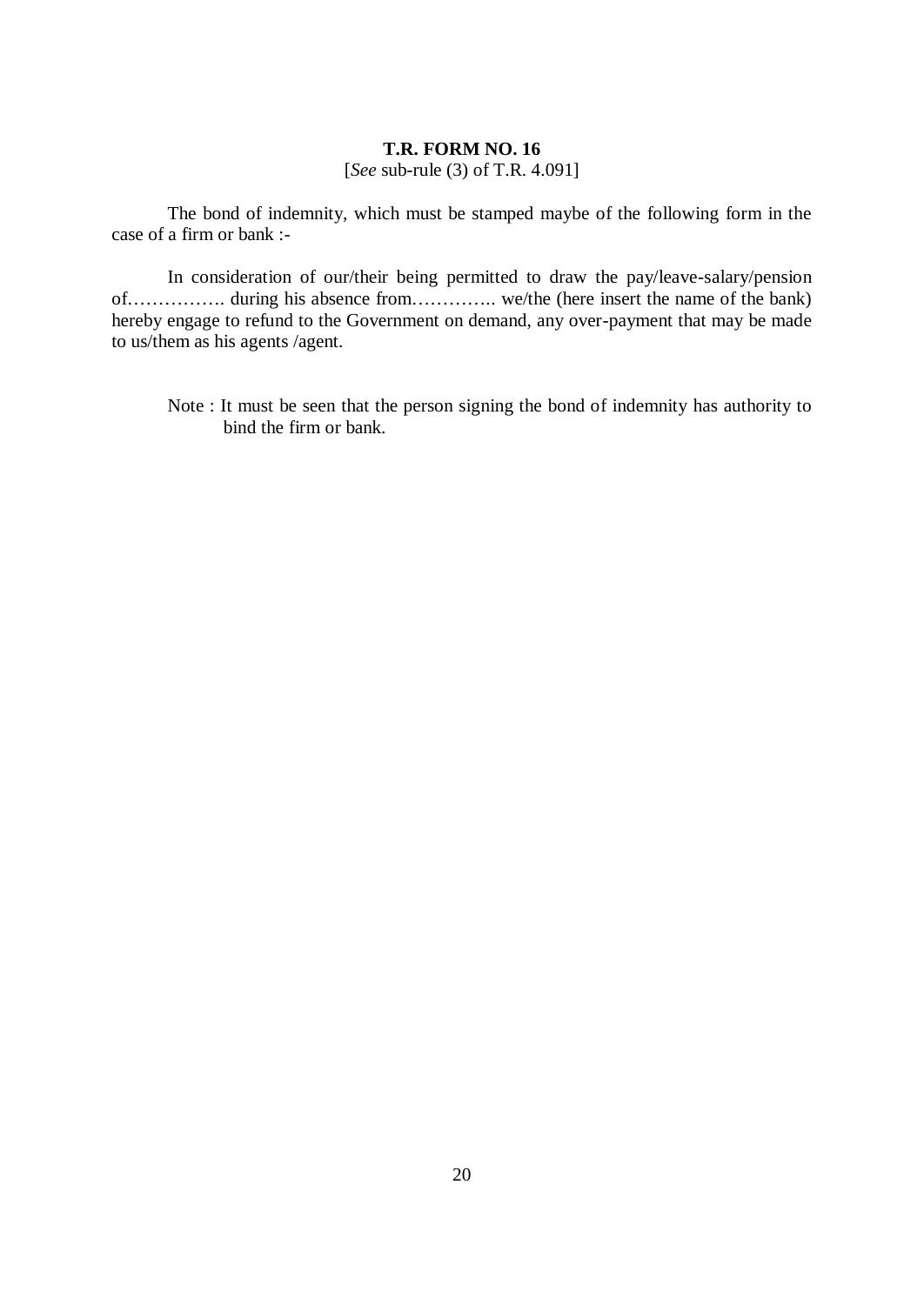#### **T.R.FORM NO. 17** [*See* T.R. 4.092]

#### **Form of the bond of indemnity for Drawing Pay, Pension, Annuities etc**.

| THIS INDENTURE made the | day of             |  |
|-------------------------|--------------------|--|
| Two thousand and        | <b>BETWEEN</b>     |  |
|                         | Company registered |  |

under the Companies Act, 1956 and having' its registered office hereinafter referred to as the Bank, (which expression shall, where the context admits, be deemed to include its successor or successors and assigns) of the ONE PART and the GOVERNOR OF THE STATE OF WEST BENGAL (hereinafter referred to as the Governor, which expression shall, where the context so admits. include his successor in office and assigns) of the OTHER PART.

WHEREAS THE Bank has, in the usual course of business, been receiving on account of its customers' pay, pensions, annuities, allowances or other payments from funds administered by or on behalf of the Governor including pensions payable on behalf of other Governments from the Principal Accountant General (A&E), West Bengal and various officials whose duty it is to disburse such payment upon the production, at the time of such payment, of certificate to the effect that the person, on whose behalf such payment was claimed, was then alive and, in the case of a pensioner also of a certificate of nonemployment according to prescribed rules.

AND WHEREAS in order to save time and expenses in obtaining payment of such sums, the Governor has agreed to allow such payments to be made from time to time as and when they fall due without requiring the production of the said certificates save a certificate of non-employment, as aforesaid according to prescribed rules, signed by an authorised representative of the Bank, upon being indemnified by the Bank against any loss by reason of such payments as aforesaid on account of any person, who may, at the date of such payment, be deceased and upon the Bank entering into such an agreement as is hereinafter contained, which the Bank has agreed to do.

NOW THIS INDENTURE WITNESSTH that, in pursuance of the said agreement and in consideration of the premises, the Bank doth hereby covenant with the Governor that .so long as the Governor shall allow such payments, as aforesaid, to be made without requiring the production of the certificates, hereinbefore referred to, subject nevertheless as hereinafter provided, the Bank will within seven days from the time when they shall have received notice of the death of any customer, for the receipt of or on whose behalf the Bank may have received any such payments as aforesaid communicate the date of such death to the Principal Accountant General (A&E), West Bengal, or such Official as may, for the time being, be responsible for the payments to such deceased person and further that the Bank will immediately after the expiration of the said period of seven days, repay and refund to the Governor so much of any money, which may have been received from the Principal Accountant General (A&E), West Bengal, or such official, as aforesaid, on behalf of 'such deceased person, as aforesaid as shall be in excess of the amount of the pay, pension, annuity, allowance or other payments, as the case may be, to which such deceased person was entitled upto the date of his decease.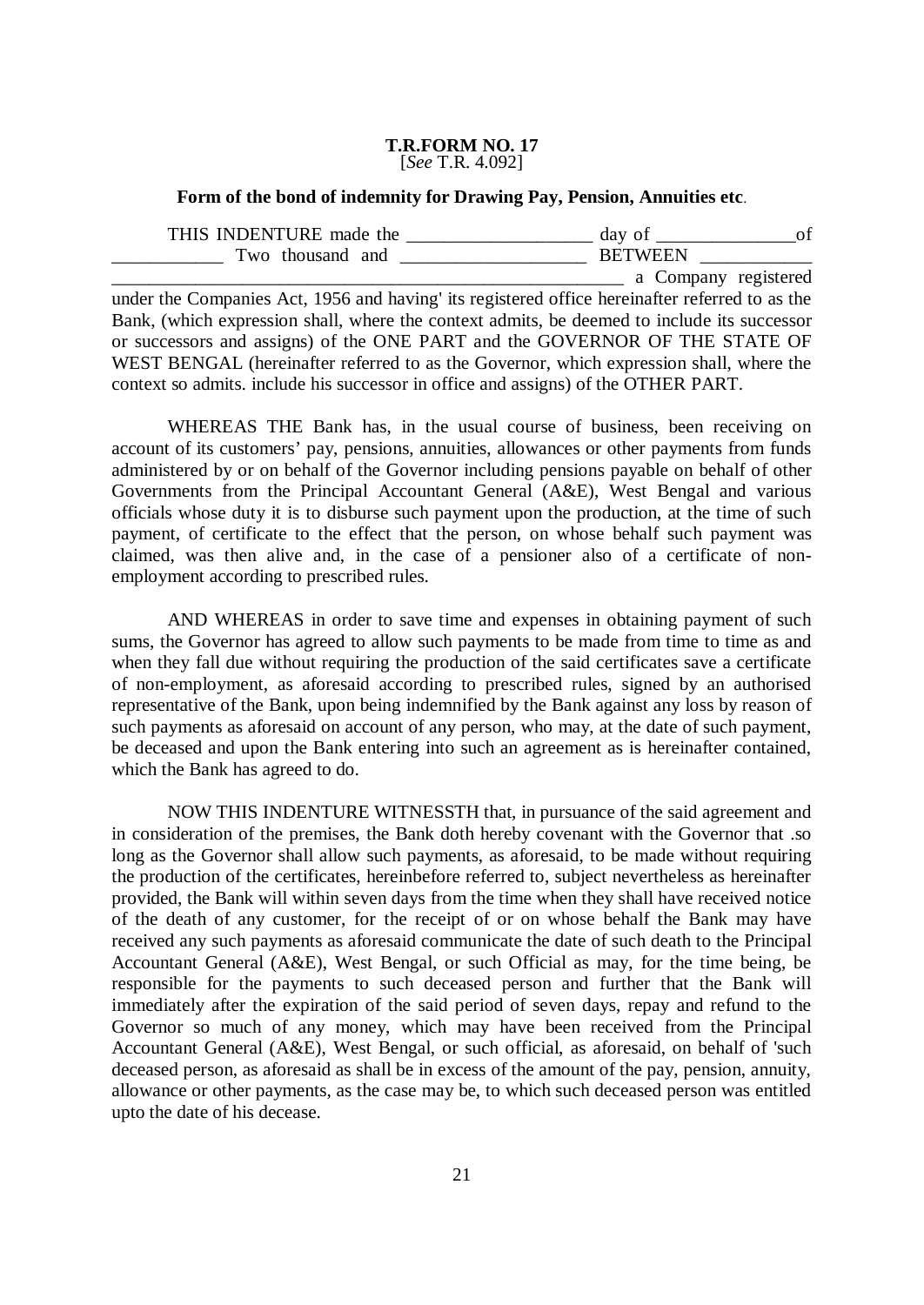PROVIDED ALWAYS AND IT HEREBY AGREED and declared that the arrangement hereby made shall not be determined, except by express notice in that behalf given as next hereinafter provided.

PROVIDED ALWAYS AND IT IS HEREBY FURTHER AGREED and declared that either the Bank of the Governor shall be entitled to determine the arrangement hereby made on giving to the other at least fourteen days' notice in writing in that behalf and on the expiration of the period of such notice, this arrangement shall determine and the liability of the Bank under the covenants herein contained shall cease in respect of any such' payments, as aforesaid, made after that date but nothing herein contained shall be deemed to exonerate or release the Bank from its liability under the covenant herein contained in respect of any such payment, as aforesaid, made prior to the date of the termination of the arrangement herein provided ;

PROVIDED ALWAYS AND IT IS HEREBY ALSO AGREED and declared that in the case of pension, the Bank will, according to prescribed rules, once in every year, furnish to the Governor or the Principal Accountant General (A&E), West Bengal, or such Official, a certificate by one of the persons prescribed by the said rules of the life of each pensioner whose pension is paid to the Bank and a certificate of non-employment signed by the pensioner himself AND FURTHER that nothing herein contained shall be deemed to preclude the Governor or the Principal Accountant General (A&E), West Bengal or such official from requiring the production of certificate in proof of the life of any particular person or persons entitled to receive such payments, as aforesaid, if the Governor, or the Principal Accountant General (A&E), West Bengal, or such Official shall it necessary nor shall the Bank's arrangement made by these presents be deemed to be thereby terminated.

IN WITNESS WHEREOF the parties to these presents have set and subscribed their respective hands the day, month and year first above written.

| Signed for and on behalf of the by its |  |
|----------------------------------------|--|
| constituted Attorneys ________         |  |
|                                        |  |
| and                                    |  |
| in the presence of:                    |  |

(Note to be signed as follows) \_\_\_\_\_\_\_\_\_\_\_\_\_\_\_\_\_\_\_\_\_\_\_\_\_\_\_

by its constituted Attorney. (Signature & Designation) (Signature & Designation)

(This should be in hand writing)

Signed for and on behalf of the Governor of the State of West Bengal by the Secretary, Finance Department, Government of West Bengal in the present of :-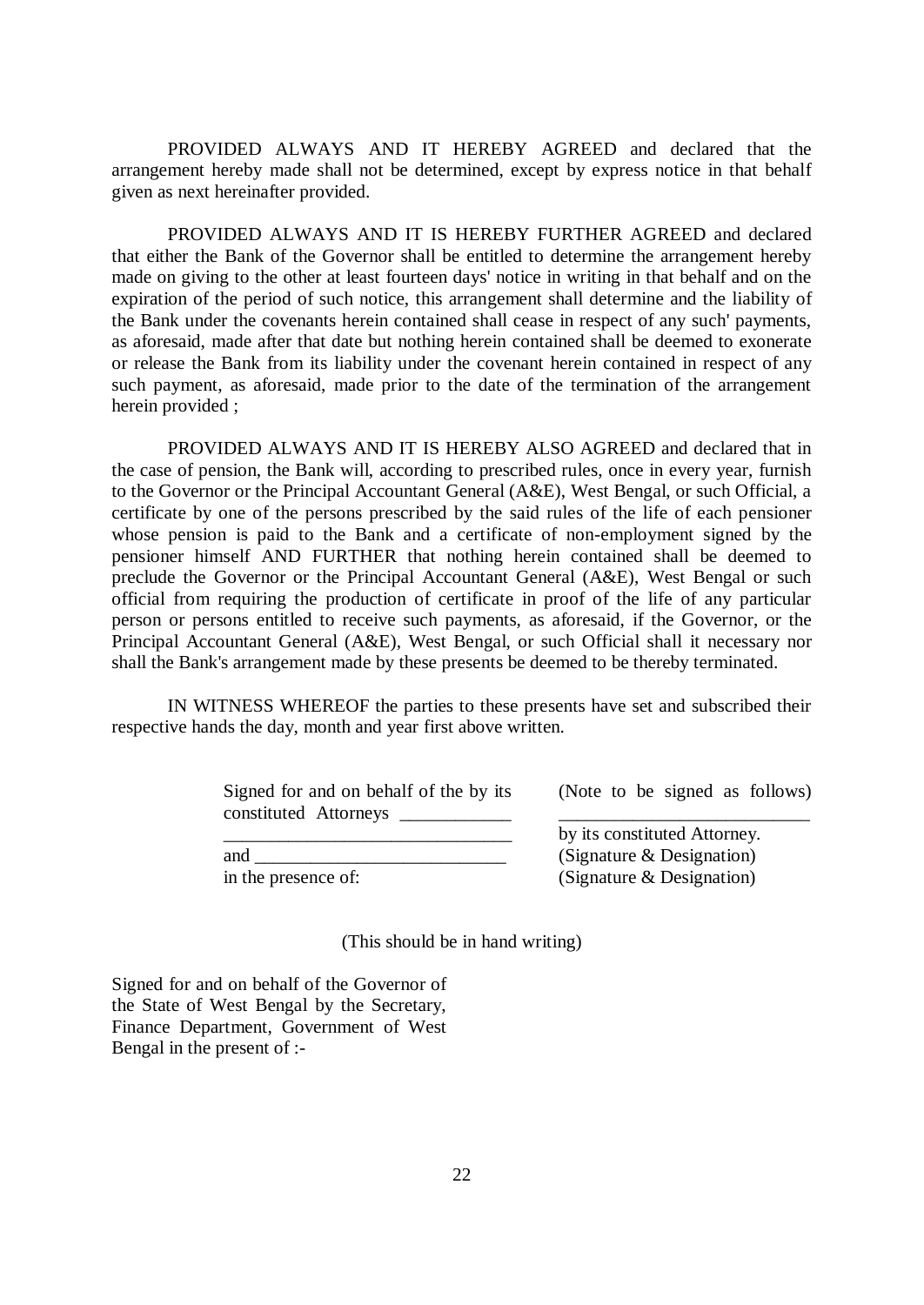[*See* sub-rule (1) of T.R. 4.099]

### **ABSENTEE STATEMENT**

D.D.O. Code

|                                            |                                                            |                                                                             |                |        | Nature of Absence            |                         |                                                                            | $\mathbf{c}$                                             |
|--------------------------------------------|------------------------------------------------------------|-----------------------------------------------------------------------------|----------------|--------|------------------------------|-------------------------|----------------------------------------------------------------------------|----------------------------------------------------------|
| designation<br>Absentee<br>Name of<br>with | Reference to<br>the establish-<br>Item No. in<br>ment bill | arrangement)<br>of officiating<br>Post (in case<br>Designation<br>of vacant | Kind           | Period | Afternoon)<br>From<br>(Fore/ | Afternoon)<br>To (Fore/ | Government<br>against the<br>officiating<br>employee<br>Name of<br>vacancy | establishment<br>Item No. in<br>Reference<br>bill<br>the |
|                                            | $\overline{2}$                                             | 3                                                                           | $\overline{4}$ | 5      | 6                            | 7                       | $8\,$                                                                      | 9                                                        |
|                                            |                                                            |                                                                             |                |        |                              |                         |                                                                            |                                                          |

| Dated  | ⊡erk |                                                                                                                                                                                                                                                                                                                                                     | Signature and Designation of Drawing Officer |  |
|--------|------|-----------------------------------------------------------------------------------------------------------------------------------------------------------------------------------------------------------------------------------------------------------------------------------------------------------------------------------------------------|----------------------------------------------|--|
| Notes: |      |                                                                                                                                                                                                                                                                                                                                                     |                                              |  |
|        |      | $\mathbf{L} \cdot \mathbf{C}$ , $\mathbf{L}$ , $\mathbf{L}$ , $\mathbf{L}$ , $\mathbf{L}$ , $\mathbf{L}$ , $\mathbf{L}$ , $\mathbf{L}$ , $\mathbf{L}$ , $\mathbf{L}$ , $\mathbf{L}$ , $\mathbf{L}$ , $\mathbf{L}$ , $\mathbf{L}$ , $\mathbf{L}$ , $\mathbf{L}$ , $\mathbf{L}$ , $\mathbf{L}$ , $\mathbf{L}$ , $\mathbf{L}$ , $\mathbf{L}$ , $\math$ |                                              |  |

1. In Column 4 it should be stated 'Earned/half pay leave', 'Other duty', 'Officiating\_\_\_\_\_\_\_\_\_\_\_\_\_\_', 'in transit, 'transferred to  $\Box$ , 'suspended', etc., the date for each being specified as far as possible in Columns 6&7

<sup>2.</sup> The statement should be divided off into sections corresponding to sections in the bill. Only those arrangements affecting one section being shown together.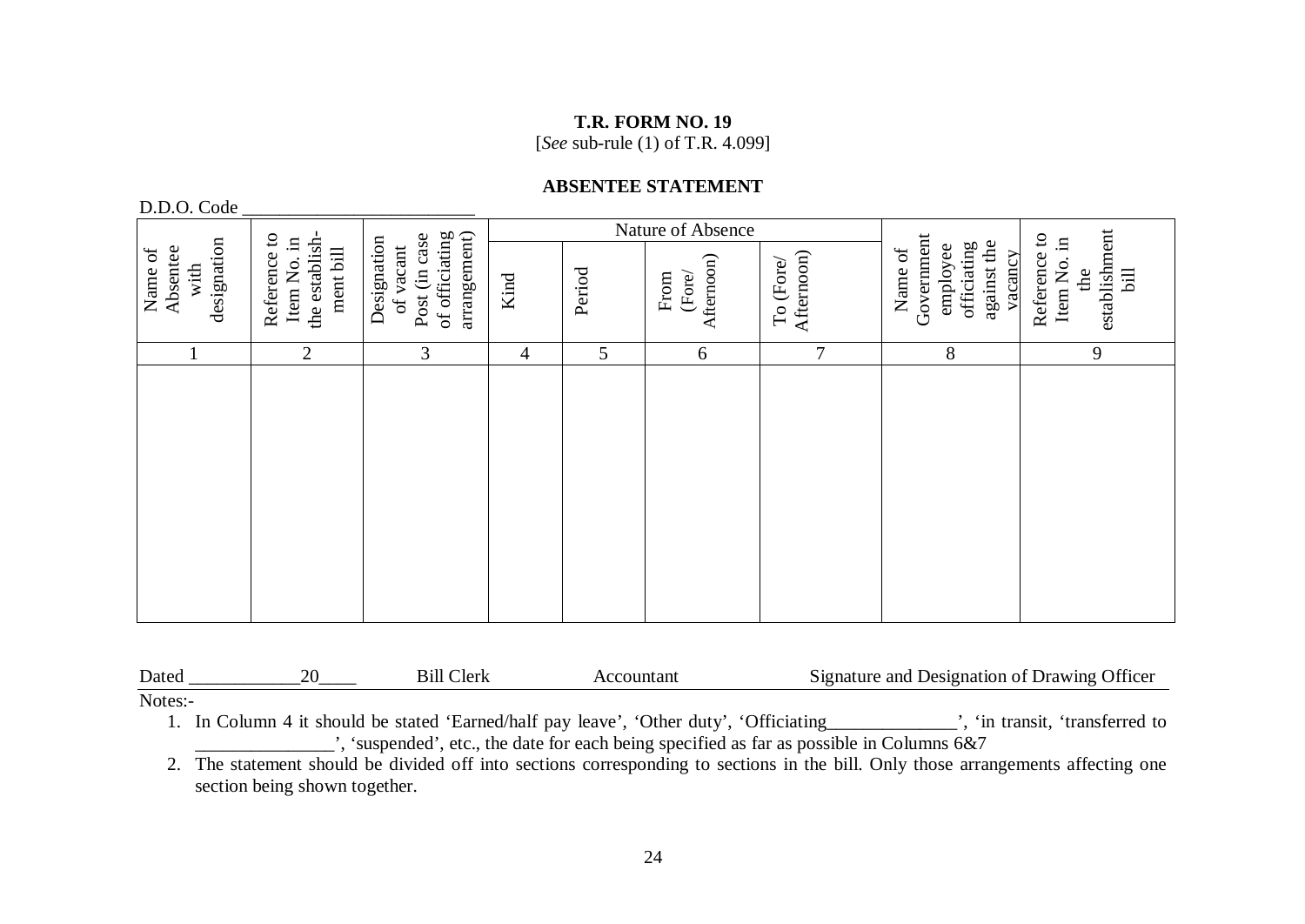[*See* T.R. 4.101]

D.D.O. Code \_\_\_\_\_\_\_\_\_\_\_\_\_\_\_\_\_

# **Annual Increment Certificate**

Certified that the Government employee(s) mentioned below have earned annual increment with effect from date(s) noted against each in Col. 6 and such increments have been allowed by the Head of the Office (or competent authority).

| Sl.          | Name of        | Whether     |                | Scale Present | Date             | Date of   | Pay on                     |          | Reasons for with-holding   | Remarks |
|--------------|----------------|-------------|----------------|---------------|------------------|-----------|----------------------------|----------|----------------------------|---------|
| No.          | the            | substantive | of pay         | pay           | from             | present   | increment                  |          | increments beyond          |         |
|              | incumbent      | $0^{\circ}$ | 0 <sup>f</sup> |               | which            | increment |                            |          | specified date             |         |
|              |                | officiating | post           |               | present          |           |                            |          |                            |         |
|              |                |             |                |               | pay is           |           |                            |          | Suspension (not treated as |         |
|              |                |             |                |               | drawn            |           |                            |          | duty)                      |         |
|              |                |             |                |               |                  |           |                            |          |                            |         |
|              |                |             |                |               |                  |           |                            |          | Leave without pay          |         |
|              |                |             |                |               |                  |           |                            |          |                            |         |
|              |                |             |                |               |                  |           |                            |          | Other reasons              |         |
|              |                |             |                |               |                  |           |                            | From     | T <sub>0</sub>             |         |
|              |                |             |                |               |                  |           |                            |          |                            |         |
| $\mathbf{1}$ | $\overline{2}$ | 3           | $\overline{4}$ | 5             | $\boldsymbol{6}$ | 7         | $\boldsymbol{\mathcal{S}}$ | $\theta$ | 10                         | 11      |
|              |                |             |                |               |                  |           |                            |          |                            |         |
|              |                |             |                |               |                  |           |                            |          |                            |         |
|              |                |             |                |               |                  |           |                            |          |                            |         |
|              |                |             |                |               |                  |           |                            |          |                            |         |
|              |                |             |                |               |                  |           |                            |          |                            |         |
|              |                |             |                |               |                  |           |                            |          |                            |         |
|              |                |             |                |               |                  |           |                            |          |                            |         |

*Bill Clerk Accountant Signature and Designation of the Drawing Officer*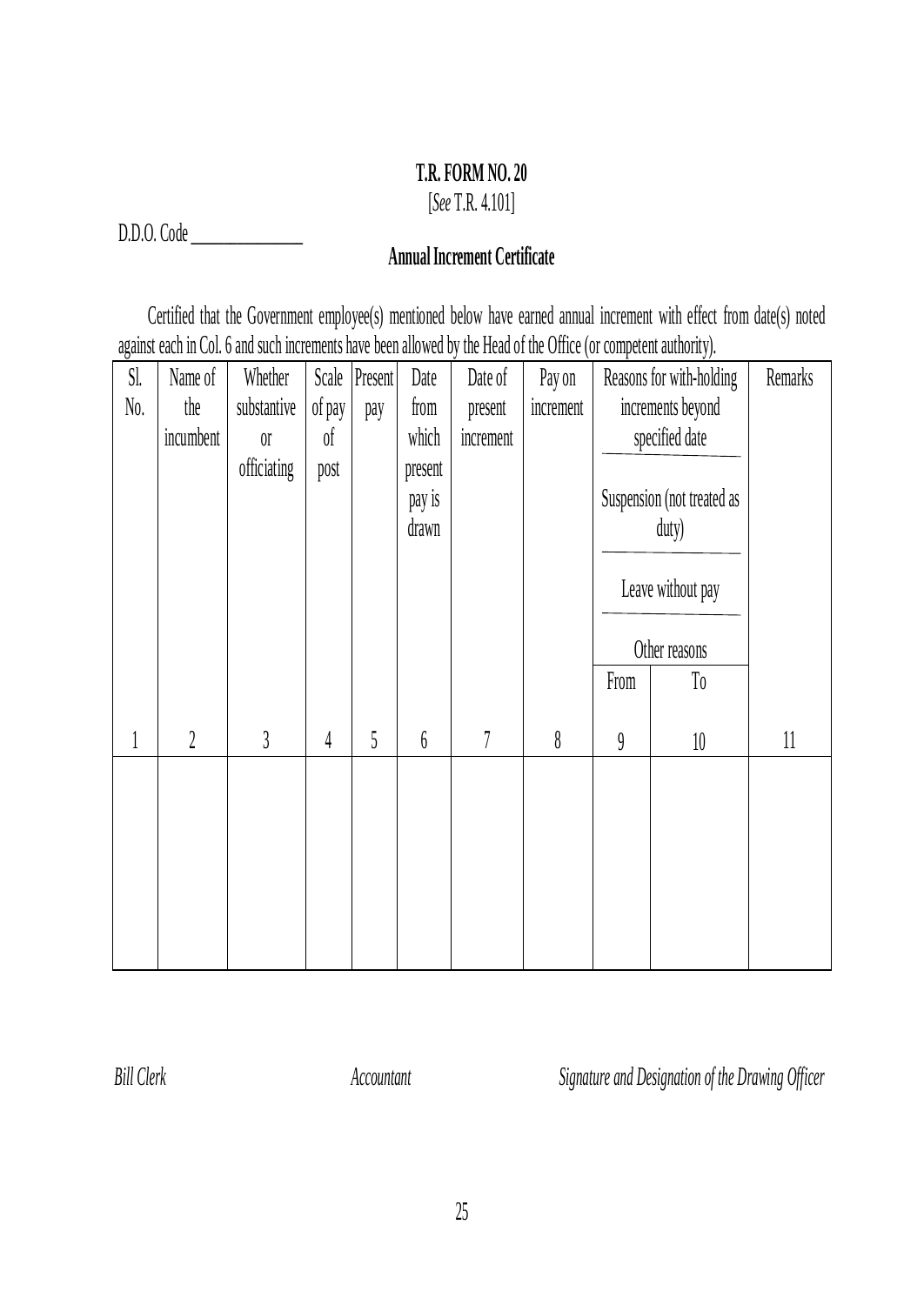### [See sub-rule (2) of T.R. 4.104]

#### **Travelling Allowance Bill For Transfer**

Note – This bill should be prepared in duplicate – one for payment and the other as office copy

| D.D.O. Code No.          | Bill No.       | Date |
|--------------------------|----------------|------|
| Grant No.                | Token/T.V. No. | Date |
| Head of Account Code No. |                |      |

### PART A (To be filled up by Government employee)

- 1. Name
- 2. Designation
- 3. Pay
- 4. Headquarters

\_\_\_\_\_\_\_\_\_\_\_\_\_\_\_\_\_\_\_\_\_\_\_\_\_\_\_\_\_\_

- (a) Old
- $(b)$  New
- 5. Residential address
	- (a) Old
	- (b) New
- 6. Particulars of the members of the family as on the date of transfer

| [ $video$ T.R. |  |  |
|----------------|--|--|
|----------------|--|--|

| Serial No. | Name | Age | Relationship with the |
|------------|------|-----|-----------------------|
|            |      |     | Government employee   |
|            |      |     |                       |
| . .        |      |     |                       |
| 2.         |      |     |                       |
| 3.         |      |     |                       |
| 4.         |      |     |                       |
| 5.         |      |     |                       |
|            |      |     |                       |

7. Details of journey(s) performed by the Government employee as well as members of his/her family.

|                     | Departure      | Arrival             |                | used<br>and<br>accommodation<br>Mode of travel<br>$\mathfrak{b}$<br>class | which                | with<br>Ticket No<br>No. of fares | Fare paid | entitled<br>class<br>of the | λÁ<br>Distance in kms.<br>road | $\mathfrak{b}$<br>and date)<br>whether approved by<br>competent authority<br>$_{\rm rad}$<br><b>Difference</b><br>$\sigma$<br>ad<br>$\infty$ |
|---------------------|----------------|---------------------|----------------|---------------------------------------------------------------------------|----------------------|-----------------------------------|-----------|-----------------------------|--------------------------------|----------------------------------------------------------------------------------------------------------------------------------------------|
| Date<br>and<br>time | From           | Date<br>and<br>time | To             |                                                                           | Class to<br>entitled |                                   |           | Fare                        |                                | with order no.<br>column<br>Remarks                                                                                                          |
|                     | $\overline{2}$ | 3                   | $\overline{4}$ | 5                                                                         | 6                    | 7                                 | 8         | 9                           | 10                             | 11                                                                                                                                           |
|                     |                |                     |                |                                                                           |                      |                                   | Rs.<br>P. | Rs. P.                      |                                |                                                                                                                                              |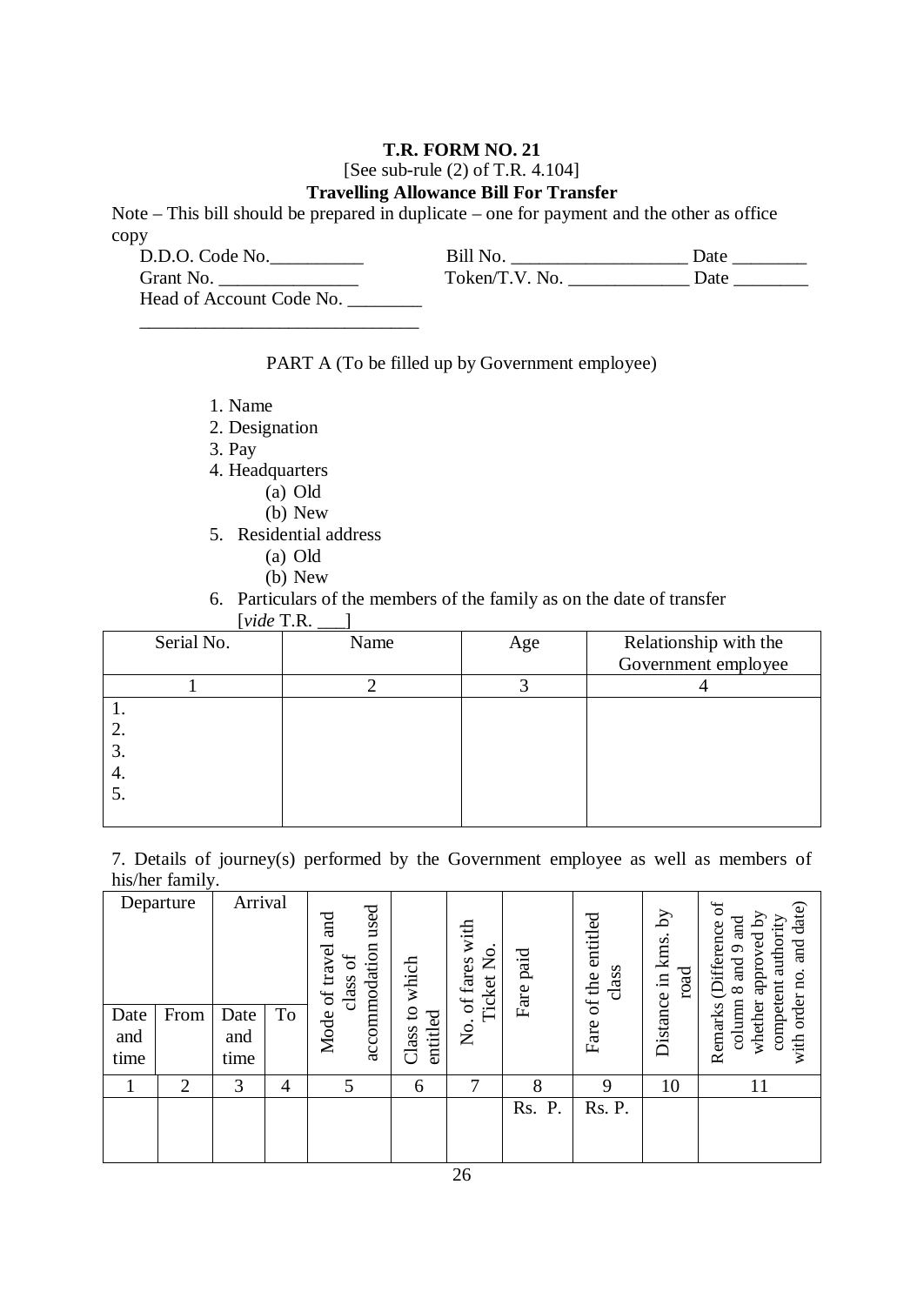#### 8. Transportation charges of personal effects.

| Date | $\mu$ one $\mu$ receipts to be attached.<br>Mode | Station |    | Weight in | Rate |    | Amount |    | Remarks |
|------|--------------------------------------------------|---------|----|-----------|------|----|--------|----|---------|
|      |                                                  | From    | To | Kgs.      |      |    |        |    |         |
|      |                                                  |         |    |           | Rs.  | Ρ. | Rs.    | Ρ. |         |
|      |                                                  |         |    |           |      |    |        |    |         |
|      |                                                  |         |    |           |      |    |        |    |         |
|      |                                                  |         |    |           |      |    |        |    |         |
|      |                                                  |         |    |           |      |    |        |    |         |
|      |                                                  |         |    | Total     |      |    |        |    |         |

### (Money receipts to be attached)

9. Transportation charges of personal conveyance:

(Money receipts to be attached)

- (a) Mode of transport and station to which transported.
- (b) Amount.

10. Amount of advance, if any, drawn.

11. Details of journey(s) performed by road between places connected by rail.

| Date |      | Names of places | Fare paid                    |
|------|------|-----------------|------------------------------|
|      | From |                 | $\overline{\text{Rs.}}$<br>D |
|      |      |                 |                              |
|      |      |                 |                              |
|      |      |                 |                              |
|      |      |                 |                              |

Certified that the information, as given above, is true to the best of my knowledge and belief.

| Signature of the Government employee |  |
|--------------------------------------|--|
| Date                                 |  |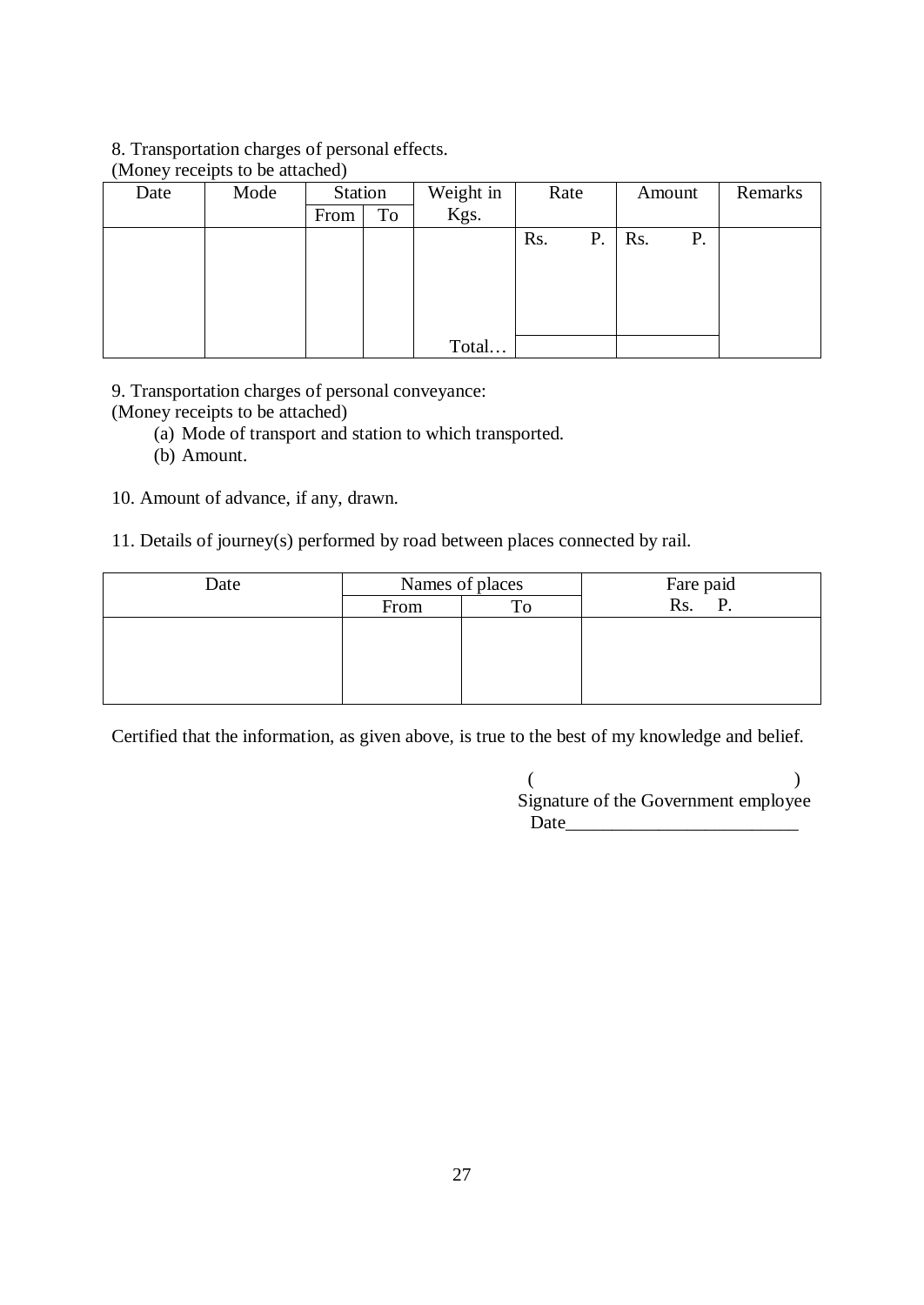#### PART B (To be filled in the Bill Section)

| <b>PANT D</b> (10 DE IMEG IN THE DIN SECTION)                                |
|------------------------------------------------------------------------------|
| The net entitlement on account of traveling allowance works out to Rs.<br>as |
| Rs.<br>P.                                                                    |
|                                                                              |
|                                                                              |
|                                                                              |
|                                                                              |
|                                                                              |
|                                                                              |
|                                                                              |
|                                                                              |
|                                                                              |
| Rs.                                                                          |
|                                                                              |
| (in words) Rupees                                                            |
| $\overline{\phantom{a}}$ only.                                               |
|                                                                              |
|                                                                              |
|                                                                              |
|                                                                              |
|                                                                              |
|                                                                              |
| Signature of Drawing & Disbursing Officer                                    |
| Countersigned                                                                |
| <b>Signature of Controlling Officer</b>                                      |
| For use at the Treasury                                                      |
|                                                                              |
|                                                                              |
| as per endorsement of the Drawing & Disbursing Officer                       |
|                                                                              |
| T.O.A.T.O.P.A.O./A.P.A.O.                                                    |
|                                                                              |
| (b) Road mileage for $\_\_\_\$ kms $\omega_{\_\_\}$ p.km                     |

only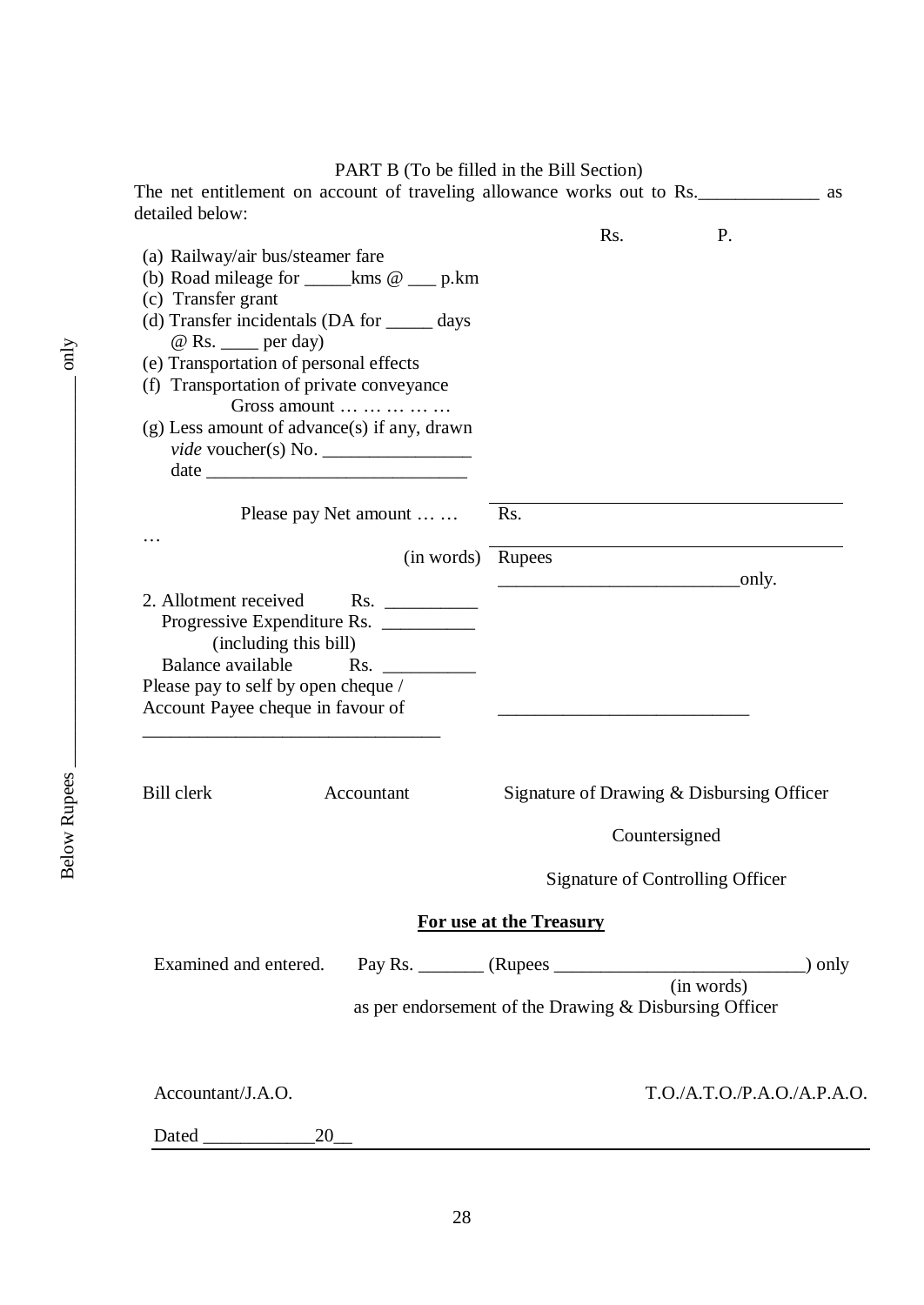# **For use at the Office of the Accountant General (Audit), West Bengal**

Admitted Rs. Objected Rs.\_\_\_\_\_\_\_\_\_\_\_\_\_\_\_\_\_\_\_ for reasons stated below.

|  | Dated | า∩ |
|--|-------|----|
|--|-------|----|

Auditor S.O./A.A.O./Audit Officer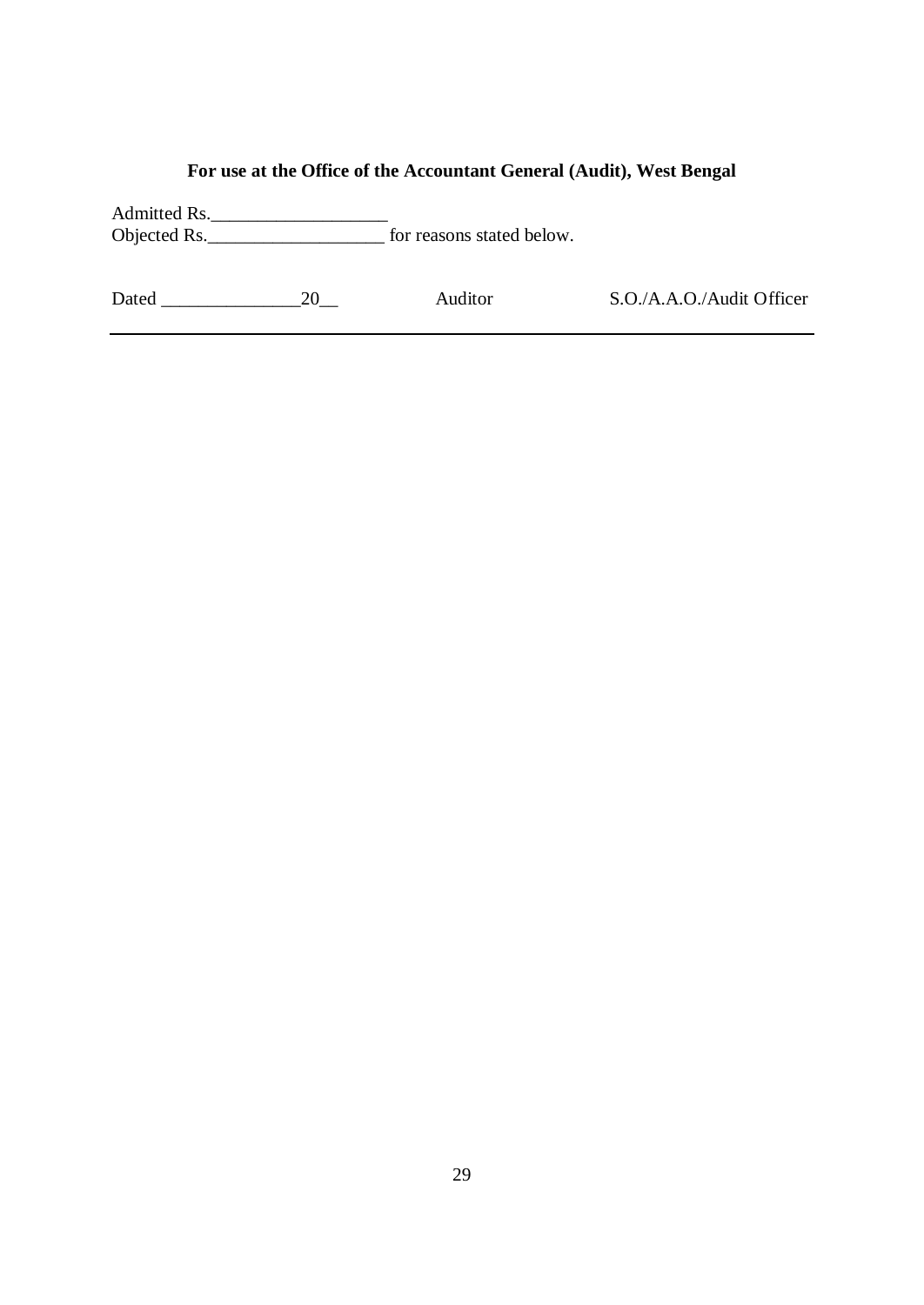#### **T.R. FORM NO. 22)**

[See sub-rule (2) of T.R. 4.104]

| D.D.O. Code.         | Bill No.       | Date |
|----------------------|----------------|------|
| Grant No.            | Token/T.V. No. | Date |
| Head of Account Code |                |      |

### LEAVE TRAVEL CONCESSION BILL FOR THE YEAR \_\_\_\_\_\_\_\_\_/FOR THE BLOCK OF YEAR† \_\_\_\_\_\_\_\_\_\_\_\_\_\_\_\_ TO \_\_\_\_\_\_\_\_\_\_\_\_\_\_\_\_\_\_\_

Note – This bill should be prepared in duplicate – one for payment and the other as office copy.

PART A (To be filled up by Government employee)

- 1. Name
- 2. Designation

\_\_\_\_\_\_\_\_\_\_\_\_\_\_\_\_\_\_\_\_\_\_\_\_\_\_\_\_\_\_

3. Pay

 $\overline{a}$ 

- 4. Headquarters
- 5. Nature and period of leave sanctioned

From \_\_\_\_\_\_\_\_\_\_\_\_\_\_\_ to \_

6. Particulars of members of family in respect of whom the L.T.C. has been claimed.

| Serial No. | Name(s) | Age | Relationship with the |
|------------|---------|-----|-----------------------|
|            |         |     | Government employee   |
|            |         |     |                       |
|            |         |     |                       |
| 3.         |         |     |                       |
| 4.         |         |     |                       |
|            |         |     |                       |
|            |         |     |                       |

7. Details of journey(s) performed by Government employee and the members of his/her family.

| Departure |                | Arrival |    | Distance | Mode of travel | No. of    | Fare | Remarks |
|-----------|----------------|---------|----|----------|----------------|-----------|------|---------|
| Date      | From           | Date    | To | in kms.  | and class of   | fares and | paid |         |
| and       |                | and     |    | by road  | accommodation  | Ticket    |      |         |
| time      |                | time    |    |          | used           | No.       |      |         |
|           | $\overline{2}$ | 3       |    |          |                |           |      | Ч       |
|           |                |         |    |          |                |           | Rs.  |         |
|           |                |         |    |          |                |           |      |         |
|           |                |         |    |          |                |           |      |         |
|           |                |         |    |          |                |           |      |         |
|           |                |         |    |          |                |           |      |         |

<sup>†</sup> Application to Central Govt. employees on deputation and / or All India Service Officers.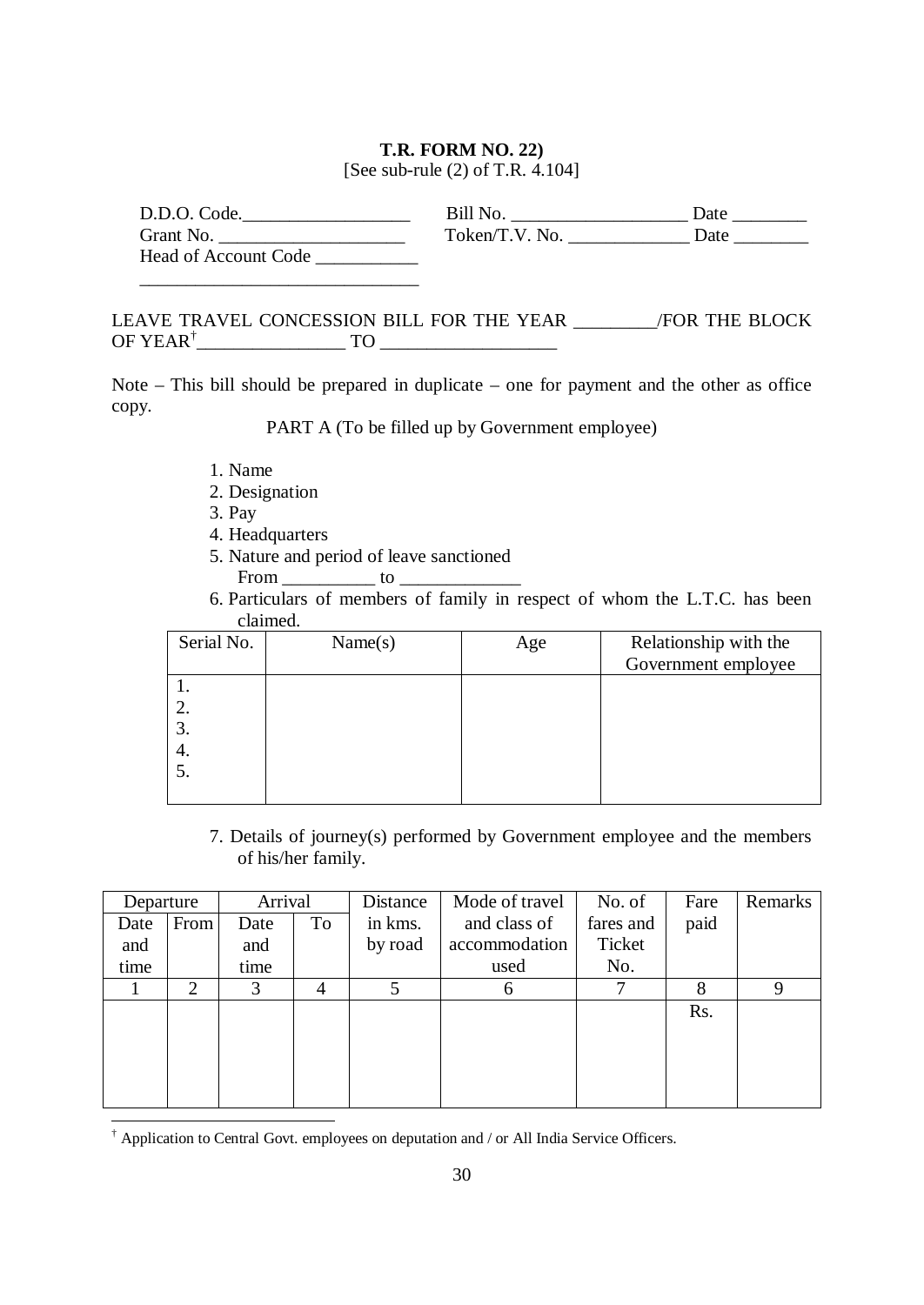- 8. Amount of advance, if any, drawn Rs.
- 9. Particulars of journey(s) for which higher class of accommodation than the one to which the Government employee is entitled, was used. (Sanction No. and Date to be given).

| Place |    | Mode of    | Class to | Class by | No. of fares | Fare paid |
|-------|----|------------|----------|----------|--------------|-----------|
| From  | To | conveyance | which    | which    | and Ticket   |           |
|       |    |            | entitled | actually | No.          |           |
|       |    |            |          | traveled |              |           |
|       |    |            |          |          |              | Rs.       |
|       |    |            |          |          |              |           |

10. Particulars of journey(s) performed by road between places connected by rail:

| Name of Place |  | Class to which entitled | Rail Fare |
|---------------|--|-------------------------|-----------|
| From          |  |                         |           |
|               |  |                         |           |
|               |  |                         |           |

## Certified that the –

1.Information, as given above is true to the best of my knowledge and belief; and

2.That my husband/wife is not employed in Government service/that my husband/wife is employed in Goverenment service and the concession has not been availed of by him/her separately or himself/herself or for any of the family members for the concerned block of \_\_\_\_\_\_\_\_\_\_\_\_\_\_\_ years.

> Signature of the Government employee Date \_\_\_\_\_\_\_\_\_\_\_\_\_\_\_\_\_\_\_\_\_\_\_\_\_\_\_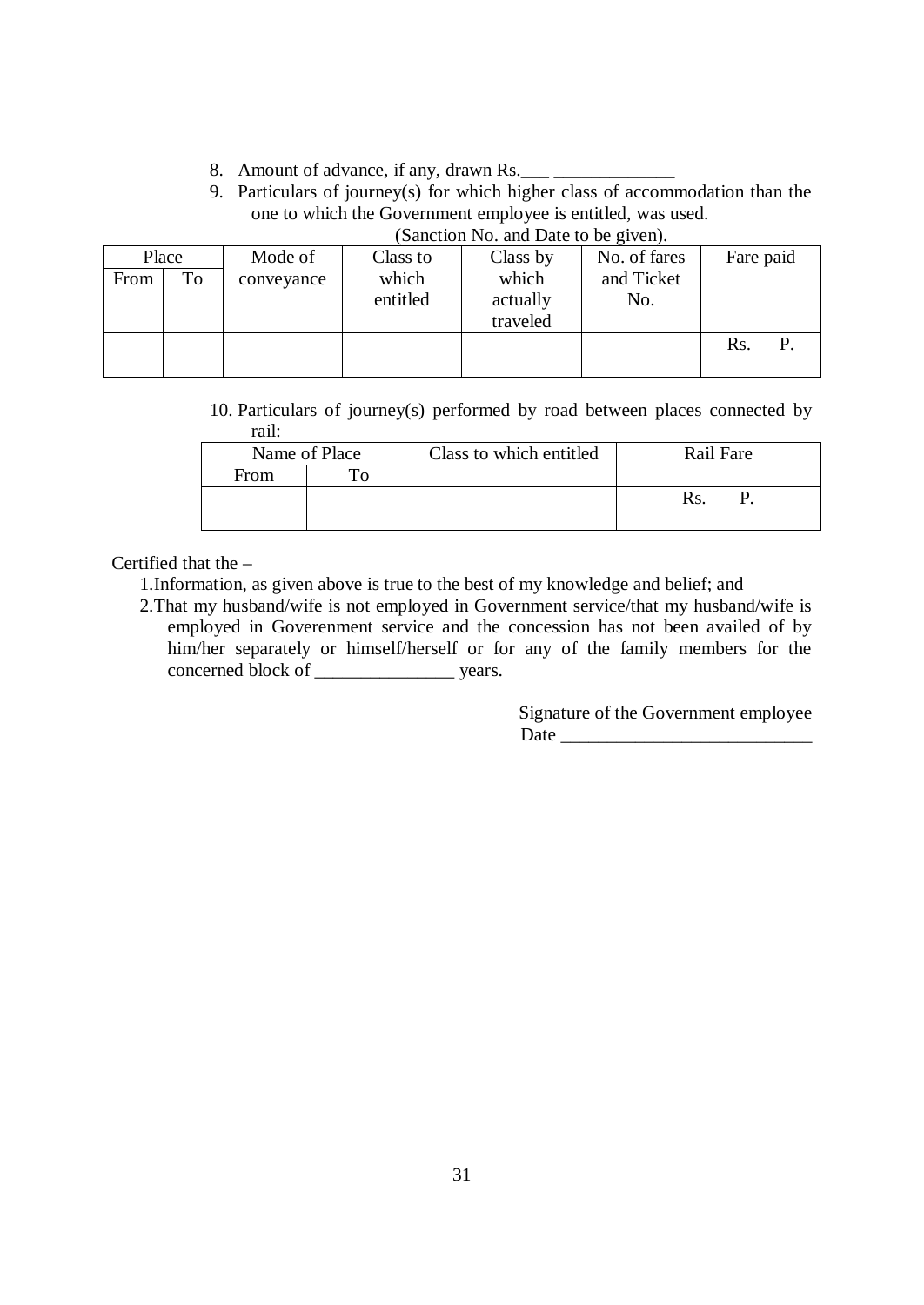|                                       | PART B (To be filled in the Bill Section)                                             |                                           |               |                                  |  |
|---------------------------------------|---------------------------------------------------------------------------------------|-------------------------------------------|---------------|----------------------------------|--|
| detailed below:                       | The net entitlement on account of traveling allowance works out to Rs.                |                                           |               |                                  |  |
|                                       |                                                                                       | Rs.                                       |               | P.                               |  |
| (a) Railway/air/bus/steamer fare      |                                                                                       |                                           |               |                                  |  |
| (b) Less amount of advance(s) if any, |                                                                                       |                                           |               |                                  |  |
| drawn                                 |                                                                                       |                                           |               |                                  |  |
|                                       | <i>vide</i> voucher(s) No. $\_\_\_\_\_\_\_\_\_\_\_\_\_\_\_\_\_\_\_\_\_\_\_\_\_\_\_\_$ |                                           |               |                                  |  |
|                                       |                                                                                       |                                           |               |                                  |  |
|                                       |                                                                                       |                                           |               |                                  |  |
|                                       | Net amount $\dots \dots \dots$ Rs.                                                    |                                           |               |                                  |  |
|                                       |                                                                                       |                                           |               |                                  |  |
| Allotment received                    | $\mathsf{Rs.}$                                                                        |                                           |               |                                  |  |
|                                       | Progressive Expenditure Rs.                                                           |                                           |               |                                  |  |
| (including this bill)                 |                                                                                       |                                           |               |                                  |  |
|                                       | Balance available Rs.                                                                 |                                           |               |                                  |  |
| Please pay to self by open cheque /   |                                                                                       |                                           |               |                                  |  |
|                                       |                                                                                       |                                           |               |                                  |  |
|                                       |                                                                                       |                                           |               |                                  |  |
| <b>Bill</b> clerk                     | Accountant                                                                            | Signature of Drawing & Disbursing Officer |               |                                  |  |
|                                       |                                                                                       |                                           |               |                                  |  |
|                                       |                                                                                       |                                           | Countersigned |                                  |  |
|                                       |                                                                                       |                                           |               | Signature of Controlling Officer |  |
|                                       |                                                                                       |                                           |               |                                  |  |
|                                       | Certified that necessary entries have been made in the Service Book of                |                                           |               |                                  |  |
|                                       | Shri/Shrimati/Miss                                                                    |                                           |               |                                  |  |
|                                       |                                                                                       |                                           |               |                                  |  |
|                                       |                                                                                       |                                           |               |                                  |  |

*Signature of the Drawing & Disbursing Officer*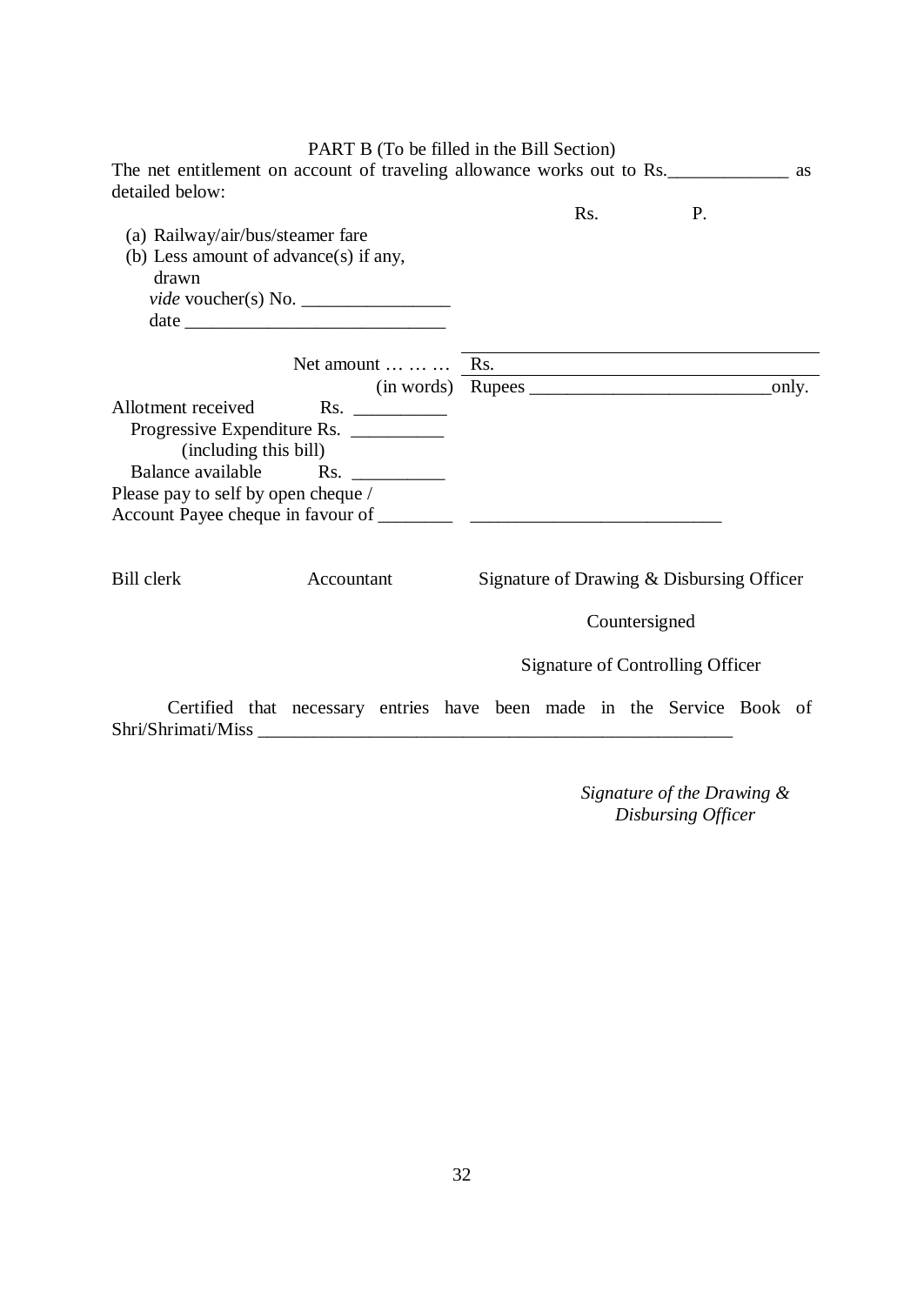| Examined and entered.         |    | as per endorsement of the Drawing & Disbursing Officer               | ) only<br>(in words)      |
|-------------------------------|----|----------------------------------------------------------------------|---------------------------|
| Accountant/J.A.O.<br>Dated 20 |    |                                                                      | T.O.A.T.O.P.A.O./A.P.A.O. |
|                               |    | For use at the Office of the Accountant General (Audit), West Bengal |                           |
| Admitted Rs.                  |    |                                                                      |                           |
|                               | 20 | Auditor                                                              | S.O./A.A.O./Audit Officer |

### **For use at the Treasury**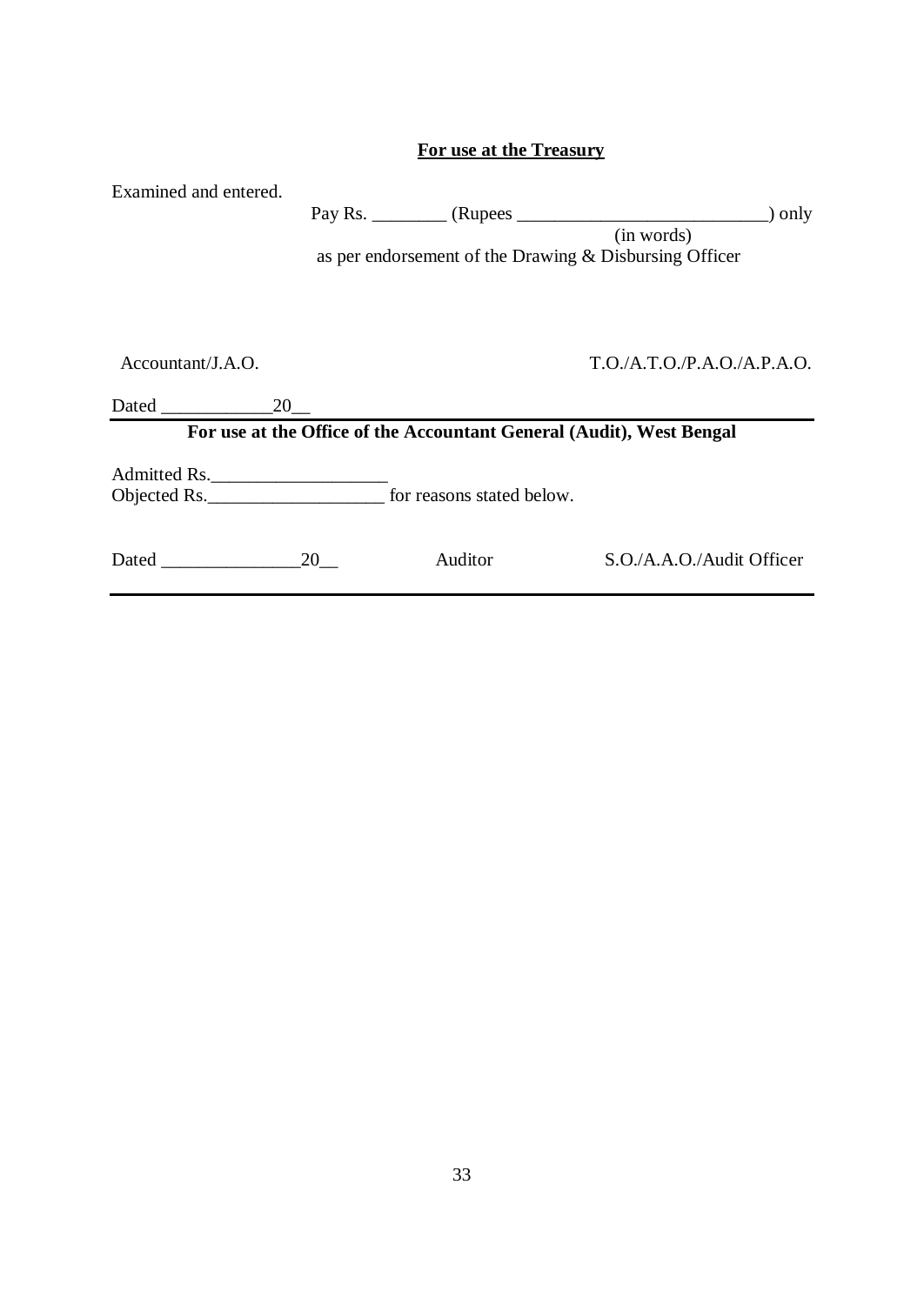[*See* sub-rule (2) of T.R. 4.104]

| D. D. O. Code               |  |
|-----------------------------|--|
| Grant No.                   |  |
| <b>Head of Account Code</b> |  |

Head of Account Code \_\_\_\_\_\_\_\_\_\_\_\_\_\_\_\_\_\_\_\_\_ T.V./Token No. \_\_\_\_\_\_\_ Date \_\_\_\_\_\_\_\_20\_\_

D. D. O. Code \_\_\_\_\_\_\_\_\_\_\_\_\_\_\_\_\_\_\_\_\_\_\_\_\_Bill No. \_\_\_\_\_\_\_\_\_\_\_\_\_\_ Date \_\_\_\_\_\_\_\_20\_\_

#### **Travelling Allowance Bill For Tour**

Note – This bill should be prepared in duplicate – one for payment and the other as office copy

PART A (To be filled up by Government employee)

- 1. Name
- 2. Designation
- 3. Pay
- 4. Headquarters
- 5. Details and purpose of journey(s) performed
- 6. Residential Address

|           | Departure |           | Arrival | Mode of travel | Fare paid | Distance in kms. | Duration of halt | Purpose of  |
|-----------|-----------|-----------|---------|----------------|-----------|------------------|------------------|-------------|
| Date $\&$ | From      | Date $\&$ | To      | and class of   |           | for road mileage |                  | journey and |
| time      |           | time      |         | accommodation  |           |                  |                  | Ticket No.  |
|           |           |           |         |                |           |                  |                  |             |
|           |           |           |         |                |           |                  |                  |             |
|           |           |           |         |                |           |                  |                  |             |
|           |           |           |         |                |           |                  |                  |             |
|           |           |           |         |                |           |                  |                  |             |
|           |           |           |         |                |           |                  |                  |             |
|           |           |           |         |                |           |                  |                  |             |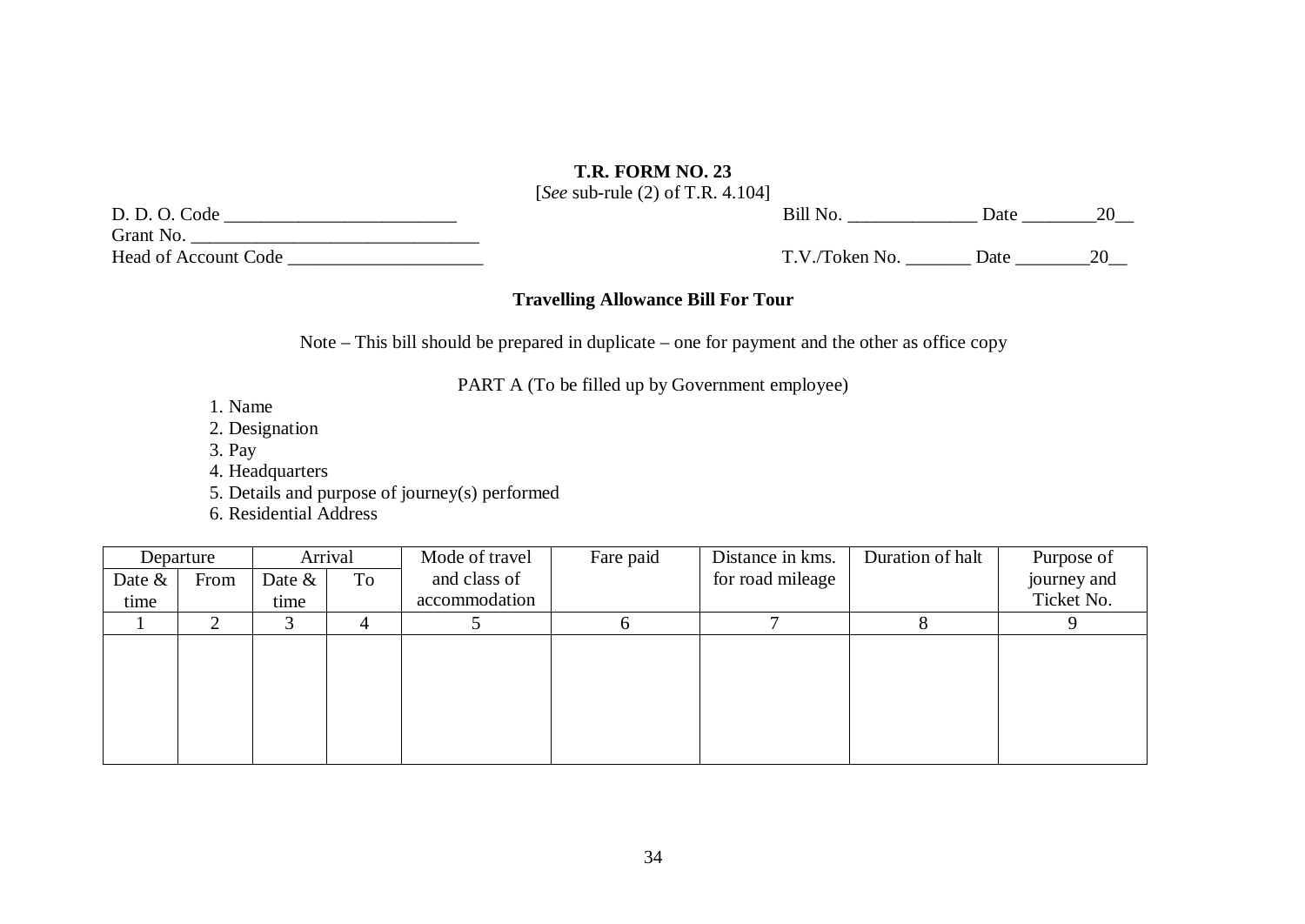# 6. Mode of Journey:

*(i) Air*

| (a) Exchange voucher arranged by office | Yes/No |  |
|-----------------------------------------|--------|--|
| (b) Ticket/Exchange voucher arranged by | Yes/No |  |

*(ii) Rail*

Whether travelled by mail/express/ordinary train

*(iii) Road* 

- Mode of conveyance used. i.e., by Government transport/by taking a taxi, a single seat in a bus or other public conveyance/by sharing with another Government employee in a car belonging to him or to a third person to be specified,
- 7. Dates of absence from place of halt on account of
	- (a) R.H. and C.L.,
	- (b) not being actually in camp on Sundays and holidays.
- 8. Dates on which free board and/or lodging provided by the State or any organisation financed by State funds:-
	- (a) Board only.
	- (b) Lodging only.
	- (c) Board and lodging.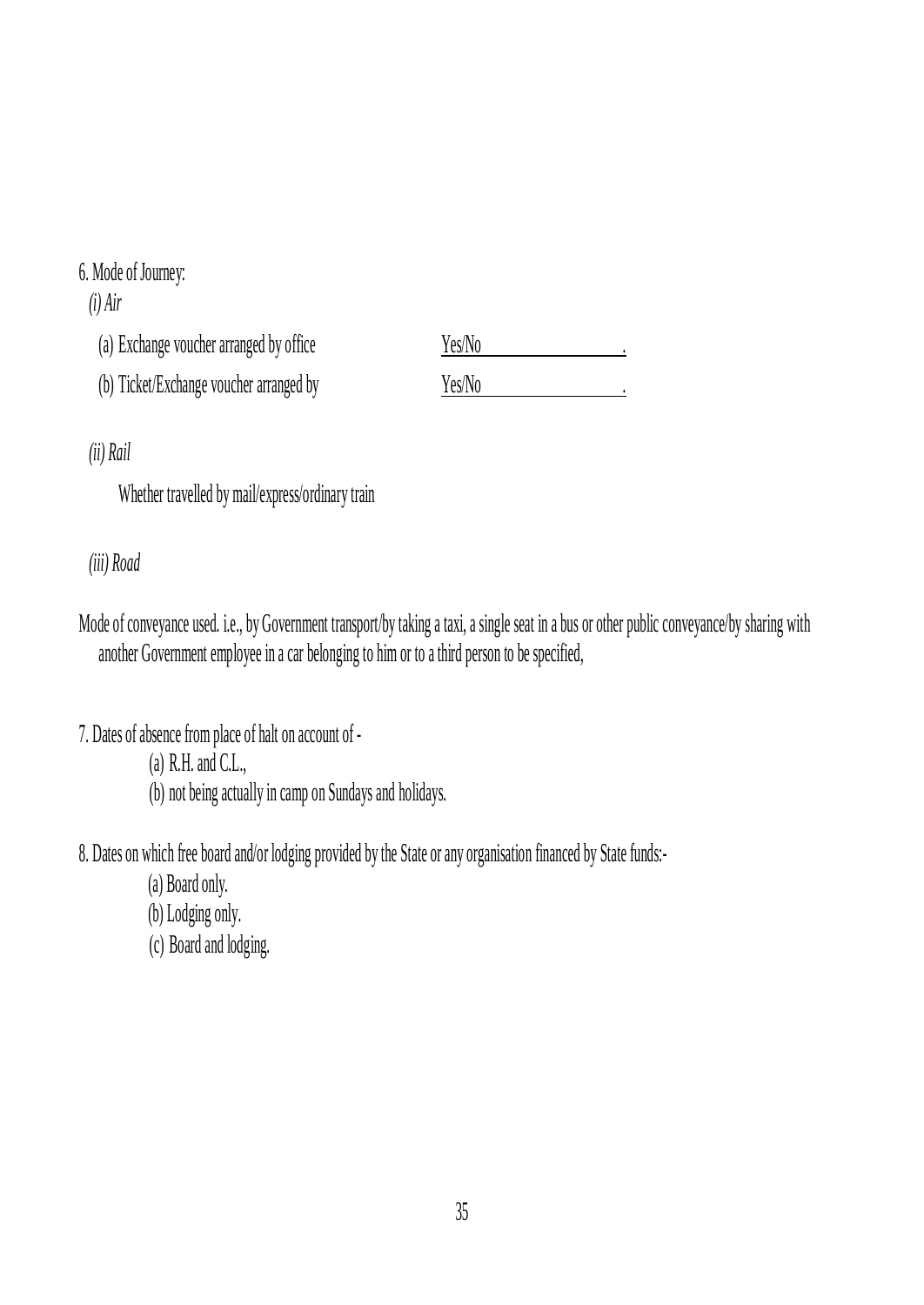9. Particulars to be furnished alongwith hotel receipts, etc., in cases where higher rate of D.A. is claimed for stay in hotel/other establishments providing board and/or lodging at scheduled tariffs.

| Period of stay         |  | Name of the hotel* | Daily rate of lodging charged | Total amount paid |  |
|------------------------|--|--------------------|-------------------------------|-------------------|--|
| T <sub>0</sub><br>From |  |                    |                               |                   |  |
|                        |  |                    |                               |                   |  |
| 1.                     |  |                    |                               |                   |  |
| ٠.                     |  |                    |                               |                   |  |
| J.                     |  |                    |                               |                   |  |
| 4.                     |  |                    |                               |                   |  |
| J.                     |  |                    |                               |                   |  |
|                        |  |                    |                               |                   |  |

10. Particulars of journey(s) for which higher class of accommodation than the one to which the Government employee is entitled was used.

| Departure |      | Arrival   |                | Mode of conveyance | Fare paid         | Class to which | Fare of the    | Distance in | Remarks |
|-----------|------|-----------|----------------|--------------------|-------------------|----------------|----------------|-------------|---------|
| Date      | From | Date $\&$ | T <sub>0</sub> | and class of       | and Ticket        | entitled       | entitled class | Km. by road |         |
| $&$ time  |      | time      |                | accommodation used | $\mathcal{N}_0$ . |                |                |             |         |
|           |      |           |                |                    |                   |                |                |             | 10      |
|           |      |           |                |                    |                   |                | Rs.            |             |         |
|           |      |           |                |                    |                   |                |                |             |         |
|           |      |           |                |                    |                   |                |                |             |         |
|           |      |           |                |                    |                   |                |                |             |         |

If the journey(s) by higher class of accommodation has been performed with the approval of the competent authority then number and date of the sanction may be quoted in column 10.

i

 Hotel Receipt has to be furnished.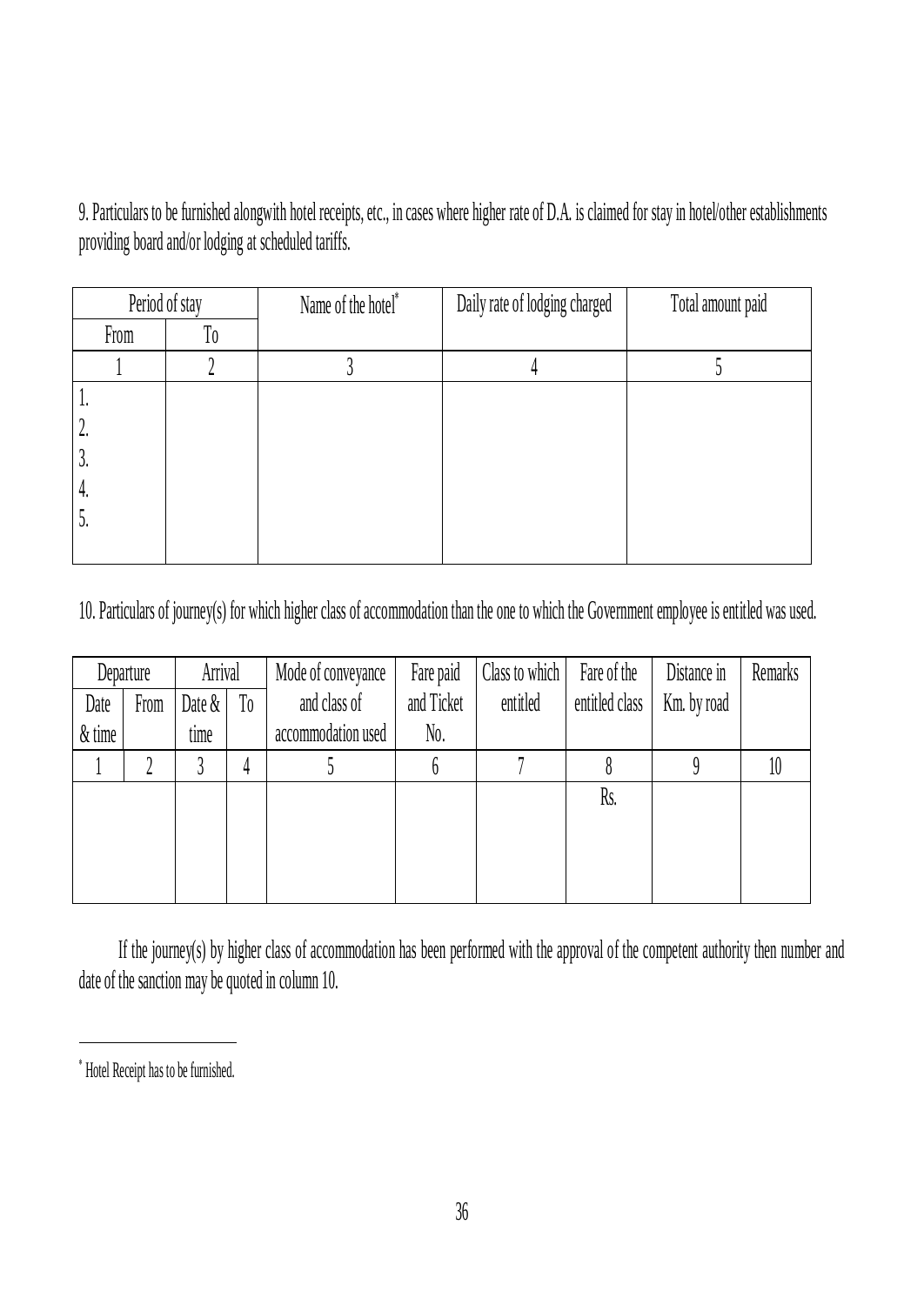11. Details of journey(s) performed by road between places connected by rail.

| Date and mode of | Name of places | Fare paid |     |  |  |
|------------------|----------------|-----------|-----|--|--|
| conveyance used  | From           | 10        |     |  |  |
|                  |                |           |     |  |  |
|                  |                |           | KS. |  |  |
|                  |                |           |     |  |  |
|                  |                |           |     |  |  |
|                  |                |           |     |  |  |

12. Amount of T.A. advance, if any, drawn.

Certified that the information, as given above, is true to the best of my knowledge and belief.

| Signature of the Government employee |  |
|--------------------------------------|--|
| Date                                 |  |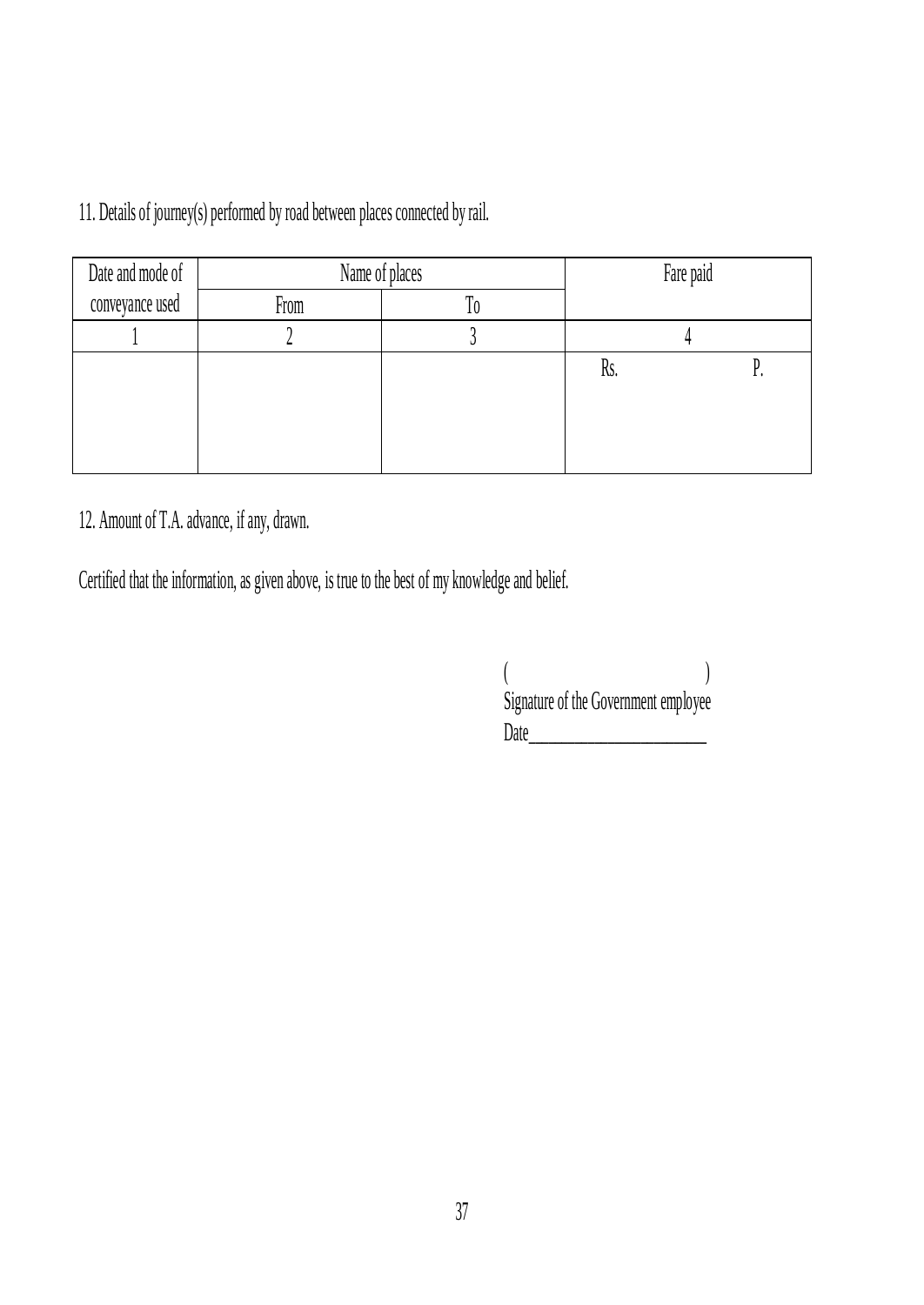# PART B – (To be filled in the Bill Section)

| The net entitlement on account of traveling allowance works out to Rs.                                                                                                                                                        | as detailed below:                              |
|-------------------------------------------------------------------------------------------------------------------------------------------------------------------------------------------------------------------------------|-------------------------------------------------|
| (a) Railways/air/bus/steamer fair                                                                                                                                                                                             | Rs.                                             |
|                                                                                                                                                                                                                               | Rs.                                             |
| $\omega$ p/km.                                                                                                                                                                                                                |                                                 |
| (c) Daily allowance                                                                                                                                                                                                           | Rs.                                             |
| <u>___________________</u> ____________days @ Rs. _______________ per day. _____________<br>(i)                                                                                                                               |                                                 |
| (ii)                                                                                                                                                                                                                          |                                                 |
| (iii)                                                                                                                                                                                                                         |                                                 |
|                                                                                                                                                                                                                               | Rs.                                             |
| (d) Actual expenses, if any                                                                                                                                                                                                   | Rs.                                             |
|                                                                                                                                                                                                                               | Gross amount Rs.                                |
|                                                                                                                                                                                                                               |                                                 |
| dated and the contract of the contract of the contract of the contract of the contract of the contract of the contract of the contract of the contract of the contract of the contract of the contract of the contract of the | Please pay Net Amount Rs.                       |
|                                                                                                                                                                                                                               |                                                 |
|                                                                                                                                                                                                                               |                                                 |
|                                                                                                                                                                                                                               | Progressive Expenditure including this bill Rs. |
| Balance Available Rs.                                                                                                                                                                                                         |                                                 |

Bill Clerk Accountant Accountant Signature of the Drawing & Disbursing Officer

Countersigned.

Signature of the Controlling Officer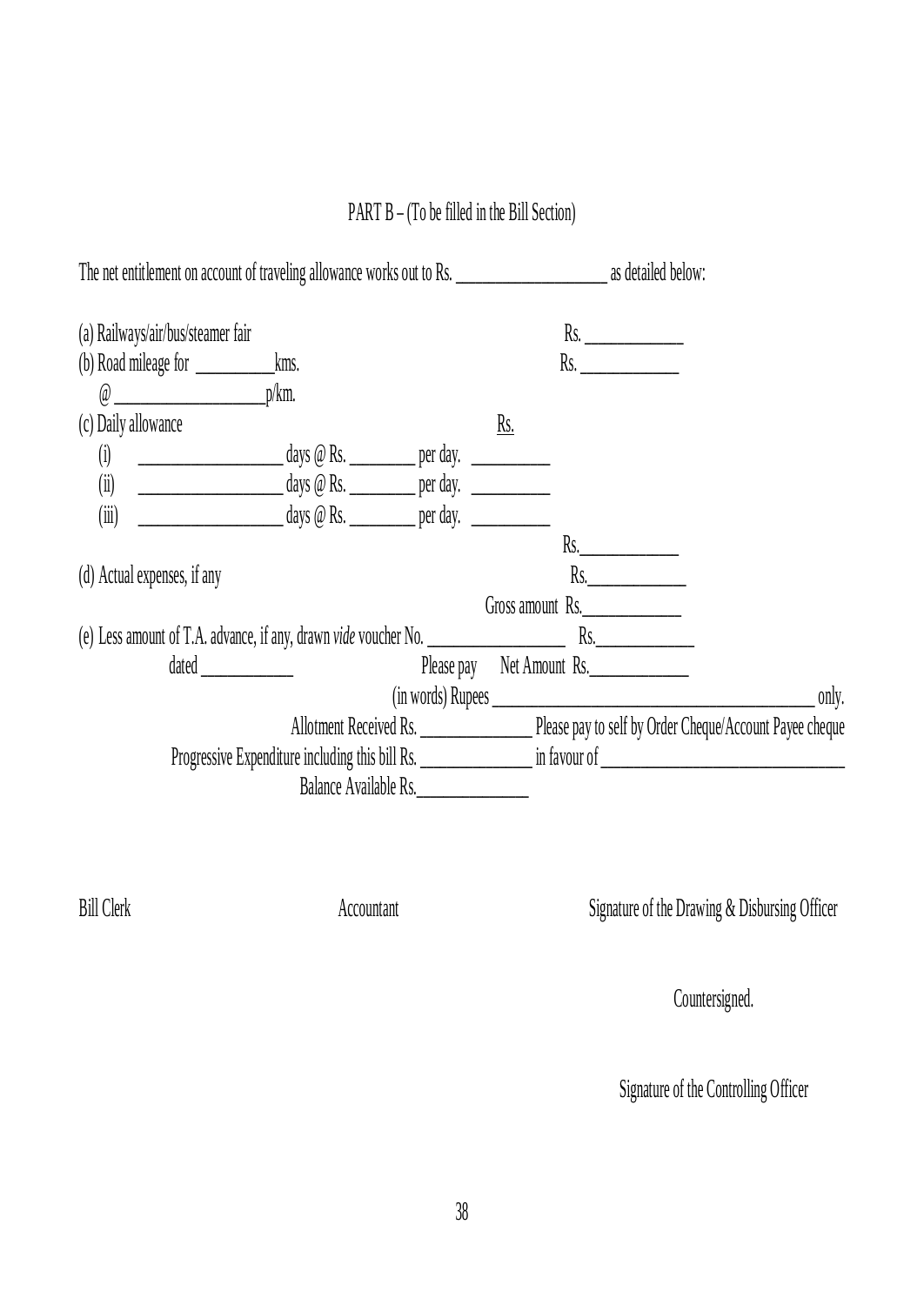# **For use at the Treasury**

| Examined and entered. |              |                                                                      |                             |
|-----------------------|--------------|----------------------------------------------------------------------|-----------------------------|
|                       |              |                                                                      | $\int$ only                 |
|                       |              | as per endorsement overleaf of the Drawing & Disbursing Officer      | (in words)                  |
| Accountant/J.A.O.     |              |                                                                      | T.O./A.T.O./P.A.O./A.P.A.O. |
| Dated                 | 20           |                                                                      |                             |
|                       |              | For use at the Office of the Accountant General (Audit), West Bengal |                             |
| Objected Rs.          | Admitted Rs. | for reasons stated below.                                            |                             |
| Dated                 | 20           | Auditor                                                              | S.O./A.A.O./Audit Officer   |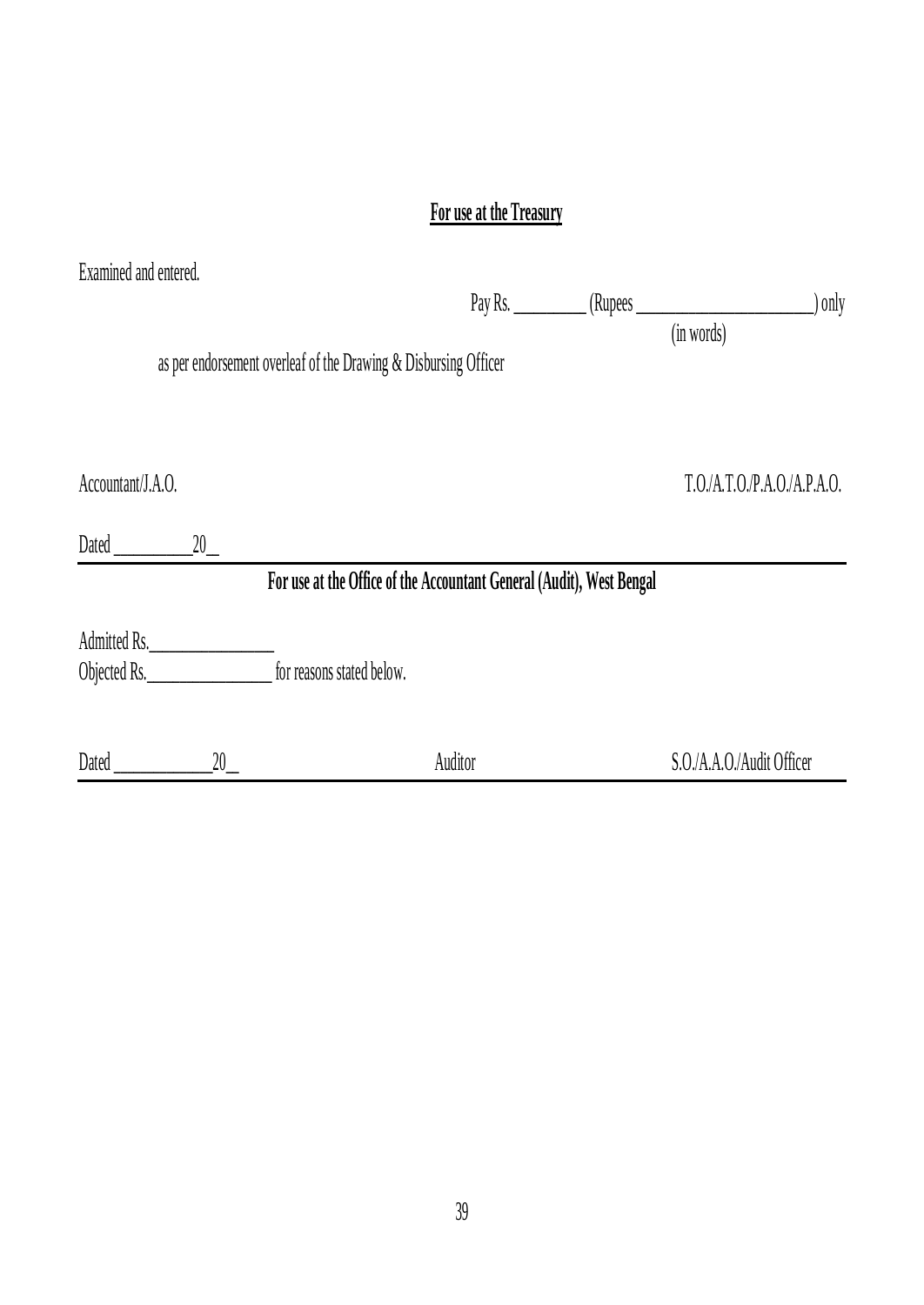[See T.R. 4.107]

#### **Medical charges Reimbursement Bill**

| D.D.O. Code          | Bill No.       | Date |
|----------------------|----------------|------|
| Grant No.            | Token/T.V. No. | Date |
| Head of Account Code |                |      |

Department/Office of \_\_\_\_\_\_\_\_\_\_\_\_\_\_\_\_\_\_\_\_\_\_\_\_\_\_\_\_\_\_\_\_\_\_\_\_\_\_\_\_\_\_\_\_\_\_\_\_\_\_\_\_

| Sl. | Section of        | Gross Claim | Recovery of | Net amount | Remarks |
|-----|-------------------|-------------|-------------|------------|---------|
| No. | establishment and |             | Advance     | payable    |         |
|     | name of the       |             |             |            |         |
|     | incumbent with    |             |             |            |         |
|     | designation       | (Rs.)       | (Rs.)       | (Rs.)      |         |
|     |                   |             |             |            |         |
|     |                   |             |             |            |         |
|     |                   |             |             |            |         |

Net amount required for payment (in words) Rupees \_\_\_\_\_\_\_\_\_\_\_\_\_\_\_\_\_\_\_\_\_\_\_\_\_\_\_\_\_\_\_\_

\_\_\_\_\_\_\_\_\_\_\_\_\_\_\_\_\_\_\_\_\_\_\_\_\_\_\_\_\_\_\_\_\_\_\_

| Allotment Received Rs.  | 1. | Certified that I have satisfied myself that the        |
|-------------------------|----|--------------------------------------------------------|
| Progressive expenditure |    | amount drawn previously, with the exception of         |
| including this bill Rs. |    | those detailed below (of which the total amount        |
| Balance available Rs.   |    | has been refunded by deduction from this bill),        |
|                         |    | have been disbursed to the Government employee         |
|                         |    | therein named and their receipts taken in the          |
|                         |    | office copies of the bill or in a separate             |
|                         |    | acquittance roll.                                      |
|                         |    | 2. Details of Medical charges Refunded                 |
|                         |    | Section of establishment and name of incumbent         |
|                         |    | with designation                                       |
|                         |    |                                                        |
|                         |    |                                                        |
|                         |    | 3. Certified that Essentiality certificates, receipts, |
|                         |    | etc., are appended.                                    |
|                         |    |                                                        |

Please pay to self / by order cheque / by Account Payee cheque in favour of

|                           |            | Signature                 |      |
|---------------------------|------------|---------------------------|------|
| <b>Bill Clerk</b>         | Accountant | Designation of the D.D.O. |      |
| Passed for payment of Rs. |            | (Rupees)                  | only |

Signature and Designation of the Competent Authority

### **For use at the Treasury**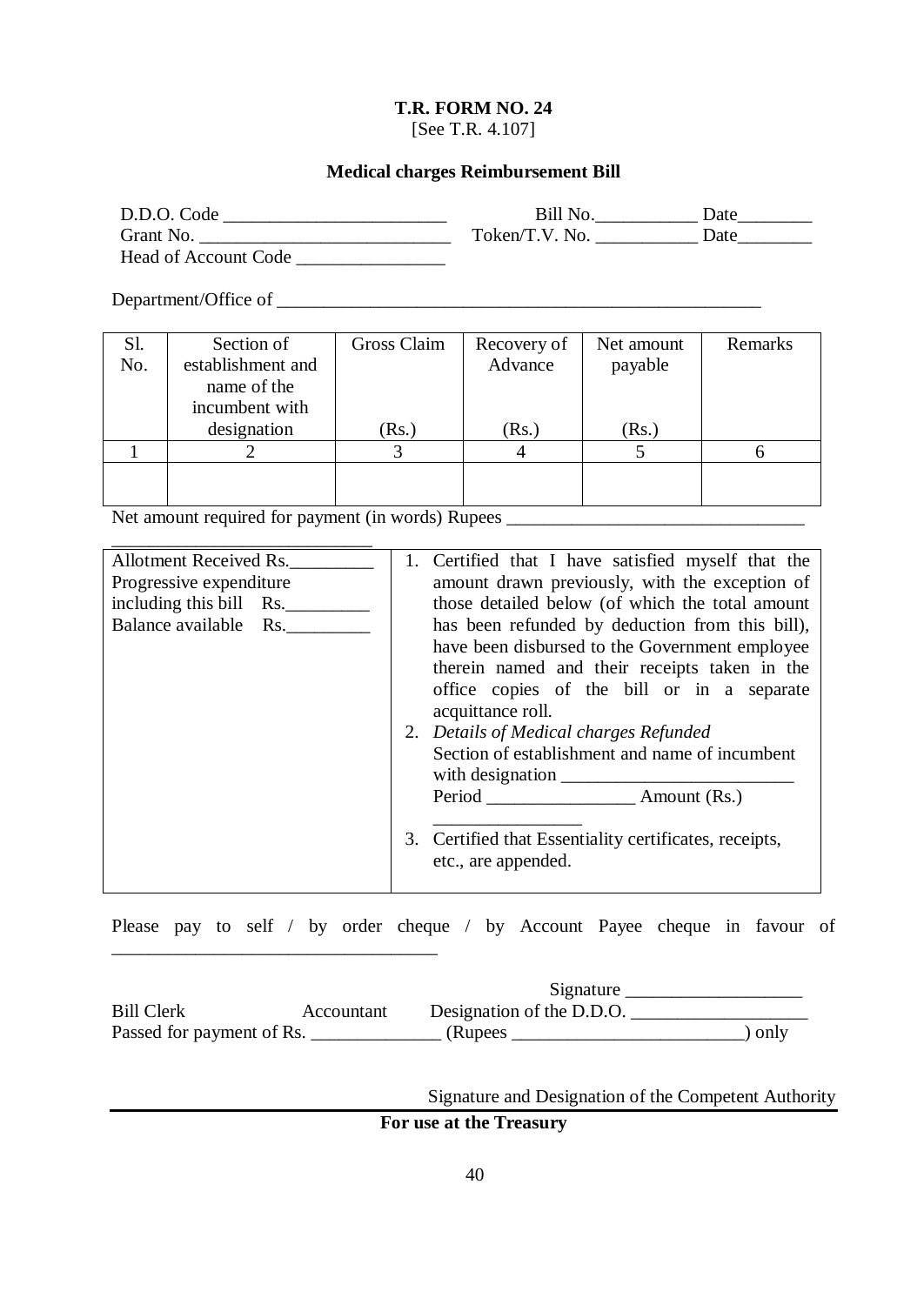Examined and entered

| Pay Rs.  |        |
|----------|--------|
| (Rupees) | ) only |

Accountant/J.A.O.

### T.O./A.T.O./P.A.O./A.P.A.O.

|              | For use in the Office of the Accountant General (Audit), West Bengal |
|--------------|----------------------------------------------------------------------|
| Admitted Rs. |                                                                      |
| Objected Rs. | Reasons for objection:                                               |

Auditor S.O./A.A.O./Audit Officer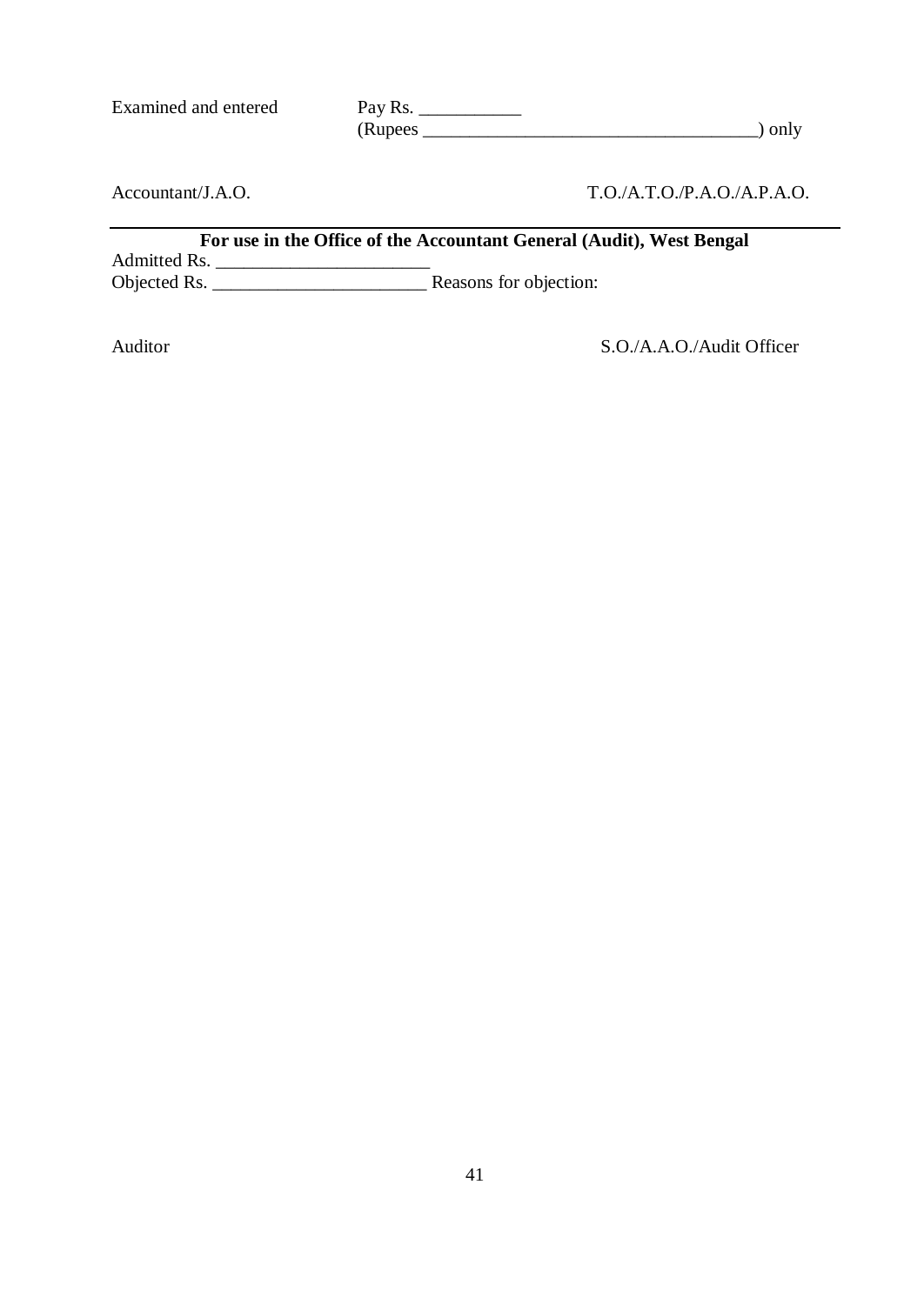[*See* sub-rule (1) of T. R. 4.135]

| D.D.O. Code                 | Bill No.       | Date |
|-----------------------------|----------------|------|
| Grant No.                   | Token/T.V. No. | Date |
| <b>Head of Account Code</b> |                |      |
|                             |                |      |

#### **Bill for drawing charges initially met out of Permanent Advance**

| Office of the                | For the month of                                                          | 20                 |
|------------------------------|---------------------------------------------------------------------------|--------------------|
| Serial No. of<br>Sub-voucher | Description of charge and delegated power<br>under which charges incurred | Amount<br>(in Rs.) |
|                              | <b>Total Rupees</b>                                                       |                    |
|                              | (in words)                                                                |                    |

I certify that the expenditure charged in this bill could not, with due regard to the interests of the public service, be avoided. I certify that to the best of my knowledge and belief the payments entered in this bill have been duly made to the parties entitled to receive them. Vouchers for all sums above Rs. 500 in amounts are attached to this bill. I have, as far as possible, obtained vouchers for other sums and am responsible that they have been destroyed or so defaced or mutilated that they cannot be used again. All work-bills are annexed.

(2) Certified that the articles detailed in the vouchers attached to the bill and in those retained in my office have been accounted for in the Stock Register.

(3) Certified that the purchases billed for have been received in good order, that their quantities correct, and their quality good that the rates paid for are not in excess of the accepted rates and that suitable notes of payments have been recorded against the indents and invoices concerned to prevent double payments,

(4) Certified that-

- (a) The expenditure on conveyance hire charged in this bill in terms of Rules 3 of Appendix-11 to the West Bengal Financial Rules, was actually incurred, was unavoidable and is within the scheduled scale of charges for the conveyance used and
- (c) The Government employee concerned is not entitled to draw travel express under the ordinary rules for the journey, and that he is not granted any compensatory leave and does not and will not otherwise receive any special remuneration for the performance of the duty which necessitated the journey.

(5) Certified that all Group D employees whose pay has been charged in this bill were actually entertained in Government Service during the period concerned.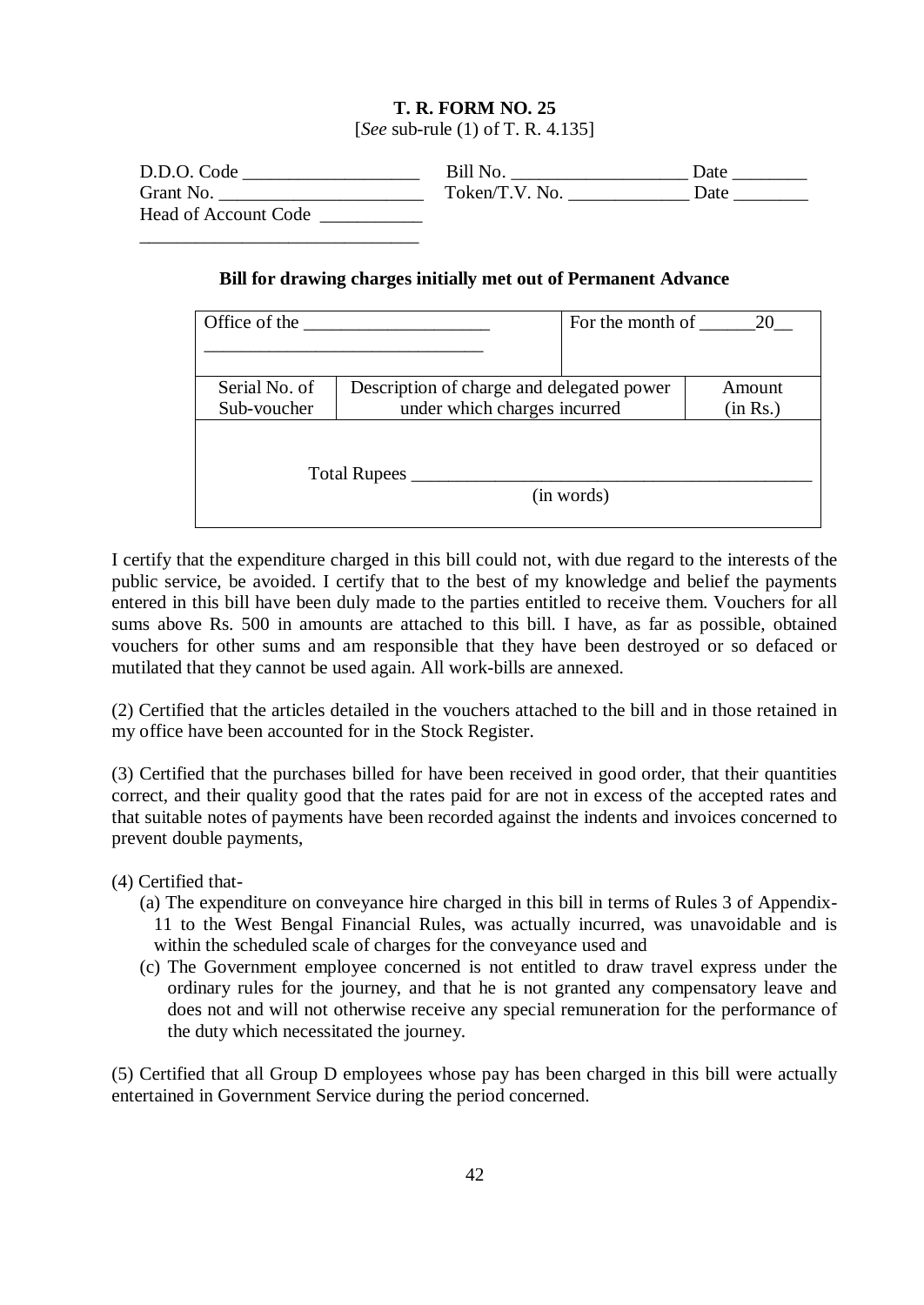Allotment Received Rs. \_\_\_\_\_\_\_\_\_\_\_\_\_\_\_\_\_\_\_\_ Progressive Expenditure including this Bill Rs. \_\_\_\_\_\_\_\_\_\_\_\_\_\_\_\_\_\_\_\_\_\_\_\_\_\_\_\_\_\_\_\_ Balance Available Rs.

Please pay to self by Order Cheque

| <b>Bill Clerk</b>                                                                          |             | Accountant              | Signature and Designation of<br>Drawing & Disbursing Officer                                                                                                     |
|--------------------------------------------------------------------------------------------|-------------|-------------------------|------------------------------------------------------------------------------------------------------------------------------------------------------------------|
|                                                                                            | 20          |                         | Countersigned                                                                                                                                                    |
|                                                                                            |             |                         | <b>Signature and Designation</b><br>(Countersignature will be necessary only<br>when the sub-Vouchers are not passed<br>for payment by the competent authority). |
|                                                                                            |             | For use in the Treasury |                                                                                                                                                                  |
|                                                                                            | <u>only</u> |                         |                                                                                                                                                                  |
| Examined and entered                                                                       |             |                         |                                                                                                                                                                  |
| Accountant/J.A.O.                                                                          | 20          |                         | T.O.A.T.O.P.A.O.A.P.A.O.                                                                                                                                         |
|                                                                                            |             |                         | For use in the Office of the Accountant General (Audit), West Bengal                                                                                             |
| Admitted Rs.<br>Objected to Rs.<br><u>Objected to Rs.</u> <b>for reasons stated below:</b> |             |                         |                                                                                                                                                                  |
| Dated 20                                                                                   |             | Auditor                 | S.O./A.A.O./Audit Officer                                                                                                                                        |

Note: The Drawing & Disbursing Officer will be responsible for any excess of expenditure over allotment of fund unless otherwise authorised by the Government and the amount will be recovered from his pay, allowance etc.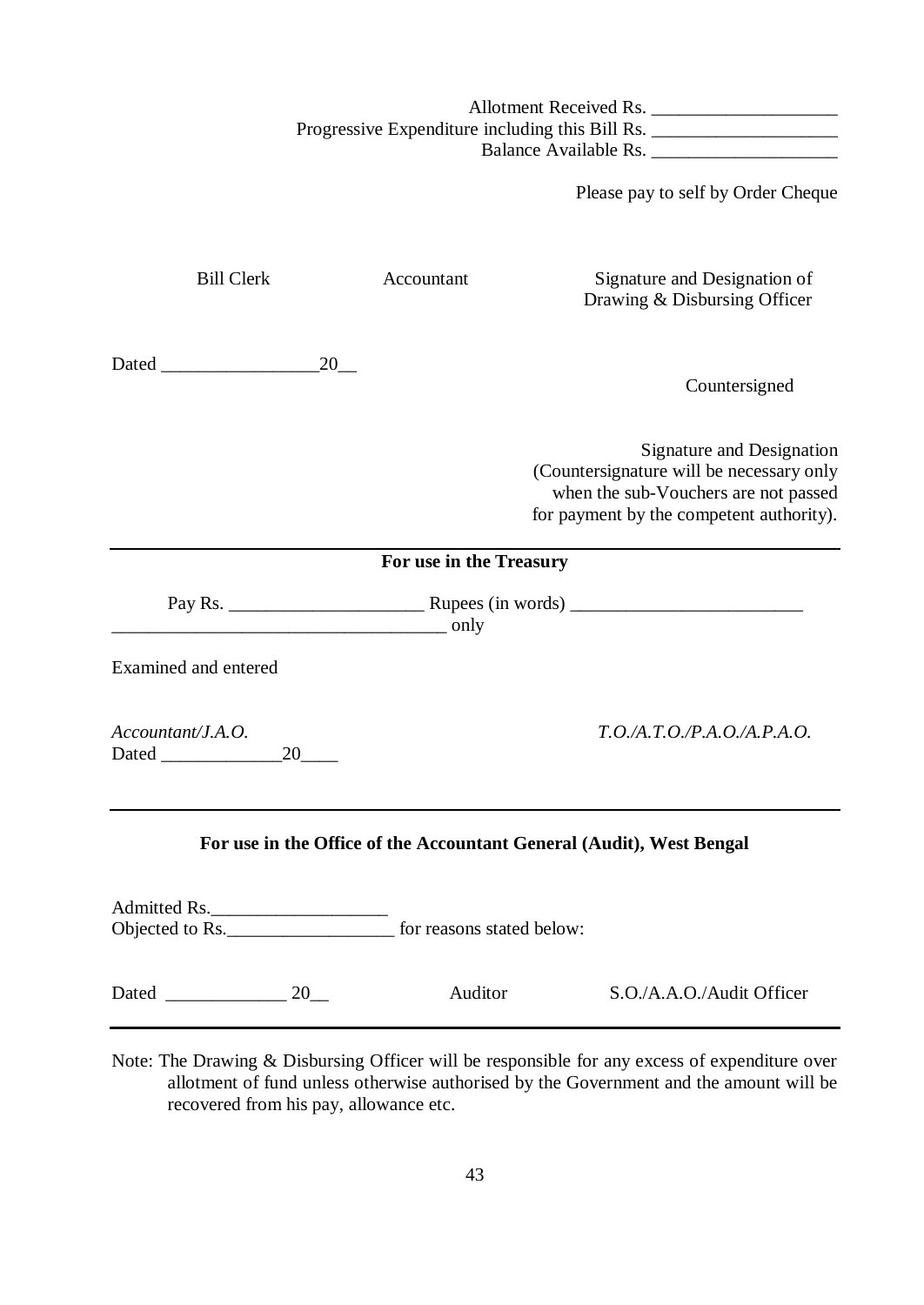#### **T. R. FORM NO. 26**  [*See* Explanation I below T.R. 4.135 and T.R. 4.137]

| D.D.O. Code                 | Bill No.       | Date |
|-----------------------------|----------------|------|
| Grant No.                   | Token/T.V. No. | Date |
| <b>Head of Account Code</b> |                |      |

Bill for drawing charges relating to (a) Wages, (b) Office Expenses, (c) Payment for professional and special services, (d) Rates & Taxes/Royalty, (e) Publications, (f) Advertising, Sales and Publicity Expenses, (g) Hospitality Expenses/Sumptuary allowances etc., (h) Machinery and Equipment/Tools and Plants, (i) Motor Vehicles, (j) Maintenance, (k) Minor works, (l) Materials and Supplies, (m) Other charges and (n) Secret Service Expenditure, etc.

Name of the Office : \_\_\_\_\_\_\_\_\_\_\_\_\_\_\_\_\_\_\_\_\_\_\_\_\_\_\_\_\_\_\_\_\_\_\_\_\_\_\_\_\_\_\_\_\_\_\_\_\_\_\_\_\_\_\_

| Serial No. of<br>Sub-Voucher | Description of<br>charge | Authority for drawing the charge<br>(Viz. sanctioned under delegated<br>power or sanctioned by the<br>competent authority may be<br>quoted with No. and Date) | Amount<br>(in Rs.) |
|------------------------------|--------------------------|---------------------------------------------------------------------------------------------------------------------------------------------------------------|--------------------|
|                              |                          |                                                                                                                                                               |                    |

Total Rupees \_\_\_\_\_\_\_\_\_\_\_\_\_\_\_\_\_\_\_\_\_\_\_\_\_\_\_\_\_\_\_\_\_\_\_\_\_\_\_\_\_\_\_\_\_\_\_\_\_\_

 *(In words)*

I certify that the expenditure charged in this bill could not, with due regard to the interests of the public service, be avoided. I certify that to the best of my knowledge and belief the payments entered in this bill have been duly made to the parties entitled to receive them with the exceptions noted below, which exceed the balance of the permanent advance and will be paid on receipt of the money drawn in this bill. Vouchers for all sums above Rs. 500/- in amount are attached to this bill, I have, as far as possible, obtained vouchers for other sums and am responsible that they have been destroyed or so defaced or mutilated that they cannot be used again. All work bills are annexed. Further certified that undisbursed amounts on bills drawn three months previous this date is being refunded by short drawal.

. 2. Certified that the articles detailed in the vouchers attached to the bill and in ~hose retained in my office have been accounted for in the Stock Register.

3. Certified that the purchases billed for have been received in good order, that their quantities correct, and their quality good, that the rates paid for are not in excess of the accepted rates and that suitable notes of payments have been recorded against the indents and invoices concerned to prevent double payments.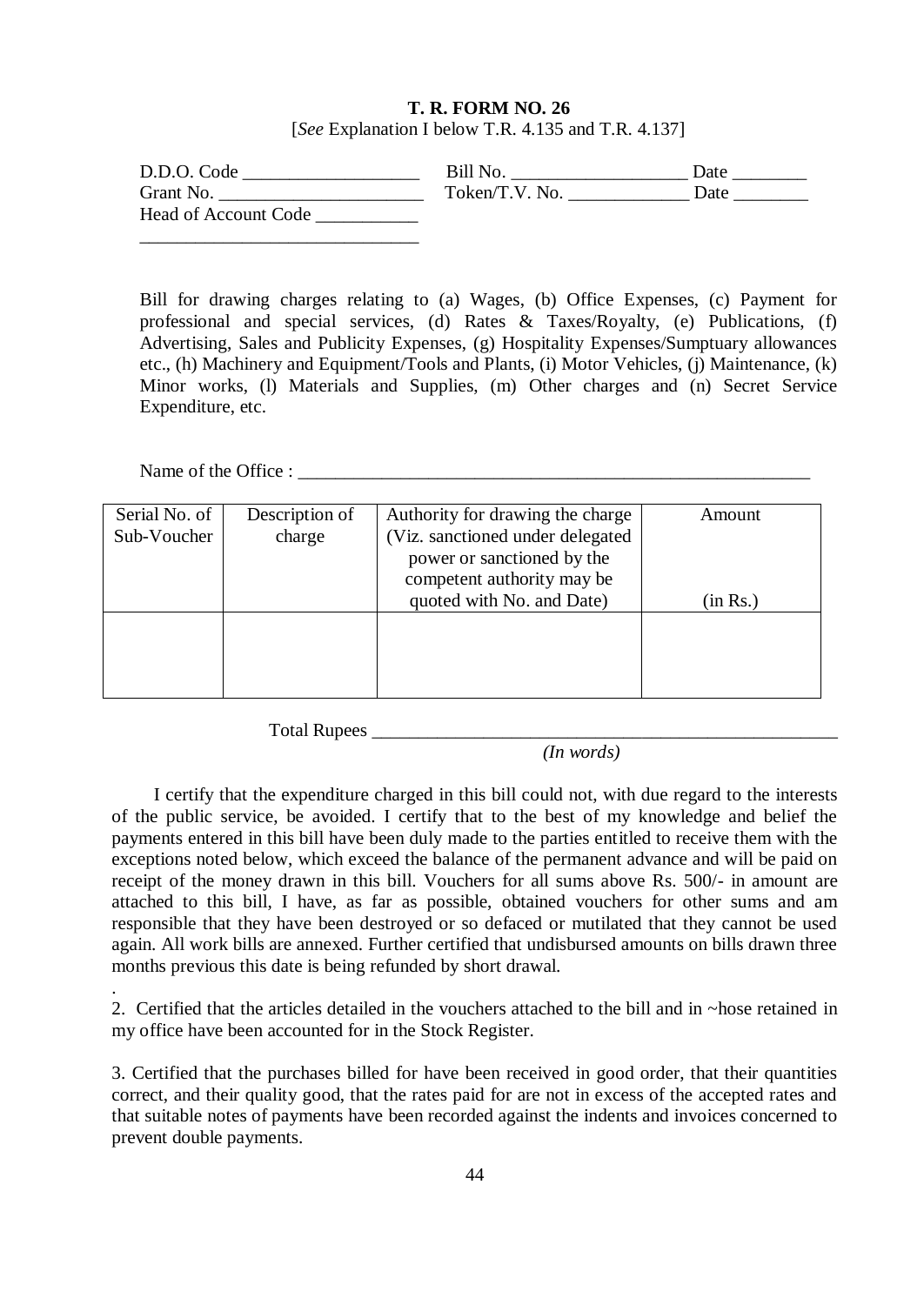#### 4. Certified that-

- (a) The expenditure on conveyance hire charges in this bill in terms nf Rule 3 of Appendix II to the Bengal Financial Rules, was actually incurred, was unavoidable, and is within the scheduled scale of charges for the conveyance used, and
- (b) The Government employee concerned is not entitled to draw \ravel expenses under the ordinary rules for the journey, and does not and will not otherwise receive any special remuneration for the performance of the duty, which necessitated the journey.
- 5. Certified that all Group D employees whose pay has been charged in this bill were actually entertained in Government Service during the/period concerned and amount drawn on bills one month previous to this dale has been paid to the person concerned.

| Allotment Received Rs.                          |  |
|-------------------------------------------------|--|
| Progressive Expenditure including this Bill Rs. |  |
| Balance Available Rs.                           |  |

Signature and Designation of Drawing & Disbursing Officer

Dated 20

Countersigned

Signature and Designation

(Countersignature will be necessary only when the D.D.O. has not the financial power to incur the charge. The officer countersigning the bill must be sure that he has the required financial power to sanction the expenditure. The countersignature will be treated as financial sanction.)

Pay Rs. \_\_\_\_\_\_\_\_\_\_\_\_\_\_\_\_\_\_\_ Rupees (in words) \_\_\_\_\_\_\_\_\_\_\_\_\_\_\_\_\_\_\_\_\_\_ \_\_\_\_\_\_\_\_\_\_\_\_\_\_\_\_\_\_\_ to \_\_\_\_\_\_\_\_\_\_\_\_\_\_\_\_\_\_\_\_\_\_\_\_\_\_ by Account Payee Cheque/by transfer Credit to \_\_\_\_\_\_\_\_\_\_\_\_\_\_\_\_\_\_\_\_\_\_\_\_\_\_\_\_\_\_\_. (Heads of account)

Bill Clerk Accountant Drawing & Disbursing Officer

 Date \_\_\_\_\_\_\_\_\_\_\_\_\_\_\_\_\_\_\_20\_\_ Station **and the station**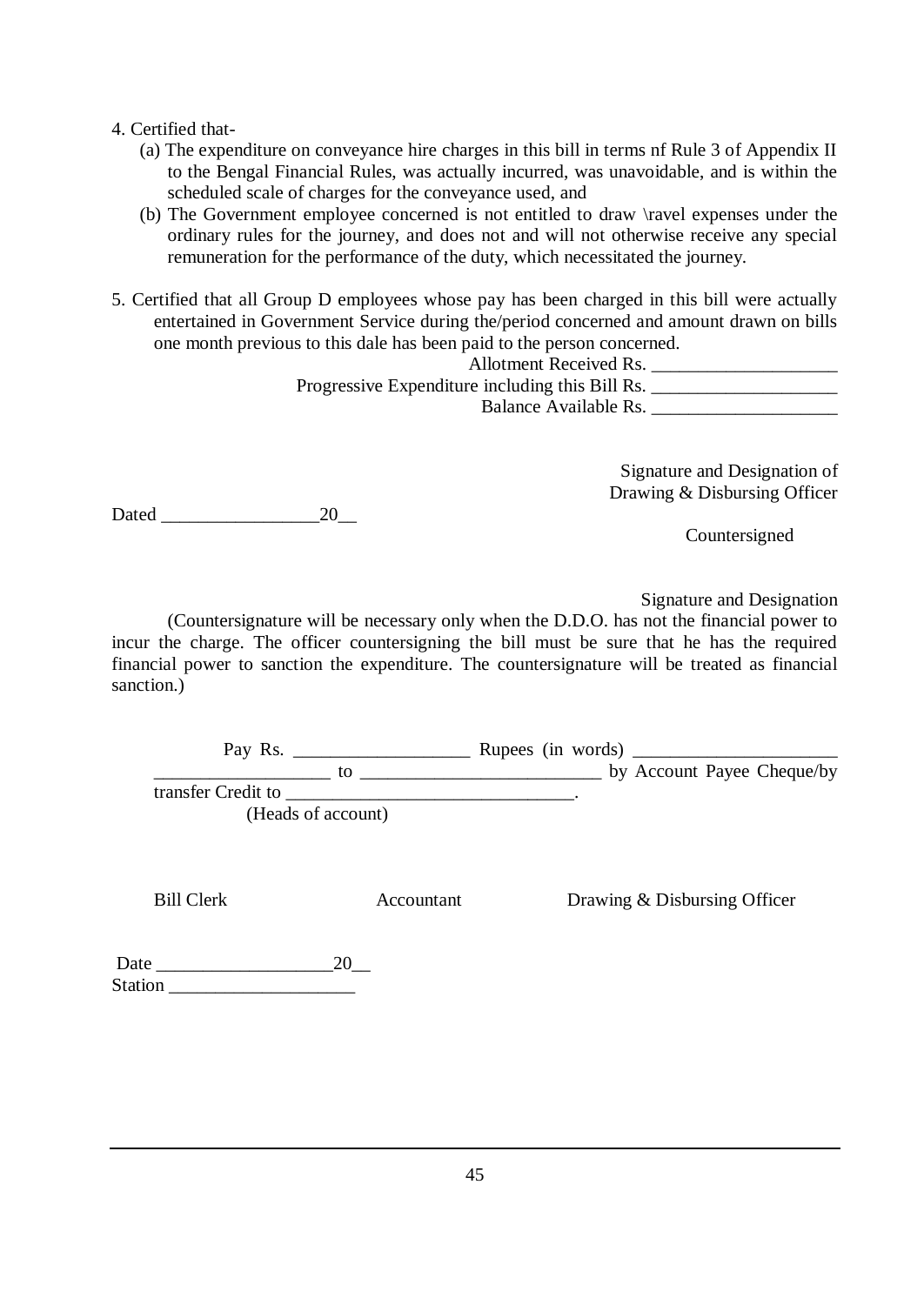|                       | For use in the Treasury                                              |
|-----------------------|----------------------------------------------------------------------|
|                       | as per above endorsement                                             |
| Examined and Entered. |                                                                      |
| Accountant/ J.A.O.    | T.O./A.T.O./P.A.O./A.P.A.O.                                          |
|                       | For use in the Office of the Accountant General (Audit), West Bengal |
| Admitted Rs.          | Objected Rs. <u>for reasons</u> stated below:-                       |

| Dated | Auditor | S.O./A.A.O./Audit Officer |
|-------|---------|---------------------------|
|-------|---------|---------------------------|

Note: The Drawing & Disbursing Officer will be responsible for any excess of expenditure over allotment of fund unless otherwise authorised by the Government and the amount will be recovered from his pay, allowance etc.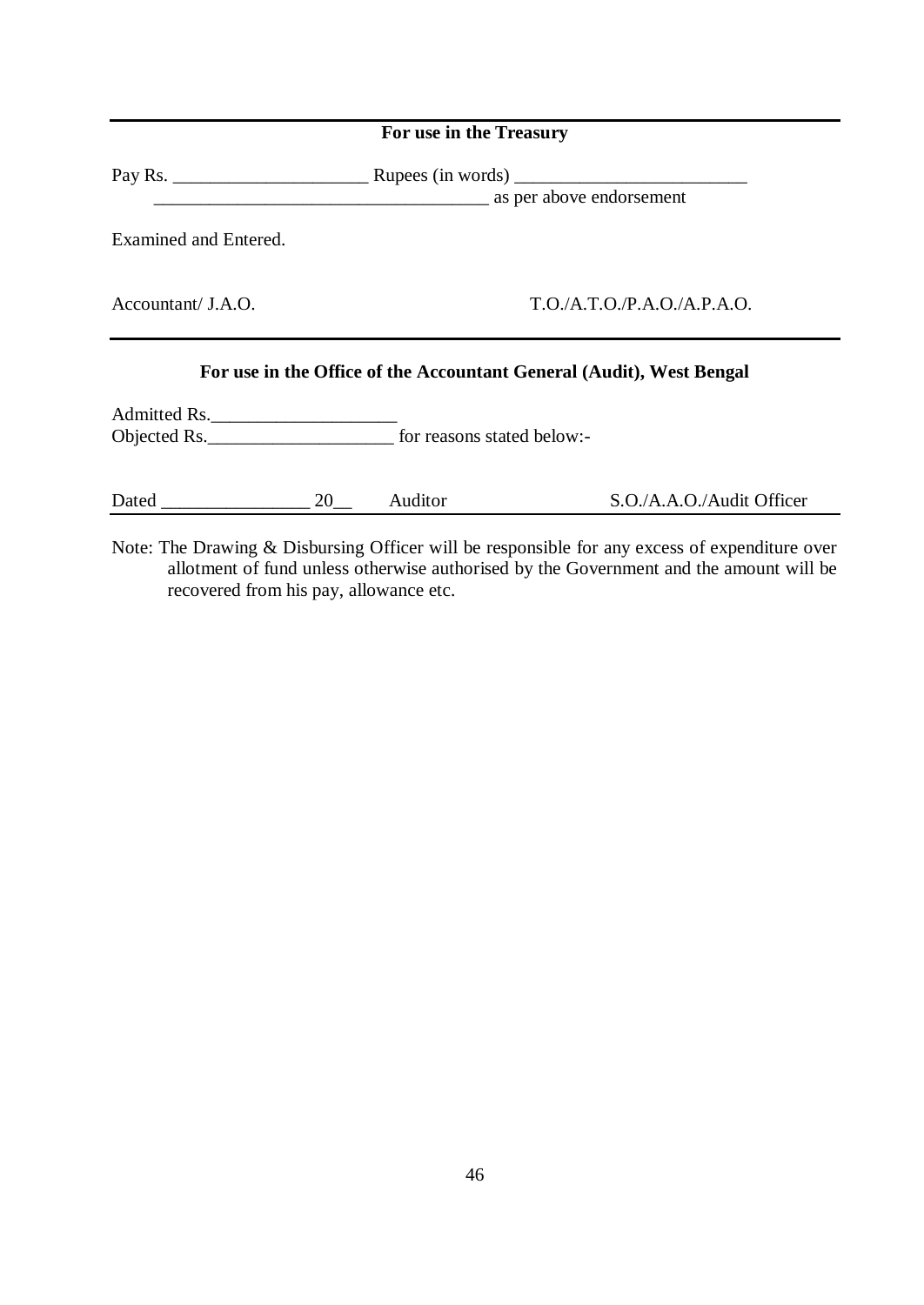[Pink colour will be used for drawal of advance] [Yellow colour will be used for transfer credit]

#### **T. R. FORM NO. 27**

[*See* sub-rule (1) of T.R. 4.136, sub-rules (3) and (4) of T.R. 4.138 and sub-rule (1) of T.R.5.07]

| D.D.O. Code                 | Bill No.       | Date |
|-----------------------------|----------------|------|
| Grant No.                   | Token/T.V. No. | Date |
| <b>Head of Account Code</b> |                |      |

#### **Bill for drawing advance without supporting Voucher**

Detailed bill will be sent for countersignature by \_

\_\_\_\_\_\_\_\_\_\_\_\_\_\_\_\_\_\_\_\_\_\_\_\_\_\_\_\_\_\_

| Office of the contract the contract of the contract of the contract of the contract of the contract of the contract of the contract of the contract of the contract of the contract of the contract of the contract of the con |                                                            |                                       |                                               |
|--------------------------------------------------------------------------------------------------------------------------------------------------------------------------------------------------------------------------------|------------------------------------------------------------|---------------------------------------|-----------------------------------------------|
| Proforma invoice No.,<br>if any                                                                                                                                                                                                | necessary) and quotation<br>authority for drawing advance. | Purpose (with description where<br>of | Amount<br>(in Rs.)                            |
|                                                                                                                                                                                                                                |                                                            |                                       | Total Rs.                                     |
|                                                                                                                                                                                                                                |                                                            |                                       |                                               |
| Allotment Received Rs.                                                                                                                                                                                                         |                                                            |                                       |                                               |
| Progressive Expenditure<br>including this bill Rs.                                                                                                                                                                             |                                                            |                                       |                                               |
| Balance Available Rs.                                                                                                                                                                                                          |                                                            | Officer                               | Deduct-amount disallowed by the Controlling   |
| Please pay Rs.                                                                                                                                                                                                                 |                                                            |                                       | Unspent or, balance of previous advance drawn |
| to self by Order Cheque / Accounts                                                                                                                                                                                             |                                                            |                                       |                                               |
| Payee Cheque drawn in favour of                                                                                                                                                                                                |                                                            | for Rs.                               | Token No. ________________________ dt.        |
|                                                                                                                                                                                                                                |                                                            | Net amount payable                    |                                               |
|                                                                                                                                                                                                                                |                                                            |                                       |                                               |
|                                                                                                                                                                                                                                |                                                            |                                       | $\qquad \qquad$ only/                         |
|                                                                                                                                                                                                                                |                                                            |                                       |                                               |
|                                                                                                                                                                                                                                |                                                            | (challan enclosed)                    |                                               |
|                                                                                                                                                                                                                                |                                                            |                                       |                                               |

| <b>Bill Clerk</b> |    | Accountant |
|-------------------|----|------------|
| Date              | 20 |            |

Drawing & Disbursing Officer

Note:- The Treasury will make payment only when there is proper authority to draw advance. The drawer should be careful to include in the detailed bill of a month the amount of all bills drawn in advance from the Treasury during that month. The detailed bill shall be submitted to the Treasury from which the advance was drawn.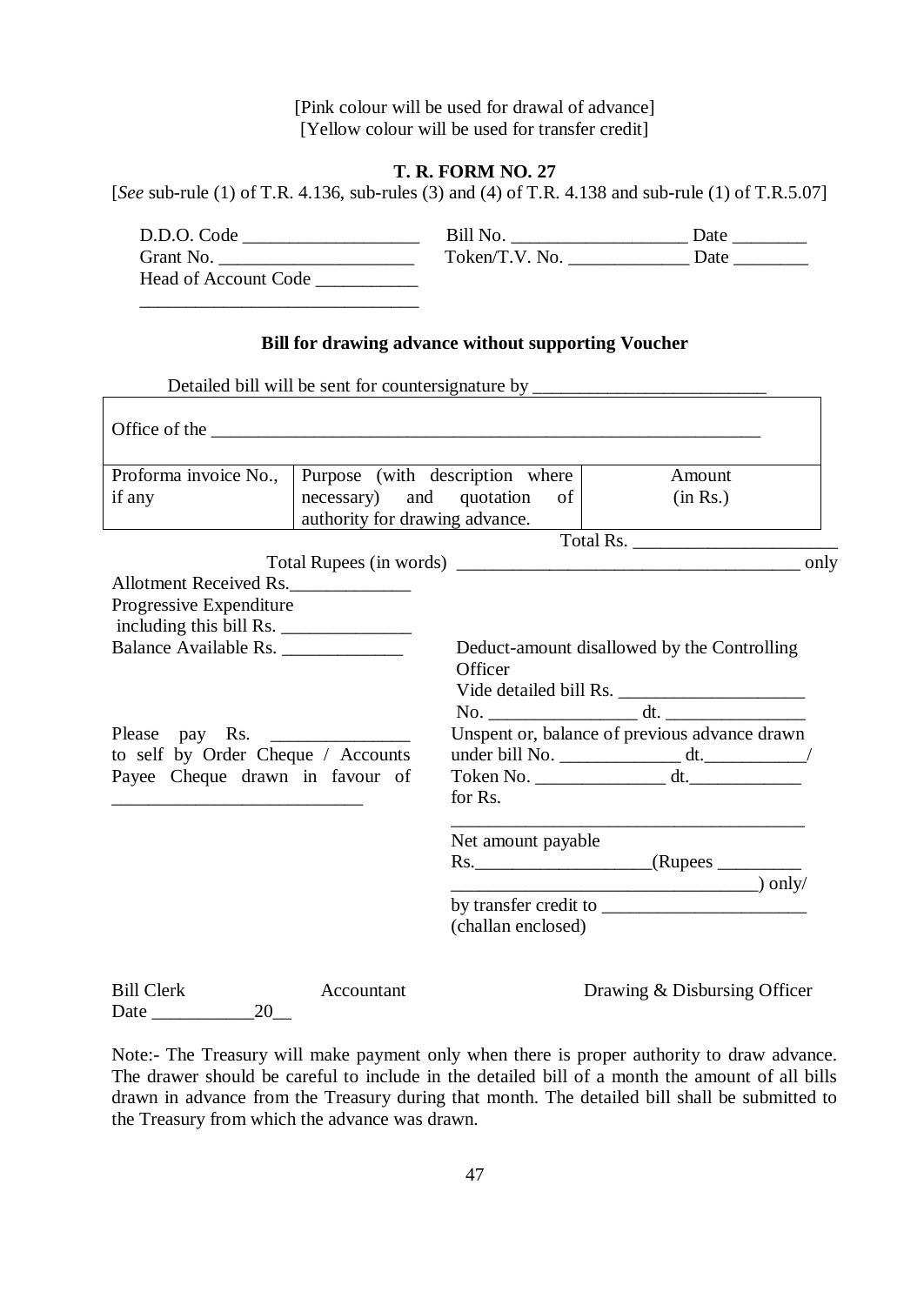The Drawing & Disbursing Officer will initial the date of each payment in the Expenditure Register and the same along with the detailed bill as also sub-Voucher is to be sent to the Controlling Officer.

|                       | For use at the Treasury                                              |                                                                               |
|-----------------------|----------------------------------------------------------------------|-------------------------------------------------------------------------------|
| Examined and entered. |                                                                      | (in words)<br>as per endorsement of the Drawing & Disbursing Officer/transfer |
| Accountant/J.A.O.     |                                                                      | T.O.A.T.O.P.A.O./A.P.A.O.                                                     |
|                       |                                                                      |                                                                               |
| Admitted Rs.          | For use at the Office of the Accountant General (Audit), West Bengal |                                                                               |
|                       |                                                                      |                                                                               |

Dated 20 20 Auditor S.O./A.A.O./Audit Officer Note – Drawing & Disbursing Officer will be responsible for adjustment of the advance by sending detailed bill.

Any amount drawn in excess of allotment, unless otherwise authorised by Government, may be deducted from his pay, allowance etc.

Second advance will not be paid if first advance has not been adjusted unless the same has been allowed by Government.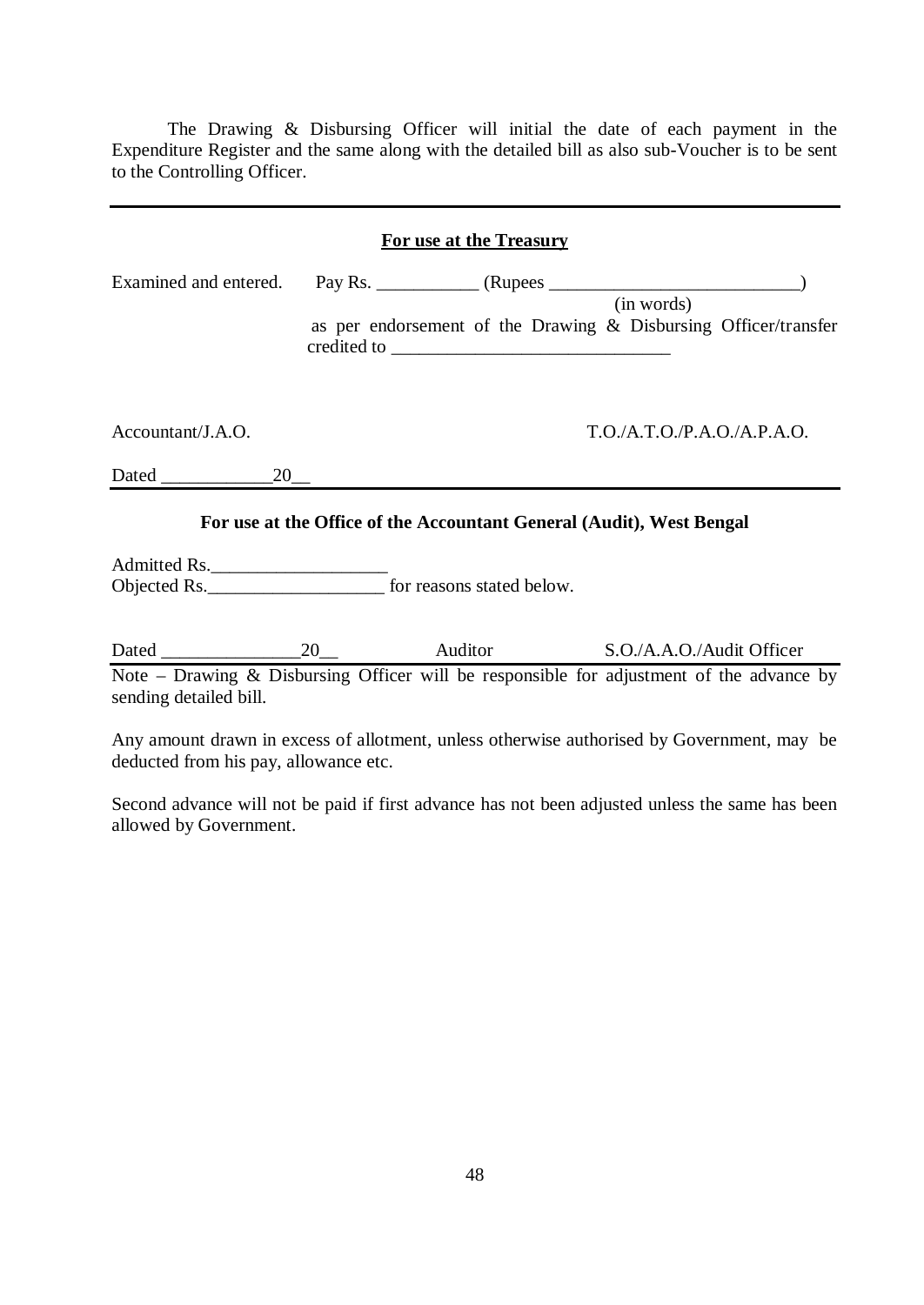[See sub-rule (2) of T.R. 4.135 and sub-rule (6) of T.R. 4.138]

| D.D.O. Code                 | Bill No.       | Date |
|-----------------------------|----------------|------|
| Grant No.                   | Token/T.V. No. | Date |
| <b>Head of Account Code</b> |                |      |

#### **Detailed bill for adjustment of advance**

Not payable at the Treasury

| Adjusted against A.C. Bill No. |       | dated |  |
|--------------------------------|-------|-------|--|
| drawn under T.V./Token No.     | datec |       |  |

| Office of _______ | Monthly detailed adjustment bill for the<br>month of 20                                                                                        |
|-------------------|------------------------------------------------------------------------------------------------------------------------------------------------|
| Vouchers          | Details of numbers of sub-<br>Description of charge, number, and<br>Amount<br>date of authority where special<br>Rs.<br>sanction is necessary. |
| Total<br>Rs.      | Brought forward<br>$\mathbf{Rs.}$                                                                                                              |
| (Rupees)          |                                                                                                                                                |

I certify that the expenditure included in this bill could not, with due regard to the interests of the public service, be avoided. I have satisfied myself that the charges entered in this bill have been really paid. Vouchers for all items of expenditure above Rs.500/- in amount and all work-bills are attached to the bill. I have as far as possible, obtained vouchers for other sums. and am responsible that they have been so defaced or mutilated that they cannot be used again.

\_\_\_\_\_\_\_\_\_\_\_\_\_\_\_\_\_\_\_\_\_\_\_\_\_\_\_\_\_\_

2. Certified that all the articles detailed in the vouchers attached to the bill and those retained in my office have been accounted for in the Stock Register.

3. Certified that the purchases billed for have been received in good order, that their

| Advances drawn in Bill No. |  |
|----------------------------|--|
|                            |  |
| Ditto                      |  |
| Ditto                      |  |
| Ditto                      |  |
| Add-Amount of              |  |
| disallowance refunded      |  |
| vide Challan No.           |  |
|                            |  |

 $\frac{1}{2}$  , and the set of the set of the set of the set of the set of the set of the set of the set of the set of the set of the set of the set of the set of the set of the set of the set of the set of the set of the set

 $\frac{1}{\sqrt{2}}$  ,  $\frac{1}{\sqrt{2}}$  ,  $\frac{1}{\sqrt{2}}$  ,  $\frac{1}{\sqrt{2}}$  ,  $\frac{1}{\sqrt{2}}$  ,  $\frac{1}{\sqrt{2}}$  ,  $\frac{1}{\sqrt{2}}$  ,  $\frac{1}{\sqrt{2}}$  ,  $\frac{1}{\sqrt{2}}$  ,  $\frac{1}{\sqrt{2}}$  ,  $\frac{1}{\sqrt{2}}$  ,  $\frac{1}{\sqrt{2}}$  ,  $\frac{1}{\sqrt{2}}$  ,  $\frac{1}{\sqrt{2}}$  ,  $\frac{1}{\sqrt{2}}$ 

Total of this bill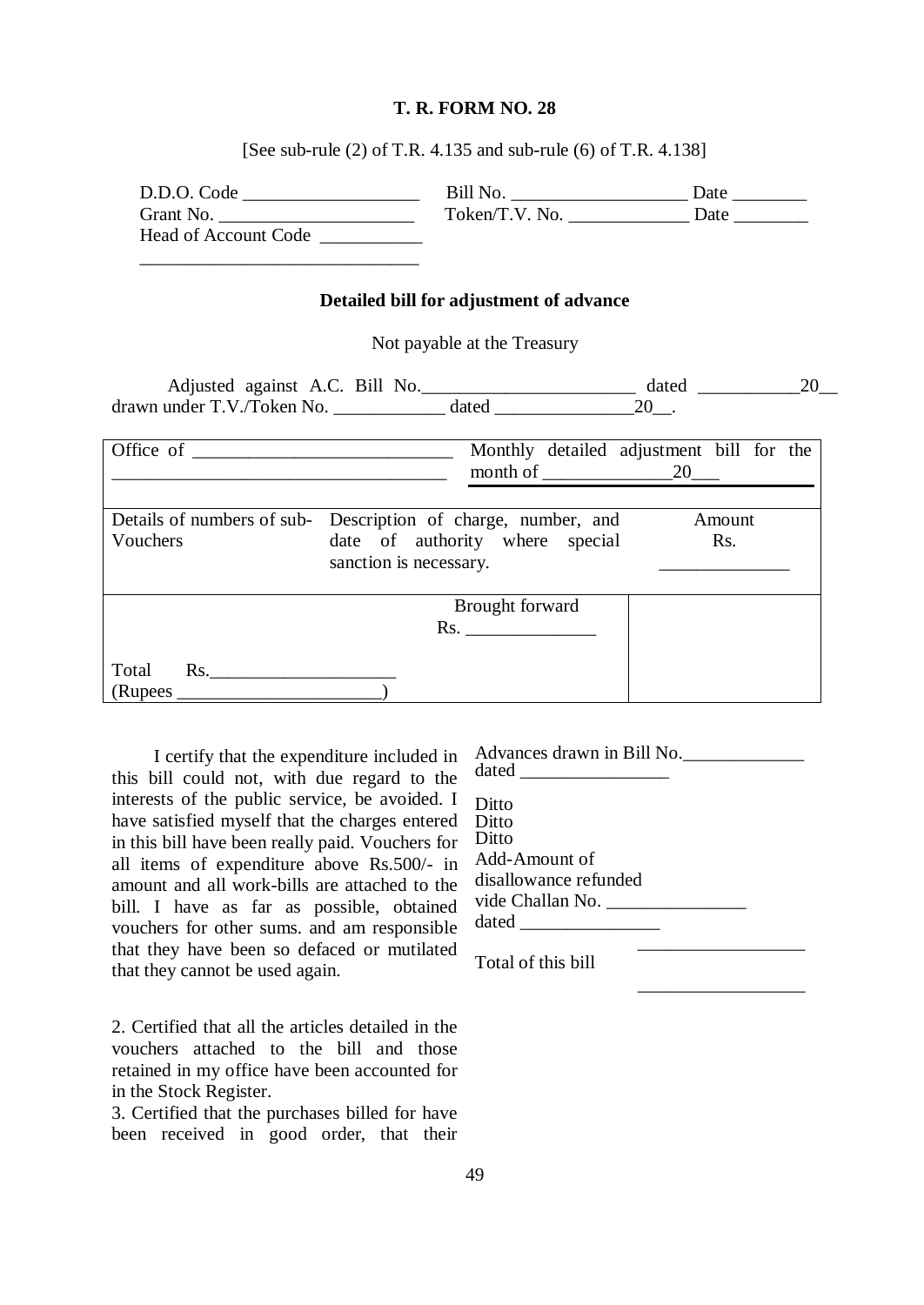quantities are correct and that their qualities are good, that the rates paid are not in excess of the accepted and the market rates and that suitable notes of payment have been recorded against the indents and invoices concerned to prevent double payments.

#### 4. Certified that-

- (a) the expenditure on conveyance hire included in this bill was actually incurred was unavoidable and *is* within the scheduled scale of charges for the conveyance used, and
- (b) the Government employee concerned is not entitled to draw travel expense under the ordinary rules for the journey, and he is not granted any compensatory leave and does not and will not otherwise receive any special remuneration for the performance of the duty, which necessitated the journey.

| <b>Allotment Received Rs.</b> |  |
|-------------------------------|--|
|-------------------------------|--|

 $\frac{1}{2}$  , and the set of the set of the set of the set of the set of the set of the set of the set of the set of the set of the set of the set of the set of the set of the set of the set of the set of the set of the set

Advance(s) drawn on date and date \_\_\_\_\_\_\_\_\_\_\_ were met out of the above allotment, Progressive expenditure Rs. (including this bill)

| Balance available on the   |     |
|----------------------------|-----|
| date on which last advance |     |
| mentioned above was        |     |
| drawn                      | Rs. |
|                            |     |

| Bill Clerk | Accountant | Signature of Drawing & Disbursing Officer |
|------------|------------|-------------------------------------------|
| Dated      |            |                                           |
|            |            |                                           |

Countersigned

*Dated \_\_\_\_\_\_\_\_\_\_\_\_\_\_20\_\_ Signature of the Competent Authority*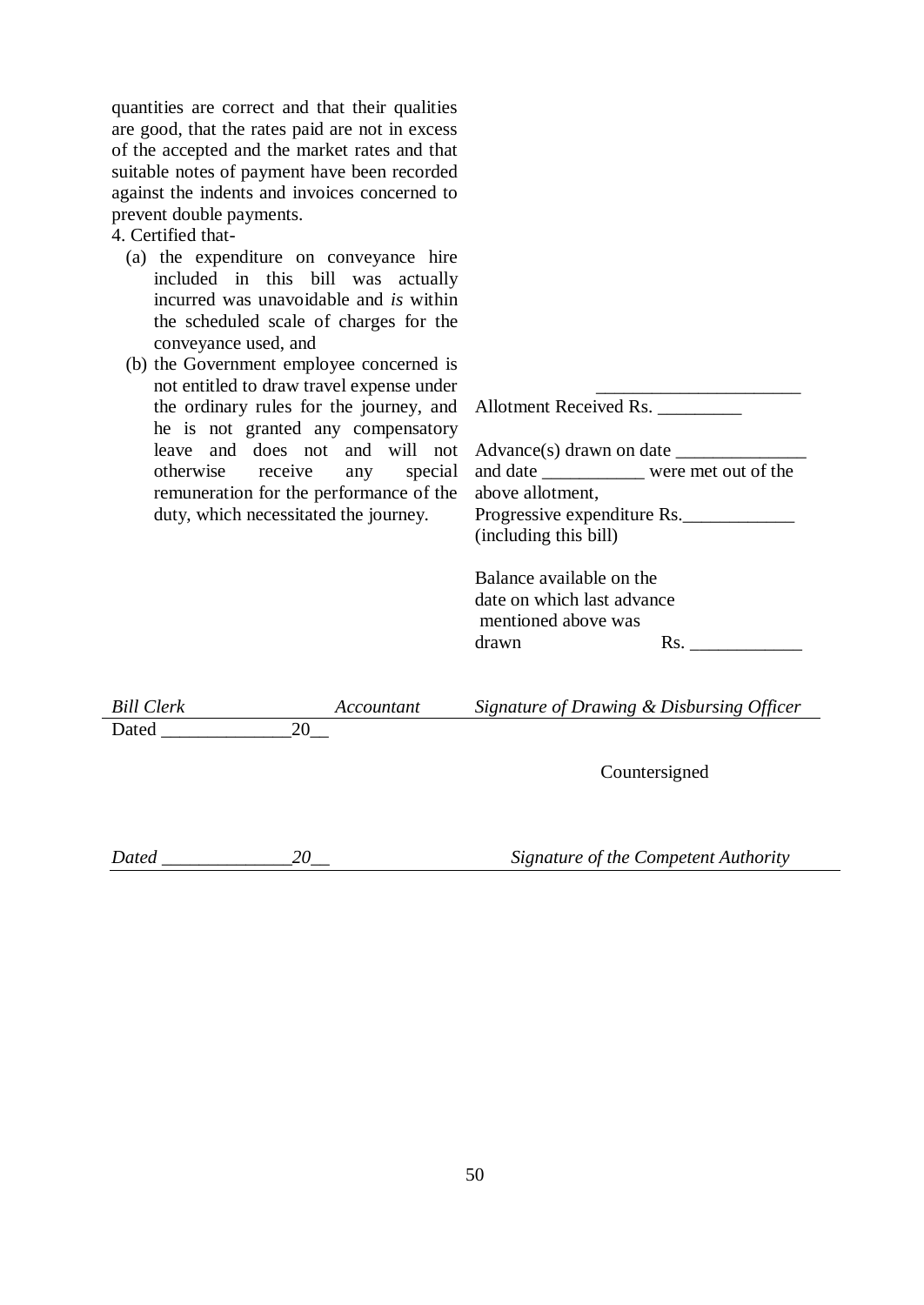### **For use at the Treasury**

|                                         |  | Amounts of advances drawn on date ______________________vide T.V. No.                                                                                                                                                                                               |
|-----------------------------------------|--|---------------------------------------------------------------------------------------------------------------------------------------------------------------------------------------------------------------------------------------------------------------------|
|                                         |  | $date$ $date$ $x = 0$ $x = 0$ $x = 0$ $x = 0$ $x = 0$ $x = 0$ $x = 0$ $x = 0$ $x = 0$ $x = 0$ $x = 0$ $x = 0$ $x = 0$ $x = 0$ $x = 0$ $x = 0$ $x = 0$ $x = 0$ $x = 0$ $x = 0$ $x = 0$ $x = 0$ $x = 0$ $x = 0$ $x = 0$ $x = 0$ $x = 0$ $x = 0$ $x = 0$ $x = 0$ $x =$ |
|                                         |  |                                                                                                                                                                                                                                                                     |
| in the relevant Advance Check Register. |  |                                                                                                                                                                                                                                                                     |
|                                         |  |                                                                                                                                                                                                                                                                     |
| Accountant/J.A.O.                       |  | T.O./A.T.O./P.A.O./A.P.A.O.                                                                                                                                                                                                                                         |
| Dated 20                                |  |                                                                                                                                                                                                                                                                     |
|                                         |  | For use at the Office of the Principal Accountant General $(A\&E)$ , West Bengal /Accountant<br><b>General (Audit), West Bengal</b>                                                                                                                                 |

Admitted Rs.\_\_\_\_\_\_\_\_\_\_\_\_\_\_\_\_\_\_\_ Objected Rs. Reasons for objection -

*Auditor S.O./A.A.O. Audit Officer*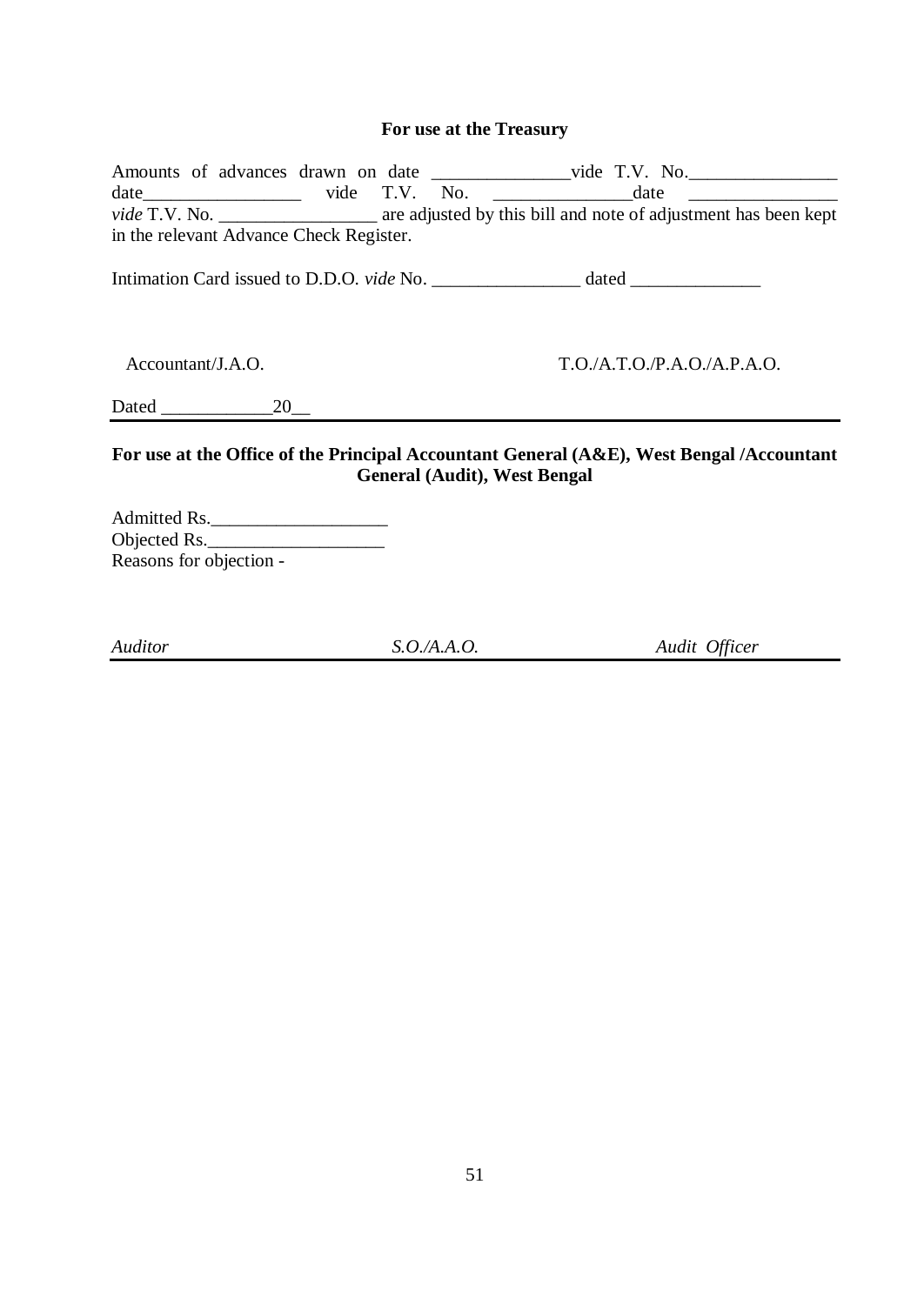[*See* sub-rule (4) of T.R. 4.138]

D.D.O. Code \_\_\_\_\_\_\_\_\_\_\_\_\_\_\_\_\_\_\_\_\_\_\_\_\_\_\_\_\_\_\_\_

Grant No. \_\_\_\_\_\_\_\_\_\_\_\_\_\_\_\_\_\_\_\_\_\_\_\_\_\_\_\_\_\_\_\_\_\_

Head of Account Code \_\_\_\_\_\_\_\_\_\_\_\_\_\_\_\_\_\_\_\_\_\_\_\_\_

**Advance Check Register for Contingency**

Name of Office \_\_\_\_\_\_\_\_\_\_\_\_\_\_\_\_\_\_\_\_\_\_\_\_\_\_\_\_\_\_\_\_\_\_\_\_\_\_\_\_\_\_\_\_\_\_\_\_\_\_\_\_\_\_\_\_\_\_\_\_\_

| Serial No. | date<br>$\infty$<br>Bill No. | $\infty$<br>Token No.<br>$_{\rm date}$ | Amount | account<br>code<br>Head of | Purpose of the<br>advance | Detailed bill No.<br>date<br>$\infty$ | adjustment<br>Date of | Amount adjusted | Date of receipt of<br>the D.C. Bill | amount adjusted<br>Whether full | Amount not<br>adjusted | amount refunded<br>$\infty$<br>unadjusted<br>Challan No.<br>date of | Remarks | Signature of<br>Accountant<br>$\dot{\circ}$<br>J.A. | Signature of T.O<br>Q<br>≺<br>S<br>ېم<br>⋖<br>$\bullet$<br>A.P.<br>/ A.T.O |
|------------|------------------------------|----------------------------------------|--------|----------------------------|---------------------------|---------------------------------------|-----------------------|-----------------|-------------------------------------|---------------------------------|------------------------|---------------------------------------------------------------------|---------|-----------------------------------------------------|----------------------------------------------------------------------------|
| (1)        | (2)                          | (3)                                    | (4)    | (5)                        | (6)                       | (7)                                   | (8)                   | (9)             | (10)                                | (11)                            | (12)                   | (13)                                                                | (14)    | (15)                                                | (16)                                                                       |
|            |                              |                                        |        |                            |                           |                                       |                       |                 |                                     |                                 |                        |                                                                     |         |                                                     |                                                                            |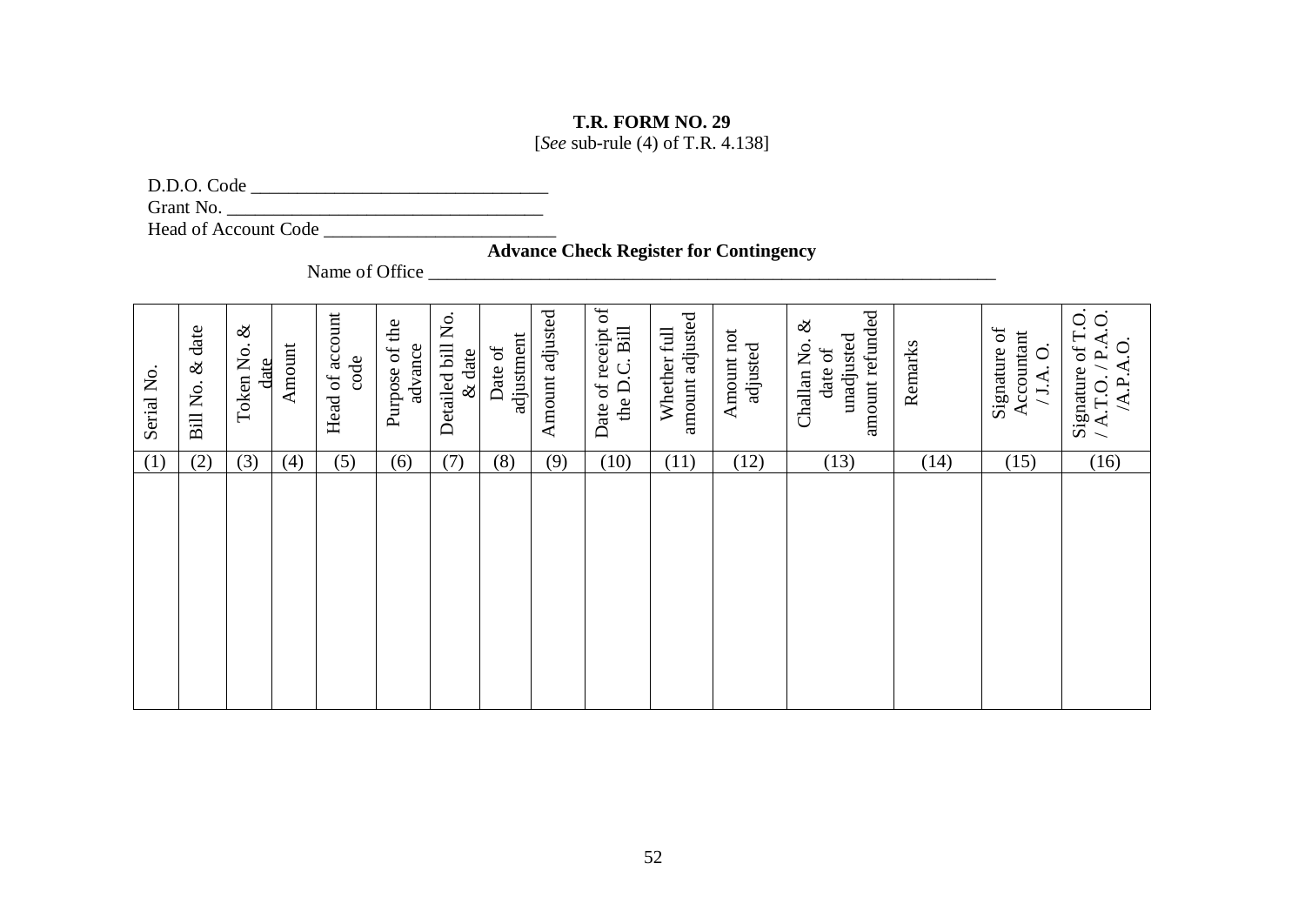[*See* sub-rule (3) of T.R. 4.192]

# **Death Case Register**

| Sl.<br>No. | Name of<br>the<br>deceased<br>Pensioner<br>/Family<br>Pensioner<br>and $P.P.0$ .<br>No. with<br>Sl. No. of<br>the P.P.O.<br>Register | Name<br>of the<br>paying<br>bank<br>with<br>postal<br>address | Date of<br>death of<br>the<br>Pensioner | Month<br>upto<br>which<br>pension<br>was<br>paid | Amount<br>of total<br>undrawn<br>pension<br>(Rs.) | Memo.<br>No. and<br>date of<br>reference<br>made to<br>the Bank<br>for<br>refund | Amount<br>refunded<br>by bank<br>with<br>Cheque<br>No./Draft<br>No. and<br>date | Challan<br>No. and<br>date by<br>which the<br>refund<br>amount<br>booked in<br>Govt. A/c. | Signature of<br>T.0.A.T.0. | Remarks |
|------------|--------------------------------------------------------------------------------------------------------------------------------------|---------------------------------------------------------------|-----------------------------------------|--------------------------------------------------|---------------------------------------------------|----------------------------------------------------------------------------------|---------------------------------------------------------------------------------|-------------------------------------------------------------------------------------------|----------------------------|---------|
| (1)        | (2)                                                                                                                                  | (3)                                                           | (4)                                     | (5)                                              | (6)                                               | (7)                                                                              | (8)                                                                             | (9)                                                                                       | (10)                       | (11)    |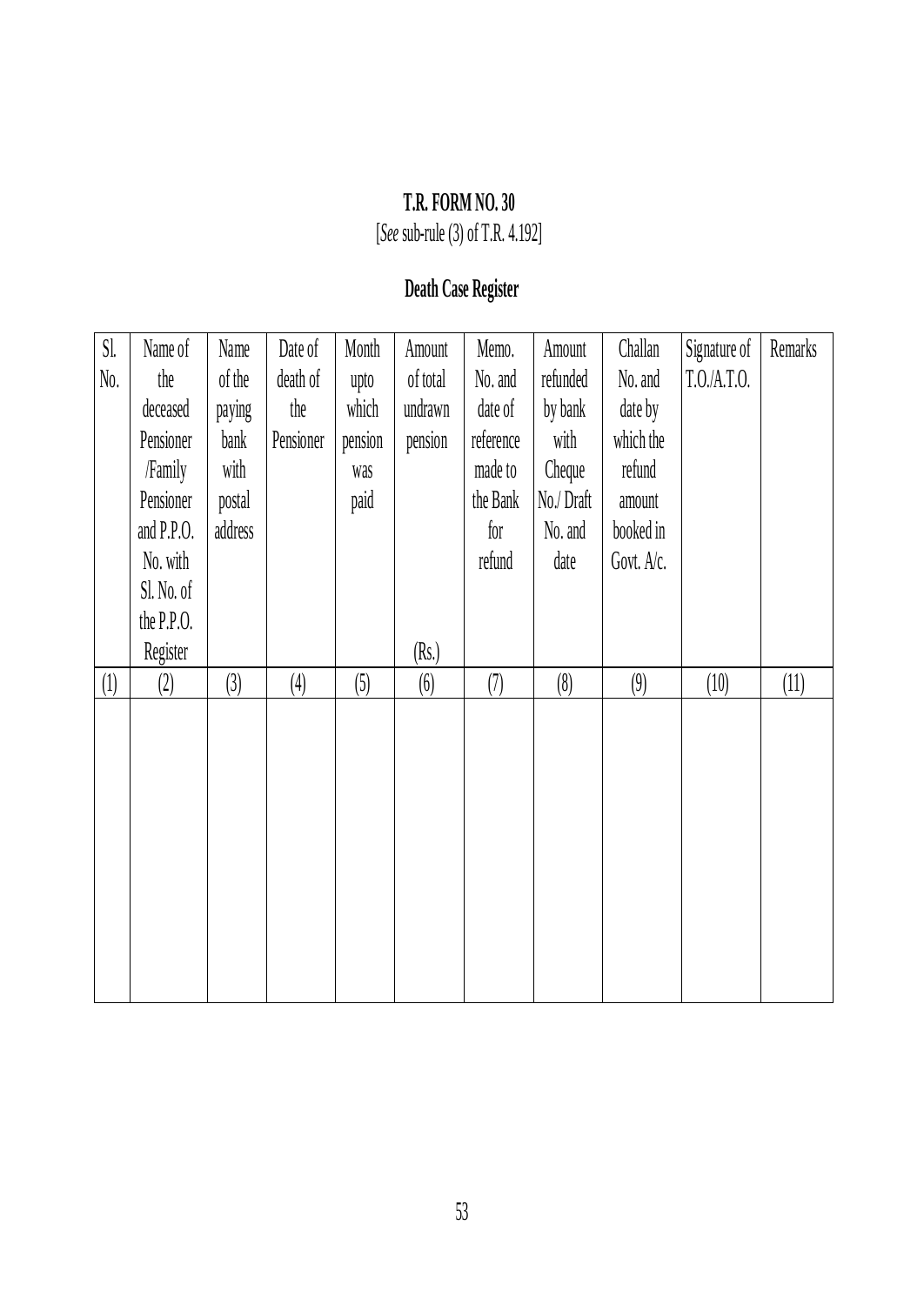[*See* sub-rule (1) of T. R. 4.195]

# **Grant-in-aid Bill**

Simple Receipt Form

| D.D.O. Code                                                                                                                                                                                                                                                                                                                                                                                                           |             |  |
|-----------------------------------------------------------------------------------------------------------------------------------------------------------------------------------------------------------------------------------------------------------------------------------------------------------------------------------------------------------------------------------------------------------------------|-------------|--|
|                                                                                                                                                                                                                                                                                                                                                                                                                       |             |  |
|                                                                                                                                                                                                                                                                                                                                                                                                                       |             |  |
|                                                                                                                                                                                                                                                                                                                                                                                                                       |             |  |
|                                                                                                                                                                                                                                                                                                                                                                                                                       |             |  |
|                                                                                                                                                                                                                                                                                                                                                                                                                       |             |  |
|                                                                                                                                                                                                                                                                                                                                                                                                                       |             |  |
|                                                                                                                                                                                                                                                                                                                                                                                                                       |             |  |
| and the same of the same of the same of the same of the same of the same of the same of the same of the same of the same of the same of the same of the same of the same of the same of the same of the same of the same of th                                                                                                                                                                                        |             |  |
| ____________________________(copy enclosed) by Account Payee Cheque in favour of ______                                                                                                                                                                                                                                                                                                                               |             |  |
| the contract of the contract of the contract of the contract of the contract of                                                                                                                                                                                                                                                                                                                                       |             |  |
| (b) the utilisation report in respect of the previous grant has been furnished<br>and accepted by the sanctioning authority,<br>(c) the utilisation report in respect of the present amount will be furnished to<br>the sanctioning authority in due course.                                                                                                                                                          |             |  |
|                                                                                                                                                                                                                                                                                                                                                                                                                       |             |  |
| Signature of Officer of the grantee organisation _______________________________                                                                                                                                                                                                                                                                                                                                      |             |  |
|                                                                                                                                                                                                                                                                                                                                                                                                                       | Designation |  |
| $\frac{1}{1-\frac{1}{1-\frac{1}{1-\frac{1}{1-\frac{1}{1-\frac{1}{1-\frac{1}{1-\frac{1}{1-\frac{1}{1-\frac{1}{1-\frac{1}{1-\frac{1}{1-\frac{1}{1-\frac{1}{1-\frac{1}{1-\frac{1}{1-\frac{1}{1-\frac{1}{1-\frac{1}{1-\frac{1}{1-\frac{1}{1-\frac{1}{1-\frac{1}{1-\frac{1}{1-\frac{1}{1-\frac{1}{1-\frac{1}{1-\frac{1}{1-\frac{1}{1-\frac{1}{1-\frac{1}{1-\frac{1}{1-\frac{1}{1-\frac{1}{1-\frac{1}{1-\frac{1}{1-\frac{1$ |             |  |
|                                                                                                                                                                                                                                                                                                                                                                                                                       |             |  |
|                                                                                                                                                                                                                                                                                                                                                                                                                       |             |  |
|                                                                                                                                                                                                                                                                                                                                                                                                                       |             |  |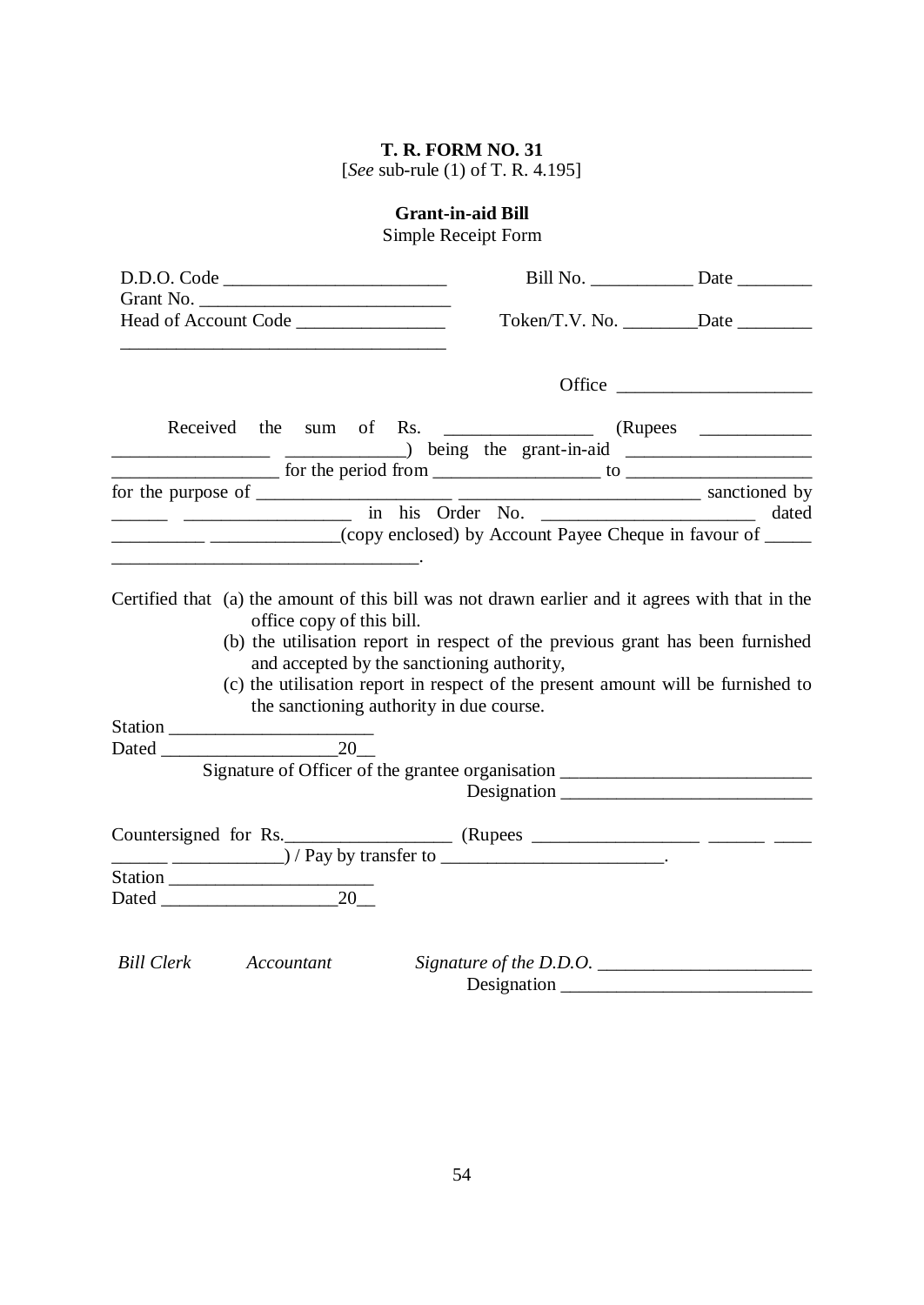| For use in Treasury                                                  |                           |  |  |  |  |  |
|----------------------------------------------------------------------|---------------------------|--|--|--|--|--|
| $\frac{1}{1}$ / by transfer / credit to $\frac{1}{1}$ .              |                           |  |  |  |  |  |
| Examined and Entered.                                                |                           |  |  |  |  |  |
| Accountant $/J.A.O.$                                                 | T.O.A.T.O.P.A.O./A.P.A.O. |  |  |  |  |  |
| For use in the Office of the Accountant General (Audit), West Bengal |                           |  |  |  |  |  |
|                                                                      | Admitted for Rs.          |  |  |  |  |  |
|                                                                      | Objected to Rs.           |  |  |  |  |  |
|                                                                      | Reason of Objection       |  |  |  |  |  |

Auditor S.O./A.A.O. Audit Officer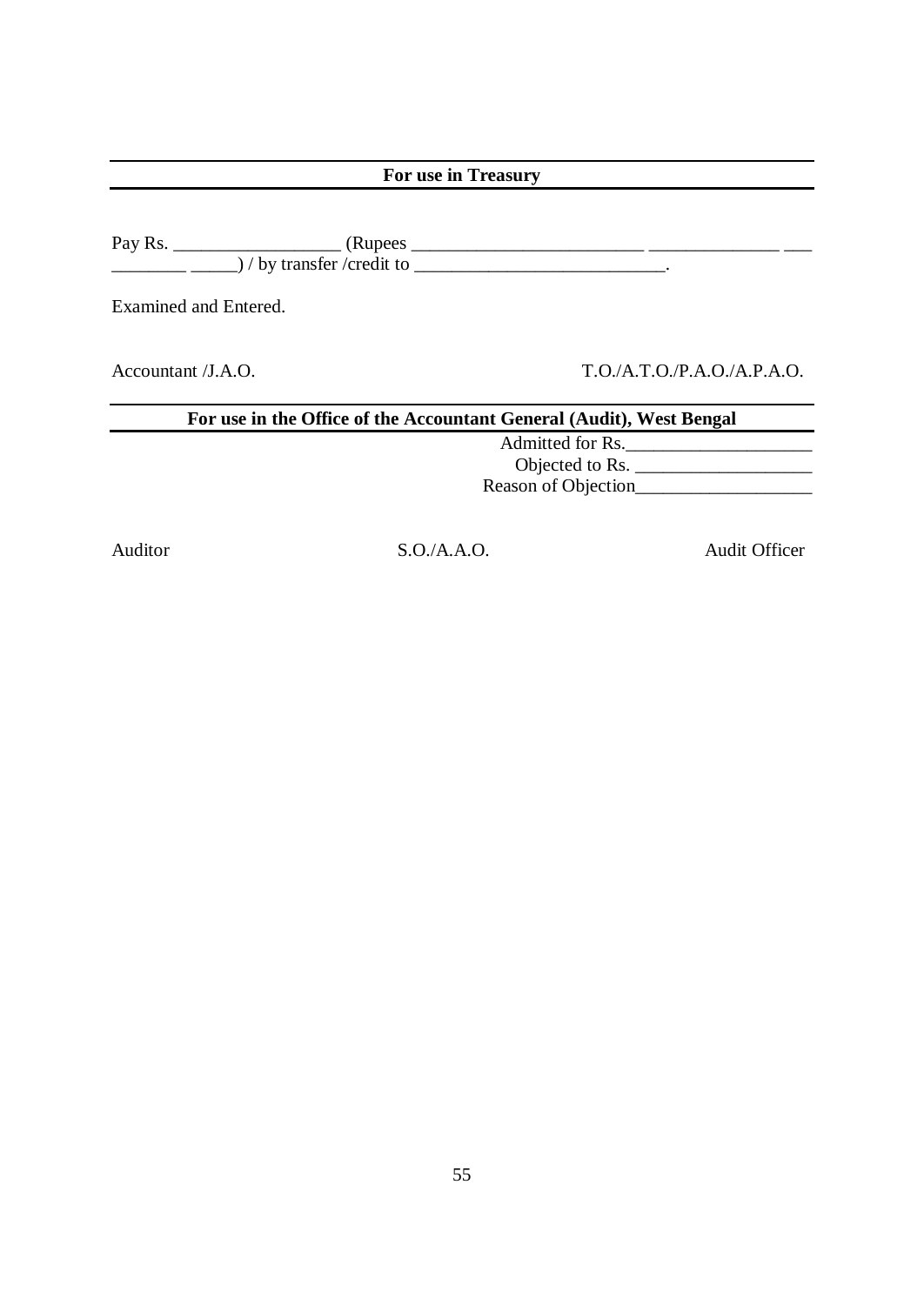### [*See* sub-rule (1) of T.R. 4.197]

# [To be attached with T.R. Form No. 31]

|                                                                                                                                               |                                                                              | <b>Consolidated Grants-in-Aid Bill / Cheque Slip</b> |                |                                                                                   |                    |  |  |
|-----------------------------------------------------------------------------------------------------------------------------------------------|------------------------------------------------------------------------------|------------------------------------------------------|----------------|-----------------------------------------------------------------------------------|--------------------|--|--|
| D.D.O. Code                                                                                                                                   |                                                                              |                                                      |                |                                                                                   |                    |  |  |
|                                                                                                                                               |                                                                              |                                                      |                |                                                                                   |                    |  |  |
|                                                                                                                                               |                                                                              |                                                      |                |                                                                                   |                    |  |  |
| Bill for grants-in-aid paid at the _______________________________Treasury/Kolkata Pay & Accounts                                             |                                                                              |                                                      |                |                                                                                   |                    |  |  |
| Office                                                                                                                                        | , for the month of $\frac{\qquad \qquad }{20}$ .                             |                                                      |                |                                                                                   |                    |  |  |
|                                                                                                                                               |                                                                              |                                                      |                |                                                                                   |                    |  |  |
| Name of School                                                                                                                                | Address of<br>School                                                         | Name of<br>Paying<br>Bank                            | Account<br>No. | Amount<br>payable and<br>to be drawn<br>/credited                                 | Remarks            |  |  |
| 1                                                                                                                                             | $\overline{2}$                                                               | 3                                                    | 4              | 5                                                                                 | 6                  |  |  |
|                                                                                                                                               |                                                                              |                                                      |                |                                                                                   |                    |  |  |
|                                                                                                                                               |                                                                              |                                                      |                |                                                                                   | Collection Charges |  |  |
|                                                                                                                                               |                                                                              |                                                      |                |                                                                                   |                    |  |  |
| Accountant                                                                                                                                    |                                                                              |                                                      |                | District Inspector of Schools, ______________<br>/Assistant Inspector of Schools, |                    |  |  |
| <b>To</b><br>The Manager,                                                                                                                     | Bank<br>Branch.                                                              |                                                      |                |                                                                                   |                    |  |  |
| mentioned above.<br>Date of issue of cheques :<br>Serial number of cheques :                                                                  | ) is sent for favour of credit to the Special Single Name Account of Schools |                                                      |                |                                                                                   |                    |  |  |
| Treasury Officer/ Additional<br>Treasury Officer/ Pay &<br><b>Accounts Officer/ Additional</b><br>Accountant/J.A.O.<br>Pay & Accounts Officer |                                                                              |                                                      |                |                                                                                   |                    |  |  |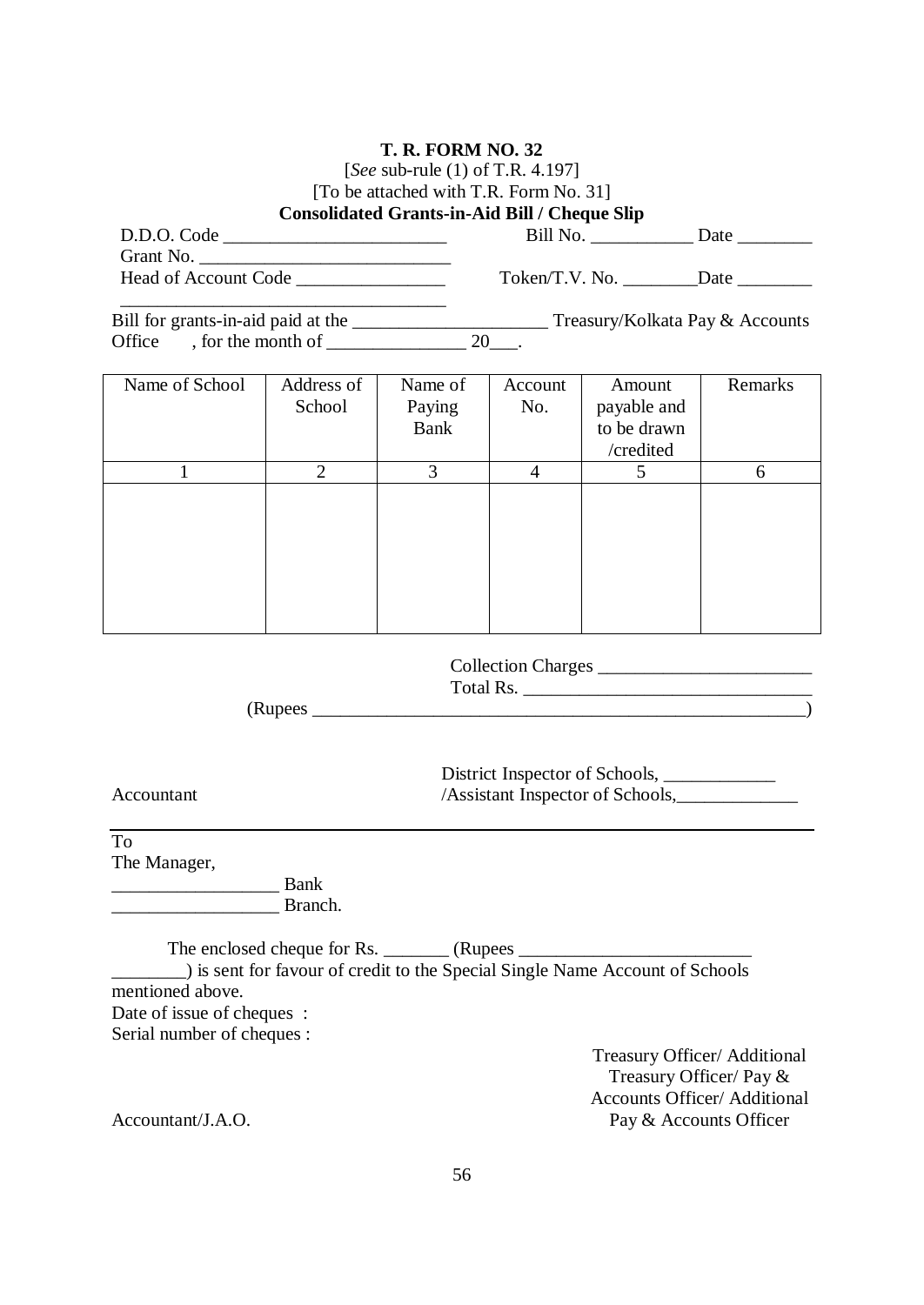[*See* sub-rule (1) of T. R. 4.196]

| Name of the Office                                                                                                            |             |           |     |                                           |             |                                                                                                               |                |          |            |
|-------------------------------------------------------------------------------------------------------------------------------|-------------|-----------|-----|-------------------------------------------|-------------|---------------------------------------------------------------------------------------------------------------|----------------|----------|------------|
|                                                                                                                               |             |           |     |                                           |             | Bill for scholarship/stipends payable to College/School during the month of _________________________________ |                |          |            |
| (Primary, Junior High/Secondary/Higher Secondary School, Junior/Senior/Higher Madrasa, Anglo Indian, Primary/Secondary School |             |           |     |                                           |             |                                                                                                               |                |          |            |
|                                                                                                                               |             |           |     | Scholarship to be drawn in separate bill) |             |                                                                                                               |                |          |            |
| D.D.O. Code                                                                                                                   |             |           |     |                                           |             |                                                                                                               |                |          |            |
| Head of Account Code                                                                                                          |             |           |     |                                           |             |                                                                                                               |                |          |            |
|                                                                                                                               |             |           |     |                                           |             |                                                                                                               | School/College |          |            |
|                                                                                                                               |             |           |     |                                           |             |                                                                                                               |                |          |            |
|                                                                                                                               |             |           |     |                                           |             |                                                                                                               |                |          |            |
|                                                                                                                               |             |           |     |                                           |             |                                                                                                               |                |          |            |
| No. and date of                                                                                                               | Name of     | Period of |     | Monthly                                   |             | Deductions                                                                                                    |                | Amount   | Net amount |
| the order                                                                                                                     | the         | terms     |     | value of                                  |             |                                                                                                               |                | withheld | drawn      |
| sanctioning the                                                                                                               | scholarship | From      | To  | stipend or                                | No. of days | Cause                                                                                                         | Amount         |          |            |
| scholarship or                                                                                                                | or stipend  |           |     | scholarship                               | absent      |                                                                                                               |                |          |            |
| stipend                                                                                                                       | holder      |           |     |                                           |             |                                                                                                               | Rs.            | Rs.      | Rs.        |
| (1)                                                                                                                           | (2)         | (3)       | (4) | (5)                                       | (6)         | (7)                                                                                                           | (8)            | (9)      | (10)       |
|                                                                                                                               |             |           |     |                                           |             |                                                                                                               |                |          |            |
|                                                                                                                               |             |           |     |                                           |             | Total                                                                                                         |                |          |            |
|                                                                                                                               |             |           |     |                                           |             |                                                                                                               |                |          |            |
|                                                                                                                               |             |           |     |                                           |             | Deduct-                                                                                                       |                |          |            |
|                                                                                                                               |             |           |     |                                           |             | <b>Balance</b>                                                                                                |                |          |            |
|                                                                                                                               |             |           |     |                                           |             | undisbursed                                                                                                   |                |          |            |
|                                                                                                                               |             |           |     |                                           |             | from last                                                                                                     |                |          |            |
|                                                                                                                               |             |           |     |                                           |             | month                                                                                                         |                |          |            |
|                                                                                                                               |             |           |     |                                           |             | Balance due                                                                                                   |                |          |            |
|                                                                                                                               |             |           |     |                                           |             | Rupees (in words)                                                                                             |                |          |            |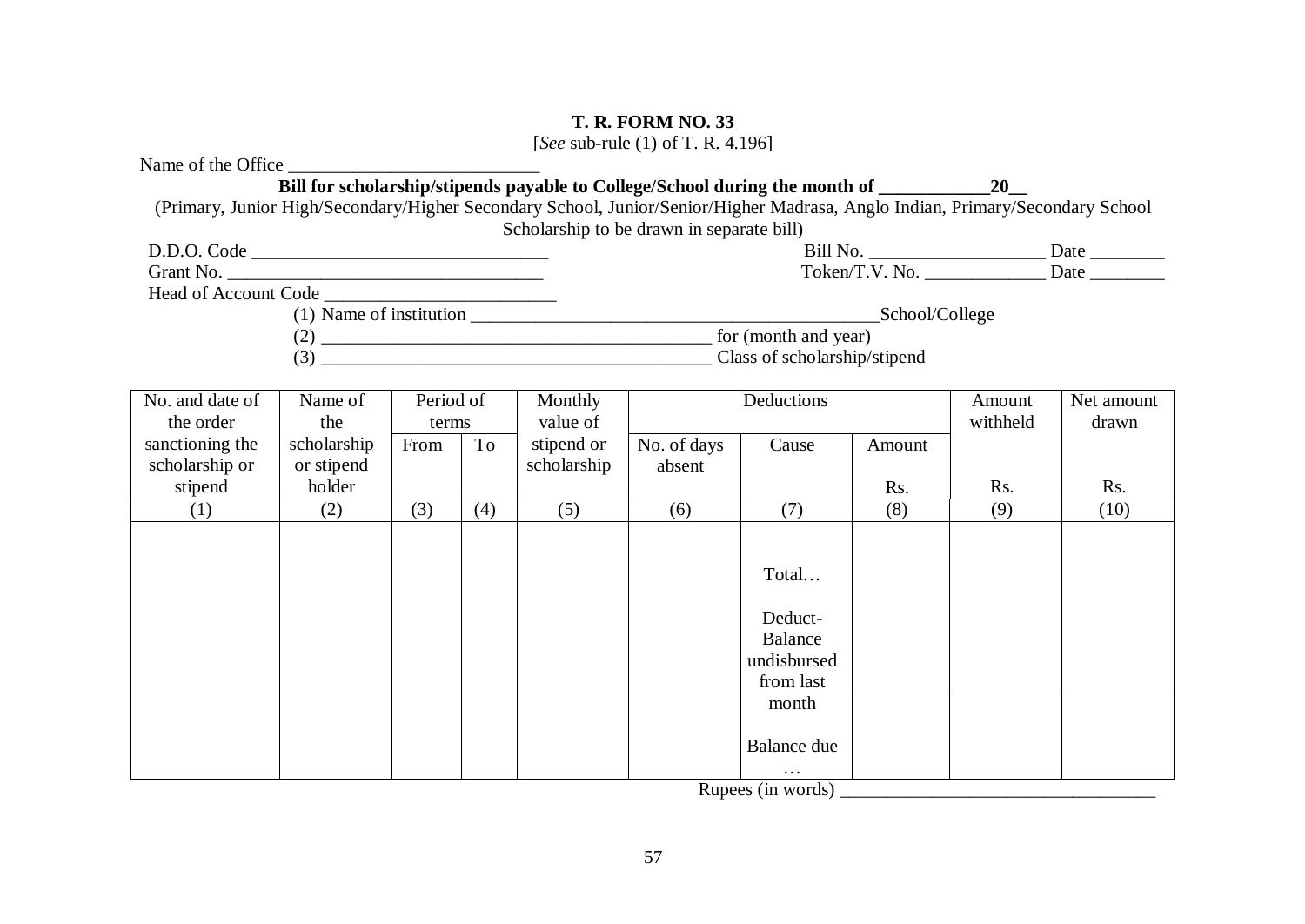| I hereby certify that the scholarship or stipend holder<br>named in the bill have been regular in attendance and have<br>conformed with the rules under which their scholarships or<br>stipends are payable.                         | For use at the Treasury<br>Examined and entered.            |
|--------------------------------------------------------------------------------------------------------------------------------------------------------------------------------------------------------------------------------------|-------------------------------------------------------------|
| Certified also that the scholarship or stipend drawn on the<br>last bill with the exception of those refunded by deduction have<br>been paid to the proper person and their receipt taken in acquittance<br>rolls kept in my office. | Accountant/J.A.O. T.O./A.T.O./P.A.O./A.P.A.O.               |
| Certified that the amount claimed in this bill was not drawn<br>before and both office copy and fair copy of the bill agree with<br>each other.                                                                                      | For use in Accountant General (Audit), West Bengal's Office |
| Dated 20<br>Head of the Institution                                                                                                                                                                                                  | Admitted for Rs.<br>Objected to Rs.<br>Reason for objection |
| Grant for the year Rs.<br>Expenditure already incurred<br>including the present bill is Rs.<br>Balance Available Rs.                                                                                                                 | Auditor<br>S.O.A.A.O.<br>Audit Officer                      |
| Station<br>Signature of the authorised<br>Officer<br>Designation _____________                                                                                                                                                       |                                                             |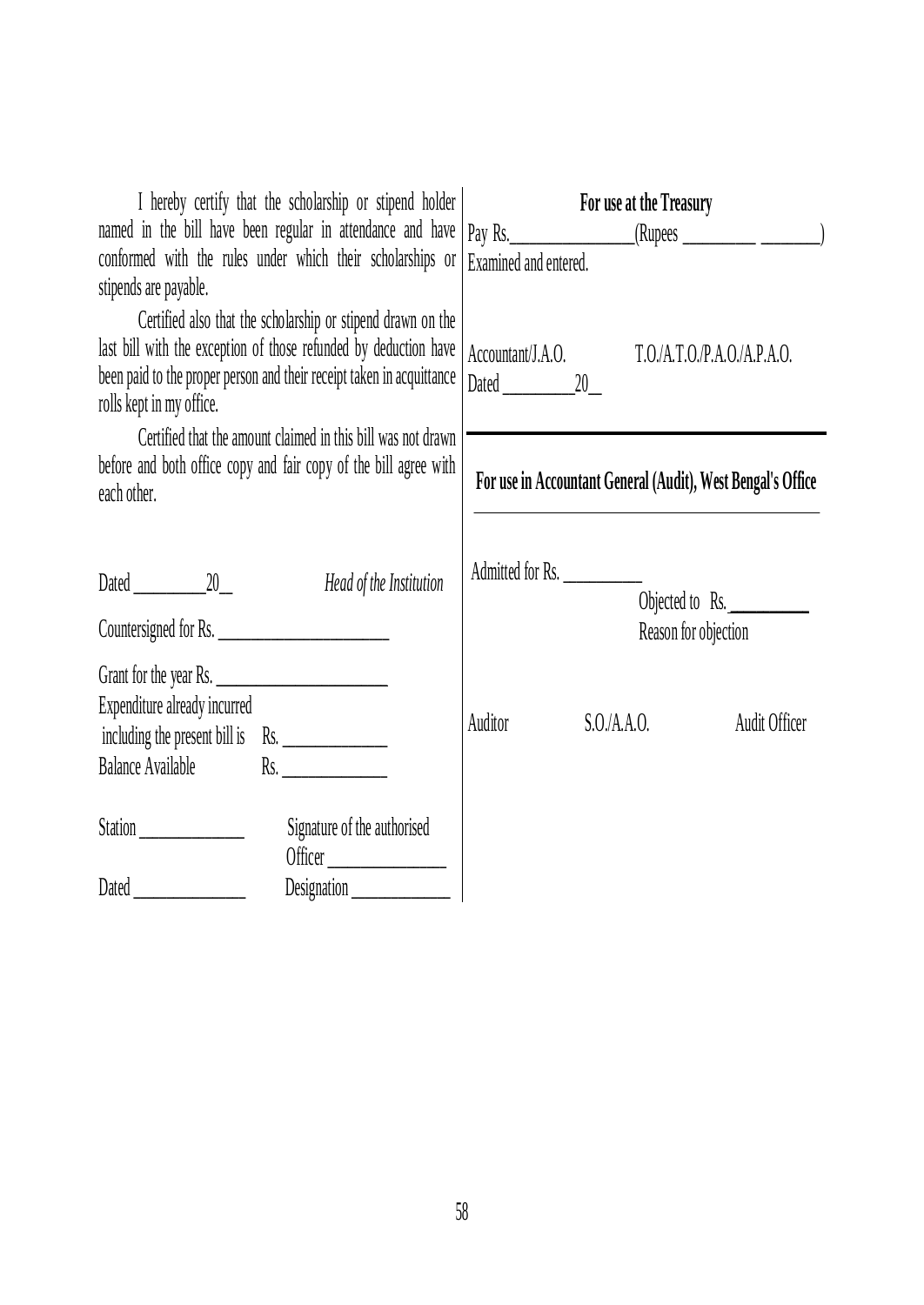[*See* sub-rule (4) of T. R. 4.199 sub-rule (1) ofT.R.4.201]

# **Bill for Refund of Revenue**

| D.D.0.<br>Code                   | <b>Bill N</b>                                 | Date |
|----------------------------------|-----------------------------------------------|------|
| Grant No.                        | $T$ <sub>O</sub> $k$ en $\lambda$<br>V<br>NO. | Date |
| Head of Account (<br>Code<br>___ |                                               |      |

(Deduct Refund)

|                                    |                 | Name of Office |                |             |                         |               |             |
|------------------------------------|-----------------|----------------|----------------|-------------|-------------------------|---------------|-------------|
|                                    |                 | Amount         | Date of        | Amount in   | T.O./A.T.O./P.A.O./     | Name of Payee | Amount to   |
| In whose name                      | On what account | realised       | receipt        | which       | A.P.A.O.'s signature in |               | be refunded |
| credited                           | received        | /received      | $\overline{m}$ | included    | token of keeping a note |               | (in Rs.)    |
|                                    |                 | (in Rs.)       | Treasury       | and head of | of refund against       |               |             |
|                                    |                 |                |                | account to  | relevant entry in the   |               |             |
|                                    |                 |                |                | which       | subsidiary receipt      |               |             |
|                                    |                 |                |                | credited    | register                |               |             |
|                                    | $\overline{2}$  | $\overline{3}$ | 4              | 5           | 6                       |               | 8           |
|                                    |                 |                |                |             |                         |               |             |
|                                    |                 |                |                |             |                         |               |             |
|                                    |                 |                |                |             |                         |               |             |
|                                    |                 |                |                |             |                         |               |             |
|                                    |                 |                |                |             |                         |               |             |
|                                    |                 |                |                |             |                         |               |             |
|                                    |                 |                |                |             |                         |               |             |
| .<br>$\mathbf{r} \cdot \mathbf{n}$ |                 |                |                |             |                         |               |             |

**Total (in words) Rupees \_\_\_\_\_\_\_\_\_\_\_\_\_\_\_\_\_\_\_\_\_\_\_\_\_\_\_\_\_\_\_\_\_\_\_\_\_\_\_\_\_\_\_\_\_\_\_\_\_\_\_\_\_\_\_\_\_\_\_\_\_\_\_\_\_\_\_\_\_\_\_\_\_\_\_\_\_\_\_\_\_\_\_\_**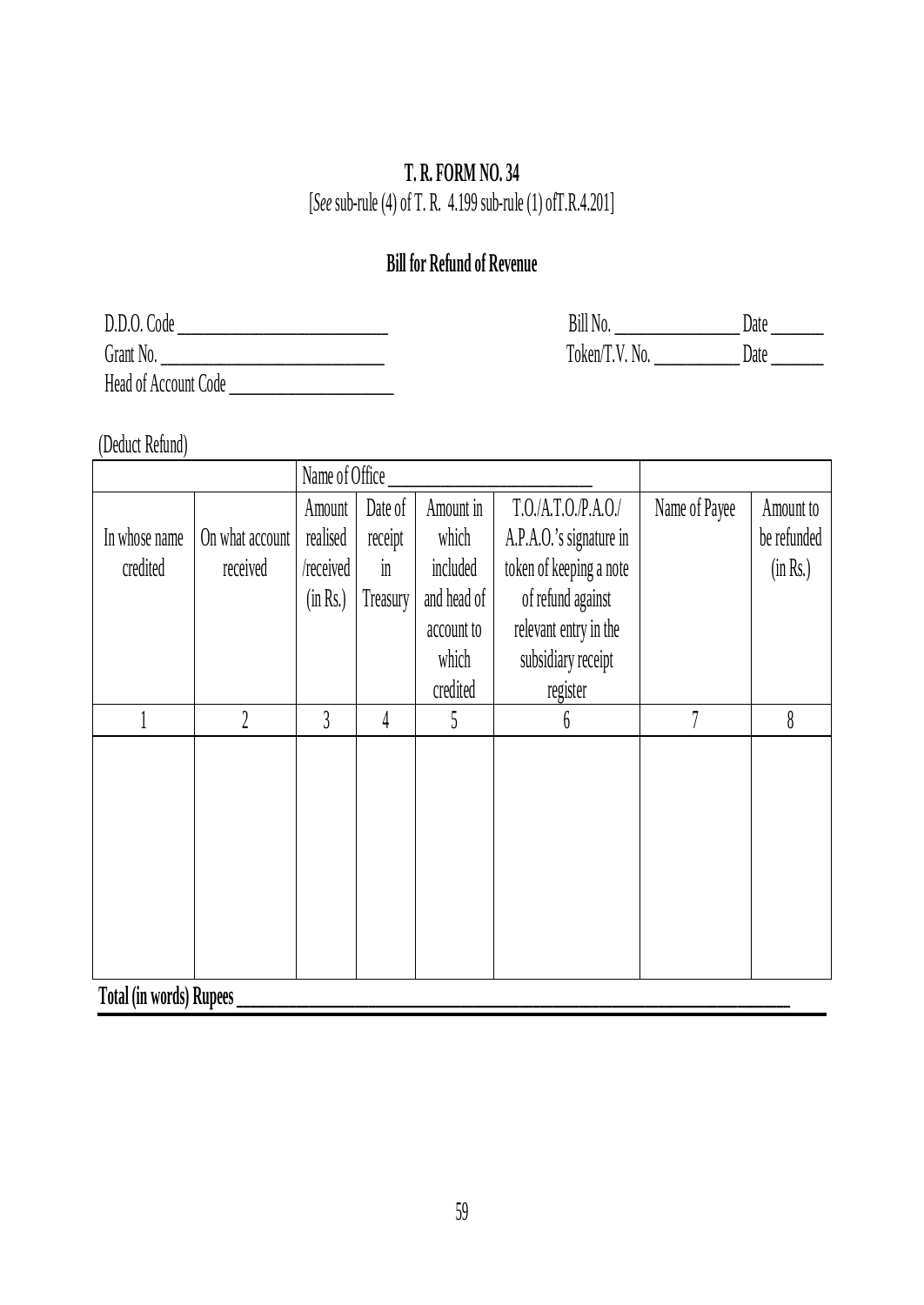| my dated initial.                                                        | Certified that : (1) the order of refund has been registered and noted against the original receipt entry in the departmental account under<br>(2) refund of the amount has not been made earlier. |                                                                                                                                            |                                         |                           |
|--------------------------------------------------------------------------|----------------------------------------------------------------------------------------------------------------------------------------------------------------------------------------------------|--------------------------------------------------------------------------------------------------------------------------------------------|-----------------------------------------|---------------------------|
|                                                                          |                                                                                                                                                                                                    |                                                                                                                                            |                                         | by                        |
| (Authority sanctioning the refund)                                       | Please, pay by Order cheque/Account payee cheque drawn in favour of _______________________________.                                                                                               |                                                                                                                                            |                                         |                           |
| <b>Bill Clerk</b>                                                        | Accountant                                                                                                                                                                                         |                                                                                                                                            | Signature and Designation of the D.D.O. |                           |
| Date $\frac{1}{\sqrt{1-\frac{1}{2}}\cdot\frac{1}{\sqrt{1-\frac{1}{2}}}}$ |                                                                                                                                                                                                    | Signature of the Officer competent to sanction the refund (or a copy<br>of sanction order of the Government for refund is to be furnished) |                                         |                           |
|                                                                          | For use at the Treasury                                                                                                                                                                            |                                                                                                                                            |                                         |                           |
|                                                                          |                                                                                                                                                                                                    |                                                                                                                                            |                                         |                           |
| <b>Examined and Entered</b>                                              |                                                                                                                                                                                                    |                                                                                                                                            |                                         |                           |
| Accountant/J.A.O.                                                        |                                                                                                                                                                                                    |                                                                                                                                            | T.O./A.T.O.P.A.O./A.P.A.O.              |                           |
|                                                                          | For use in the Office of the Accountant General (Audit), West Bengal                                                                                                                               |                                                                                                                                            |                                         |                           |
|                                                                          |                                                                                                                                                                                                    |                                                                                                                                            |                                         |                           |
|                                                                          | for reasons stated below:                                                                                                                                                                          |                                                                                                                                            |                                         |                           |
| Auditor                                                                  |                                                                                                                                                                                                    |                                                                                                                                            |                                         | S.O./A.A.O./Audit Officer |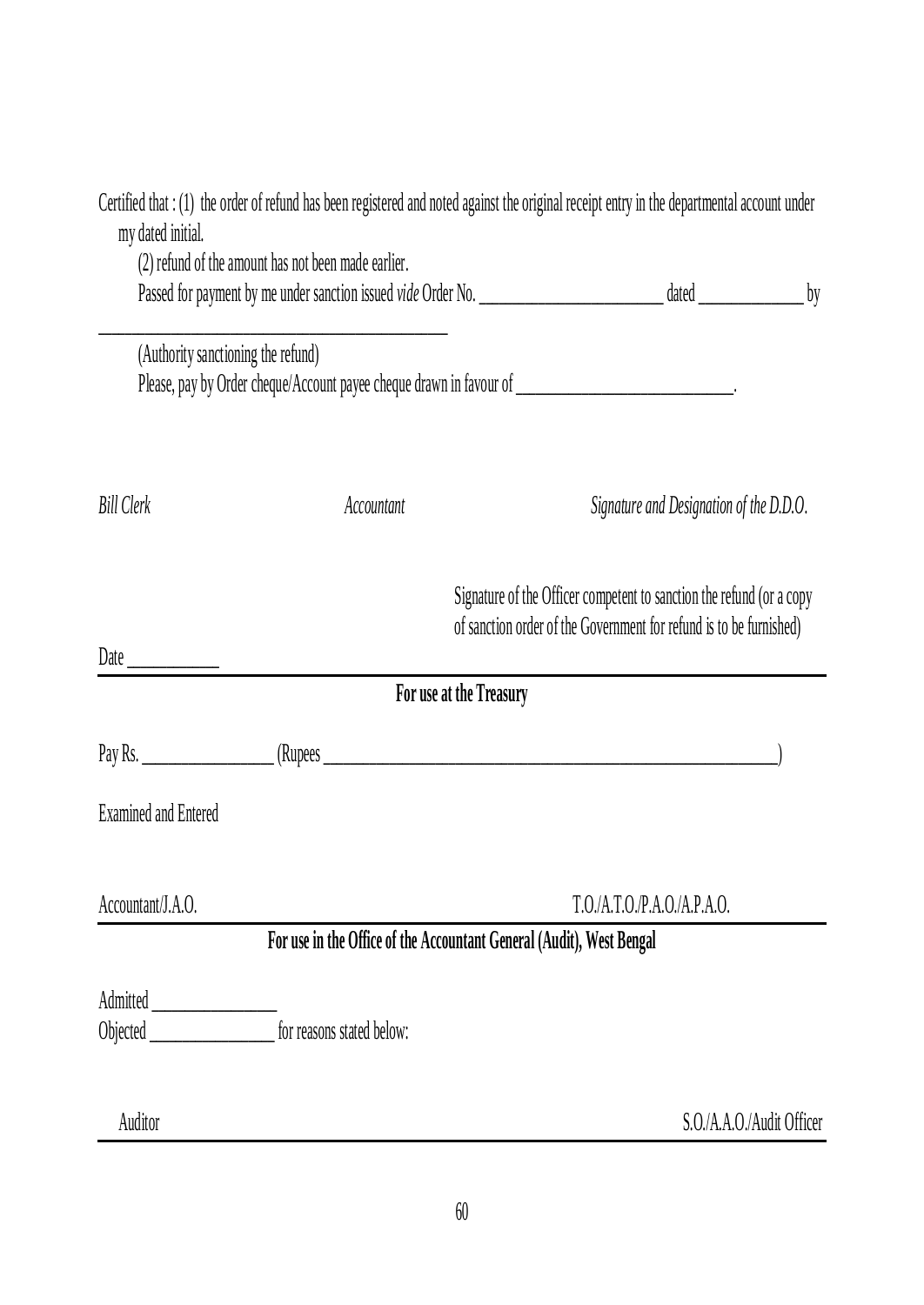# [*See* sub-rule (4) of T.R. 4.201]

### **Refund of deposit on account of cost price of country spirit, ganja and bhang supplied under contract system**

| D.D.O. Code          |  |
|----------------------|--|
| Grant No.            |  |
| Head of Account Code |  |

| Bill No.       | Date  |
|----------------|-------|
| Token/T.V. No. | 1)ate |

|           |            |           |            |          | Head of Service chargeable –Deposit on account of cost price of liquor, |                                                 |                                                                     |
|-----------|------------|-----------|------------|----------|-------------------------------------------------------------------------|-------------------------------------------------|---------------------------------------------------------------------|
|           |            |           |            |          | ganja and bhang                                                         |                                                 |                                                                     |
| Month in  | Name of    | On what   | Name of    | Amount   | Initial of                                                              | Certificate of note of                          |                                                                     |
| which     | Treasury   | account   | the        |          | Superintendent of                                                       | payment by Treasury                             |                                                                     |
| deposited | where      | deposited | contractor |          | Excise in token that he                                                 | <b>Officer</b>                                  |                                                                     |
|           | deposited  |           | to whom    |          | has noted the refund in                                                 |                                                 |                                                                     |
|           | with       |           | the refund |          | the departmental                                                        |                                                 |                                                                     |
|           | Challan    |           | is due     | (in Rs.) | accounts                                                                |                                                 |                                                                     |
|           | No. date   |           |            |          |                                                                         |                                                 |                                                                     |
|           | and amount |           |            |          |                                                                         |                                                 |                                                                     |
|           |            |           |            |          | Certified that I have                                                   |                                                 | Certified that I have Receive contents (Re. 1)                      |
|           |            |           |            |          |                                                                         |                                                 | noted these refunds in debited the amount of revenue stamp is to be |
|           |            |           |            |          | the                                                                     | departmental $\left  \text{Rs.} \right $ in the | if<br>affixed,<br>amount                                            |
|           |            |           |            |          | accounts and that no                                                    | Register in Pr. A.G.                            | exceeds Rs. 500/-)                                                  |
|           |            |           |            |          | order<br>$\delta$<br>previous                                           | $(A&E)$ , W.B. Form                             |                                                                     |
|           |            |           |            |          | refund has been passed.                                                 | 107 as refund of                                |                                                                     |
|           |            |           |            |          | 2. Also certified that                                                  | deposit on account of                           |                                                                     |
|           |            |           |            |          | the statement relating to                                               | cost price of liquor,                           |                                                                     |
|           |            |           |            |          | the transactions of the                                                 | ganja and bhang.                                | Signature of Licensee                                               |
|           |            |           |            |          | last month showing the                                                  |                                                 |                                                                     |
|           |            |           |            |          | un-refunded cost price                                                  |                                                 |                                                                     |
|           |            |           |            |          | brought forward. The<br>total amount deposited                          |                                                 |                                                                     |
|           |            |           |            |          | <b>Treasury Officer</b><br>by vendors, the amount                       |                                                 |                                                                     |
|           |            |           |            |          | during<br>refunded<br>the                                               |                                                 |                                                                     |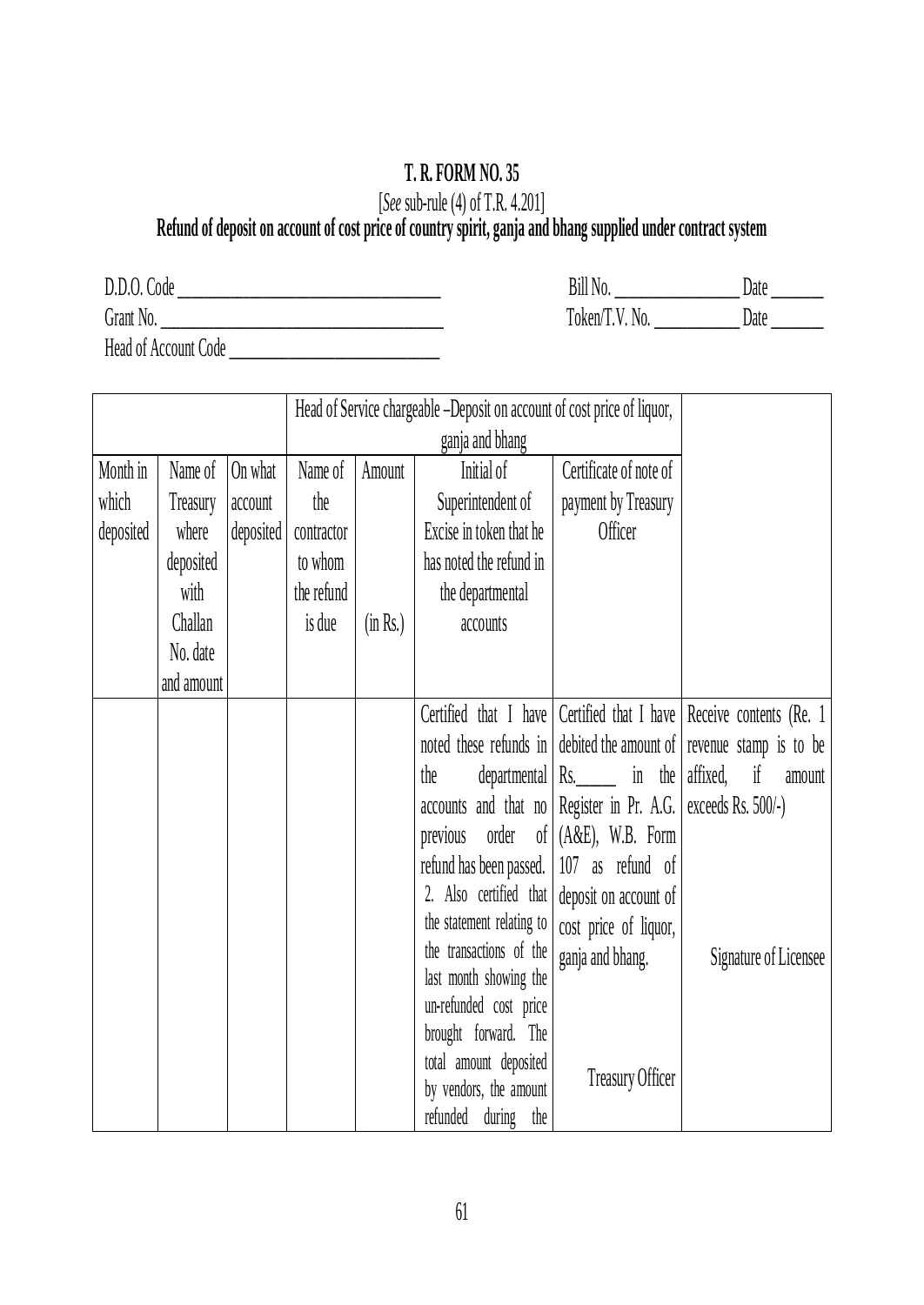|                       |                                                            | month and the closing                                                |                             |
|-----------------------|------------------------------------------------------------|----------------------------------------------------------------------|-----------------------------|
|                       |                                                            | balance has already been                                             |                             |
|                       |                                                            | submitted to the                                                     |                             |
|                       |                                                            | Treasury for necessary                                               |                             |
|                       |                                                            | verification.                                                        |                             |
|                       | Total                                                      |                                                                      |                             |
|                       |                                                            | Superintendent of Excise                                             |                             |
|                       |                                                            |                                                                      | $\int$ ) only               |
| Examined and Entered. |                                                            |                                                                      |                             |
| Accountant/J.A.O.     |                                                            |                                                                      | T.O./A.T.O./P.A.O./A.P.A.O. |
|                       |                                                            | For use in the Office of the Accountant General (Audit), West Bengal |                             |
|                       |                                                            |                                                                      |                             |
|                       | Objected _______________________ for reasons stated below: |                                                                      |                             |
|                       |                                                            |                                                                      |                             |
| Auditor               |                                                            |                                                                      | S.O./A.A.O./Audit Officer   |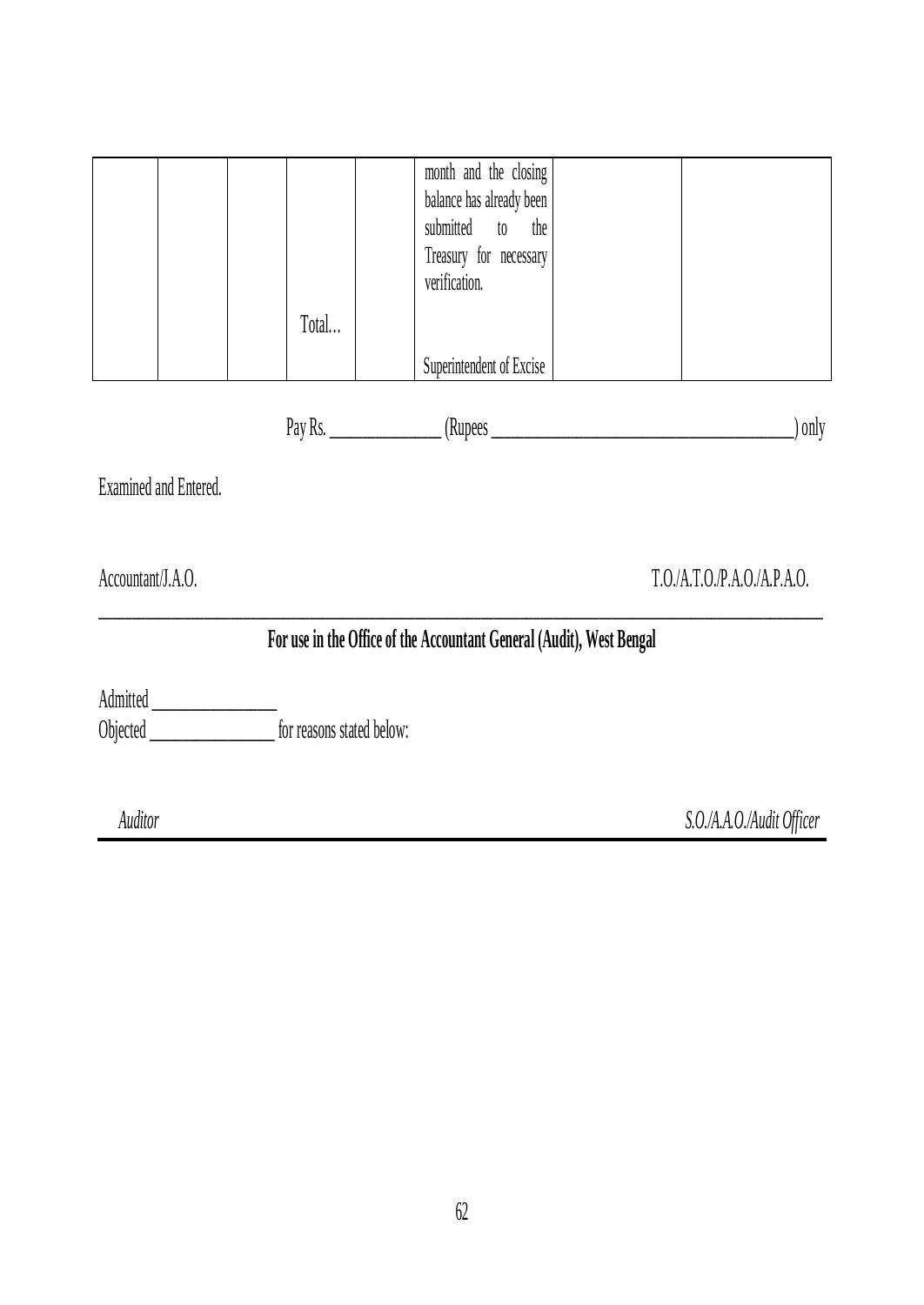[*See* T.R. 5.03]

| Name of the office                                                                                                                                                                                                             |                                                   |                                                                                                                                                                                                                                                                                                                                                                                                                                   |
|--------------------------------------------------------------------------------------------------------------------------------------------------------------------------------------------------------------------------------|---------------------------------------------------|-----------------------------------------------------------------------------------------------------------------------------------------------------------------------------------------------------------------------------------------------------------------------------------------------------------------------------------------------------------------------------------------------------------------------------------|
| Bill for drawing charges on account of loans and advances, subsidies, investments, etc.                                                                                                                                        |                                                   |                                                                                                                                                                                                                                                                                                                                                                                                                                   |
|                                                                                                                                                                                                                                |                                                   |                                                                                                                                                                                                                                                                                                                                                                                                                                   |
|                                                                                                                                                                                                                                |                                                   | Token/T.V. No. _________ Date ________                                                                                                                                                                                                                                                                                                                                                                                            |
|                                                                                                                                                                                                                                |                                                   |                                                                                                                                                                                                                                                                                                                                                                                                                                   |
|                                                                                                                                                                                                                                |                                                   |                                                                                                                                                                                                                                                                                                                                                                                                                                   |
| being the contract of the contract of the contract of the contract of the contract of the contract of the contract of the contract of the contract of the contract of the contract of the contract of the contract of the cont |                                                   |                                                                                                                                                                                                                                                                                                                                                                                                                                   |
|                                                                                                                                                                                                                                |                                                   |                                                                                                                                                                                                                                                                                                                                                                                                                                   |
| by $\overline{\phantom{a}}$<br>Vide Order No. __________________________________Dated ________________(Copy enclosed) for the                                                                                                  |                                                   |                                                                                                                                                                                                                                                                                                                                                                                                                                   |
|                                                                                                                                                                                                                                |                                                   |                                                                                                                                                                                                                                                                                                                                                                                                                                   |
| to the sanctioning authority / Principal Accountant General (A&E), West Bengal in due<br>course.<br>Please pay by account payee cheque drawn in favour of me/by transfer credit to the                                         | (Title of the Deposit Account - Challan enclosed) |                                                                                                                                                                                                                                                                                                                                                                                                                                   |
|                                                                                                                                                                                                                                |                                                   |                                                                                                                                                                                                                                                                                                                                                                                                                                   |
|                                                                                                                                                                                                                                |                                                   |                                                                                                                                                                                                                                                                                                                                                                                                                                   |
|                                                                                                                                                                                                                                |                                                   |                                                                                                                                                                                                                                                                                                                                                                                                                                   |
|                                                                                                                                                                                                                                |                                                   | $\frac{1}{\sqrt{1-\frac{1}{\sqrt{1-\frac{1}{\sqrt{1-\frac{1}{\sqrt{1-\frac{1}{\sqrt{1-\frac{1}{\sqrt{1-\frac{1}{\sqrt{1-\frac{1}{\sqrt{1-\frac{1}{\sqrt{1-\frac{1}{\sqrt{1-\frac{1}{\sqrt{1-\frac{1}{\sqrt{1-\frac{1}{\sqrt{1-\frac{1}{\sqrt{1-\frac{1}{\sqrt{1-\frac{1}{\sqrt{1-\frac{1}{\sqrt{1-\frac{1}{\sqrt{1-\frac{1}{\sqrt{1-\frac{1}{\sqrt{1-\frac{1}{\sqrt{1-\frac{1}{\sqrt{1-\frac{1}{\sqrt{1-\frac{1}{\sqrt{1-\frac{1$ |
| under head is Rs. _______________________________. Amount already spent including this bill<br>$\overline{1}$ is Rs.                                                                                                           |                                                   |                                                                                                                                                                                                                                                                                                                                                                                                                                   |
|                                                                                                                                                                                                                                |                                                   |                                                                                                                                                                                                                                                                                                                                                                                                                                   |
| <b>Bill Clerk</b><br>Accountant                                                                                                                                                                                                |                                                   |                                                                                                                                                                                                                                                                                                                                                                                                                                   |
| Place:                                                                                                                                                                                                                         |                                                   |                                                                                                                                                                                                                                                                                                                                                                                                                                   |
| Date:                                                                                                                                                                                                                          |                                                   |                                                                                                                                                                                                                                                                                                                                                                                                                                   |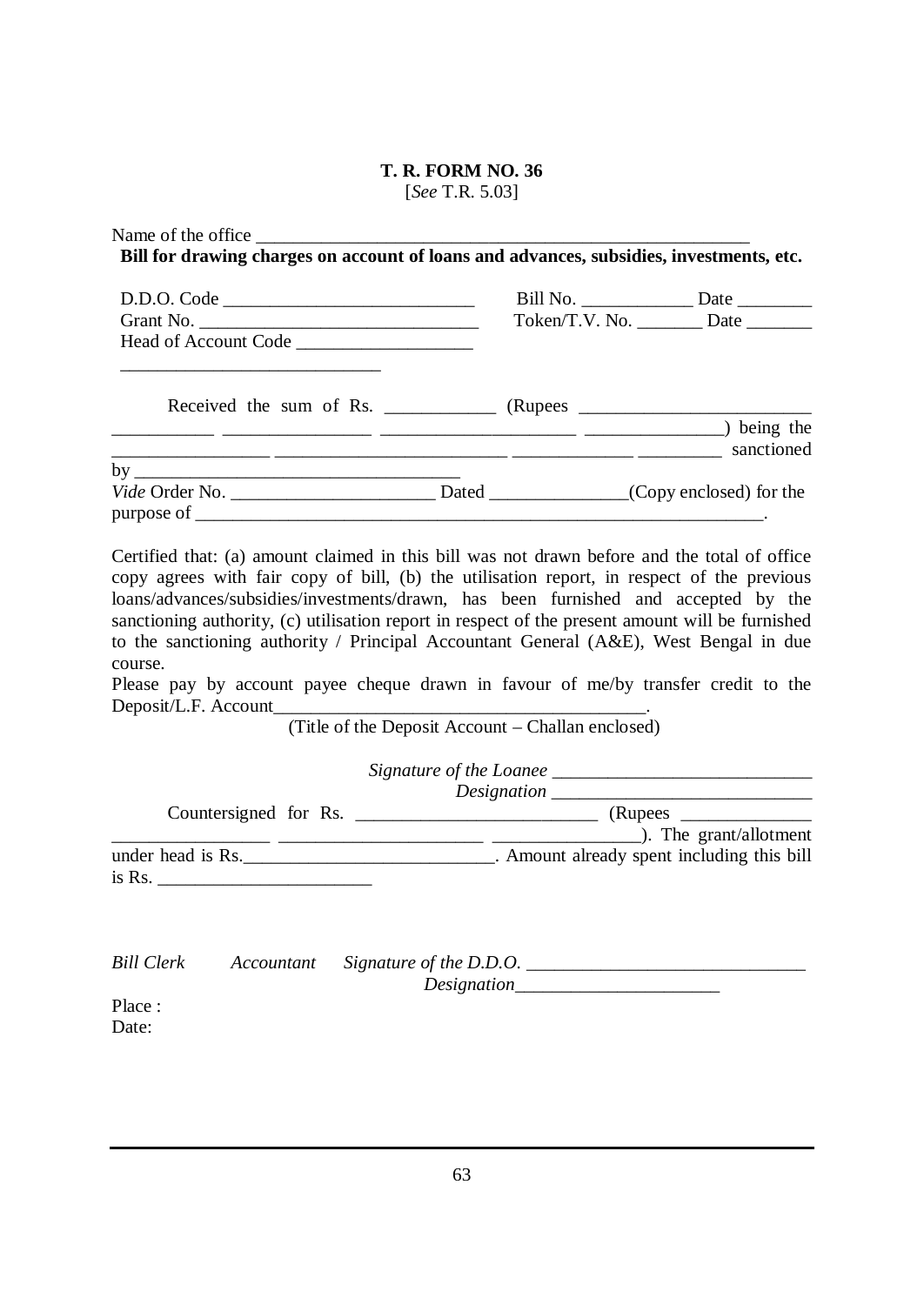|     |                       | For use in the Treasury                                                                                                                                                                                                                                                                                                                                                                                                                               |
|-----|-----------------------|-------------------------------------------------------------------------------------------------------------------------------------------------------------------------------------------------------------------------------------------------------------------------------------------------------------------------------------------------------------------------------------------------------------------------------------------------------|
| Pay |                       | (Rupees<br>issue Account Payee cheque in favour of Shri/Smt.<br>Designation $\sqrt{b}$ by transfer credit to $\frac{1}{1-\frac{b}{1-\frac{b}{1-\frac{b}{1-\frac{b}{1-\frac{b}{1-\frac{b}{1-\frac{b}{1-\frac{b}{1-\frac{b}{1-\frac{b}{1-\frac{b}{1-\frac{b}{1-\frac{b}{1-\frac{b}{1-\frac{b}{1-\frac{b}{1-\frac{b}{1-\frac{b}{1-\frac{b}{1-\frac{b}{1-\frac{b}{1-\frac{b}{1-\frac{b}{1-\frac{b}{1-\frac{b}{1-\frac{b}{1-\frac{b}{1-\frac{b}{1-\frac{b$ |
|     | Examined and entered. |                                                                                                                                                                                                                                                                                                                                                                                                                                                       |
|     | Accountant /J.A.O.    | T.O.A.T.O.P.A.O.A.P.A.O.                                                                                                                                                                                                                                                                                                                                                                                                                              |
|     |                       | For use in Accountant General (Audit), West Bengal's Office                                                                                                                                                                                                                                                                                                                                                                                           |
|     |                       | Admitted for Rs.                                                                                                                                                                                                                                                                                                                                                                                                                                      |
|     |                       | Objected to Rs.                                                                                                                                                                                                                                                                                                                                                                                                                                       |
|     |                       | Reason of Objection                                                                                                                                                                                                                                                                                                                                                                                                                                   |
|     |                       |                                                                                                                                                                                                                                                                                                                                                                                                                                                       |

*Auditor S.O./A.A.O./Audit Officer*

Note: This form is mainly intended for payment of loans and advances, investment in share capital/ debenture, subsidies etc. to Municipalities and Municipal Corporations, Panchayati Raj Institutions and other bodies declared as local fund under T. R. 5.05, to companies registered under Indian Companies Act, 1961, Co-operative Societies, Statutory Corporations and other bodies when bill is drawn by the nominated Officer as mentioned in the relevant sanction order.

 \* Strike out which is not applicable.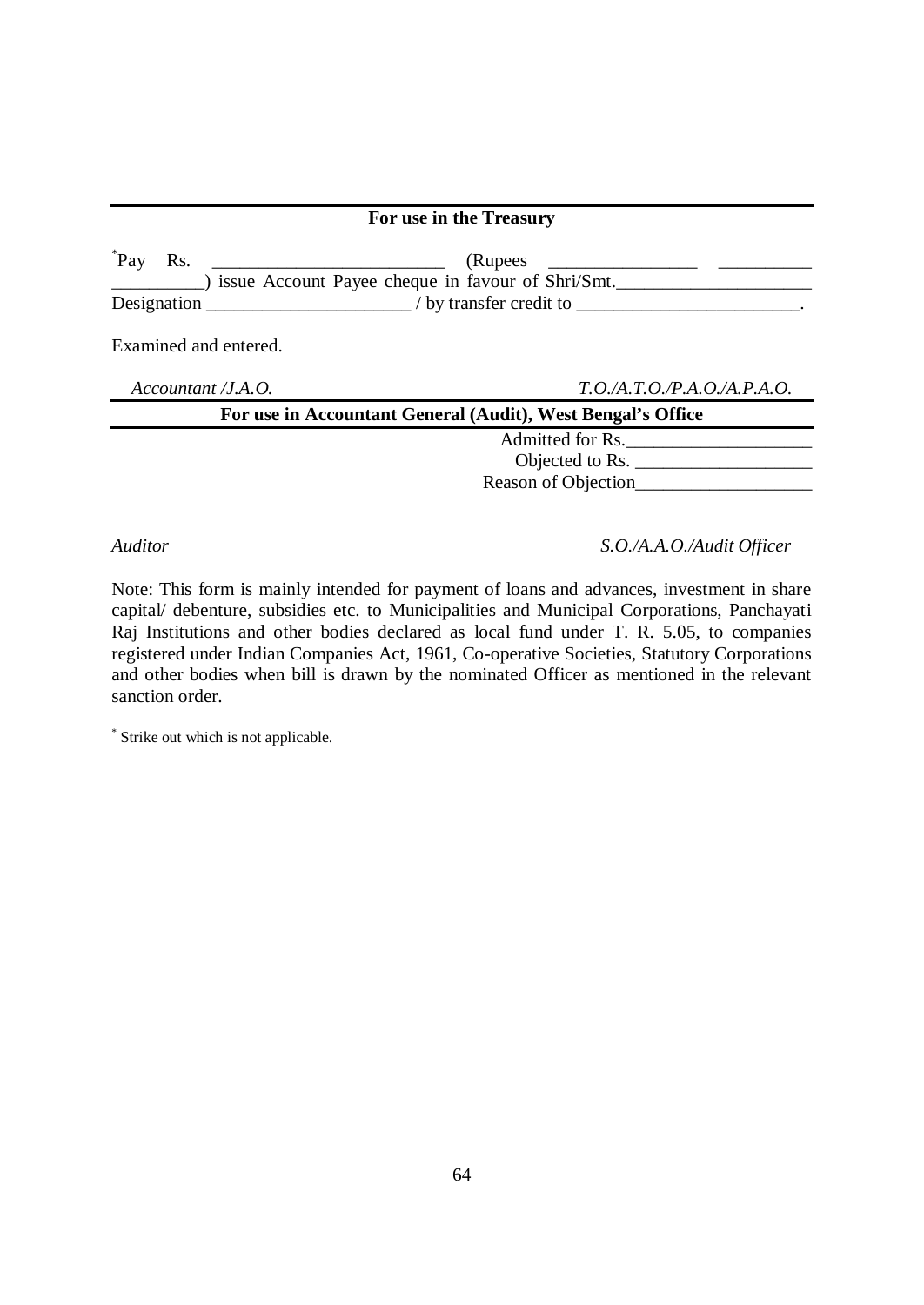#### **T. R. FORM NO. 37** [See T. R. 5.03 and T.R. 5.10]

### **Bill for drawing loans and advances (other than G.P.F. and Festival advances) sanctioned to employees of the Government**

| D.D.O. Code                      |                                 |                                                                                                                                                                                                                                                                                                                                                                                                                                         |
|----------------------------------|---------------------------------|-----------------------------------------------------------------------------------------------------------------------------------------------------------------------------------------------------------------------------------------------------------------------------------------------------------------------------------------------------------------------------------------------------------------------------------------|
| Grant No.                        |                                 |                                                                                                                                                                                                                                                                                                                                                                                                                                         |
| Head of Account Code ___________ |                                 |                                                                                                                                                                                                                                                                                                                                                                                                                                         |
|                                  |                                 | Received a sum of Rs.                                                                                                                                                                                                                                                                                                                                                                                                                   |
|                                  |                                 |                                                                                                                                                                                                                                                                                                                                                                                                                                         |
|                                  | (in words)                      |                                                                                                                                                                                                                                                                                                                                                                                                                                         |
|                                  |                                 | on account of loan/advance sanctioned in                                                                                                                                                                                                                                                                                                                                                                                                |
|                                  |                                 | favour of Shri/Smt.                                                                                                                                                                                                                                                                                                                                                                                                                     |
|                                  |                                 | for the purpose of $\frac{1}{\sqrt{1-\frac{1}{2}} \cdot \frac{1}{\sqrt{1-\frac{1}{2}} \cdot \frac{1}{\sqrt{1-\frac{1}{2}} \cdot \frac{1}{\sqrt{1-\frac{1}{2}} \cdot \frac{1}{\sqrt{1-\frac{1}{2}} \cdot \frac{1}{\sqrt{1-\frac{1}{2}} \cdot \frac{1}{\sqrt{1-\frac{1}{2}} \cdot \frac{1}{\sqrt{1-\frac{1}{2}} \cdot \frac{1}{\sqrt{1-\frac{1}{2}} \cdot \frac{1}{\sqrt{1-\frac{1}{2}} \cdot \frac{1}{\sqrt{1-\frac{1}{2}} \cdot \frac{$ |
|                                  |                                 |                                                                                                                                                                                                                                                                                                                                                                                                                                         |
|                                  |                                 | Vide Order No. _________________________________ dated                                                                                                                                                                                                                                                                                                                                                                                  |
|                                  |                                 | $\sim$ issued by $\sim$                                                                                                                                                                                                                                                                                                                                                                                                                 |
|                                  | (Name of the issuing Authority) |                                                                                                                                                                                                                                                                                                                                                                                                                                         |
|                                  | Allotment Received              |                                                                                                                                                                                                                                                                                                                                                                                                                                         |
|                                  |                                 | Progressive Expenditure including this bill                                                                                                                                                                                                                                                                                                                                                                                             |
|                                  |                                 |                                                                                                                                                                                                                                                                                                                                                                                                                                         |

Certified that: (a) amount claimed in this bill was not drawn before and the total of offices copy agrees with the fair copy of the bill and (b) the utilisation report in respect of loan/advance will be furnished to the sanctioning authority in due course. (c) the fact has been noted in the Service Book of the employee concerned, (d) the drawal has been noted in the Pay Bill Register.

\_\_\_\_\_\_\_\_\_\_\_\_\_\_\_\_\_\_\_\_\_\_\_\_\_\_\_\_\_\_\_\_\_\_\_

| Bill Clerk | Accountant | Signature of the D.D.O. |
|------------|------------|-------------------------|
|            |            | Designation             |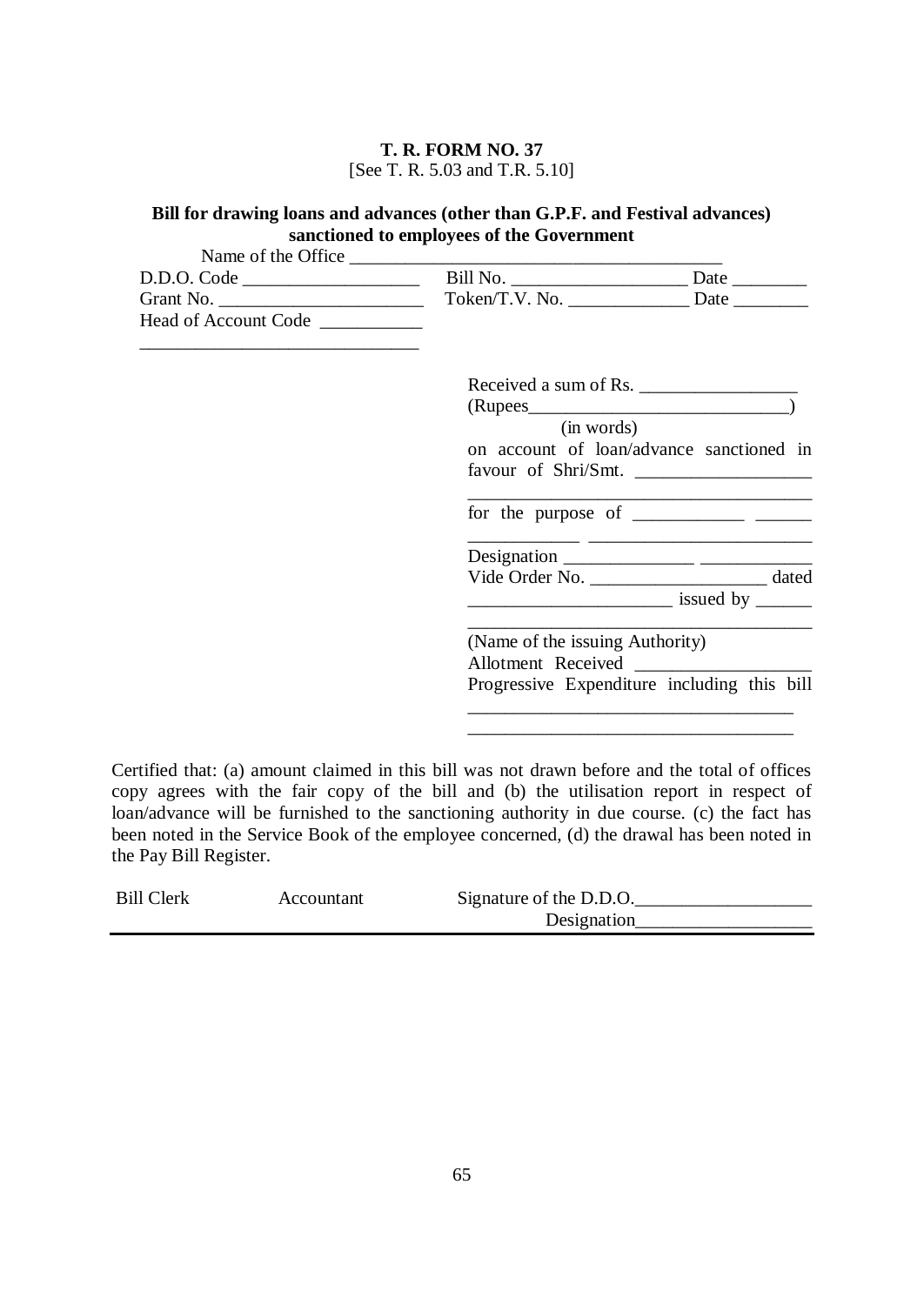|                                                                                                             | For use in the Treasury |                           |  |  |
|-------------------------------------------------------------------------------------------------------------|-------------------------|---------------------------|--|--|
| Pay Rs. (Rupees Cheque / Rupees Payee cheque in Tavour of Taylor Cheque / Account Payee cheque in Tavour of |                         |                           |  |  |
| Examined and entered.                                                                                       |                         |                           |  |  |
| Accountant $/J.A.O.$                                                                                        |                         | T.O.A.T.O.P.A.O./A.P.A.O. |  |  |
| For use in the Office of the Accountant General (Audit), West Bengal                                        |                         |                           |  |  |
| Admitted for Rs.<br>Objected to Rs.<br>Reason of Objection                                                  |                         |                           |  |  |
| Auditor                                                                                                     |                         | S.O./A.A.O./Audit Officer |  |  |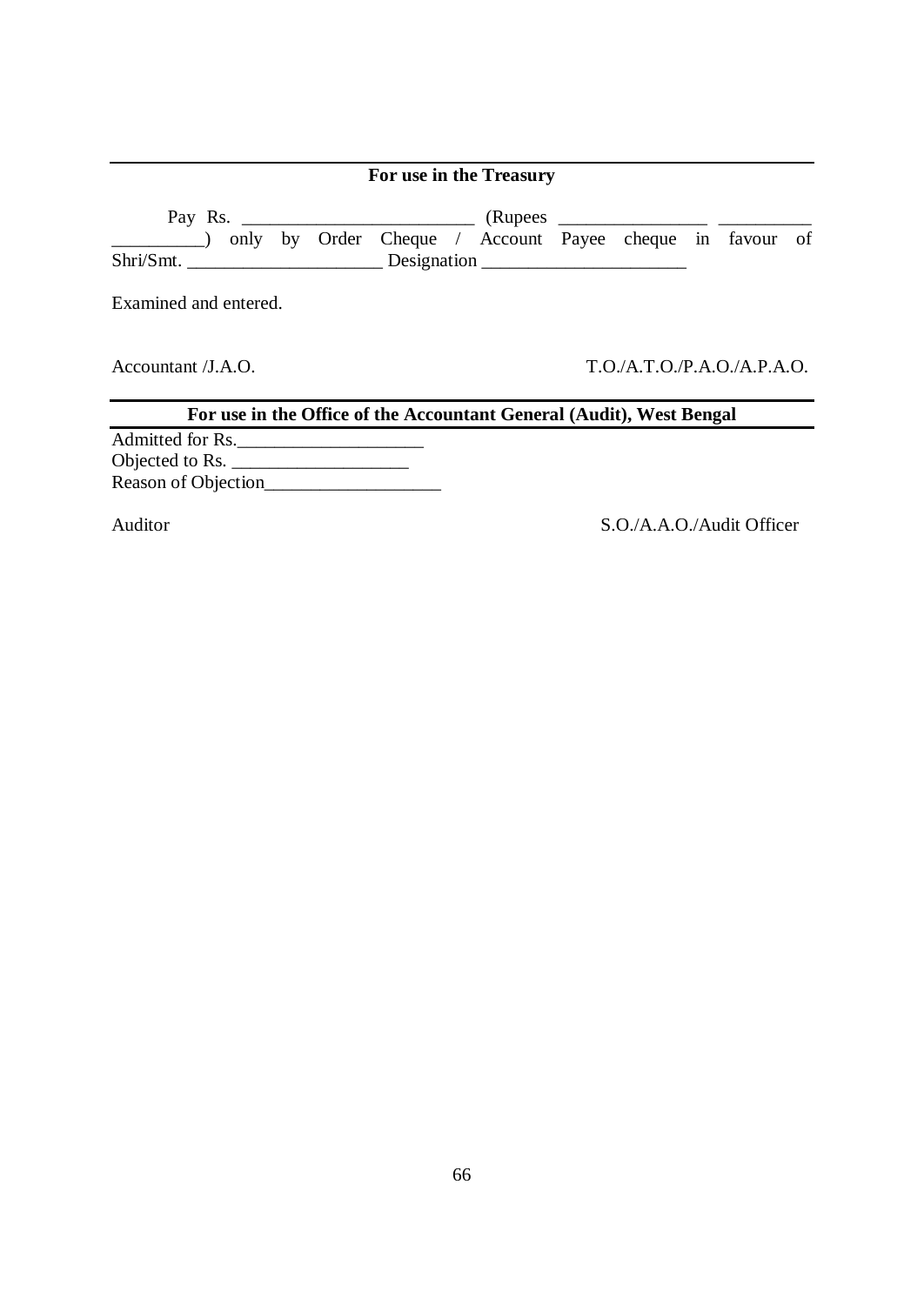[*See* T.R. 5.04]

#### **Schedule of recovery of Loans and Advances / Interest on Loans and Advances**

| D.D.O. Code                 | <b>Bill No</b> | Date |
|-----------------------------|----------------|------|
| Grant No.                   | Token/T.V. No. | Date |
| <b>Head of Account Code</b> |                |      |

Office of the

| Sl. | Name of the    | Identification | Salary  | No. of      | Amount recovered |          | Remarks |
|-----|----------------|----------------|---------|-------------|------------------|----------|---------|
| No. | employee $\&$  | Number, if     | head of | instalments | Principal        | Interest |         |
|     | designation    | any            | Account |             |                  |          |         |
|     | $\binom{2}{2}$ | (3)            | (4)     | (5)         | (6)              |          | (8)     |
|     |                |                |         |             | Rs.              | Rs.      |         |
|     |                |                |         |             |                  |          |         |
|     |                |                |         |             |                  |          |         |
|     |                |                |         |             |                  |          |         |
|     |                |                |         |             |                  |          |         |
|     |                |                |         |             |                  |          |         |
|     |                |                |         |             |                  |          |         |

N.B. : 1. In case of transfer from previous office and if there is any change of salary head of Account, the previous salary head of account may be quoted in the 'Remarks' column.

\_\_\_\_\_\_\_\_\_\_\_\_\_\_\_\_ \_\_\_\_\_\_\_\_\_\_\_\_\_\_\_\_\_\_\_\_\_\_\_\_\_\_\_\_\_\_\_\_\_.

- 2. Name of the Accounts Officer who maintains the Loan Account
- 3. In case of Central Government employees on deputation from the office of the Accountant General of this State or any other State the Head of Account may be indicated as "8658 - Suspense Account – 00 – 101 – PAO Suspense – PAO (Audit), Kolkata".
- 4. In case of other Central Government Civil employees on deputation, the Head of Account may be indicated as " $8658$  – Suspense Account – 00 – 101 – PAO Suspense – (Name of the concerned Ministry)".
- 5. In case of Railway employees on deputation, the Head of Account may be indicated as "8658 – Suspense Account –  $00 - 102$  – Suspense Account – Civil – (FA & CAO of the concerned Railway)".
- 6. In case of other State Government employees on deputation, the Head of Account may be indicated as "8793 – Inter-State Suspense Account – 00 – 101 – (Name of the concerned State)".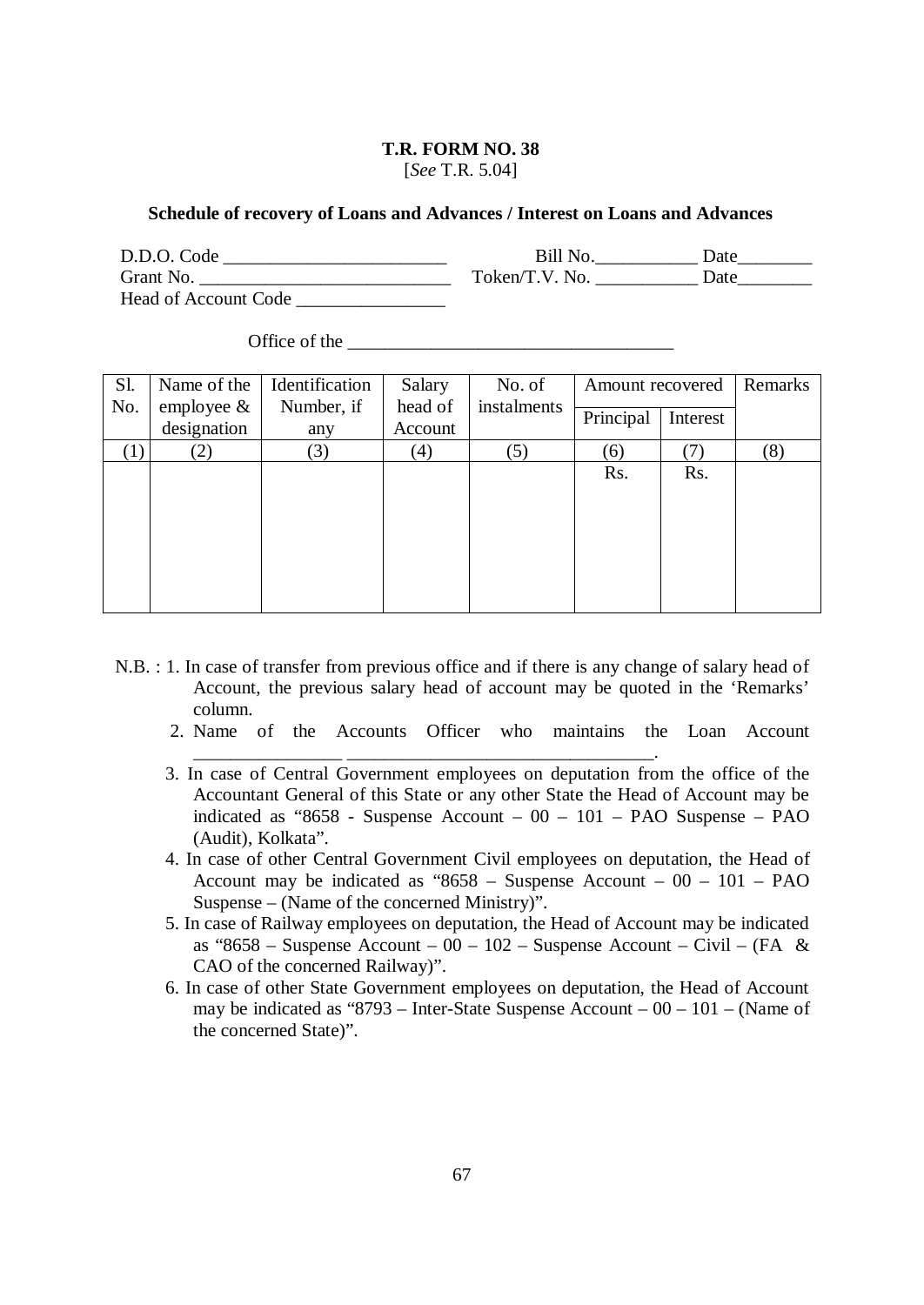Certified that the amount recovered from the salary for the month of  $\frac{1}{2}$  payable on  $1^{st}$  of  $\frac{1}{2}$  is as terms and conditions of loan.

*Bill Clerk Accountant Signature of the D.D.O.*

**For use in the office of the Principal Accountant General (A&E), West Bengal**

Noted in the Broadsheet \_\_\_\_\_\_\_\_\_\_\_\_\_\_\_\_\_\_\_\_\_\_\_\_\_\_\_\_\_\_.

Accountant S.O./A.A.O.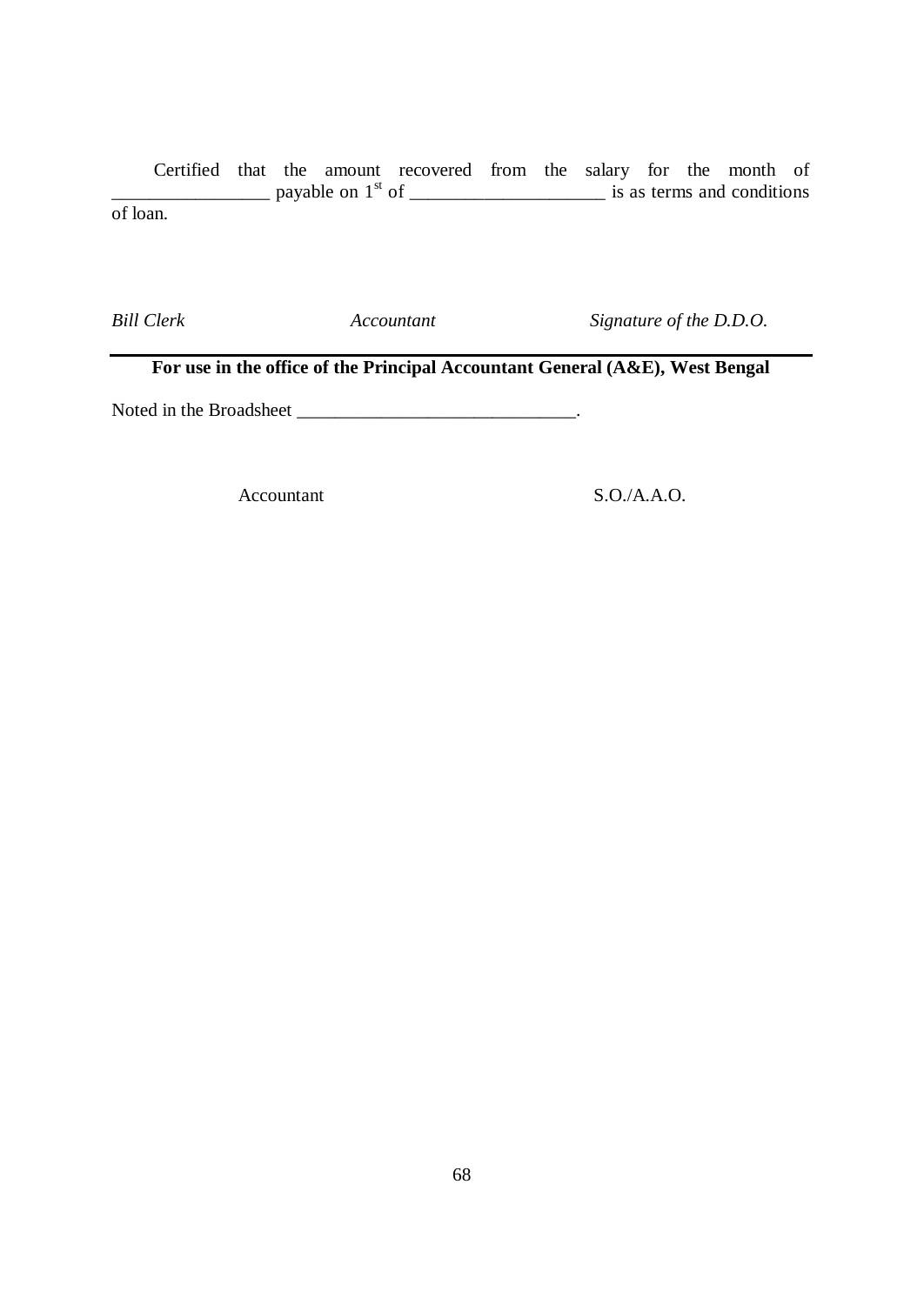[*See* sub-rule (6) of T.R. 6.08]

| D.D.O. Code No.                                                                                                                                                                                                               |                             |                                                |                     |                 |                         |                                                             |                         | opening the Account |                         |                 |                       |                         |                 |                                                             |         |
|-------------------------------------------------------------------------------------------------------------------------------------------------------------------------------------------------------------------------------|-----------------------------|------------------------------------------------|---------------------|-----------------|-------------------------|-------------------------------------------------------------|-------------------------|---------------------|-------------------------|-----------------|-----------------------|-------------------------|-----------------|-------------------------------------------------------------|---------|
| P. F. Deposit Account Register of _______________________________(name of operator / Institution)<br>Name of Account ______________________ (e.g. Deposit Account for P.F. Deposits of _____________________ University etc.) |                             |                                                |                     |                 |                         |                                                             |                         |                     |                         |                 |                       |                         |                 |                                                             |         |
|                                                                                                                                                                                                                               |                             |                                                |                     | <b>DEPOSITS</b> |                         |                                                             |                         |                     |                         |                 | <b>WITHDRAWALS</b>    |                         |                 |                                                             |         |
| Date                                                                                                                                                                                                                          | Opening Balance             | Challan No./ Bill<br>No./Token<br>No./T.V. No. | Amount<br>Deposited | Total           | Signature of<br>TO/APAO | Leger No. &<br>Folio No. of the<br>Institution/<br>operator | Cheque No. with<br>date | Amount              | Signature of<br>TO/APAO | Date of payment | Date of<br>encashment | Signature of<br>TO/APAO | Closing balance | Leger No. &<br>Folio No. of the<br>Institution/<br>operator | Remarks |
|                                                                                                                                                                                                                               | $\mathcal{D}_{\mathcal{L}}$ | $\mathcal{R}$                                  | 4                   | 5               | 6                       |                                                             | 8                       | 9                   | 10                      | 11              | 12                    | 13                      | 14              | 15                                                          | 16      |
|                                                                                                                                                                                                                               |                             |                                                |                     |                 |                         |                                                             |                         |                     |                         |                 |                       |                         |                 |                                                             |         |

\* To be maintained by Treasury/Pay & Accounts Office.

*Note :* 

- 1. As soon as any transfer of payment is made through a Bill, the T.O./A.T.O./P.A.O./A.P.A.O. shall under his dated signature record the amount deposited by Transfer – Credit against Column No. 3 and progressive balance worked out.
- 2. As and when any cheque is authorised for payment, particulars of payment will be recorded simultaneously with enfacement on the cheque with the pay order.

The date of encashment of the cheque will be recorded as and when the cheque is returned by the Bank to Treasury.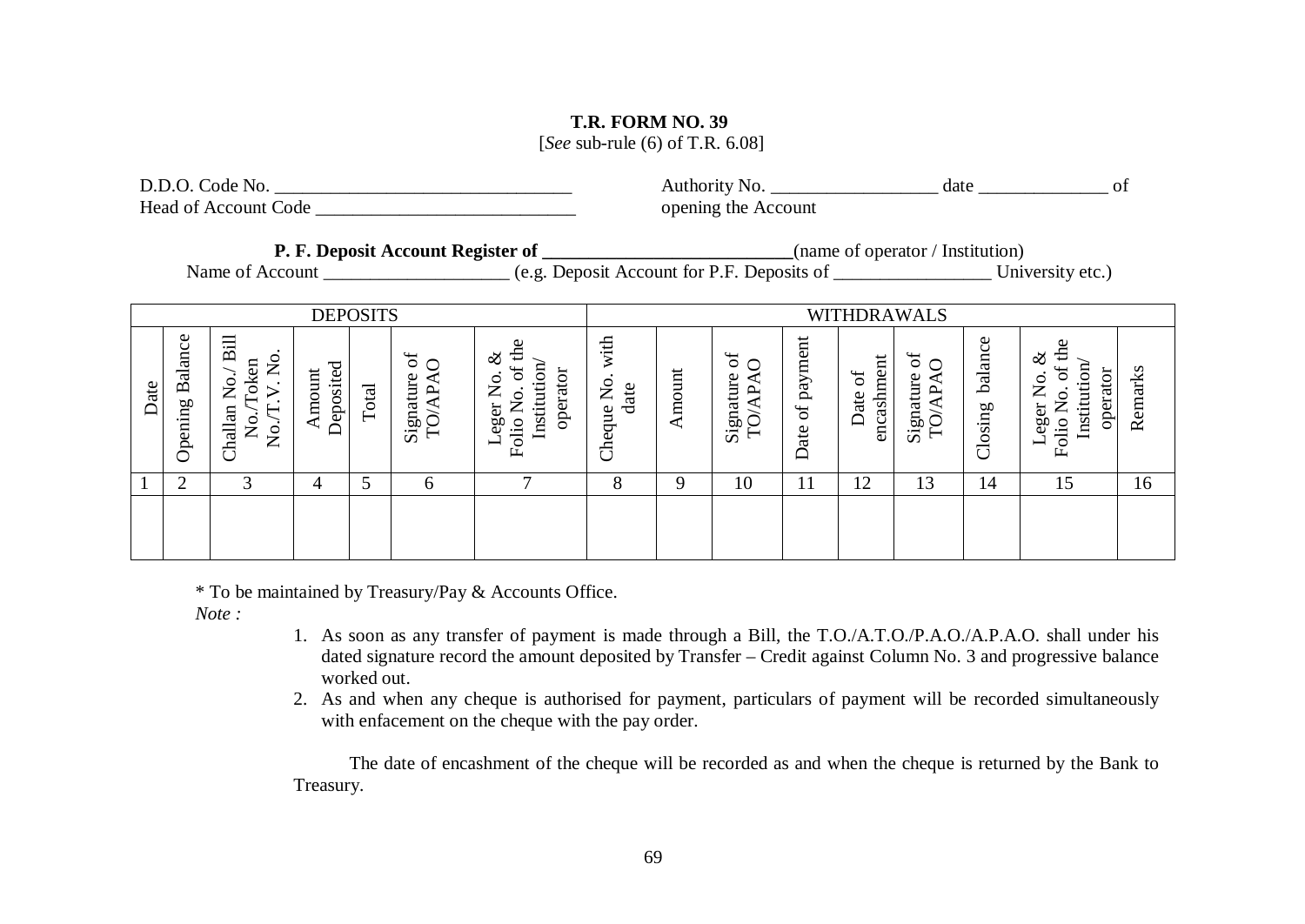[See sub-rule (2) of T.R. 6.09 and T.R. 6.31,]

Administrator Code \_\_\_\_\_\_\_\_\_\_\_\_\_\_\_\_\_\_\_\_\_ Head of Account Code \_\_\_\_\_\_\_\_\_\_\_\_\_\_\_\_\_\_

Authority No. \_\_\_\_\_\_\_\_\_\_\_\_\_\_\_\_\_\_\_\_\_\_\_\_ Date \_\_\_\_\_\_\_\_\_\_\_ of Opening the Account

# **Ledger of Local Fund Account / Personal Deposit Account / Provident Fund Account (Consolidated)**

Name of the Administrator \_\_\_\_\_\_\_\_\_\_\_\_\_\_\_\_\_\_\_\_\_\_\_\_\_\_\_\_\_\_\_\_\_\_\_\_\_\_\_\_\_\_\_\_\_\_\_\_\_\_\_\_\_\_\_\_\_

# **Daily Receipts and Payments from the Deposit Account**

| IUI LIIU IIIUIIIII UL |                                                                          |                                               |                             |                                        |                                                         |                  |                                                                                                                                                                                                                                                                        |                                                                                                                                                                                                                                                                                                                                                                                                                                                  | $\omega_{-}$ |                           |                         |                                                              |                                                         |                                                                            |                                      |
|-----------------------|--------------------------------------------------------------------------|-----------------------------------------------|-----------------------------|----------------------------------------|---------------------------------------------------------|------------------|------------------------------------------------------------------------------------------------------------------------------------------------------------------------------------------------------------------------------------------------------------------------|--------------------------------------------------------------------------------------------------------------------------------------------------------------------------------------------------------------------------------------------------------------------------------------------------------------------------------------------------------------------------------------------------------------------------------------------------|--------------|---------------------------|-------------------------|--------------------------------------------------------------|---------------------------------------------------------|----------------------------------------------------------------------------|--------------------------------------|
|                       | Receipts                                                                 |                                               |                             |                                        |                                                         |                  | Payments                                                                                                                                                                                                                                                               |                                                                                                                                                                                                                                                                                                                                                                                                                                                  |              |                           |                         |                                                              |                                                         |                                                                            |                                      |
| ale<br>▭              | lance<br>$\overline{a}$<br>$\Rightarrow$<br><b>ad</b><br>$\Box$<br>p e n | $\circ$<br>$\frac{\ln a \cdot 1}{1}$ oken No. | $\sim$<br>a r t 1 c u 1 a r | ⊵<br>$\overline{\phantom{a}}$<br>bcnem | 0 u n t o 1 d e p o s<br>tra n s f e r c r e d 1 t<br>A | 0 <sup>1</sup> a | D<br>$\begin{array}{c} \texttt{ate}, \texttt{ot} \texttt{e}, \texttt{e}, \texttt{h}, \texttt{a}, \texttt{v}, \texttt{m} \\ \texttt{0} \texttt{f}, \texttt{f}, \texttt{h} \texttt{e}, \texttt{C} \texttt{h}, \texttt{e} \texttt{q}, \texttt{u}, \texttt{e} \end{array}$ | $\frac{1}{10}$<br>$\begin{array}{l} \text{d} \text{a} \text{t} \text{e} & \text{y} \text{c} \text{e} & \text{N} \text{ o} \text{ . } \text{w} \text{ II} \\ \text{d} \text{a} \text{t} \text{e} & \text{g} \text{c} & \text{p} \text{u} \text{r} \text{p} \text{ o} \text{ s} \text{e} \\ \text{w} \text{ 1} \text{t} \text{h} \text{d} \text{r} \text{a} \text{w} \text{ a} \text{I} \\ \text{w} \text{ 1} \text{t} \text{d} \text{r} & \text{$ |              | ᆖ<br>$a \neq$<br>neque No | ∾<br>$\bullet$<br>pcnem | $0 \, \mathrm{I} \, \mathrm{I}$<br>$\mathbb{R}^{\mathbb{N}}$ | م<br>$\overline{\phantom{0}}$<br>a1a1<br>⊵<br>α<br>1180 | $\sum_{i=1}^{\infty}$<br>$A^{1n}$ $A^{11}$ $B^{1}$ $A^{1}$ $A^{n}$ $B^{n}$ | $\sim$<br>a r k<br>$\mathbb{H}$<br>≃ |
| (1)                   | (2)                                                                      | (3)                                           | $\left( 4\right)$           | (5)                                    | (6)                                                     | (7)              | (8)                                                                                                                                                                                                                                                                    | (9)                                                                                                                                                                                                                                                                                                                                                                                                                                              | (10)         | (11)                      | (12)                    | (13)                                                         | (14)                                                    | (15)                                                                       | (16)                                 |
|                       |                                                                          |                                               |                             |                                        |                                                         |                  |                                                                                                                                                                                                                                                                        |                                                                                                                                                                                                                                                                                                                                                                                                                                                  |              |                           |                         |                                                              |                                                         |                                                                            |                                      |

for the month of\_\_\_\_\_\_\_\_\_\_\_\_\_\_\_\_\_20\_\_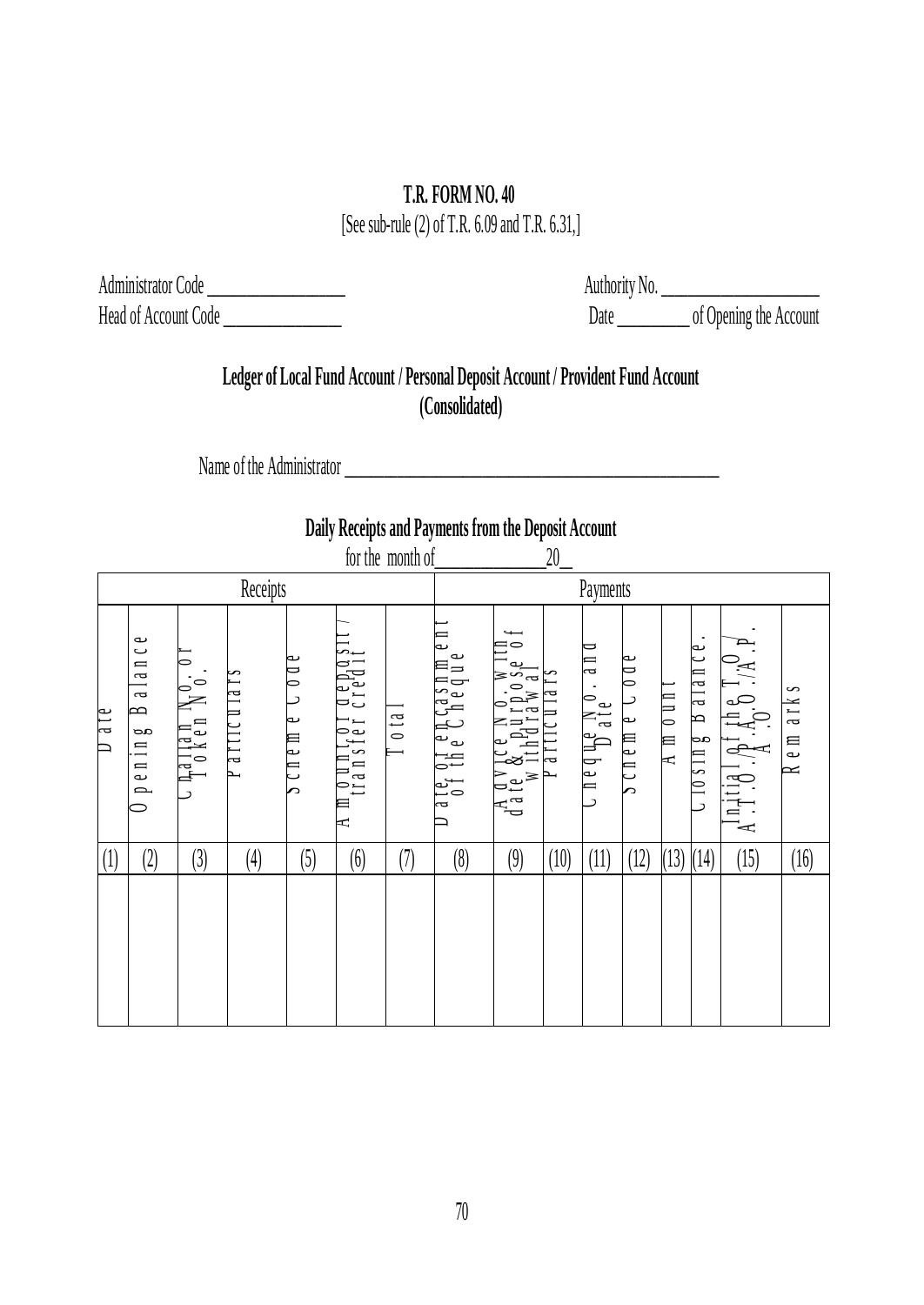[See T.R. 6.31, sub-rule (2) of T.R. 6.09]

 $\mathbb{N}$ 

| Administrator Code<br>Head of Account Code |                                                                                                                   |     |            |     |                                              |                |                                                                                                                         |              |     |                                                                                              |            |                                                     |      |                                 |
|--------------------------------------------|-------------------------------------------------------------------------------------------------------------------|-----|------------|-----|----------------------------------------------|----------------|-------------------------------------------------------------------------------------------------------------------------|--------------|-----|----------------------------------------------------------------------------------------------|------------|-----------------------------------------------------|------|---------------------------------|
|                                            |                                                                                                                   |     |            |     |                                              |                |                                                                                                                         |              |     |                                                                                              |            |                                                     |      |                                 |
|                                            |                                                                                                                   |     |            |     |                                              |                |                                                                                                                         |              |     | Scheme-wise Ledger of Local Fund Account / Personal Deposit Account / Provident Fund Account |            |                                                     |      |                                 |
|                                            |                                                                                                                   |     |            |     |                                              |                |                                                                                                                         |              |     |                                                                                              |            |                                                     |      |                                 |
|                                            |                                                                                                                   |     |            |     |                                              |                | Daily Receipts and Payments from the Deposit Account                                                                    |              |     |                                                                                              |            |                                                     |      |                                 |
|                                            |                                                                                                                   |     |            |     |                                              |                |                                                                                                                         |              |     |                                                                                              |            |                                                     |      |                                 |
|                                            |                                                                                                                   |     |            |     |                                              |                | (use separate page for separate Scheme)                                                                                 |              |     |                                                                                              |            |                                                     |      |                                 |
|                                            |                                                                                                                   |     |            |     |                                              |                | for the month of                                                                                                        |              | 20  |                                                                                              |            |                                                     |      |                                 |
|                                            |                                                                                                                   |     | Receipts   |     |                                              | Payments       |                                                                                                                         |              |     |                                                                                              |            |                                                     |      |                                 |
|                                            | مە<br>د<br>$\blacksquare$<br>$\overline{\phantom{a}}$<br>$\overline{z}$<br>⋍<br>$\alpha$<br>0.110<br>$\mathbf{p}$ |     | $d$ ricula |     | $\int \int d^2x$<br>ransier<br>Tansier<br>L, | 0 <sup>1</sup> | $\begin{array}{c}\n\mathbf{a} & \mathbf{m} \\ \mathbf{b} & \mathbf{c}\n\end{array}$<br>ှုပ<br>$160$ $10$ $10$ $10$ $10$ | $\epsilon$ a |     | $\mathbb{D}^{e}$ ate                                                                         | $A \cap A$ | ↩<br>$\approx$<br>$\frac{1}{2}$<br>R<br>αø<br>10811 |      | S<br>a <sub>L</sub><br>e m<br>≍ |
| (1)                                        | (2)                                                                                                               | (3) |            | (4) | (5)                                          | (6)            | (7)                                                                                                                     | (8)          | (9) | (10)                                                                                         |            | $(11)$ $(12)$                                       | (13) | (14)                            |
|                                            |                                                                                                                   |     |            |     |                                              |                |                                                                                                                         |              |     |                                                                                              |            |                                                     |      |                                 |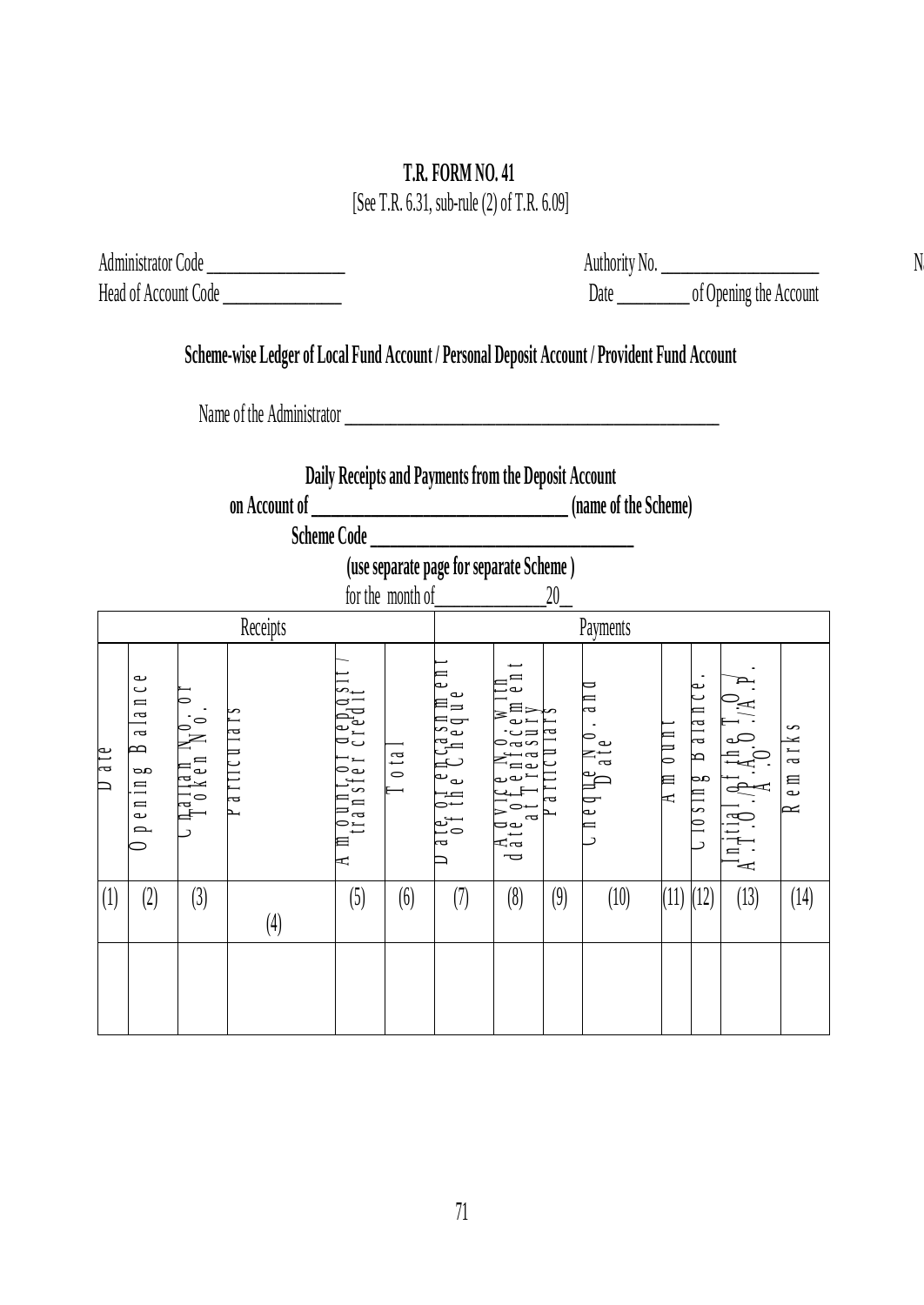#### **T. R. FORM NO. 42** [*See* T. R. 6.12]

### **Deposit Repayment Order and Bill Form**

Name of the Office

| D.D.O. Code                 | Bill No.       | Date |
|-----------------------------|----------------|------|
| Grant No.                   | Token/T.V. No. |      |
| <b>Head of Account Code</b> |                | Date |

|                                                                                                |                |  |                                              |            | Amount originally                       | deposited |  |
|------------------------------------------------------------------------------------------------|----------------|--|----------------------------------------------|------------|-----------------------------------------|-----------|--|
| In this space a translation of the receipt form<br>into the current vernacular should be given |                |  | the control of the control of the control of |            |                                         | Rupees    |  |
| Received this $\_\_\_$ day of $\_\_\_\_\_$ 20<br>the                                           |                |  |                                              | Passed for | payment                                 | to        |  |
| being the amount payable                                                                       |                |  |                                              | Rs.        |                                         | (Rupees   |  |
| on account of the deposit<br>described above by order cheque / Account                         |                |  |                                              |            |                                         |           |  |
| cheque in favour<br>Payee                                                                      | of             |  |                                              |            |                                         |           |  |
| Certified that the amount claimed in this bill<br>was not drawn before.                        |                |  |                                              |            |                                         |           |  |
| Bill Clerk Accountant                                                                          | Signature $\&$ |  |                                              |            |                                         |           |  |
|                                                                                                | designation of |  |                                              |            | Judge, Magistrate or Collector or other |           |  |
|                                                                                                | the D.D.O.     |  |                                              | Officer.   |                                         |           |  |
|                                                                                                |                |  |                                              |            | $date_$                                 |           |  |

### **For use at the Treasury**

| Examined and entered                         | Pay Rs. $\_\_\_\_\$ | only                           |
|----------------------------------------------|---------------------|--------------------------------|
| Accountant/J.A.O.<br><b>Station</b><br>Dated |                     | T.O./A. T. O./P.A.O./A. P.A.O. |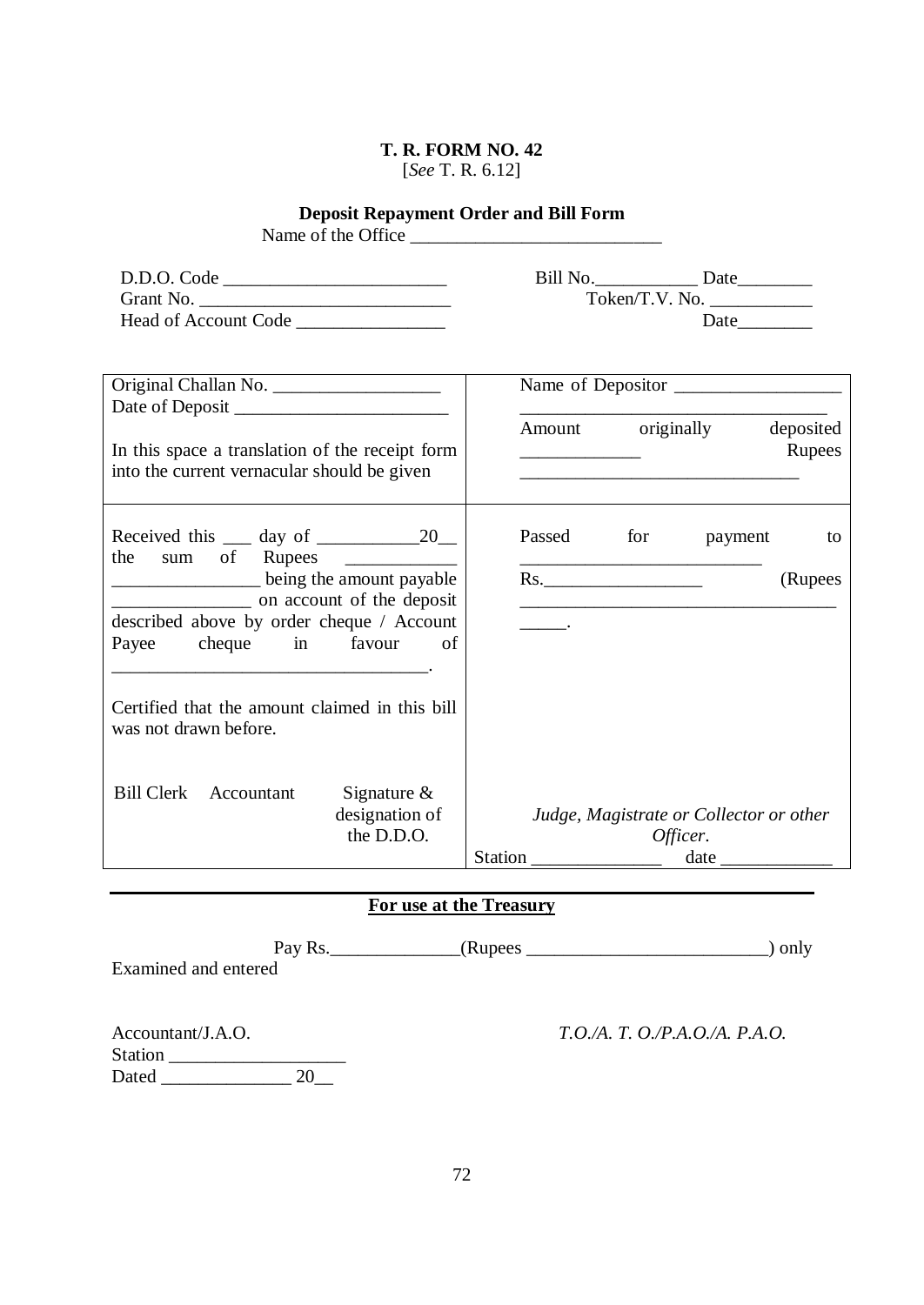### **For use in the Office of the A.G.(Audit), West Bengal**

Admitted for Rs. \_\_\_\_\_\_\_\_\_\_\_\_\_\_\_\_\_\_ Objected to Rs. \_\_\_\_\_\_\_\_\_\_\_\_\_\_\_\_\_\_\_ for reasons stated below.

Auditor S.O./A.A.O./Audit Officer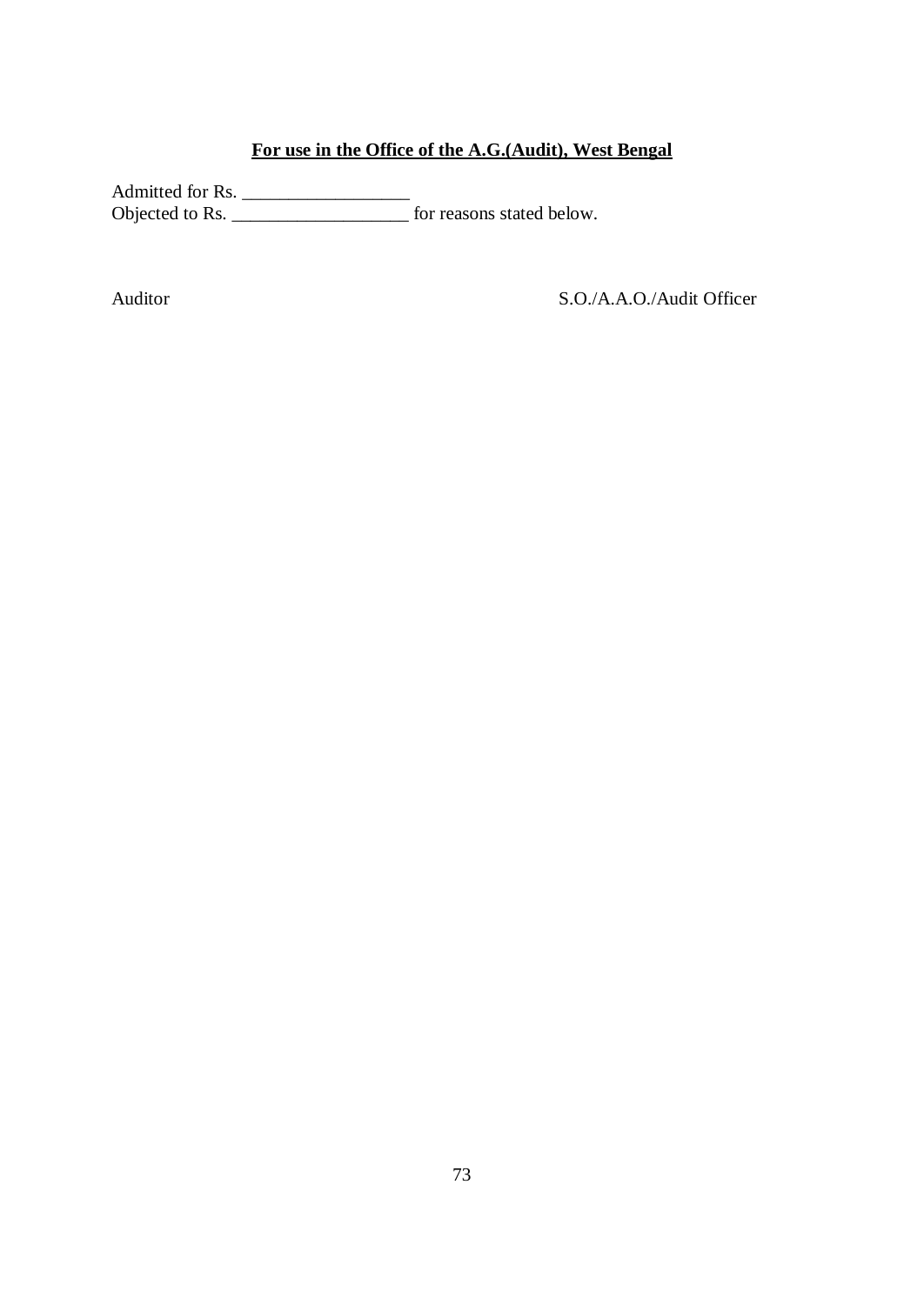[*See* sub-rule (1) of T. R. 6.14]

# **Transfer Credit Bill Form** Name of the Office \_\_\_\_\_\_\_\_\_\_\_\_\_\_\_\_\_\_\_\_\_\_\_\_\_\_\_

| D.D.O. Code          | Bill No.       | Date |
|----------------------|----------------|------|
| Grant No.            | Token/T.V. No. | Date |
| Head of Account Code |                |      |

| Sl.<br>No. | <b>Particulars</b> | <b>G.O. No. &amp; Date</b> | <b>Amount</b> |
|------------|--------------------|----------------------------|---------------|
|            |                    |                            |               |
|            |                    |                            |               |
|            |                    |                            |               |
|            |                    |                            |               |
|            |                    |                            |               |
|            |                    |                            |               |

| Please pay by transfer credit to |  |
|----------------------------------|--|
|                                  |  |

\_\_\_\_\_\_\_\_\_\_\_\_\_\_\_\_\_\_\_ (head of account)

| <b>Bill Clerk</b>                                                          | Accountant                                                  | Signature of the D.D.O.<br>Designation |
|----------------------------------------------------------------------------|-------------------------------------------------------------|----------------------------------------|
|                                                                            | For use in the Treasury                                     |                                        |
| Rs.<br>Pay<br><u> 1989 - Johann Barbara, martxa alemaniar a</u>            |                                                             |                                        |
| Examined and entered.                                                      |                                                             |                                        |
| Accountant /J.A.O.                                                         |                                                             | T.O.A.T.O.P.A.O.A.P.A.O.               |
|                                                                            | For use in Accountant General (Audit), West Bengal's Office |                                        |
| Admitted for Rs.<br>Objected to Rs. $\frac{1}{2}$ m<br>Reason of Objection |                                                             |                                        |

*Auditor S.O./A.A.O./Audit Officer*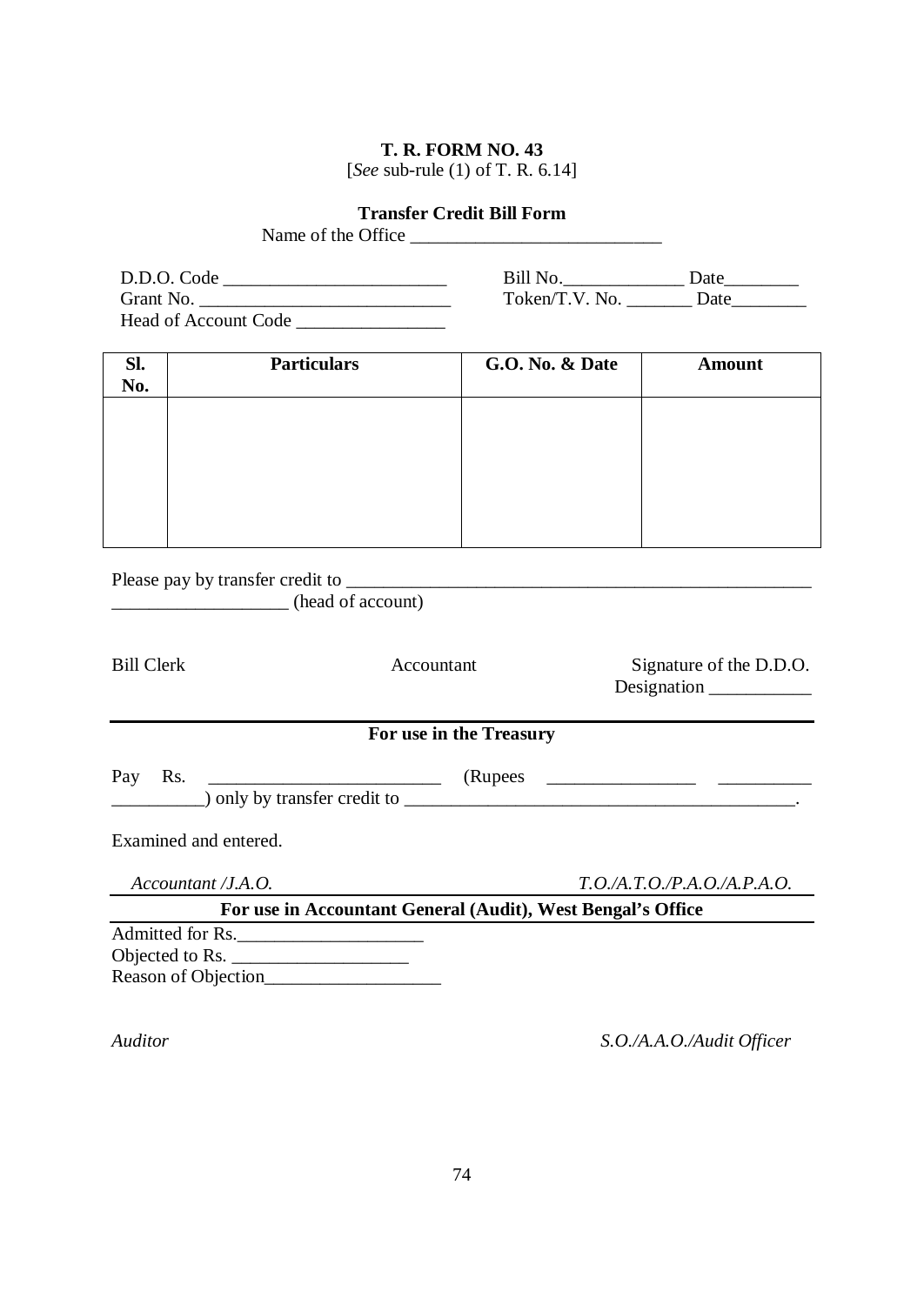# **T.R. FORM NO. 44**  [*See* sub-rule (1) (b) of T.R. 6.16]

### **Statement of Lapsed Revenue / Civil / Criminal Deposits of \_\_\_\_\_\_\_\_\_\_\_\_\_\_\_\_\_\_\_\_ Treasury for the year 20\_\_ to 20\_\_**

| Particulars of Deposit |        | For use in the office of the Principal Accountant General<br>(A&E), West Bengal |              |      |                     |          |         |
|------------------------|--------|---------------------------------------------------------------------------------|--------------|------|---------------------|----------|---------|
| Year                   | Number | <b>Balance</b><br>Lapsed                                                        | Refund Order |      | Amount of<br>refund | Initials | Remarks |
|                        |        | (Rs.)                                                                           | Number       | Date | Sanctioned<br>(Rs.) |          |         |
|                        |        |                                                                                 |              |      |                     |          |         |
|                        |        |                                                                                 |              |      |                     |          |         |
|                        |        |                                                                                 |              |      |                     |          |         |
|                        |        |                                                                                 |              |      |                     |          |         |
|                        |        |                                                                                 |              |      |                     |          |         |
|                        |        |                                                                                 |              |      |                     |          |         |

Please pay Rs.

by transfer credit to "0075-00-101-Unclaimed Deposits-27-Other Receipts"

Collector/Collector-in-Charge of Treasury

#### \_\_\_\_\_\_\_\_\_\_\_\_\_\_\_\_\_\_\_\_\_\_\_\_\_\_\_\_\_\_\_\_\_\_\_\_\_\_\_\_\_\_\_\_\_\_\_\_\_\_\_\_\_\_\_\_\_\_\_\_\_\_\_\_\_\_\_\_\_\_\_\_\_\_\_ **For use at the Treasury**

Examined & Entered

Pay Rs.\_\_\_\_\_\_\_\_\_\_\_\_\_\_\_\_\_\_\_\_\_\_\_\_\_\_\_ by transfer credit to "0075-00-101-Unclaimed Deposits-27-Other Receipts"

*Accountant/J.A.O.*

*T.O./A.T.O./P.A.O./A.P.A.O.*

**For use at the office of the Principal Accountant General (A&E), West Bengal**

Adjusted *vide* Transfer Entry No. \_\_\_\_\_\_\_\_\_\_\_\_\_\_\_ dated \_\_\_\_\_\_\_\_\_\_\_\_\_\_\_\_\_\_\_\_\_\_\_\_

Accountant S.O./A.A.O.Audit Officer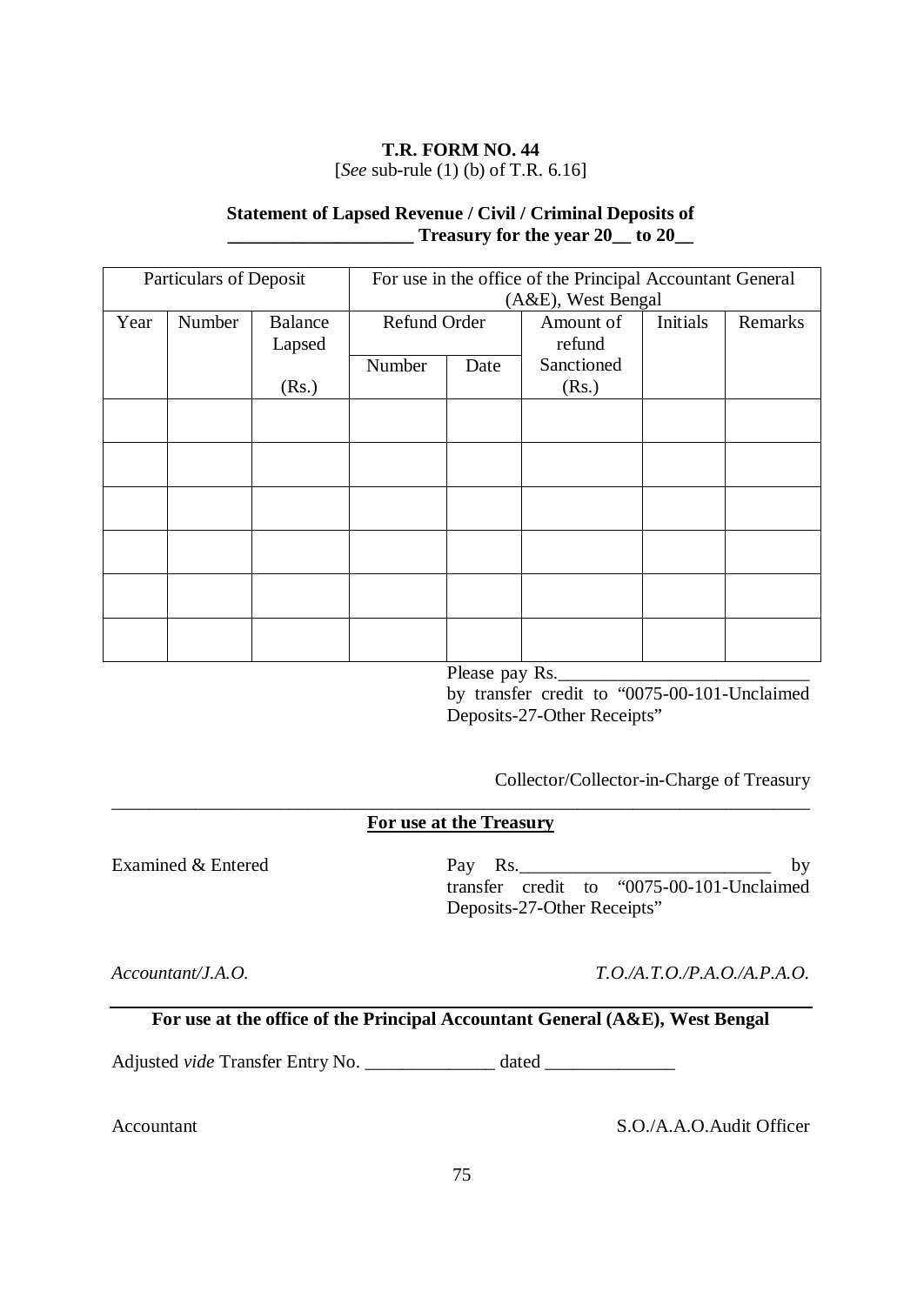### **T. R. FORM NO. 45**  [*See* sub-rule (2) of T.R. 6.14, T.R. 6.18 and 6.19]

# **Refund of lapsed deposits – Application and Bill Form**

| D.D.O. Code                                                                                                       | Bill No. Date |                |
|-------------------------------------------------------------------------------------------------------------------|---------------|----------------|
| Grant No. $\frac{1}{2}$ Services of No. $\frac{1}{2}$ Services of No. $\frac{1}{2}$ Services of No. $\frac{1}{2}$ |               | Token/T.V. No. |
|                                                                                                                   |               |                |
|                                                                                                                   |               |                |
| To                                                                                                                |               |                |
| The Pr. Accountant General (A&E), West Bengal/                                                                    |               |                |
| The Pay & Accounts Officer-I, Kolkata/                                                                            |               |                |
| The Pay & Accounts Officer-II, Kolkata/                                                                           |               |                |
| The Treasury Officer, _______________                                                                             |               |                |
|                                                                                                                   |               |                |

Sir,

The following refunds of lapsed deposits aggregating Rupees \_\_\_\_\_\_\_\_\_\_\_\_\_\_\_\_\_\_\_\_ \_\_\_\_\_\_\_\_\_\_\_\_\_\_\_\_ (in words) have been claimed by \_\_\_\_\_\_\_\_\_\_\_\_\_\_\_\_\_\_\_\_\_\_\_\_\_ about

whose identity and title to the money I have satisfied myself. I request that the amount may be refunded.

| Class of<br>Deposits | Particulars of<br>original deposit |      | Balance<br>credited to | Date of<br>lapsed | Amount<br>claimed | Remarks |
|----------------------|------------------------------------|------|------------------------|-------------------|-------------------|---------|
|                      | Challan                            | Date | Government             | statement         |                   |         |
|                      | No.                                |      |                        |                   |                   |         |
|                      |                                    |      | Rs.                    |                   | Rs.               |         |
|                      |                                    |      |                        |                   |                   |         |
|                      |                                    |      |                        |                   |                   |         |
|                      |                                    |      |                        |                   |                   |         |
|                      |                                    |      |                        |                   |                   |         |
|                      |                                    |      |                        |                   |                   |         |
|                      |                                    |      |                        |                   |                   |         |
|                      |                                    |      |                        |                   |                   |         |

Station \_\_\_\_\_\_\_\_\_\_\_\_\_\_\_\_\_\_\_\_\_\_\_\_ Dated  $\overline{\qquad \qquad }$  20

*Signature of the Competent Authority*

# **For use in the Office of the Principal Accountant General (A&E), West Bengal**

Principal Accountant General (A&E), West Bengal's Office No. \_\_\_\_\_\_\_\_\_\_\_\_\_\_\_\_\_\_ date  $20$ 

Sanctioned Rs. \_\_\_\_\_\_\_\_\_\_\_\_\_\_ (Rupees\_\_\_\_\_\_\_\_\_\_\_\_\_\_\_\_\_\_\_\_\_\_\_\_\_\_\_\_\_\_) only.

*Signature of Accounts Officer*

(Space for revalidation)\_\_\_\_\_\_\_\_\_\_\_\_\_\_\_\_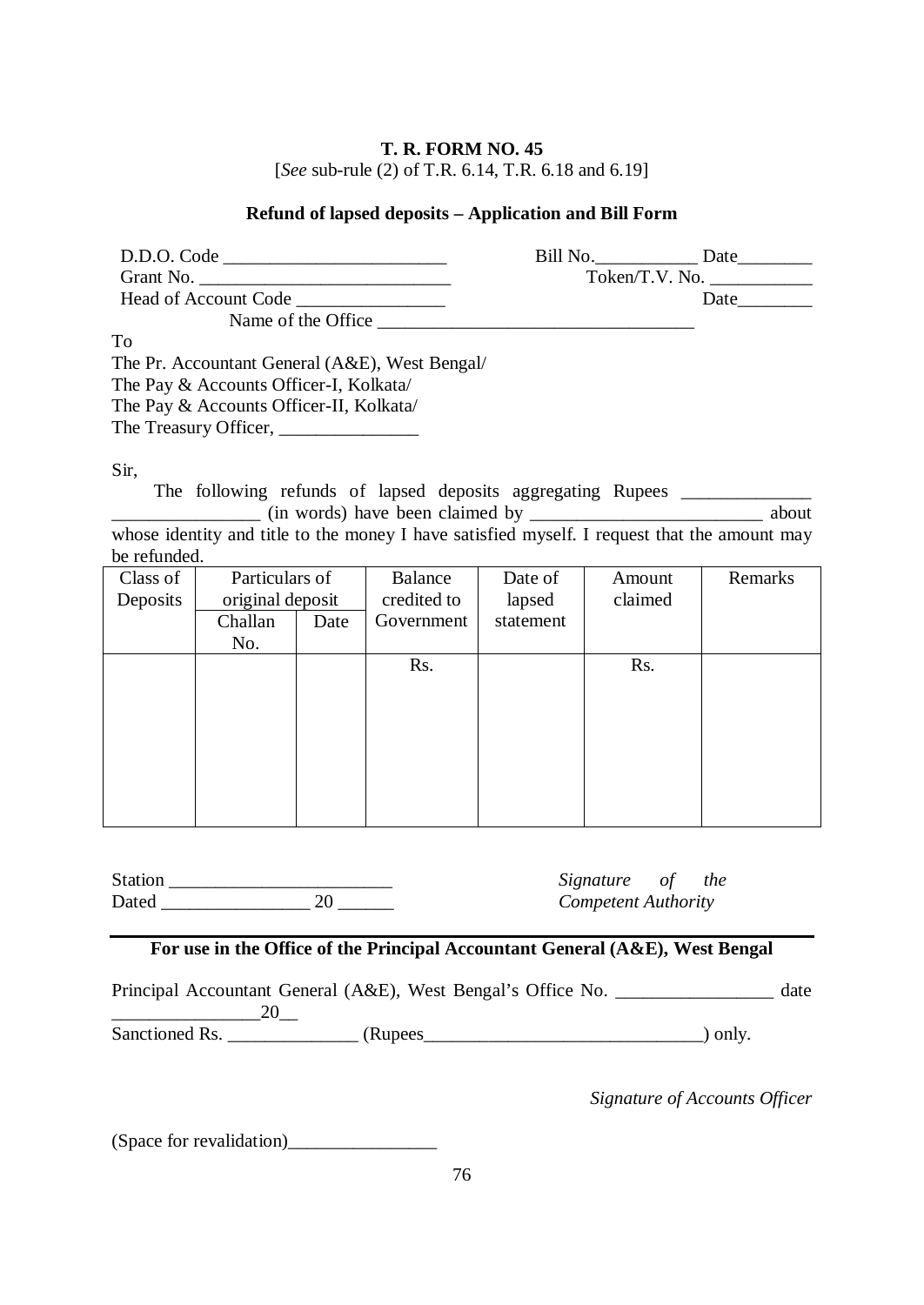Please pay Rs. \_\_\_\_\_\_\_\_\_\_\_\_\_\_ (Rupees \_\_\_\_\_\_\_\_\_\_\_\_\_\_\_\_\_\_\_\_\_\_\_\_\_\_\_\_\_\_\_) only by order cheque / Account payee cheque in favour of \_\_\_\_\_\_\_\_\_\_\_\_\_\_\_\_\_\_\_\_\_\_\_\_\_\_\_\_\_\_\_.

Certified that the amount claimed in this bill was not drawn before.

Bill Clerk Accountant Signature of the D.D.O.

### **For use in the Treasury**

Pay Rs. \_\_\_\_\_\_\_\_\_\_\_\_ (Rupees \_\_\_\_\_\_\_\_\_\_\_\_\_\_\_\_\_\_\_\_\_\_\_\_\_\_\_\_\_\_\_\_\_\_\_) only by cheque  $\overline{\text{(party) credit verified and note of}}$ refund kept in the Register.

### *Accountant/ J.A.O. T.O./A. T.O./P.A.O./A.P.A.O.*

Note :- *T.O./A.T.O./P.A.O./A.P.A.O.* are competent to make refund of lapsed deposit in respect of which detailed accounts are maintained and credit can be verified at their end. If credit cannot be verified the refund of lapsed deposit will be made on the order of the Principal Accountant General (A&E), West Bengal.

> Received payment [Stamped Receipt]

Note :- In case Drawing & Disbursing Officer collects the payment from the Treasury, the acknowledgement will be taken from the payee at the time of actual payment made either by cheque or in cash.

#### **\_\_\_\_\_\_\_\_\_\_\_\_\_\_\_\_\_\_\_\_\_\_\_\_\_\_\_\_\_\_\_\_\_\_\_\_\_\_\_\_\_\_\_\_\_\_\_\_\_\_\_\_\_\_\_\_\_\_\_\_\_\_\_\_\_\_\_\_\_\_\_\_\_\_\_ For use in the Office of the A.G.(Audit), West Bengal**

Admitted for Rs. Objected to Rs. \_\_\_\_\_\_\_\_\_\_\_\_\_\_\_\_\_\_\_ for reasons stated below.

Auditor S.O./A.A.O./Audit Officer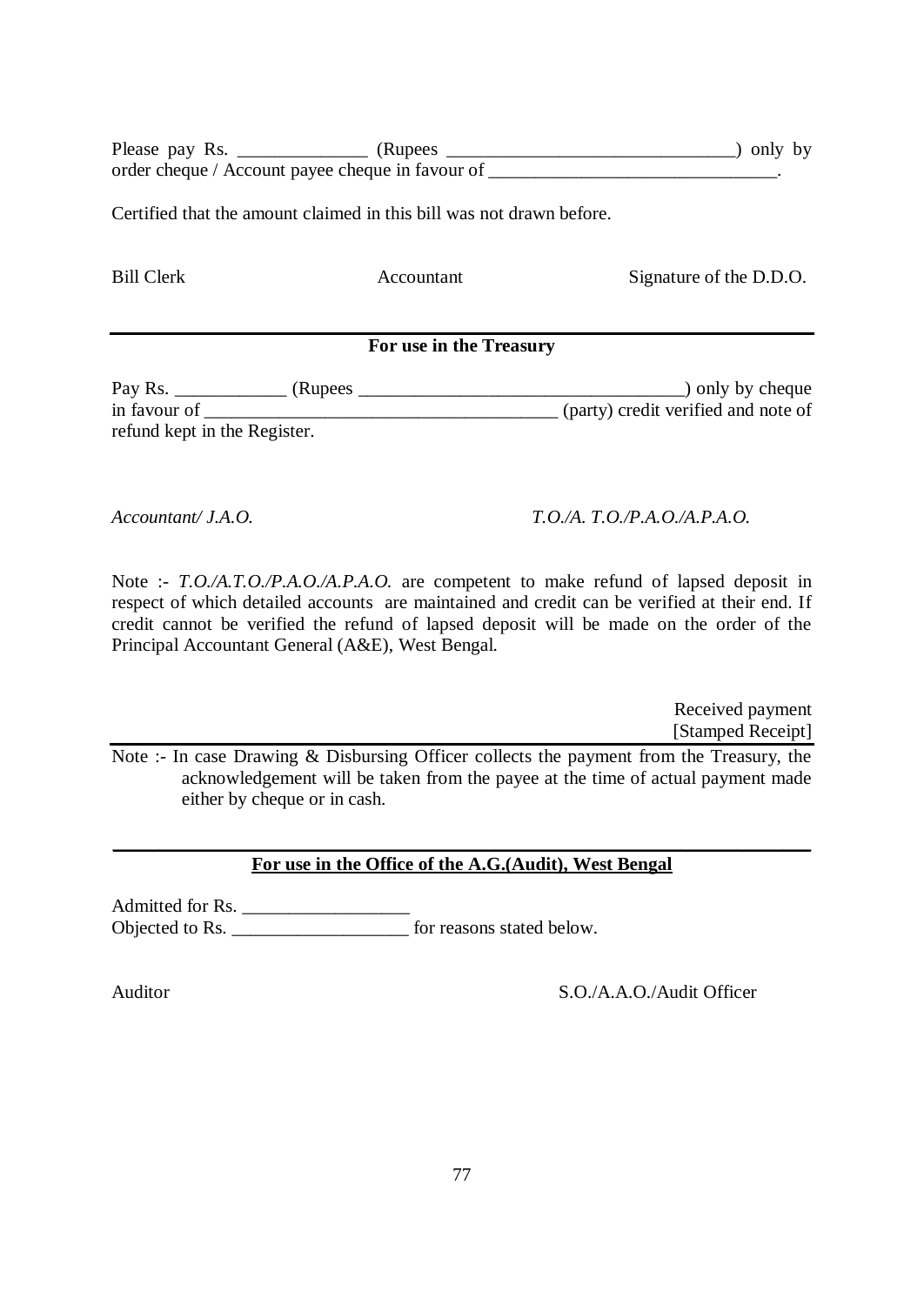[*See* sub-rule (2) of T. R. 6.39]

# CERTIFICATE OF GENERAL PROVIDENT FUND DEDUCTIONS IN RESPECT OF GROUP 'D' EMPLOYEES

| D.D.O. Code          | Bill No        | Date |
|----------------------|----------------|------|
| Grant No.            | Token/T.V. No. | Date |
| Head of Account Code |                |      |

| Certified that an amount of Rs.              | (Rupees                                                                           |
|----------------------------------------------|-----------------------------------------------------------------------------------|
|                                              | ) as per following break-up have been deducted as General Provident               |
|                                              | Fund Deductions in respect of Group 'D' employees claimed in this bill payable on |
| 1 <sup>st</sup><br>under the head of account |                                                                                   |
| (salary head of account).                    |                                                                                   |

| <b>Bill Clerk</b> | Accountant | Signature of D.D.O |  |
|-------------------|------------|--------------------|--|
| Date              |            | Designation        |  |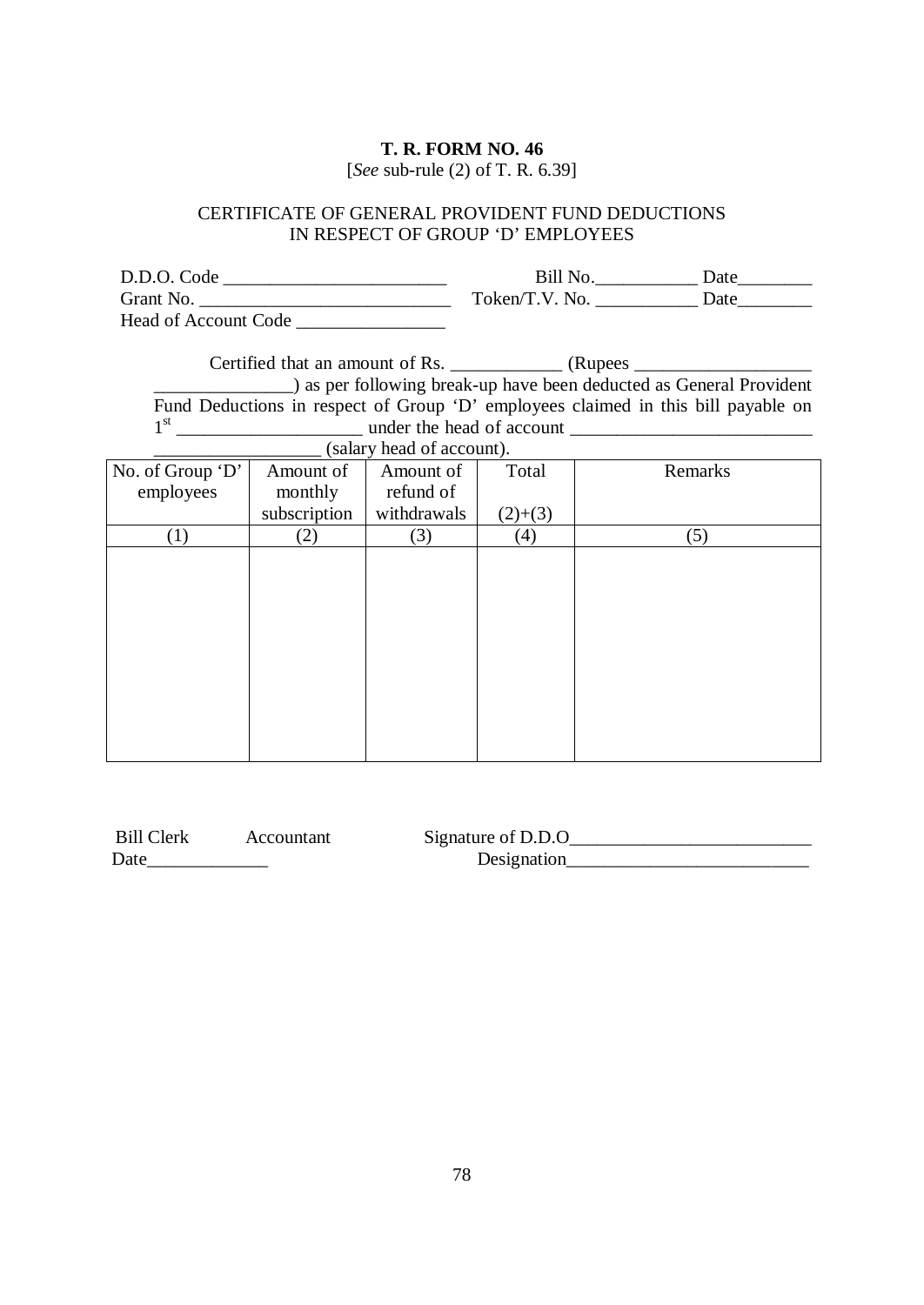[*See* sub-rule (1) of T. R. 6.39]

#### **SCHEDULE OF GENERAL PROVIDENT FUND DEDUCTIONS**

| D.D.O. Code                 | Bill No.       | Date |
|-----------------------------|----------------|------|
| Grant No.                   | Token/T.V. No. | Date |
| <b>Head of Account Code</b> |                |      |

#### *Important Instructions* :

- (1) This form should not be used for transactions of other Provident Funds for which Form No. T. R. 48 has been provided. The Account Numbers should be arranged in serial order.
- (2) In the remarks column, give reasons for discontinuance of subscriptions, such as "Proceeded on leave" "Transferred to \_\_\_\_\_\_\_\_\_\_\_\_\_\_\_\_\_\_\_\_\_\_ Office \_\_\_\_\_\_\_\_\_\_\_\_\_\_\_\_\_\_\_\_\_\_\_ Districts" Quitted Service", "Died" or "Discontinued under Rule 7".
- (3) In the remarks columns write description against every new name, such as " $\frac{1}{2}$  subscriber", "came on transfer from  $\frac{1}{2}$  \_\_\_
	- \_\_\_\_\_\_\_\_\_\_\_\_\_\_\_Office, \_\_\_\_\_\_\_\_\_\_\_\_\_\_\_\_\_\_ District", "Resumed subscription".
- (4) Separate Schedule should be prepared in respect of persons whose Account Numbers are prefixed by different alphabetical abbreviation.
- (5) In case of Central Government employees on deputation from the office of the Accountant General of this State or any other State the Head of Account may be indicated as "8658 - Suspense Account –  $00 - 101 - PAO$  Suspense – PAO (Audit), Kolkata".
- (6) In case of other Central Government Civil employees on deputation, the Head of Account may be indicated as "8658 – Suspense Account – 00 – 101 – PAO Suspense – (Name of the concerned Ministry)".
- (7) In case of Railway employees on deputation, the Head of Account may be indicated as "8658 – Suspense Account –  $00 - 102$  – Suspense Account – Civil – (FA & CAO of the concerned Railway).".
- (8) In case of other State Government employees on deputation, the Head of Account may be indicated as "8793 – Inter-State Suspense Account –  $00 - 101$  – (Name of the concerned State)".

Arrange the Account Numbers in serial order. If interest is paid in advance mention it in the remarks column.

Office of the \_\_\_\_\_\_\_\_\_\_\_\_\_\_\_\_\_\_\_\_\_\_\_\_\_\_\_\_\_\_\_\_\_ (here write the designation of the drawing officer and station).

Deductions made from the salary of 1983, 1993, 1993, 1994, 1998, 1994, 1996, 1998, 1998, 1998, 1998, 1998, 199  $1<sup>st</sup>$ \_\_\_\_\_\_\_\_\_\_\_\_\_\_\_\_\_\_\_\_\_\_\_\_\_\_ Name of Accounts Officer who maintains these Accounts.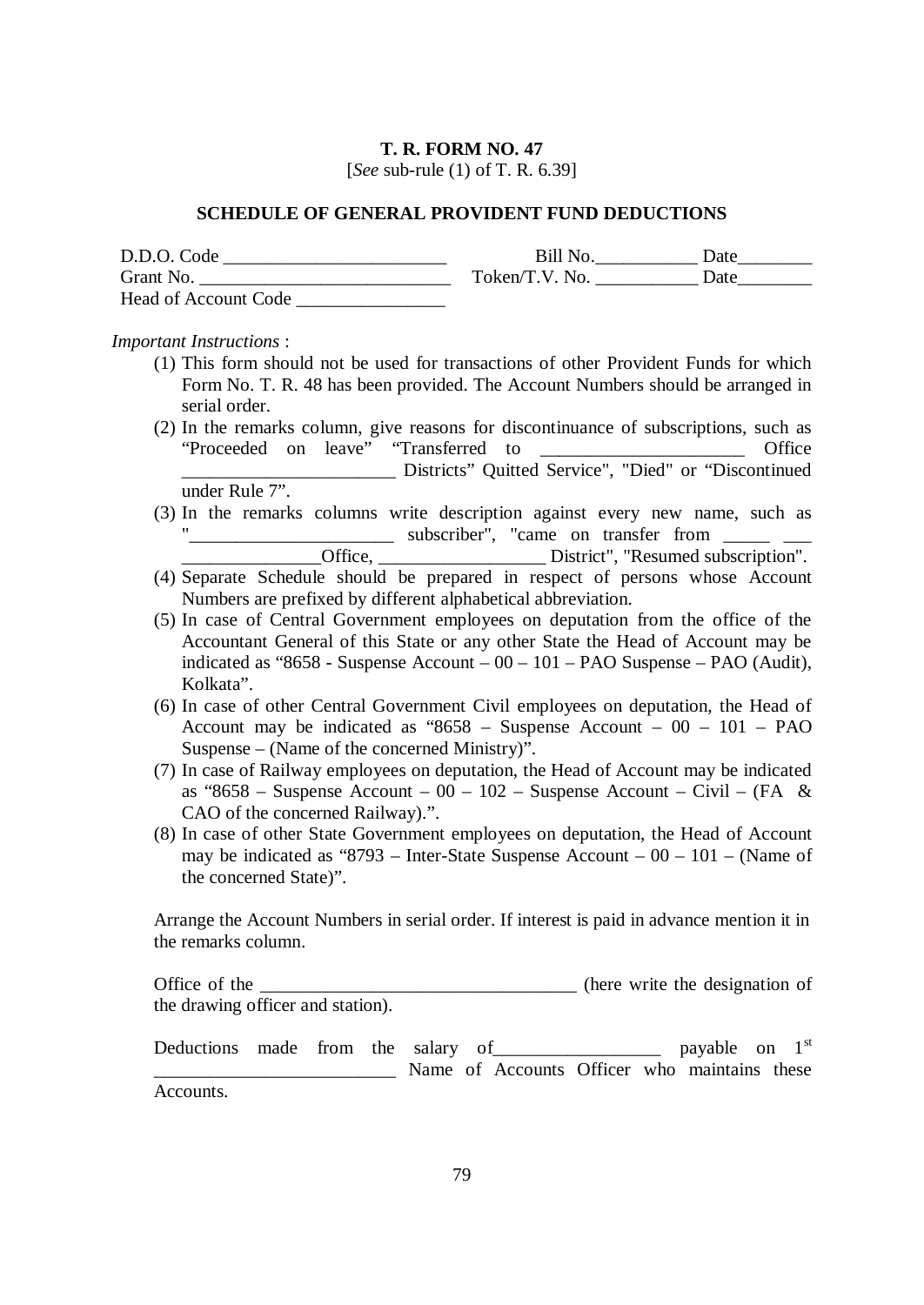| Account | Name | Pay or | Salary  | Monthly      | Refund of   |          | Total    | Remarks |
|---------|------|--------|---------|--------------|-------------|----------|----------|---------|
| No.     |      | /and   | Head of | subscription | withdrawals |          | realised |         |
|         |      | leave  | Account |              |             |          |          |         |
|         |      | salary |         |              | Amount      | No. of   |          |         |
|         |      | this   |         |              |             | install- |          |         |
|         |      | month  |         |              |             | ments    |          |         |
|         | 2    | 3      | 4       | 5            | 6           | ⇁        | 8        | 9       |
|         |      |        |         | Rs.          | Rs.         |          | Rs.      |         |
|         |      |        |         |              |             |          |          |         |

| Total : Rs. |            | (Rupees)           |  |
|-------------|------------|--------------------|--|
| Bill Clerk  | Accountant | Signature of D.D.O |  |
| Date        |            | Designation        |  |

# **For use in the Office of the Principal Accountant General (A&E), West Bengal**

Voucher \_\_\_\_\_\_\_\_\_\_\_\_\_\_\_\_\_\_\_\_\_ Date of encashment \_\_\_\_\_\_\_\_\_\_\_\_\_\_\_\_\_\_\_\_\_\_\_\_\_

- (1) Certified that the name, amounts of individual deductions and the total showing Column 8 have been checked with reference to the bill, as per M.S.O. (A&E).
- (2) Certified that the rates of pay as shown in Column 3 have been verified with the amounts actually drawn in the bill.

*Dated initials of the Accountant*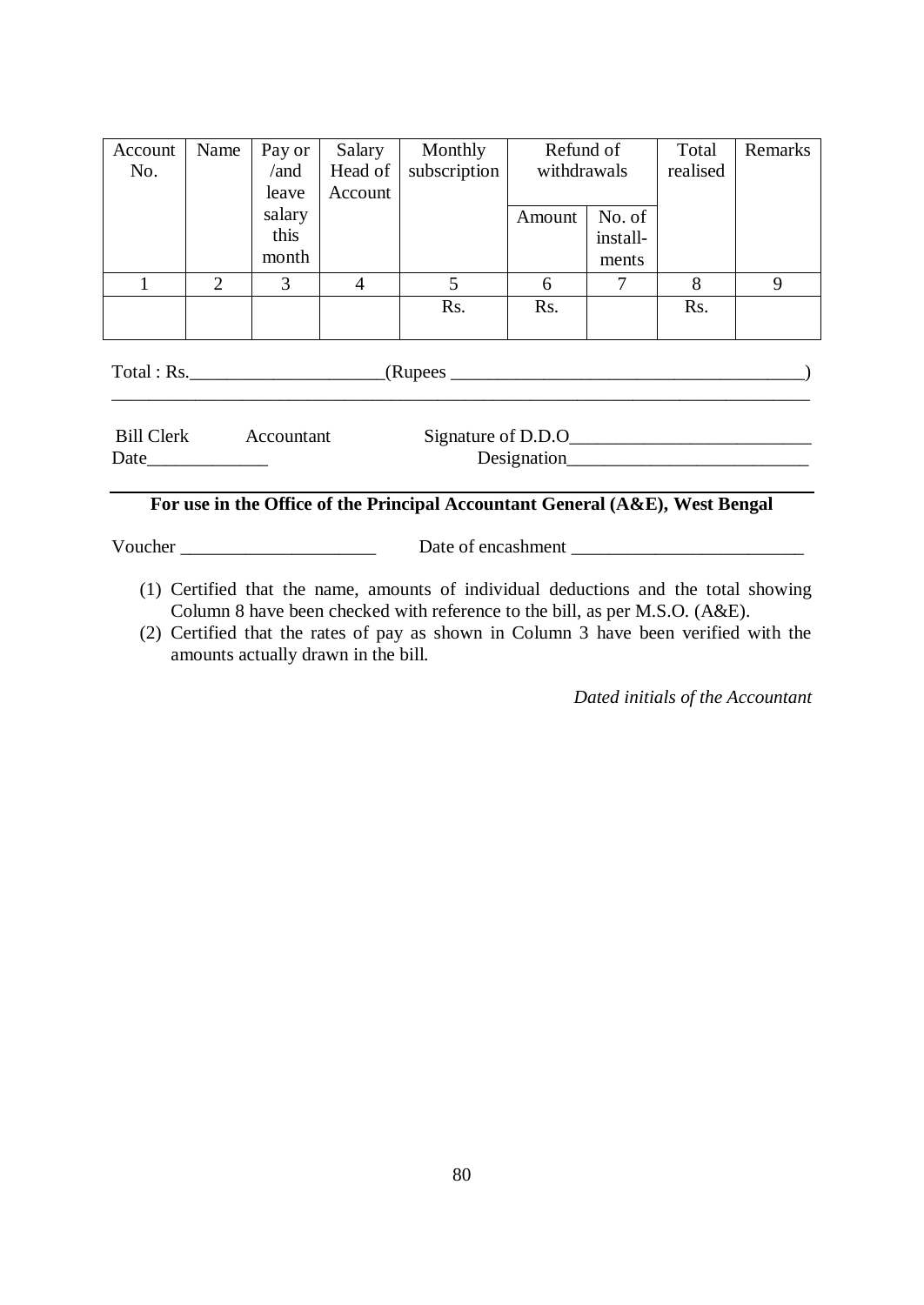[*See* sub-rule (1) of T. R. 6.39]

### **Schedule of\* Provident Fund Deductions**

| D.D.O. Code          | <b>Bill No.</b> | Date |
|----------------------|-----------------|------|
| Grant No.            | Token/T.V. No.  | Date |
| Head of Account Code |                 |      |

#### *Important Instructions* **:**

(1) This form should not be used for transactions of General Provident Fund for which Form T. R. 47 has been provided. The Account Numbers should be arranged in serial order.

(2) In Column 1 quote Account Numbers unfailingly. The guide letters e.g., Cy (for Contributory Provident Fund), should be invariably prefixed to Account Numbers.

(3) In the remarks column, give reasons for discontinuance of subscriptions such as "Proceeded on leave", "Transferred to \_\_\_\_\_\_\_\_\_\_\_\_\_\_\_\_\_\_\_\_\_\_\_\_ Office \_\_\_\_\_\_\_\_\_\_\_\_\_\_\_\_\_\_ District", "Quitted Service", "Died" or "Discontinued under Rule 7". (4) In the remarks column write description against every new name such as "New Subscriber", " Came on transfer form \_\_\_\_\_\_\_\_\_\_\_\_\_\_\_\_\_\_\_\_\_\_ Office \_\_\_\_\_\_\_\_\_\_\_\_\_ District", "Resumed Subscription".

| (5) Separate schedules should be prepared in respect of persons Arrange     | the                                |
|-----------------------------------------------------------------------------|------------------------------------|
| whose accounts are prefixed by different alphabetical abbreviation. Account |                                    |
| Office of the                                                               | (here write the Numbers in serial) |
| designation of the drawing officer and station).                            | order.                             |

|                     |  | Deductions made from the salary for |     |  |                                                                   | payable on If interest is paid |                 |         |
|---------------------|--|-------------------------------------|-----|--|-------------------------------------------------------------------|--------------------------------|-----------------|---------|
| 1 <sup>st</sup>     |  |                                     | 20. |  |                                                                   |                                | $\Omega$ n      | advance |
| Name                |  |                                     |     |  | of Account Officer who maintains these accounts mention it in the |                                |                 |         |
| (see instructions). |  |                                     |     |  |                                                                   |                                | remarks column. |         |

|             |                | $\omega$<br>leave                                                                   |                           |                         | Refund of<br>withdrawals |                          |                |         |
|-------------|----------------|-------------------------------------------------------------------------------------|---------------------------|-------------------------|--------------------------|--------------------------|----------------|---------|
| Account No. | Name           | salary this month<br>$\ensuremath{\text{or}}\xspace/\ensuremath{\text{and}}$<br>Pay | Head<br>Account<br>Salary | subscription<br>Monthly | Amount                   | instalments<br>Number of | Total realised | Remarks |
|             | $\overline{2}$ | 3                                                                                   |                           | 5                       | 6                        |                          | 8              | 9       |
|             |                | Rs.                                                                                 | Rs.                       | Rs.                     | Rs.                      |                          | Rs.            |         |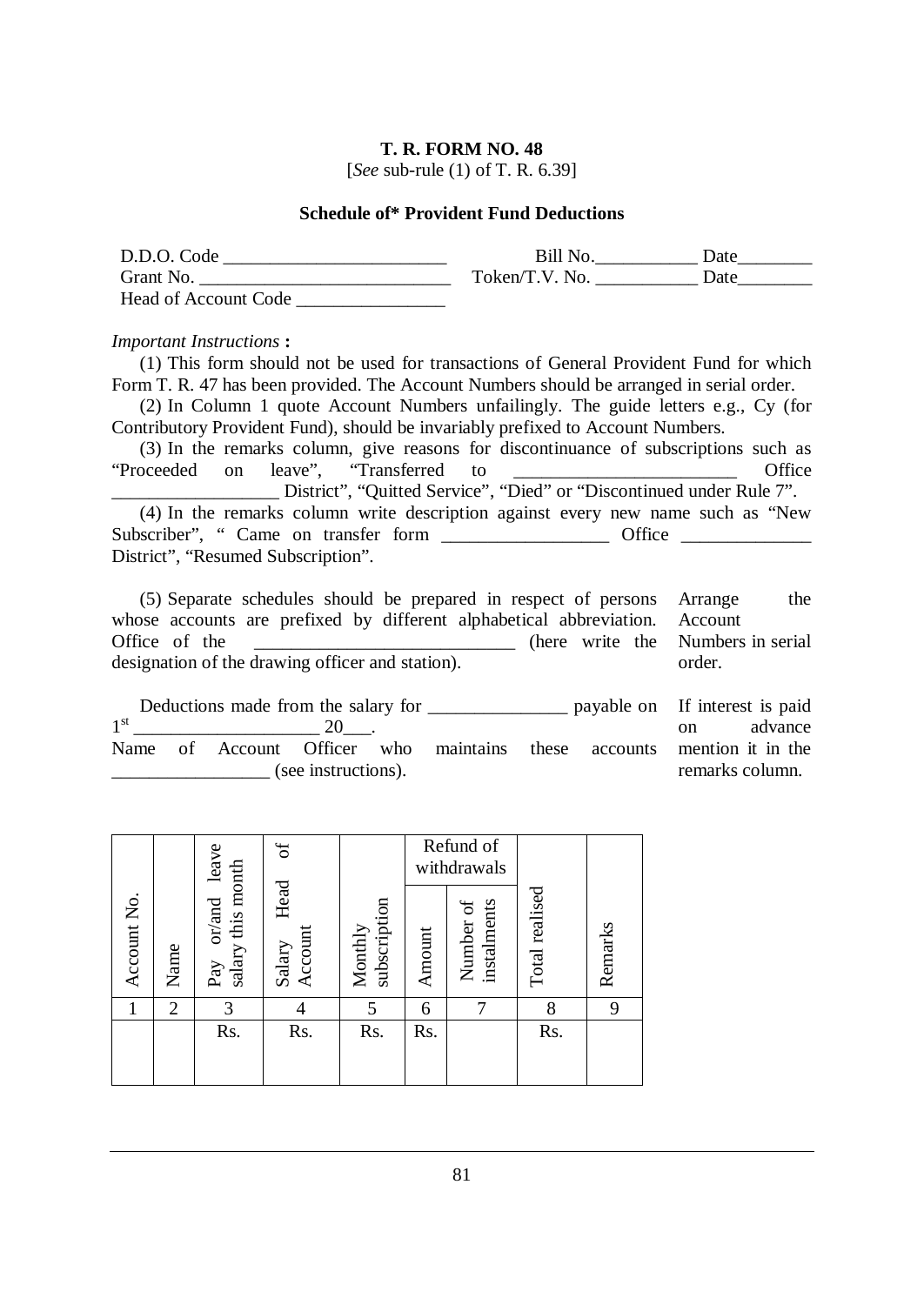|                                                                                                                               |                                                                                                                                                            |                                                | Only                                                                         |  |
|-------------------------------------------------------------------------------------------------------------------------------|------------------------------------------------------------------------------------------------------------------------------------------------------------|------------------------------------------------|------------------------------------------------------------------------------|--|
|                                                                                                                               |                                                                                                                                                            | *Please fill in the Name of the Provident Fund |                                                                              |  |
|                                                                                                                               |                                                                                                                                                            |                                                |                                                                              |  |
|                                                                                                                               | <b>Bill Clerk</b>                                                                                                                                          | Accountant                                     | Dated signature of D.D.O.                                                    |  |
|                                                                                                                               |                                                                                                                                                            |                                                | Designation                                                                  |  |
|                                                                                                                               |                                                                                                                                                            |                                                | For use in the Office of the Principal Accountant General (A&E), West Bengal |  |
|                                                                                                                               |                                                                                                                                                            | Voucher No.                                    | Date of encashment                                                           |  |
| (1)                                                                                                                           | Certified that the name, amounts of individual deductions and total shown in<br>column 8 have been checked with reference to the bill, as per M.S.O.(A&E). |                                                |                                                                              |  |
| Certified that the rates of pay as shown in Column 3 have been verified with the<br>(2)<br>amount actually drawn in the bill. |                                                                                                                                                            |                                                |                                                                              |  |

*Dated initial of the Accountant*.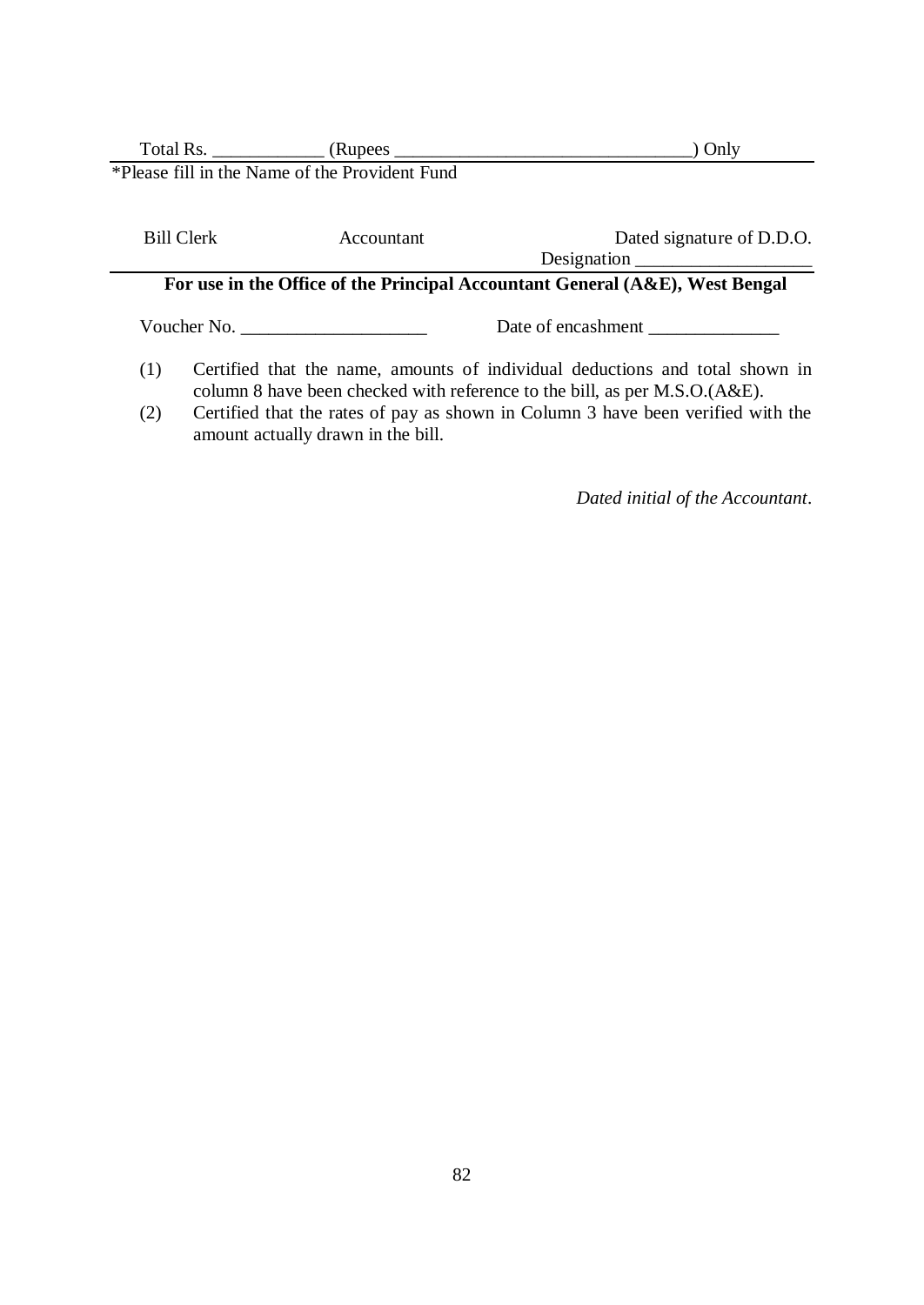### **T. R. FORM NO. 49** [*See* sub-rule (1) of T. R. 6.39]

### **Schedule of deductions on account of subscription to Post Office Life Insurance Fund for the month of \_\_\_\_\_\_\_\_\_\_\_\_\_\_\_\_20\_\_**

| D.D.O. Code                 | Bill No.       | Date |
|-----------------------------|----------------|------|
| Grant No.                   | Token/T.V. No. | Date |
| <b>Head of Account Code</b> |                |      |

|        |            | Office    |         | Department       |           |         |
|--------|------------|-----------|---------|------------------|-----------|---------|
| No. of | Name of    | Period of | Salary  | Rate of          | Amount    | Remarks |
| Policy | Subscriber | pay bill  | Head of | Premium          | Recovered |         |
|        |            |           | Account |                  |           |         |
| (1)    | (2)        | (3)       | (4)     | $\overline{(5)}$ | (6)       | (7)     |
|        |            |           |         |                  |           |         |
|        |            |           |         |                  |           |         |
|        |            |           |         |                  |           |         |
|        |            |           |         |                  |           |         |
|        |            |           |         |                  |           |         |
|        |            |           |         |                  |           |         |
|        |            |           |         |                  |           |         |
|        |            |           |         |                  |           |         |
|        |            |           |         |                  |           |         |
|        |            |           |         |                  |           |         |
|        |            |           |         |                  |           |         |
|        |            |           |         |                  |           |         |
|        |            |           |         |                  |           |         |
|        |            |           |         |                  |           |         |
|        |            |           |         |                  |           |         |
|        |            |           |         |                  |           |         |
|        |            |           |         |                  |           |         |
|        |            |           |         |                  |           |         |
|        |            |           |         |                  |           |         |
|        |            |           |         |                  |           |         |
|        |            |           |         |                  |           |         |
|        | Total Rs.  |           | (Rupees |                  |           | ) only  |
|        |            |           |         |                  |           |         |
|        |            |           |         |                  |           |         |

| <b>Bill Clerk</b> | Accountant | Signature of D.D.O. |  |
|-------------------|------------|---------------------|--|
|                   |            | Designation         |  |
| <b>Station</b>    |            |                     |  |
| Dated             |            |                     |  |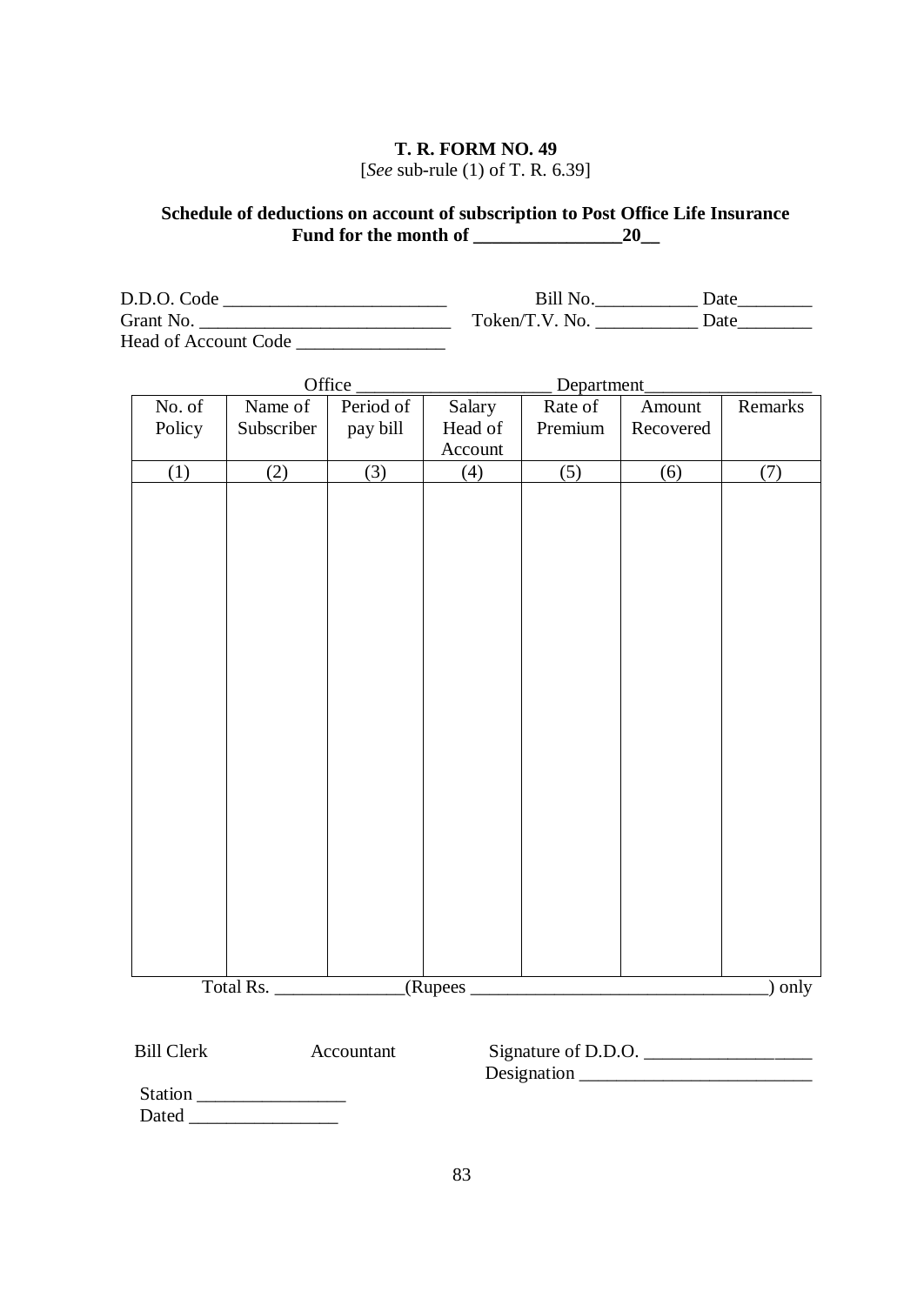| [See sub-rule (1) (a) of T. R. 6.41 and sub-rule (1) of T.R. 6.43]       |           |                                                 |                                                                                              |                      |             |  |  |  |  |
|--------------------------------------------------------------------------|-----------|-------------------------------------------------|----------------------------------------------------------------------------------------------|----------------------|-------------|--|--|--|--|
|                                                                          |           | D.D.O. Code                                     |                                                                                              | Bill No. Date        |             |  |  |  |  |
|                                                                          |           |                                                 |                                                                                              |                      |             |  |  |  |  |
|                                                                          |           | Head of Account Code                            |                                                                                              |                      |             |  |  |  |  |
| Bill for withdrawing Final Payment / Refundable Advance / Non-Refundable |           |                                                 |                                                                                              |                      |             |  |  |  |  |
|                                                                          |           |                                                 |                                                                                              |                      |             |  |  |  |  |
|                                                                          |           |                                                 |                                                                                              |                      |             |  |  |  |  |
|                                                                          |           | of the month of                                 |                                                                                              | $20$ <sub>--</sub> . |             |  |  |  |  |
| Name and                                                                 | General   | No. and date                                    | Nature of withdrawal                                                                         | Amount               | Acquittance |  |  |  |  |
| designation                                                              | Provident | of sanction/                                    | Final payment                                                                                |                      |             |  |  |  |  |
| of                                                                       | Fund      | letter                                          | /Refundable Advance/                                                                         |                      |             |  |  |  |  |
| subscriber                                                               | Account   | authority                                       | Non-refundable                                                                               |                      |             |  |  |  |  |
| and pay                                                                  | No.       |                                                 | Advance*                                                                                     | Rs.                  |             |  |  |  |  |
| (1)                                                                      | (2)       | (3)                                             | (4)                                                                                          | (5)                  | (6)         |  |  |  |  |
|                                                                          |           |                                                 |                                                                                              |                      |             |  |  |  |  |
|                                                                          |           |                                                 |                                                                                              |                      |             |  |  |  |  |
|                                                                          |           |                                                 |                                                                                              |                      |             |  |  |  |  |
|                                                                          |           |                                                 |                                                                                              |                      |             |  |  |  |  |
|                                                                          |           |                                                 |                                                                                              |                      |             |  |  |  |  |
|                                                                          |           | Head of account from which the salary is drawn. |                                                                                              |                      |             |  |  |  |  |
|                                                                          |           |                                                 | (*Strike out whichever is not applicable)                                                    |                      |             |  |  |  |  |
|                                                                          |           |                                                 | Certified that: (a) amount claimed in this bill was not drawn before and the total of office |                      |             |  |  |  |  |
| copy agrees with fair copy of bill.                                      |           |                                                 |                                                                                              |                      |             |  |  |  |  |
|                                                                          |           |                                                 |                                                                                              |                      |             |  |  |  |  |
|                                                                          |           | Pay to self $\angle$                            | by                                                                                           |                      |             |  |  |  |  |
|                                                                          |           | order/Account Payee cheque in favour of         |                                                                                              |                      |             |  |  |  |  |
|                                                                          |           |                                                 |                                                                                              |                      |             |  |  |  |  |
|                                                                          |           |                                                 |                                                                                              |                      |             |  |  |  |  |
| <b>Bill Clerk</b>                                                        |           | Accountant                                      | Signature & designation of the D.D.O                                                         |                      |             |  |  |  |  |
|                                                                          |           |                                                 |                                                                                              |                      |             |  |  |  |  |
|                                                                          |           |                                                 |                                                                                              |                      |             |  |  |  |  |
|                                                                          |           |                                                 |                                                                                              |                      |             |  |  |  |  |
|                                                                          |           |                                                 |                                                                                              |                      |             |  |  |  |  |
| Examined and entered                                                     |           |                                                 |                                                                                              |                      |             |  |  |  |  |
|                                                                          |           |                                                 |                                                                                              |                      |             |  |  |  |  |

Accountant/ J.A.O. T.O./A.T.O./P.A.O./A.P.A.O.

# **[For use in the Principal Accountant General (A&E), West Bengal]**

- (1) Certified that the name, amount of withdrawal have been checked with reference to the bill as per M.S.O.(A&E),.
- (2) Certified that the rate of pay as shown in column (1) has been verified with the amounts actually withdrawn in the bill.

Date \_\_\_\_\_\_\_\_\_\_\_\_\_\_\_\_\_\_\_ *Accountant S.O./A.A.O.*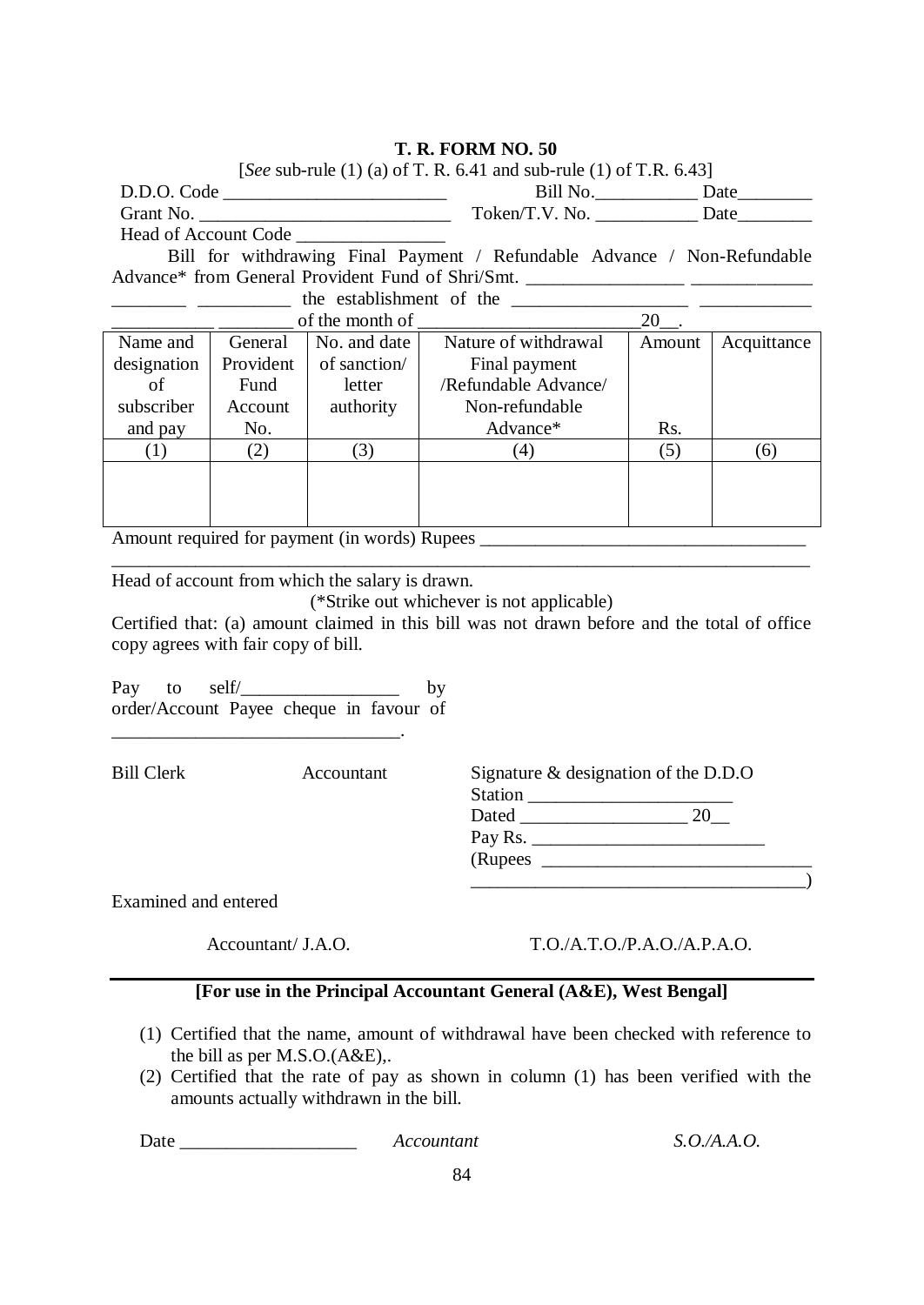### **T.R. FORM NO. 51**  [*See* T. R. 6.46]

### **RECEIPTED BILL UNDER THE CENTRAL GOVERNMENT EMPLOYEES' GROUP INSURANCE SCHEME, 1980**

D.D.O. Code \_\_\_\_\_\_\_\_\_\_\_\_\_\_\_\_\_\_\_\_\_\_\_\_ Grant No. Head of Account Code \_\_\_\_\_\_\_\_\_\_\_\_\_\_\_\_ Bill No. \_\_\_\_\_\_\_\_\_\_\_\_\_\_\_\_ Date\_\_\_\_\_\_\_\_\_\_\_ Token/T.V. No. \_\_\_\_\_\_\_\_\_\_\_\_\_\_\_ Date\_\_\_\_\_\_\_\_\_\_\_\_ Received the sum of Rs. \_\_\_\_\_\_\_ (Rupees \_\_\_\_\_\_\_\_\_\_\_\_\_\_\_\_\_\_\_\_\_\_\_\_) being the total of entitlement of Rs. \_\_\_\_\_\_\_\_\_\_\_\_\_ from the Insurance<sup>\*</sup> Fund and/or of Rs. \_\_\_\_\_\_\_\_\_\_ from the Savings Fund, accrued to \_\_\_\_\_\_\_\_\_\_\_. Name \_\_\_\_\_\_\_\_\_\_\_\_\_\_\_\_\_\_\_\_\_\_\_\_\_ Designation \_\_\_\_\_\_\_\_\_\_\_\_\_\_\_\_\_\_\_\_\_\_ Group A/B/C/D under the Central Government Employees' Group Insurance Scheme, 1980. Date Signature(s) of Recipient(s) (Name in Block Capital) **FOR USE IN OFFICE** (*a*) *Relevant biodata of the member* 1. Type of group of the member (i.e., lowest group) viz. D/C/B/A on initially joining the scheme on \_\_\_\_\_\_\_\_\_\_\_\_\_ (date) 2. Year of acquiring membership of higher group :- \* (i) C – 20\_\_\_ (ii)  $B - 20$ (iii)  $A = 20$ (*b*) Countersigned for payment of Rs.  $\qquad \qquad$  (Rupees  $\qquad \qquad$  ) to claimant(s). Crossed cheque/demand draft to be issued in favoiur of claimant(s) : Signature Date Designation of D.D.O. **FOR USE IN TREASURY** Passed for payment of Rs. \_\_\_\_\_\_\_\_\_\_\_(Rupees\_\_\_\_\_\_\_\_\_\_\_\_\_\_\_\_\_\_\_\_\_\_\_\_\_\_\_\_\_) Payment through Cheque(s) No(s). \_\_\_\_\_\_\_\_\_\_\_\_\_\_\_\_\_\_\_\_ date \_\_\_\_\_\_\_\_\_\_\_\_ Examined and Entered. Accountant / J.A.O. P.A.O./A.P.A.O./T.O./A.T.O.

 $\overline{a}$ 

 Delete whichever is inapplicable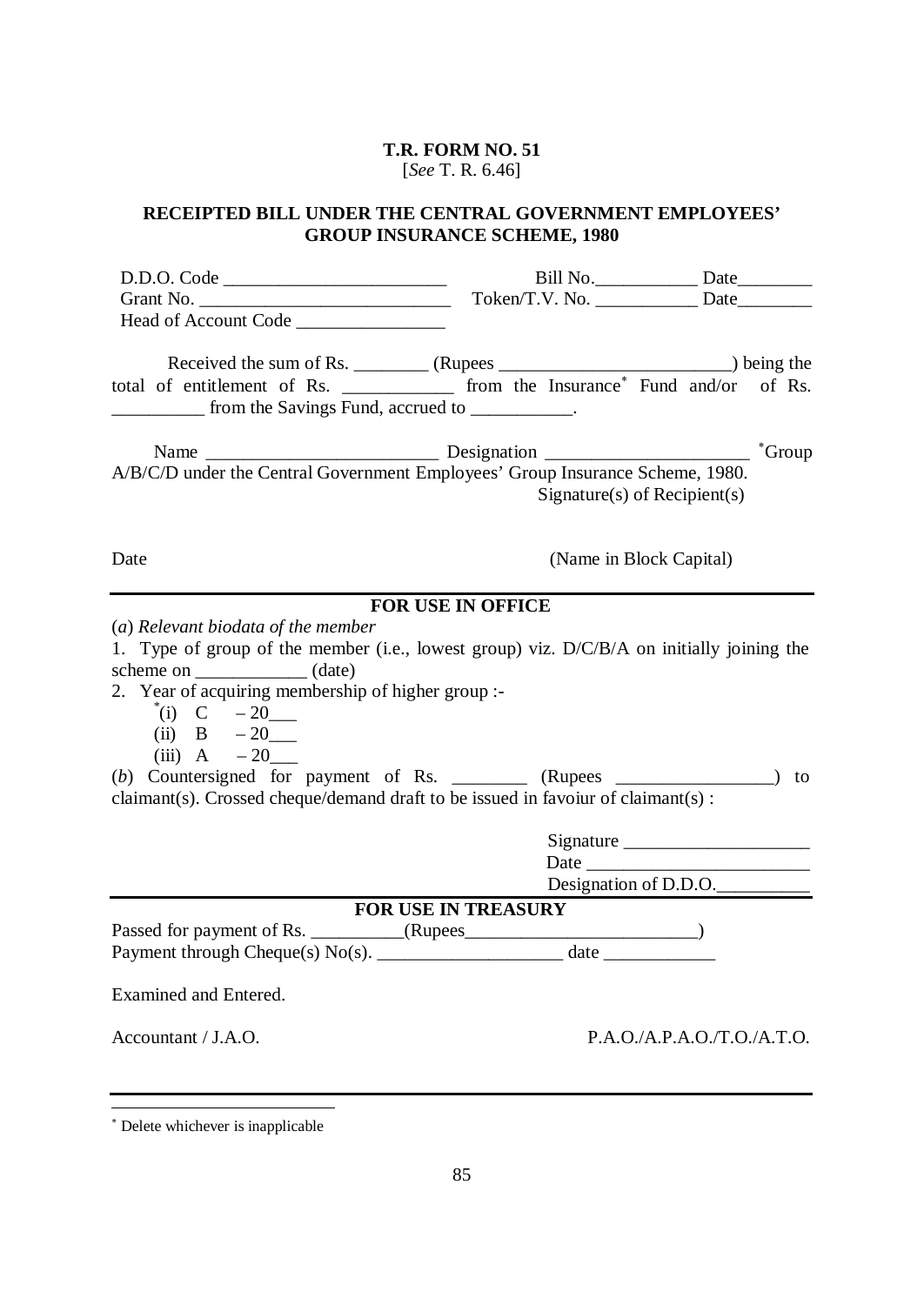# **For use in the Office of the Accountant General (Audit), WB**

Admitted Rs.\_\_\_\_\_\_\_\_\_\_\_\_\_ Objected Rs. \_\_\_\_\_\_\_\_\_\_\_\_\_ for reasons stated below.

Auditor SO/AAO/Audit Officer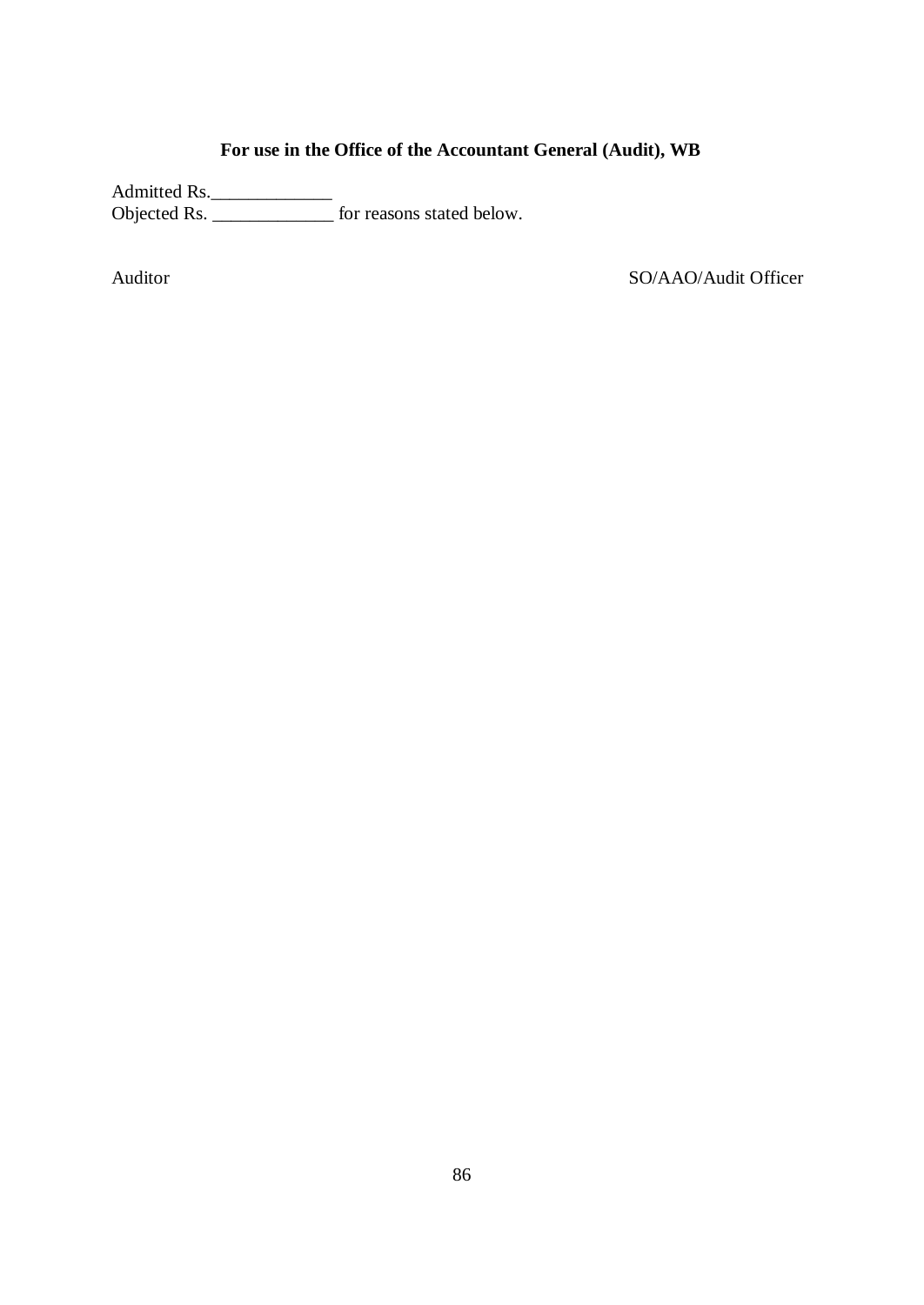### **T.R. FORM NO. 52**  [*See* T. R. 6.46]

### **RECEIPTED BILL UNDER ALL INDIA SERVICE GROUP INSURANCE RULES, 1981**

### PART I

| Received the sum of Rs. _________ (in words) under the All India Service Group                       |  |  |  |  |  |  |
|------------------------------------------------------------------------------------------------------|--|--|--|--|--|--|
| Insurance Rules, 1981, being the total of entitlement of Rs. ________ from the *Insurance            |  |  |  |  |  |  |
| Fund and /or of Rs. _________ from the Savings Fund accrued to – Name ______________________________ |  |  |  |  |  |  |
|                                                                                                      |  |  |  |  |  |  |
|                                                                                                      |  |  |  |  |  |  |
| Name of State on whose cadre borne                                                                   |  |  |  |  |  |  |
|                                                                                                      |  |  |  |  |  |  |

Signature(s) of Recipient(s)

(Name in Block Capital)

Date

PART II

*Endorsement to be recorded by the Designated Drawing Officer of State/Union Territory or by D.D.O. of concerned Central Ministry / Department in respect of an officer on deputation to Centre.*

- (a) Date on which the officer became a member of the Scheme \_\_\_\_\_\_\_
- (b) Description of the event (retirement, resignation, death, etc., and date thereof \_\_\_\_\_\_\_\_\_\_\_\_\_\_\_\_\_\_\_\_)

(c) Countersigned for payment of Rs.  $\qquad \qquad$  (Rupees to claimant(s). Crossed cheque/demand draft to be issued in favour of claimant(s).

| Signature             |
|-----------------------|
| Date                  |
| Designation of D.D.O. |
| Government of         |

PART III

*Endorsement to be recorded by the D.D.O. of Department of Personnel and Administrative Reforms.*

Certified that the above details (including entitlement under Savings Fund) have been verified and found to be correct.

| Signature         |  |
|-------------------|--|
| Date              |  |
| D.D.O., D.P.&A.R. |  |

PART IV

 $\overline{a}$ Delete whichever is inapplicable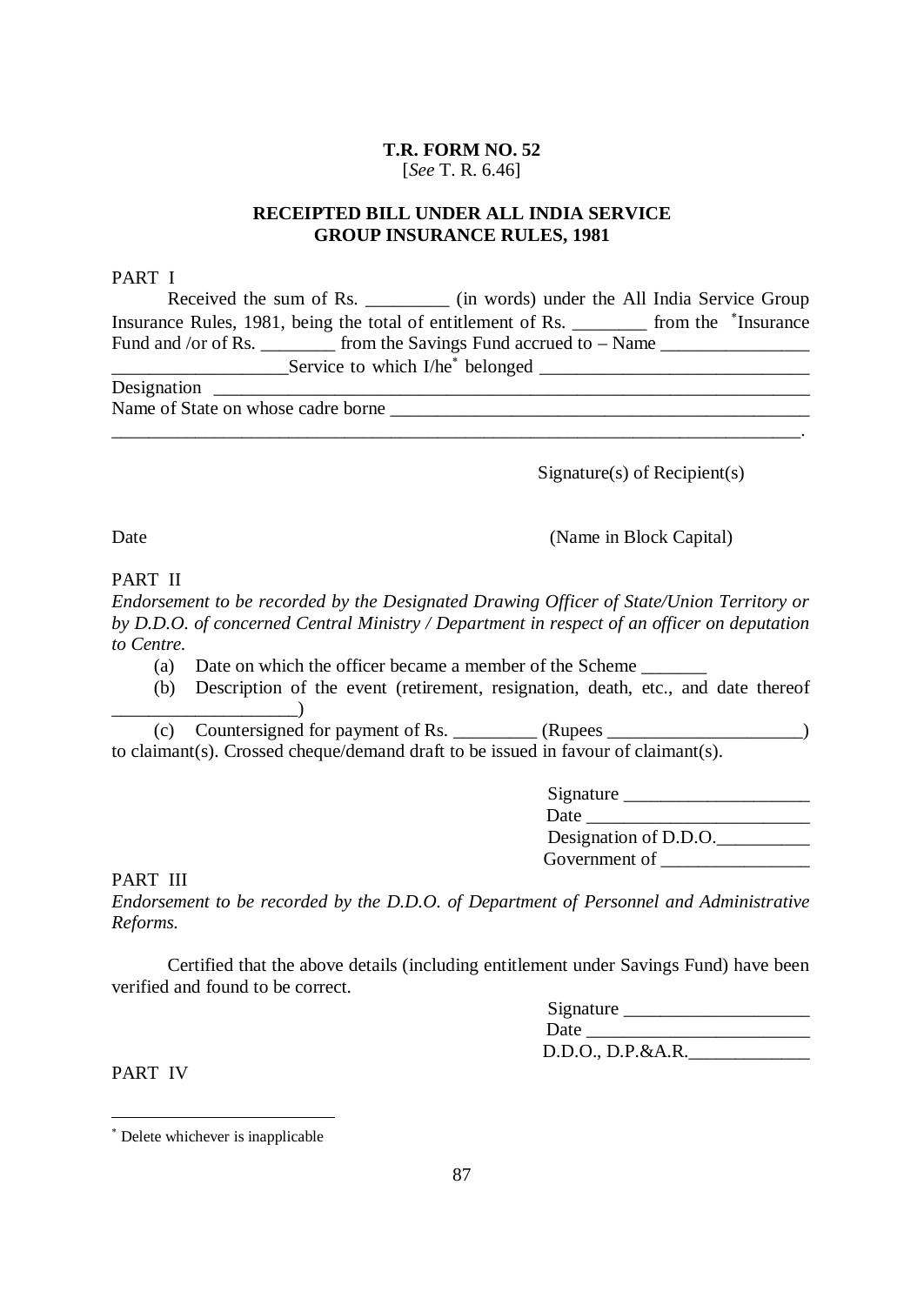# **FOR USE IN TREASURY**

Passed for payment of Rs. \_\_\_\_\_\_\_\_\_\_\_(Rupees\_\_\_\_\_\_\_\_\_\_\_\_\_\_\_\_\_\_\_\_\_\_\_\_\_\_\_\_\_) Payment through Cheque(s) No(s). \_\_\_\_\_\_\_\_\_\_\_\_\_\_\_\_\_\_\_\_ date \_\_\_\_\_\_\_\_\_\_\_\_

Examined and Entered.

Accountant / J.A.O. P.A.O./A.P.A.O./T.O./A.T.O.

# **For use in the Office of the Accountant General (Audit), WB**

Admitted Rs. Objected Rs. \_\_\_\_\_\_\_\_\_\_\_\_\_\_\_\_\_\_\_ for reasons stated below.

Auditor SO/AAO/Audit Officer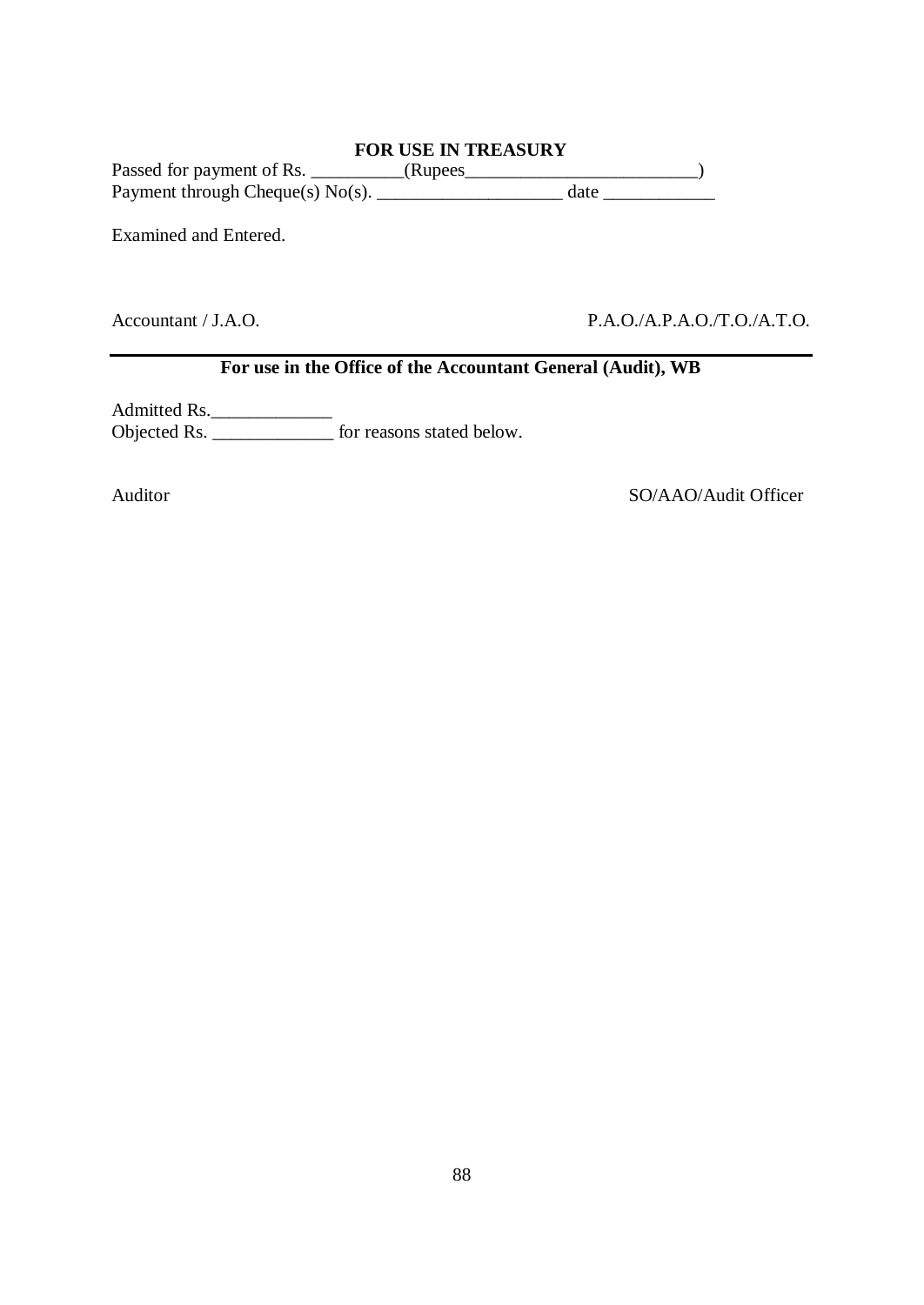### **T.R. FORM NO. 53**  [*See* Sub-rule (1) of T.R. 6.48]

### **Schedule of Recovery of Subscription under West Bengal State Government Employees Group Insurance-cum-Savings Scheme, 1983 for the month of \_\_\_\_\_\_\_\_\_\_\_\_\_\_\_\_\_\_20\_\_\_**

| D.D.O. Code    |                        | Jate         |
|----------------|------------------------|--------------|
| Name of Office | $\Gamma$ oken/T.V. No. | Jat <i>e</i> |

| Sl.<br>No. | Name of the<br>Department /<br>Section of<br>Establishment | Total number of<br>Subscribers under the<br>Scheme | Amount of contribution realised |                |              |  |
|------------|------------------------------------------------------------|----------------------------------------------------|---------------------------------|----------------|--------------|--|
|            |                                                            |                                                    | Insurance                       | <b>Savings</b> | Total        |  |
|            |                                                            |                                                    | Fund                            | Fund           | Contribution |  |
|            |                                                            |                                                    |                                 |                |              |  |
|            |                                                            |                                                    |                                 |                |              |  |
|            |                                                            |                                                    |                                 |                |              |  |
|            |                                                            |                                                    |                                 |                |              |  |
|            |                                                            |                                                    |                                 |                |              |  |
|            |                                                            |                                                    |                                 |                |              |  |
|            |                                                            |                                                    |                                 |                |              |  |

Head of Account Code (Insurance Fund) \_\_\_\_\_\_\_\_\_\_\_\_\_\_\_\_ Rs. Head of Account Code (Savings Fund) \_\_\_\_\_\_\_\_\_\_\_\_\_\_\_\_ Rs.

1. Certified that a sum of Rs. 8/- (Rupees Eight only) per month on account of contribution towards the Scheme has been deducted from the salary of each employee and that the total amount so deducted has been shown on the first page of the salary bill.

2. Certified that no deduction has been made from the salary of employees appointed on short-term vacancies, on ad-hoc basis or others excluded from the Scheme [by the exclusion clauses (a) to (h) of para 3 of the scheme].

*Signature with date of Drawing Officer*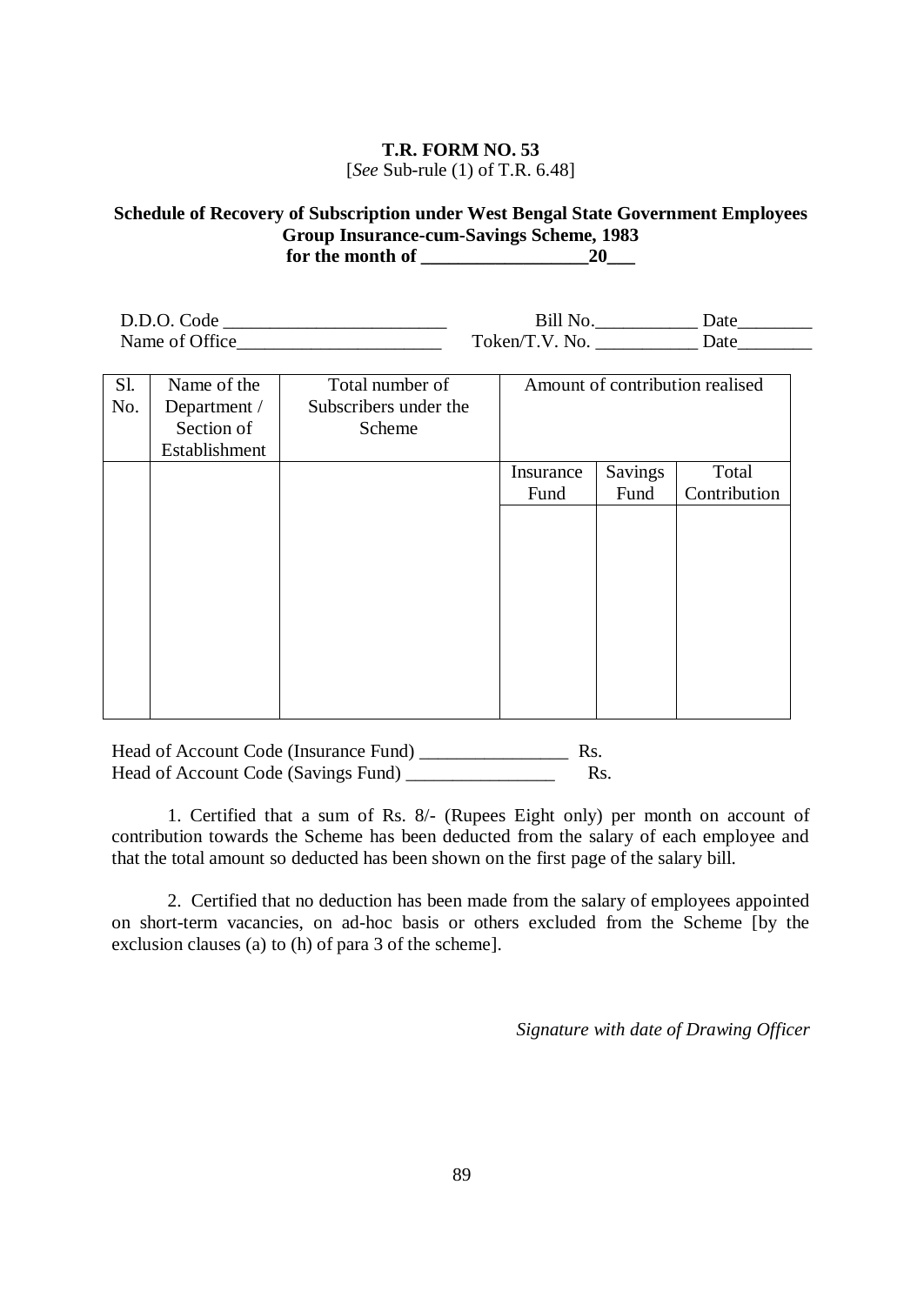**For use at the Treasury**

Checked and entered .

*Bill Clerk Accountant/J.A.O. T.O./A.T.O./P.A.O./A.P.A.O.*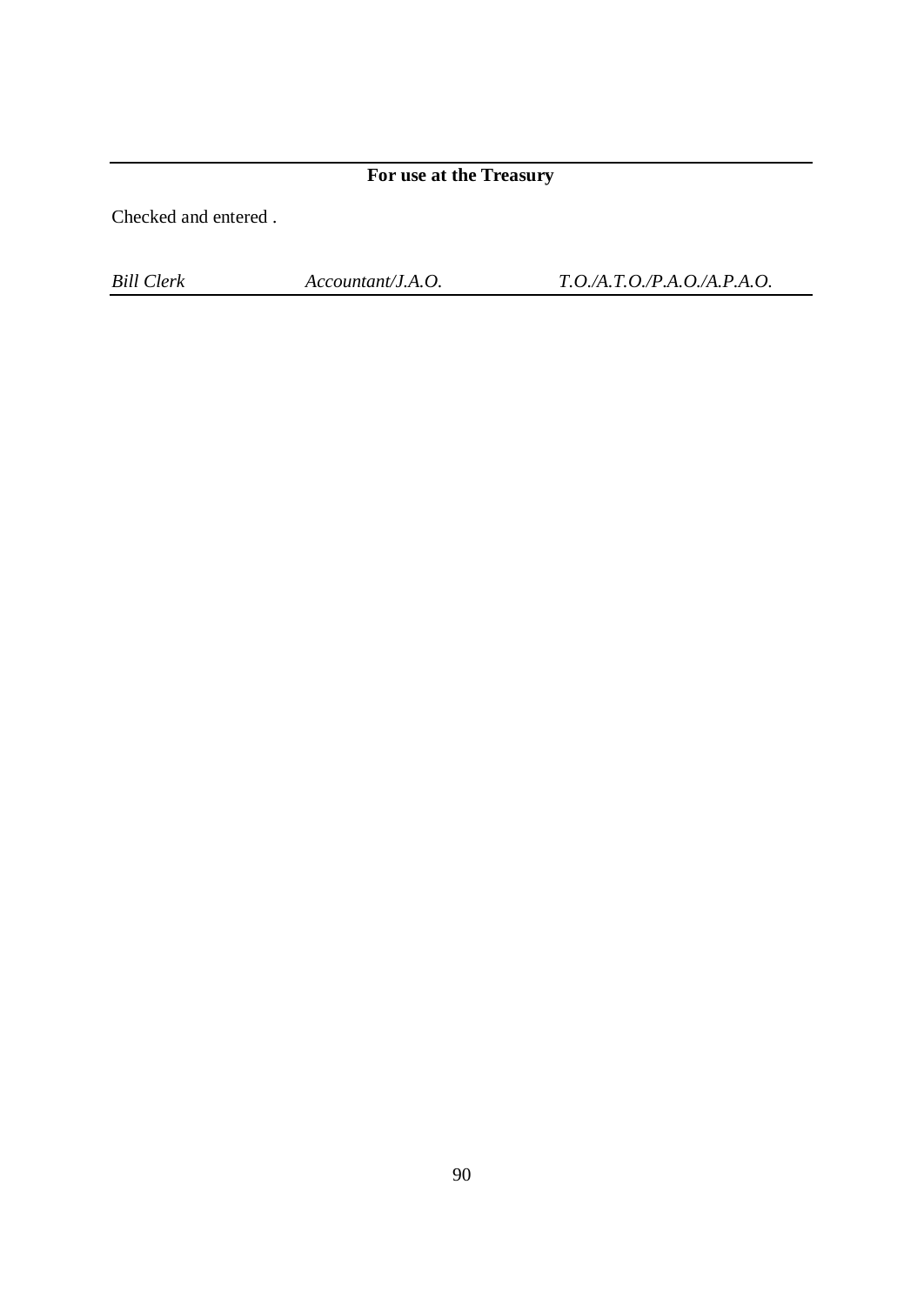### **T.R. FORM NO. 54**  [*See* T.R. 6.48]

### **Consolidated Schedule of Deposits of Insurance-cum-Savings Fund 1983 at the Treasury in the month of \_\_\_\_\_\_\_\_\_\_\_\_\_\_\_\_20\_\_\_\_**

**Name of the Treasury \_\_\_\_\_\_\_\_\_\_\_\_\_\_\_\_\_\_\_\_\_\_\_\_ PART – I** 

| Total Number of | <b>Total Number of</b> | Amount of Deposit in | Amount of Deposit in    | <b>Total amount of Deposit</b> |
|-----------------|------------------------|----------------------|-------------------------|--------------------------------|
| D.D.Os.         | employees covered by   | the Insurance Fund   | the Savings Fund during | during the month               |
|                 | the Scheme             | during the month     | the month               |                                |
|                 | (ii)                   | (iii)                | (iv)                    |                                |
|                 |                        |                      |                         |                                |
|                 |                        |                      |                         |                                |

**Schedule of payment of Insurance-cum-Savings Fund 1983 at the \_\_\_\_\_\_\_\_\_\_\_\_\_\_\_ Treasury in the month of \_\_\_\_\_\_\_\_\_\_\_\_\_\_\_20\_\_\_**

# **PART – II**

| Number of employees to whom  | Number of persons to whom    | Total amount of payment |                   | Total amount of     | Total amount of     |
|------------------------------|------------------------------|-------------------------|-------------------|---------------------|---------------------|
| payment has been made due to | payment has been made due to |                         | made due to death | payment made due to | payment from        |
| death                        | reasons other than death     |                         |                   | reasons other than  | <b>Savings Fund</b> |
|                              |                              |                         |                   | death               |                     |
|                              |                              | Savings<br>Insurance    |                   | Savings Fund with   | Total of            |
|                              |                              |                         | with              | Interest            | $(4) + (5)$         |
|                              |                              |                         | Interest          |                     |                     |
|                              | 2)                           | (3)                     | (4)               | (5)                 | (6)                 |
|                              |                              |                         |                   |                     |                     |
|                              |                              |                         |                   |                     |                     |

**Treasury Officer**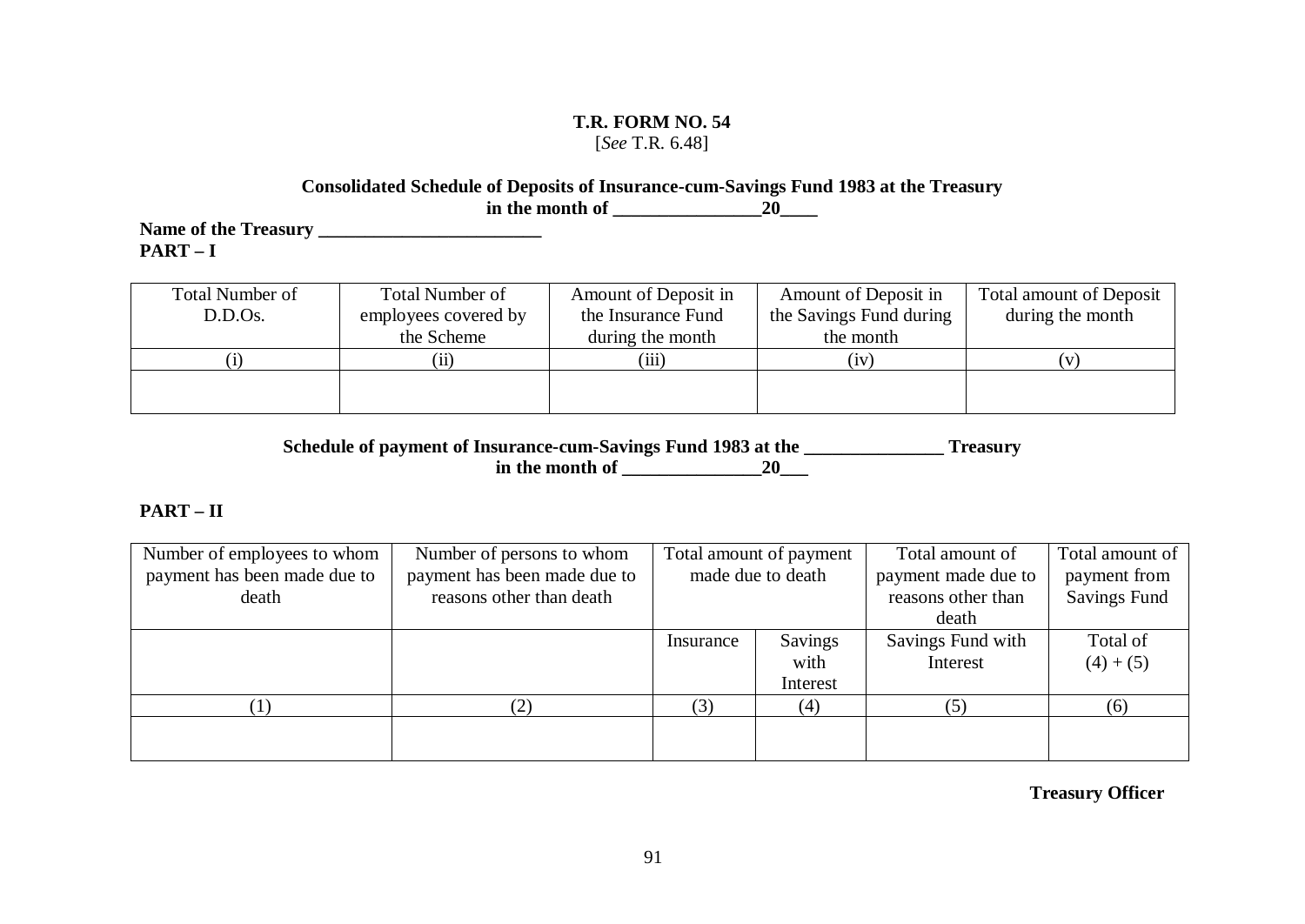# **T.R. FORM NO. 55**  [*See* T.R. 6.49]

| D.D.O. Code          |
|----------------------|
| Grant No.            |
| Head of Account Code |

Bill No. \_\_\_\_\_\_\_\_\_\_\_\_\_\_\_\_\_\_\_ Date \_\_\_\_\_\_\_\_ Token/T.V. No. \_\_\_\_\_\_\_\_\_\_\_\_\_\_\_ Date \_\_\_\_\_\_\_\_\_

Name of Office

Schedule pertaining to the Credit Head "8011-Insurance and Pension Fund-00-107-West Bengal State Government Employees' Group Insurance Scheme-004-Insurance Fund 1987 and Amount received from State Government Employees under Group Insurance-cum-Savings Scheme 1987-005-Saving Fund 1987 For the month of \_\_\_\_\_\_\_\_\_\_\_\_\_\_\_\_\_\_\_\_\_\_\_\_\_\_\_\_\_\_

*Note* : (In case the subscription remain arrears the fact should be shown in red ink in the remarks column).

| Sl.       | Group     |                           | Total No. of Employees under the | Contribution          | Contribution    | Total         | Remarks |
|-----------|-----------|---------------------------|----------------------------------|-----------------------|-----------------|---------------|---------|
| No.       |           |                           | Group                            | towards the           | towards Savings | Contributions |         |
|           |           | Subscription              | Subscribing to                   | <b>Insurance Fund</b> | Fund            |               |         |
|           |           | to Insurance              | Insurance Fund and               |                       |                 |               |         |
|           |           | Fund only<br>Savings Fund |                                  | Rs.                   | Rs.             | Rs.           |         |
| 1.        | Group 'A' |                           |                                  |                       |                 |               |         |
| $\hat{L}$ | Group 'B' |                           |                                  |                       |                 |               |         |
| 3.        | Group 'C' |                           |                                  |                       |                 |               |         |
| 4.        | Group 'D' |                           |                                  |                       |                 |               |         |

*Bill Clerk Accountant Signature of the Drawing & Disbursing Officer*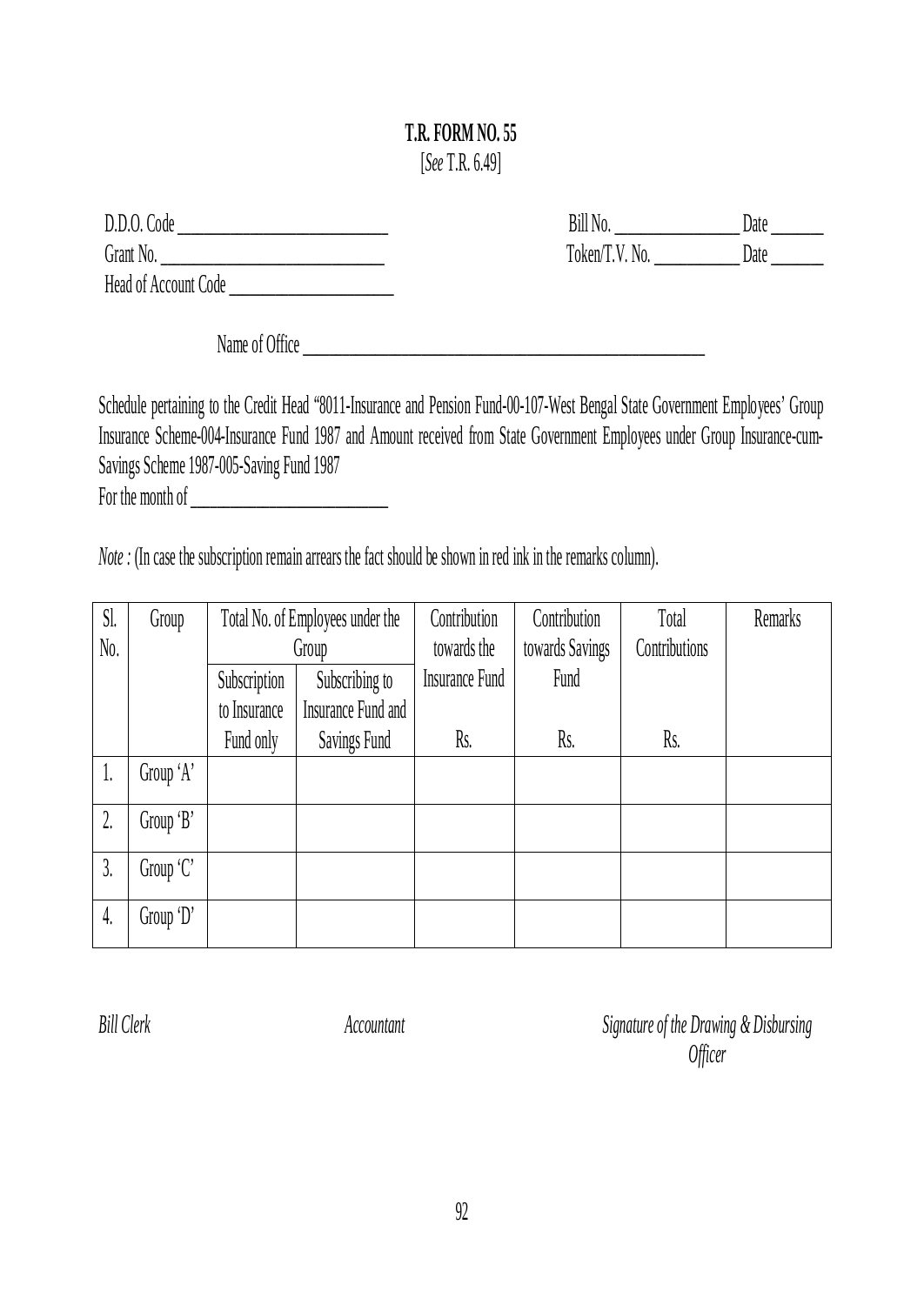- **N.B. :** (a) In case of Central Government employees on deputation from the office of the Accountant General of this State or any other State the Head of Account may be indicated as "8658 - Suspense Account – 00 – 101 – PAO Suspense – PAO (Audit), Kolkata".
	- (b) In case of other Central Government Civil employees on deputation, the Head of Account may be indicated as "8658 Suspense Account – 00 – 101 – PAO Suspense – (Name of the concerned Ministry)"
	- (c) In case of Railway employees on deputation, the Head of Account may be indicated as "8658 Suspense Account 00 102 – Suspense Account – Civil – (FA & CAO of the concerned Railway).
	- (d) In case of other State Government employees on deputation, the Head of Account may be indicated as "8793 Inter-State Suspense Account – 00 – 101 – (Name of the concerned State)".

# **For use in the Treasury**

Checked and entered in the G.I.S.S. Register

*Junior Accountant Accountant / J.A.O. Signature of the T.O. / A.T.O. / P.A.O. / A.P.A.O.*

Date  $\Box$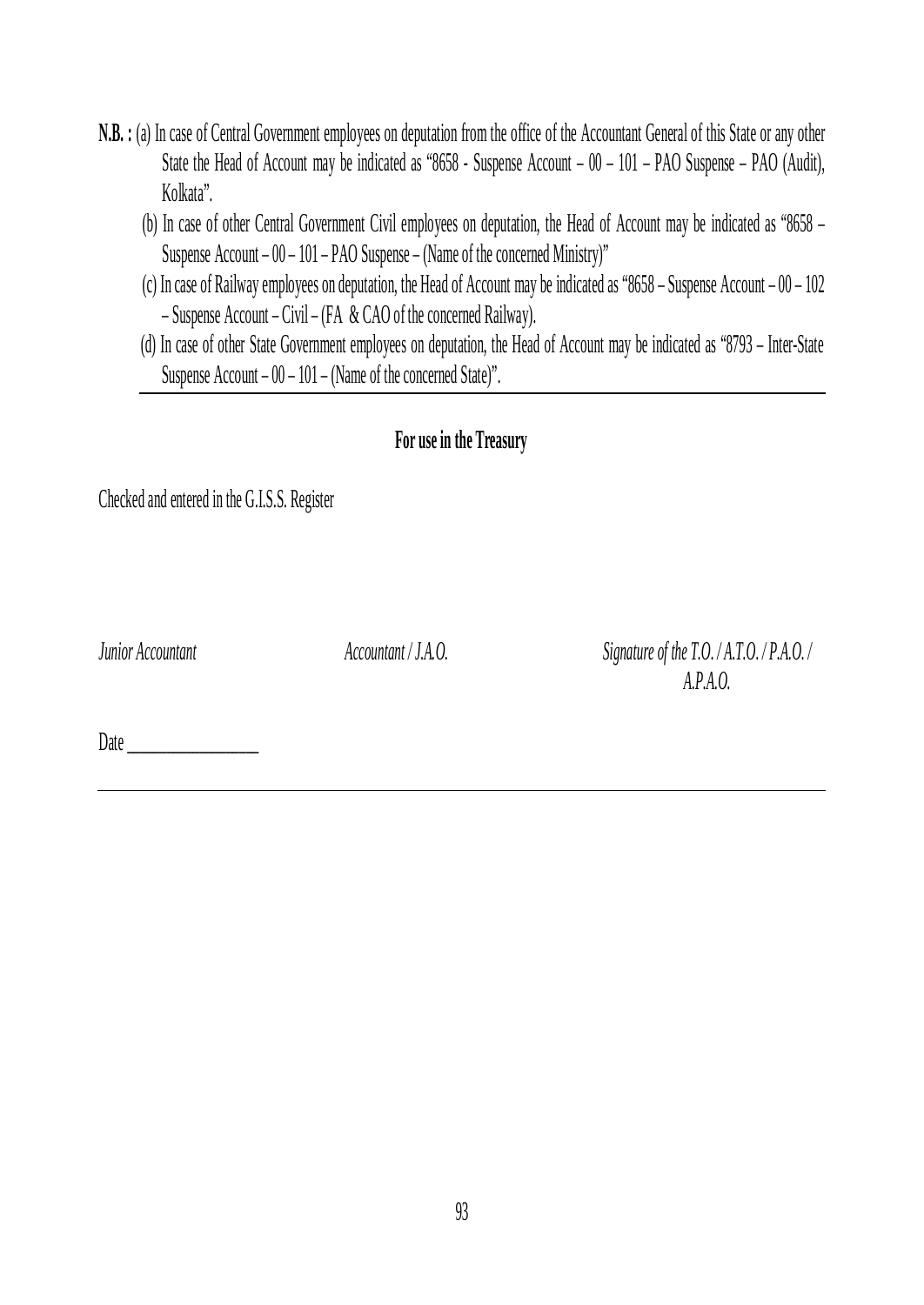# [*See* Sub-rule (1) of T.R. 6.49]

# **Register of Receipts of Subscription under West Bengal State Government Employees' Group Insurance-cum-Savings Scheme, 1987**

|                | Name: Treasury / Pay & Accounts Office | for the month of      |                     |           |           |           |  |  |
|----------------|----------------------------------------|-----------------------|---------------------|-----------|-----------|-----------|--|--|
| Sl.            | Name of D.D.O. or Foreign employer     | Challan No. & Date    | Number of employees |           |           |           |  |  |
| No.            |                                        | Token No./T.V.No. and |                     |           |           |           |  |  |
|                |                                        | Date                  | Group 'A'           | Group 'B' | Group 'C' | Group 'D' |  |  |
| $(\mathrm{l})$ |                                        |                       | (4)                 |           | (6)       |           |  |  |
|                |                                        |                       |                     |           |           |           |  |  |
|                |                                        |                       |                     |           |           |           |  |  |
|                |                                        |                       |                     |           |           |           |  |  |
|                |                                        |                       |                     |           |           |           |  |  |
|                |                                        |                       |                     |           |           |           |  |  |

|           |         |           | Total of | Total of          | Total   |           |         |           |         |               |
|-----------|---------|-----------|----------|-------------------|---------|-----------|---------|-----------|---------|---------------|
| Group 'A' |         | Group 'B' |          | Group 'C'         |         | Group 'D' |         | Insurance | Savings | Contributions |
| Insurance | Savings | Insurance | Savings  | Insurance         | Savings | Insurance | Savings | Fund      | Fund    |               |
| (8)       | (9)     | (10)      | (11)     | $\left(12\right)$ | (13)    | (14)      | (15)    | (16)      | (17)    | (19)          |
|           |         |           |          |                   |         |           |         |           |         |               |
|           |         |           |          |                   |         |           |         |           |         |               |
|           |         |           |          |                   |         |           |         |           |         |               |
|           |         |           |          |                   |         |           |         |           |         |               |
|           |         |           |          |                   |         |           |         |           |         |               |
|           |         |           |          |                   |         |           |         |           |         |               |

*Dealing Assistant Accountant* **Treasury Officer**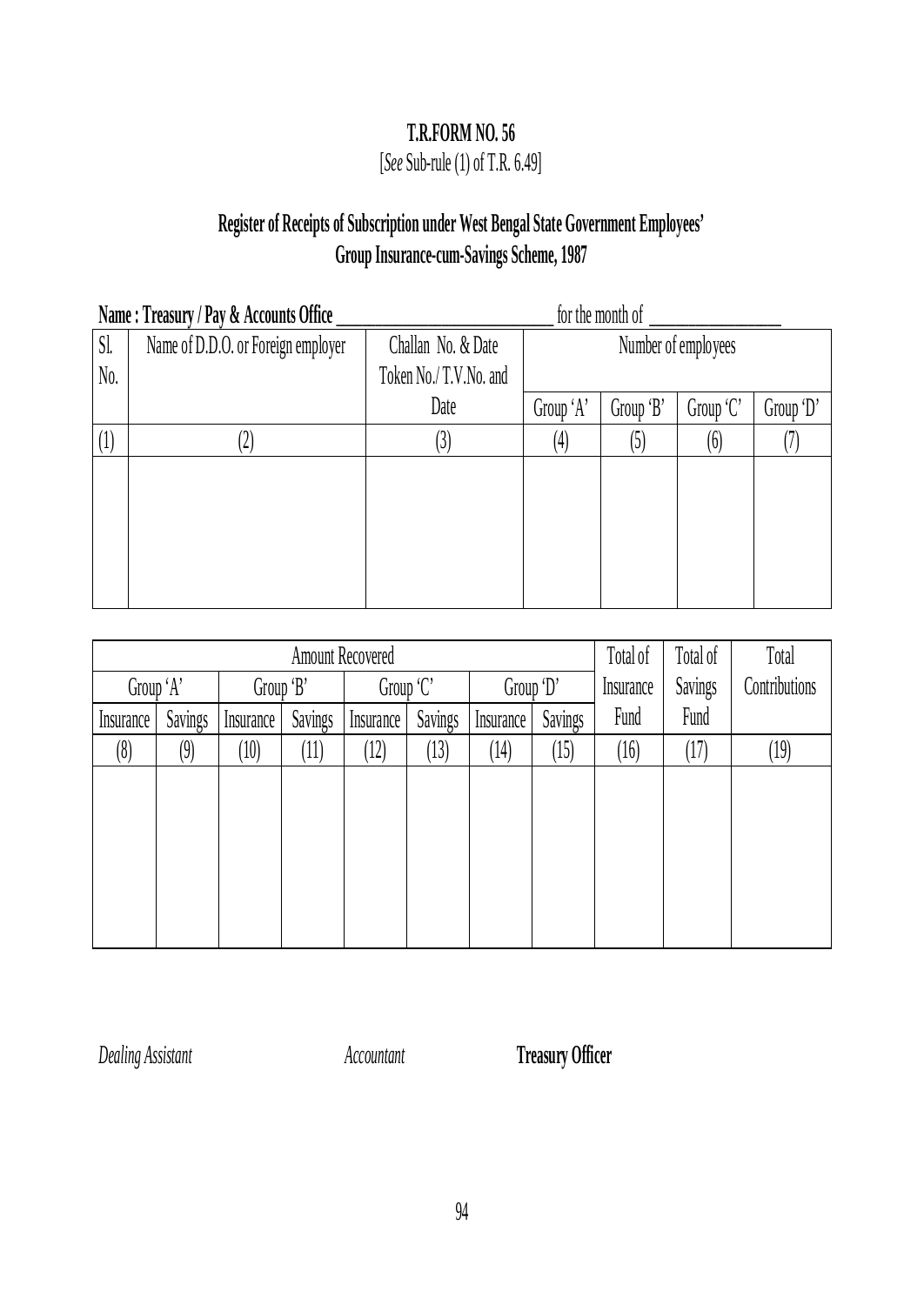# [*See* T.R. 6.49]

# **Schedule of Payments in case of death while in service or retirement/resignation under Group Insurance-cum-Savings Scheme, 1987**

| Name of the Treasury / Pay & Accounts Office<br>Payments for the month |                   |         |                   |           |             |                |                                            |      |                |            |                   |                |        |      |
|------------------------------------------------------------------------|-------------------|---------|-------------------|-----------|-------------|----------------|--------------------------------------------|------|----------------|------------|-------------------|----------------|--------|------|
| Date of                                                                | Voucher           | Name of |                   |           |             |                | Payments in case of death while in service |      |                |            |                   |                |        |      |
| payment                                                                | No. and           | D.D.0.  |                   | Group 'A' |             |                | Group 'B'                                  |      |                | Group $C'$ |                   | Group 'D'      |        |      |
|                                                                        | Date              |         | No.               | Insur-    | Sav-        | No.            | Insur-                                     | Sav- | N <sub>0</sub> | Insur-     | Sav-              | No.            | Insur- | Sav- |
|                                                                        |                   |         | 0 <sup>f</sup>    | ance      | <b>Ings</b> | 0 <sup>f</sup> | ance                                       | ings | $\delta$       | ance       | <b>ings</b>       | 0 <sup>f</sup> | ance   | ings |
|                                                                        |                   |         | death             |           |             | death          |                                            |      | death          |            |                   | death          |        |      |
| $\left( \left  {}\right. \right)$                                      | $\left( 2\right)$ | (3)     | $\left( 4\right)$ | (5)       | (6)         | (7)            | (8)                                        | (9)  | (10)           | (11)       | $\left(12\right)$ | (13)           | (14)   | (15) |
|                                                                        |                   |         |                   |           |             |                |                                            |      |                |            |                   |                |        |      |
|                                                                        |                   |         |                   |           |             |                |                                            |      |                |            |                   |                |        |      |
|                                                                        |                   |         |                   |           |             |                |                                            |      |                |            |                   |                |        |      |
|                                                                        |                   |         |                   |           |             |                |                                            |      |                |            |                   |                |        |      |
|                                                                        |                   |         |                   |           |             |                |                                            |      |                |            |                   |                |        |      |

| Total     |                   |         | Payments in case of retirement/resignation |         |         |         |                        |                   |      |              | Rem  |
|-----------|-------------------|---------|--------------------------------------------|---------|---------|---------|------------------------|-------------------|------|--------------|------|
| Insurance | Savings           |         | Group 'B'<br>Group 'A'                     |         |         |         | Group 'C'<br>Group 'D' |                   |      | Savings fund | arks |
|           |                   | No. of  | Savings                                    | No. of  | Savings | No. of  | Savings                | Savings<br>No. of |      |              |      |
|           |                   | persons | Fund                                       | persons | Fund    | persons | Fund                   | persons           | Fund |              |      |
| (16)      | $\left(17\right)$ | 18)     | (19)                                       | (20)    | (21)    | (22)    | 23)                    | (24)              | (25) | (26)         | (27) |
|           |                   |         |                                            |         |         |         |                        |                   |      |              |      |
|           |                   |         |                                            |         |         |         |                        |                   |      |              |      |
|           |                   |         |                                            |         |         |         |                        |                   |      |              |      |
|           |                   |         |                                            |         |         |         |                        |                   |      |              |      |
|           |                   |         |                                            |         |         |         |                        |                   |      |              |      |
|           |                   |         |                                            |         |         |         |                        |                   |      |              |      |

*Dealing Assistant Accountant* **Treasury Officer**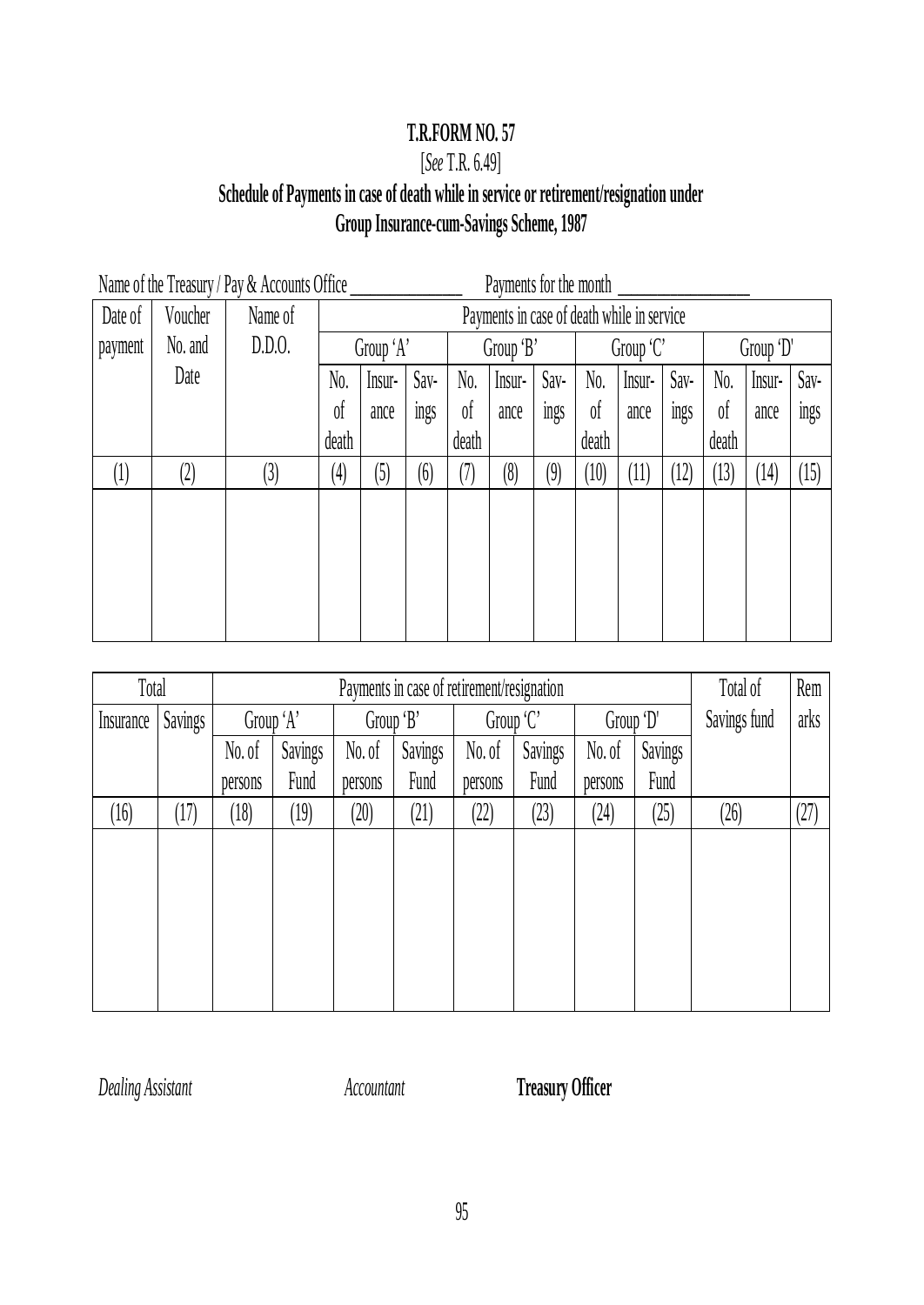### [*See* T.R. 6.49]

# **Consolidated Schedule of Receipts and Payments of West Bengal Sate Government Employees' Group Insurance-cum-Savings Scheme, 1987** Name of the Treasury <u>Queen</u>

| eceints in the month of |  |  |  |
|-------------------------|--|--|--|

|           | Receipts in the month of |                |                     |         |  |  |  |  |  |
|-----------|--------------------------|----------------|---------------------|---------|--|--|--|--|--|
| Group     | No. of employees         | Insurance Fund | <b>Savings Fund</b> | Remarks |  |  |  |  |  |
| Group 'A' |                          |                |                     |         |  |  |  |  |  |
| Group 'B' |                          |                |                     |         |  |  |  |  |  |
| Group 'C' |                          |                |                     |         |  |  |  |  |  |
| Group 'D' |                          |                |                     |         |  |  |  |  |  |
| Total     |                          |                |                     |         |  |  |  |  |  |

# Payments in the month of \_\_\_\_\_\_\_\_\_\_\_\_\_\_\_\_\_\_\_\_\_\_\_

(A) *In case of death while in service :*

| Group      | No. of death   | <b>Insurance Fund</b> | <b>Savings Fund</b> | Remarks |
|------------|----------------|-----------------------|---------------------|---------|
|            | $\overline{2}$ |                       | $^{\prime}4$        |         |
| Group 'A'  |                |                       |                     |         |
| Group 'B'  |                |                       |                     |         |
| Group $C'$ |                |                       |                     |         |
| Group $D'$ |                |                       |                     |         |
| Total      |                |                       |                     |         |

(B) *In case of retirement/resignation etc.*

| Group     | No. of persons retired / | Savings Fund | Total               |         |
|-----------|--------------------------|--------------|---------------------|---------|
|           | resigned etc.            |              | Payment from        |         |
|           |                          |              | <b>Savings Fund</b> | Remarks |
|           |                          |              | $(4)+(8)$           |         |
| (6)       |                          | (8)          | (9)                 | (10)    |
| Group 'A' |                          |              |                     |         |
| Group 'B' |                          |              |                     |         |
| Group 'C' |                          |              |                     |         |
| Group 'D' |                          |              |                     |         |
| Total     |                          |              |                     |         |

*Dealing Assistant Accountant*

*Signature of Pay & Accounts Officer/ Treasury Officer*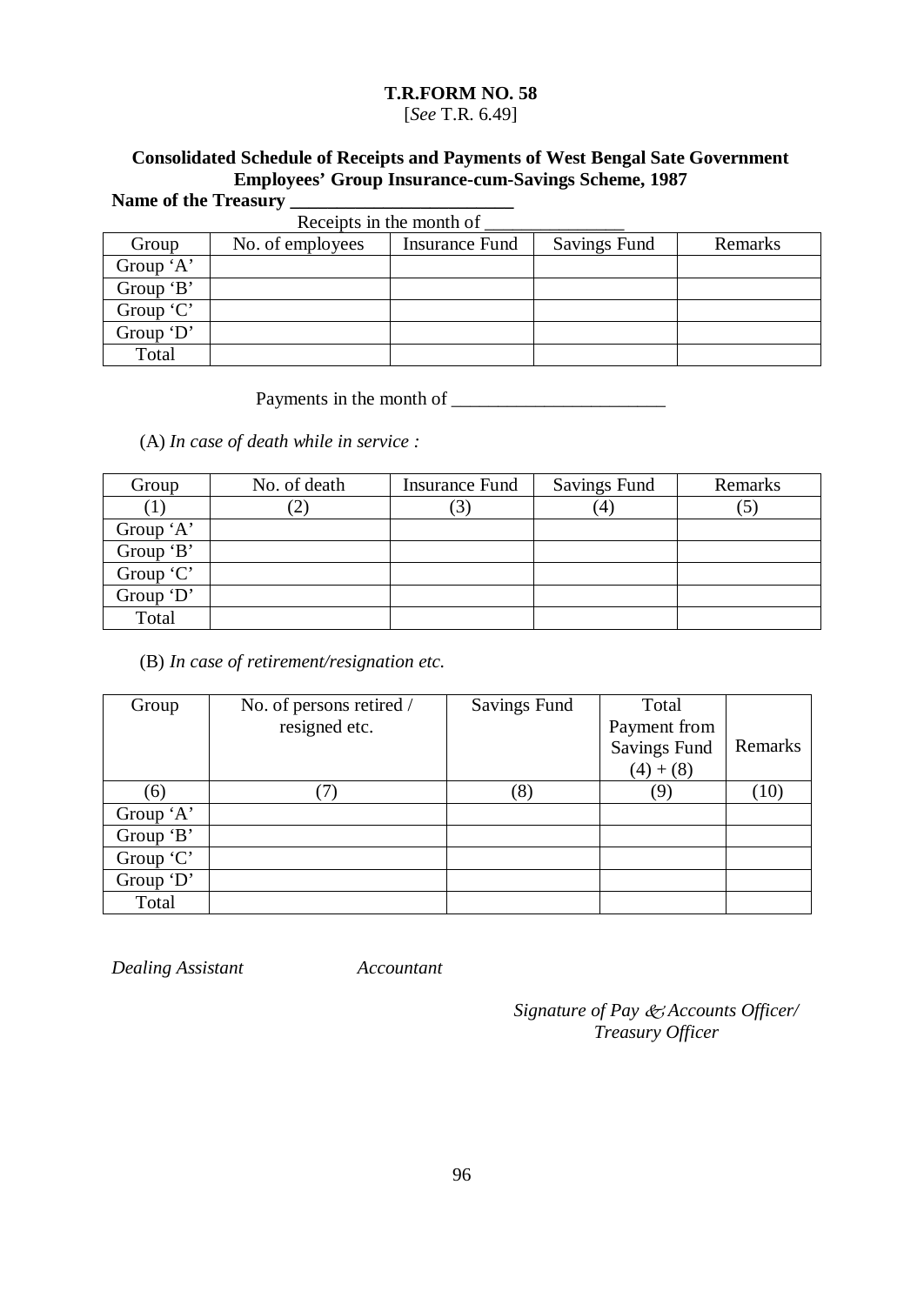[*See* T.R. 6.49]

### **Plus-Minus Memorandum of West Bengal State Government Employees' Group Insurance Scheme, 1983 / 1987 \***

### **Name of the Treasury \_\_\_\_\_\_\_\_\_\_\_\_\_\_\_\_\_\_\_\_\_\_\_\_**

Memorandum of Savings Fund & Insurance Fund (*Plus-Minus Memorandum*)

|                |              | Insurance Fund for |                   | 20                 |         |
|----------------|--------------|--------------------|-------------------|--------------------|---------|
| <b>Balance</b> | Additions to | Total              | Deductions        | Balance at the end | Remarks |
| from the last  | balance this |                    | from balance      | of each month      |         |
| month          | month        |                    |                   |                    |         |
|                | (2)          | $\mathfrak{Z}$     | $\left( 4\right)$ | $\mathfrak{S}$ )   | (6)     |
|                |              |                    |                   |                    |         |
|                |              |                    |                   |                    |         |
|                |              |                    |                   |                    |         |
|                |              |                    |                   |                    |         |
|                |              |                    |                   |                    |         |
|                |              |                    |                   |                    |         |

### Savings Fund for \_\_\_\_\_\_\_\_\_\_\_\_\_\_\_\_\_\_\_\_\_\_20\_\_

| Additions to<br>balance this | Total | Deductions<br>from balance | Balance at<br>the end of | Remarks    |
|------------------------------|-------|----------------------------|--------------------------|------------|
|                              |       |                            |                          |            |
| (2)                          | (3)   | $\left( 4\right)$          | (5)                      | (6)        |
|                              |       |                            |                          |            |
|                              |       |                            |                          |            |
|                              |       |                            |                          |            |
|                              |       |                            |                          |            |
|                              | month |                            |                          | each month |

*Dealing Assistant Accountant*

*Signature of Pay Accounts Officer/ Treasury Officer*

 \* Separate Plus Minus Memo should be used for G.I. 83 & G.I. 87.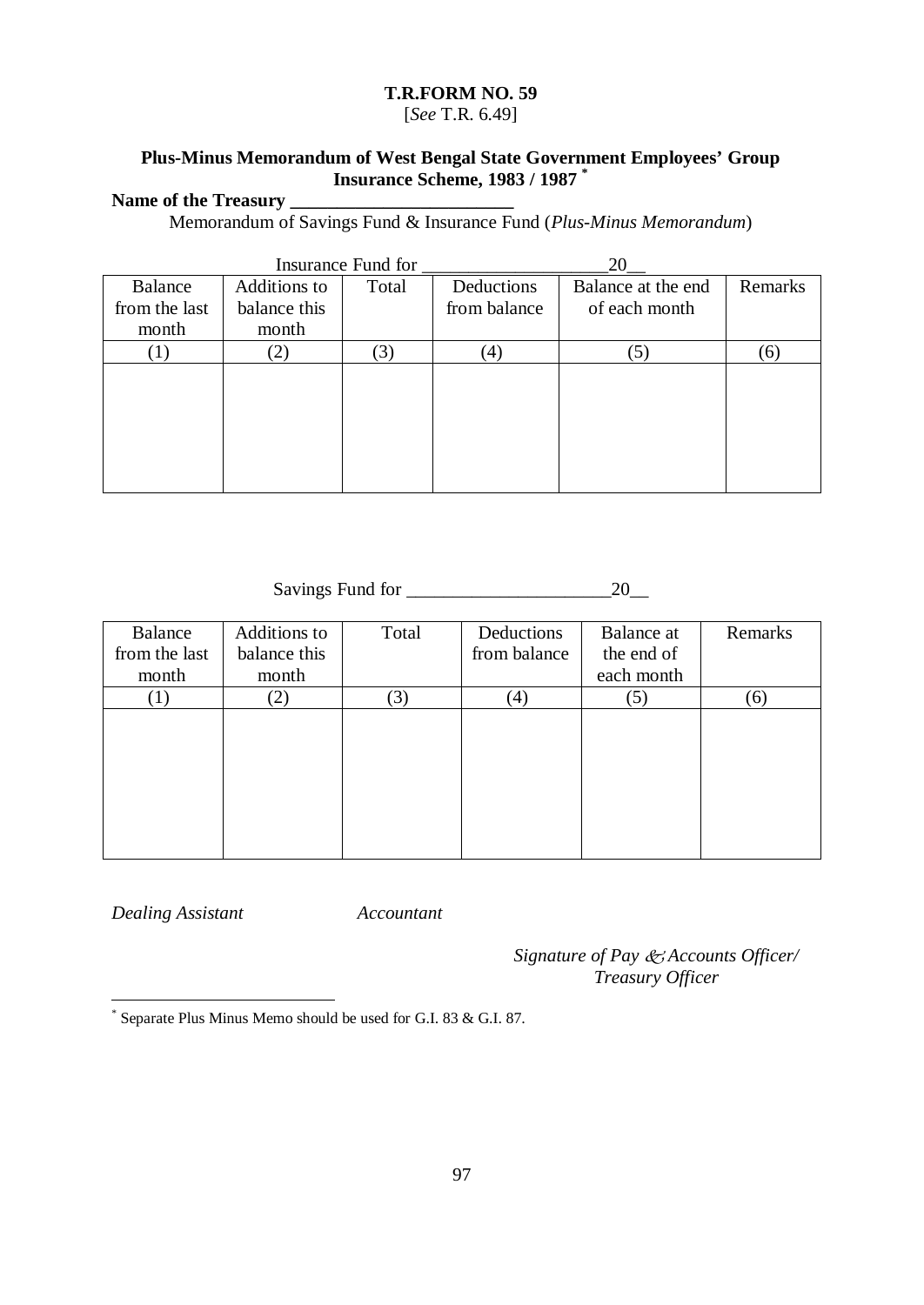[*See* T.R. 6.48 and T.R. 6.49]

# **Bill for withdrawal from West Bengal Government Employees' Group Insurance-cum-Savings Scheme, 1983 / 1987 \* – For Savings Fund For the month of \_\_\_\_\_\_\_\_\_\_\_\_\_\_\_\_\_\_20\_\_)**

| D.D.O. Code                                                                                                             |                                                  | Token/T.V. No. ______________ Date                |
|-------------------------------------------------------------------------------------------------------------------------|--------------------------------------------------|---------------------------------------------------|
| Name of the Government employee with<br>office designation held on the day before<br>the day of cessation of employment | No. and date of<br>letter sanctioning<br>payment | Amount payable from<br>Savings Fund with interest |
|                                                                                                                         |                                                  |                                                   |
|                                                                                                                         |                                                  |                                                   |
| <b>Bill Clerk</b><br>Signed:                                                                                            | Accountant                                       | Signature $\&$ designation of D.D.O.              |
|                                                                                                                         |                                                  |                                                   |
|                                                                                                                         | <b>For use at the Treasury</b>                   |                                                   |
|                                                                                                                         |                                                  |                                                   |
| Examined and entered.                                                                                                   |                                                  |                                                   |
| Accountant/J.A.O.                                                                                                       |                                                  | T.O./A.T.O./P.A.O./A.P.A.O.                       |
| For use in the Office of the Accountant General (Audit), WB                                                             |                                                  |                                                   |
| Admitted Rs.<br>Objected Rs. _______________ for reasons stated below.                                                  |                                                  |                                                   |
| Auditor                                                                                                                 |                                                  | SO/AAO/Audit Officer                              |

 \* Strike out which is not applicable # In case of Death mention the name of each payee with amount payable to each.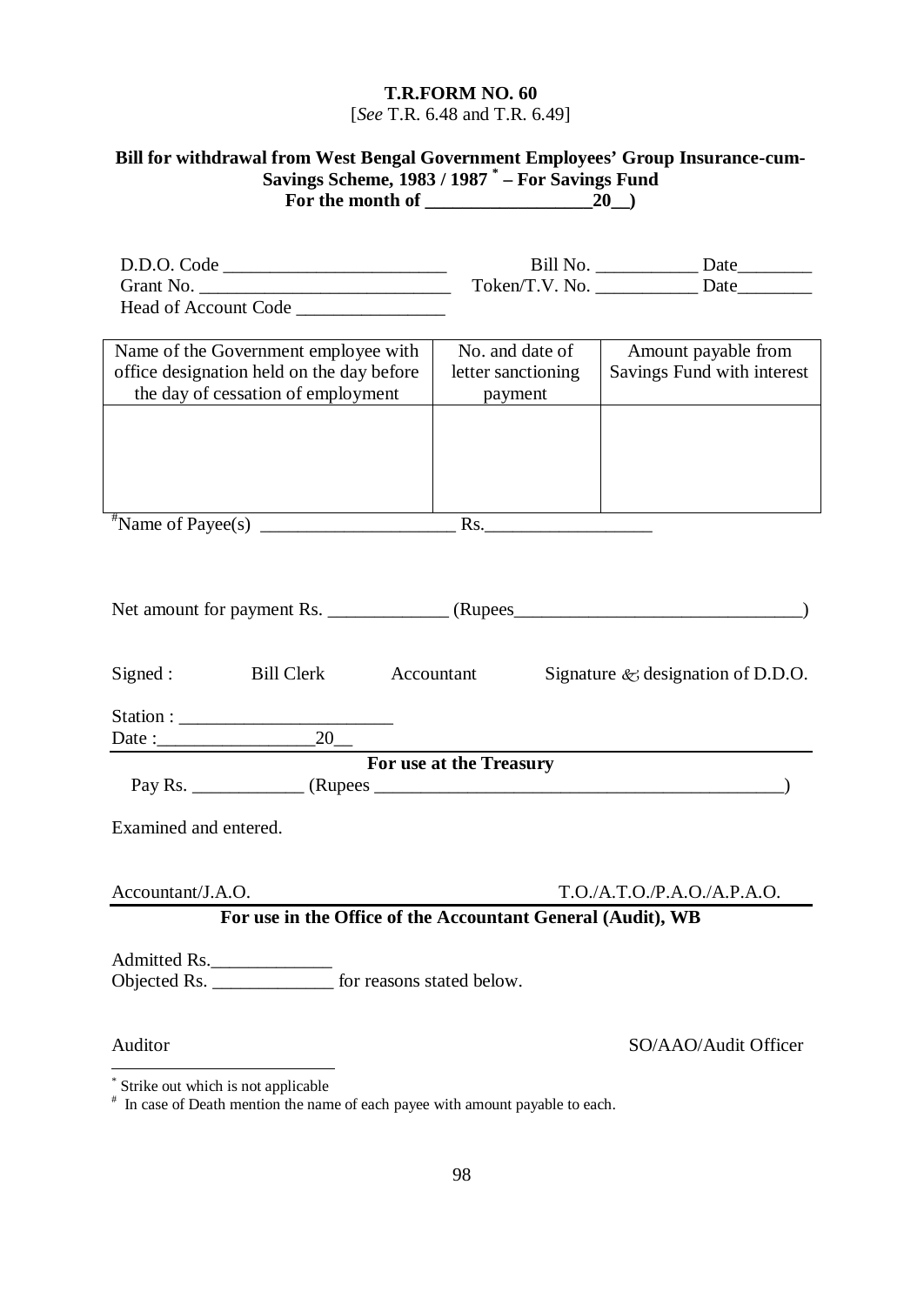[*See* T.R. 6.48 and T.R. 6.49]

# **Bill for withdrawal from West Bengal Government Employees' Group Insurance-cum-Savings Scheme, 1983 / 1987\* (Insurance Fund) in respect of subscriber of his demise while in service for the month of \_\_\_\_\_\_\_\_\_\_\_\_\_\_\_\_20\_\_**

| D.D.O. Code No.                                                         |                                                             |                         | Bill No. Date |                                      |
|-------------------------------------------------------------------------|-------------------------------------------------------------|-------------------------|---------------|--------------------------------------|
|                                                                         |                                                             |                         |               |                                      |
| Head of Account Code No.                                                |                                                             |                         |               |                                      |
| Name and Designation<br>of the Government                               | No. & date of letter sanctioning<br>the amount              |                         |               | Amount payable                       |
| employee                                                                |                                                             |                         |               | Insurance Fund Total Rs.             |
|                                                                         |                                                             |                         |               |                                      |
|                                                                         |                                                             |                         |               |                                      |
|                                                                         |                                                             |                         |               |                                      |
| Signed:                                                                 | Bill Clerk Accountant                                       |                         |               | Signature $\&$ designation of D.D.O. |
| Date:                                                                   | $20$ –                                                      |                         |               |                                      |
|                                                                         |                                                             | For use at the Treasury |               |                                      |
|                                                                         |                                                             |                         |               |                                      |
| Examined and entered.                                                   |                                                             |                         |               |                                      |
| Accountant/J.A.O.                                                       |                                                             |                         |               | T.O.A.T.O.P.A.O.A.P.A.O.             |
|                                                                         | For use in the Office of the Accountant General (Audit), WB |                         |               |                                      |
| Admitted Rs.<br>Objected Rs. ________________ for reasons stated below. |                                                             |                         |               |                                      |
| Auditor                                                                 |                                                             |                         |               | SO/AAO/Audit Officer                 |

 \* Strike out which is not applicable

<sup>#</sup> In case of Death mention the name of each payee with amount payable to each.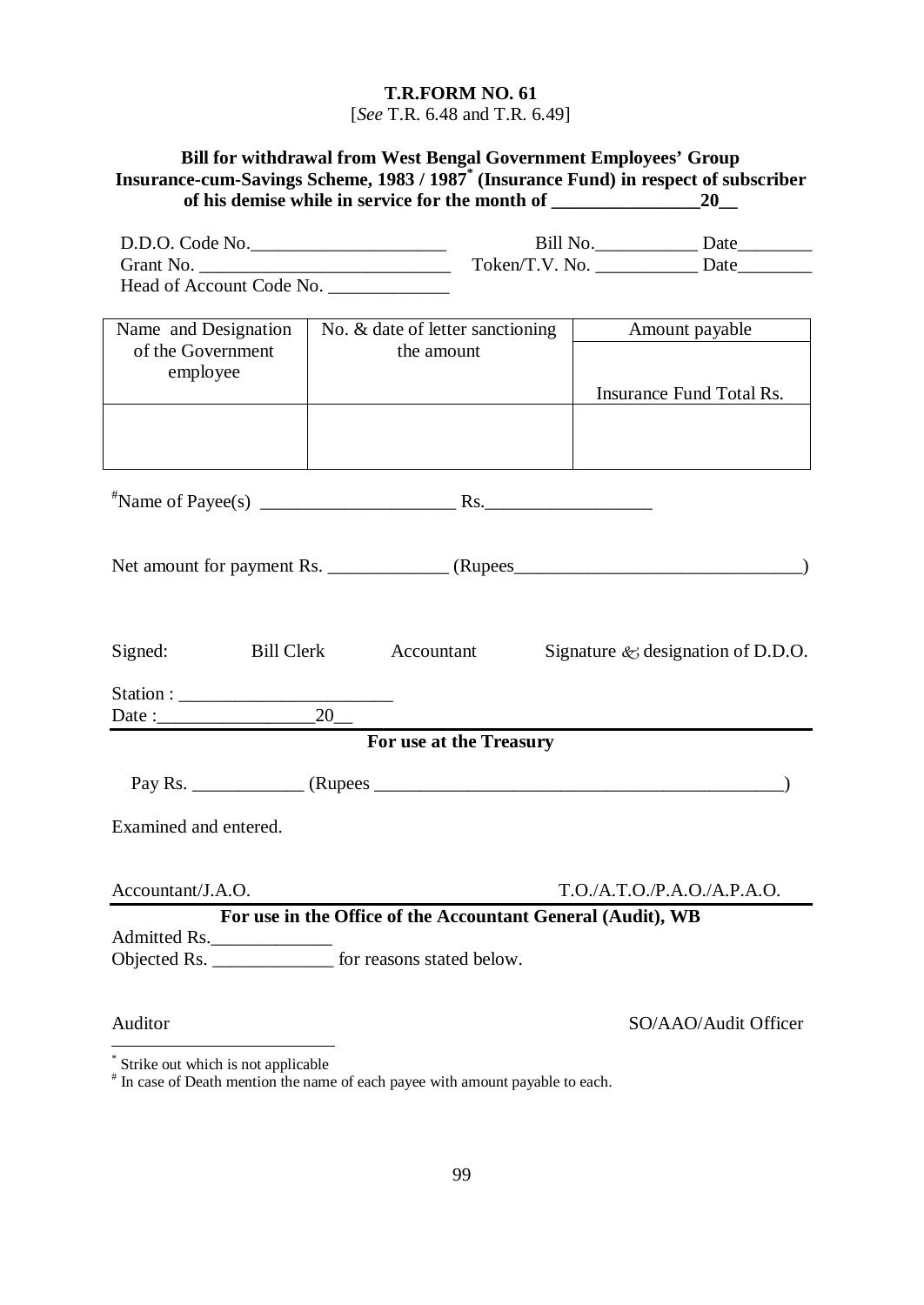### [*See* T.R. 6.49]

### **Annual Statement for 20\_\_\_ showing the number of persons subscribing to the Group Insurance Scheme and the number for whom payments were made.**

Year of the Report :

# PART I

No. of the employees subscribing to the Group Insurance Scheme at the composite rate:

| In April 20_    |           |              |                     | In April 20__       |       |       |           |       |                     |
|-----------------|-----------|--------------|---------------------|---------------------|-------|-------|-----------|-------|---------------------|
| (Previous year) |           |              |                     | (Current year)      |       |       |           |       |                     |
| Group           | Group     | Group        | Group               | Total               | Group | Group | Group     | Group | Total               |
| $\mathbf{A}$    | B         | $\mathsf{C}$ |                     | Cols.               | A     | B     | $\subset$ |       | Cols.               |
|                 |           |              |                     | $(1 \text{ to } 4)$ |       |       |           |       | $(6 \text{ to } 9)$ |
|                 | $\hat{c}$ | (3)          | $\langle 4 \rangle$ | (5)                 | (6)   |       | (8)       | (9)   | (10)                |
|                 |           |              |                     |                     |       |       |           |       |                     |
|                 |           |              |                     |                     |       |       |           |       |                     |
|                 |           |              |                     |                     |       |       |           |       |                     |

# PART II

No. of cases in which payments were made during the previous year 20\_\_\_ because of (i) death and (ii) other cases :

| (i) death |                 |       |                   |                  |  |  |  |
|-----------|-----------------|-------|-------------------|------------------|--|--|--|
| Group     | Group           | Group | Group             | Total            |  |  |  |
|           |                 |       |                   | (Cols. 11 to 14) |  |  |  |
|           | 12 <sub>1</sub> | 13    | $\left(14\right)$ | 1 J              |  |  |  |
|           |                 |       |                   |                  |  |  |  |
|           |                 |       |                   |                  |  |  |  |
|           |                 |       |                   |                  |  |  |  |
|           |                 |       |                   |                  |  |  |  |

### PART III

#### (ii) Other cases

| Group | Group | Group | Group           | Total            |
|-------|-------|-------|-----------------|------------------|
|       |       |       |                 | (Cols. 16 to 19) |
| 16)   |       | 10.   | 19 <sup>°</sup> | $^{\prime}20$    |
|       |       |       |                 |                  |
|       |       |       |                 |                  |
|       |       |       |                 |                  |
|       |       |       |                 |                  |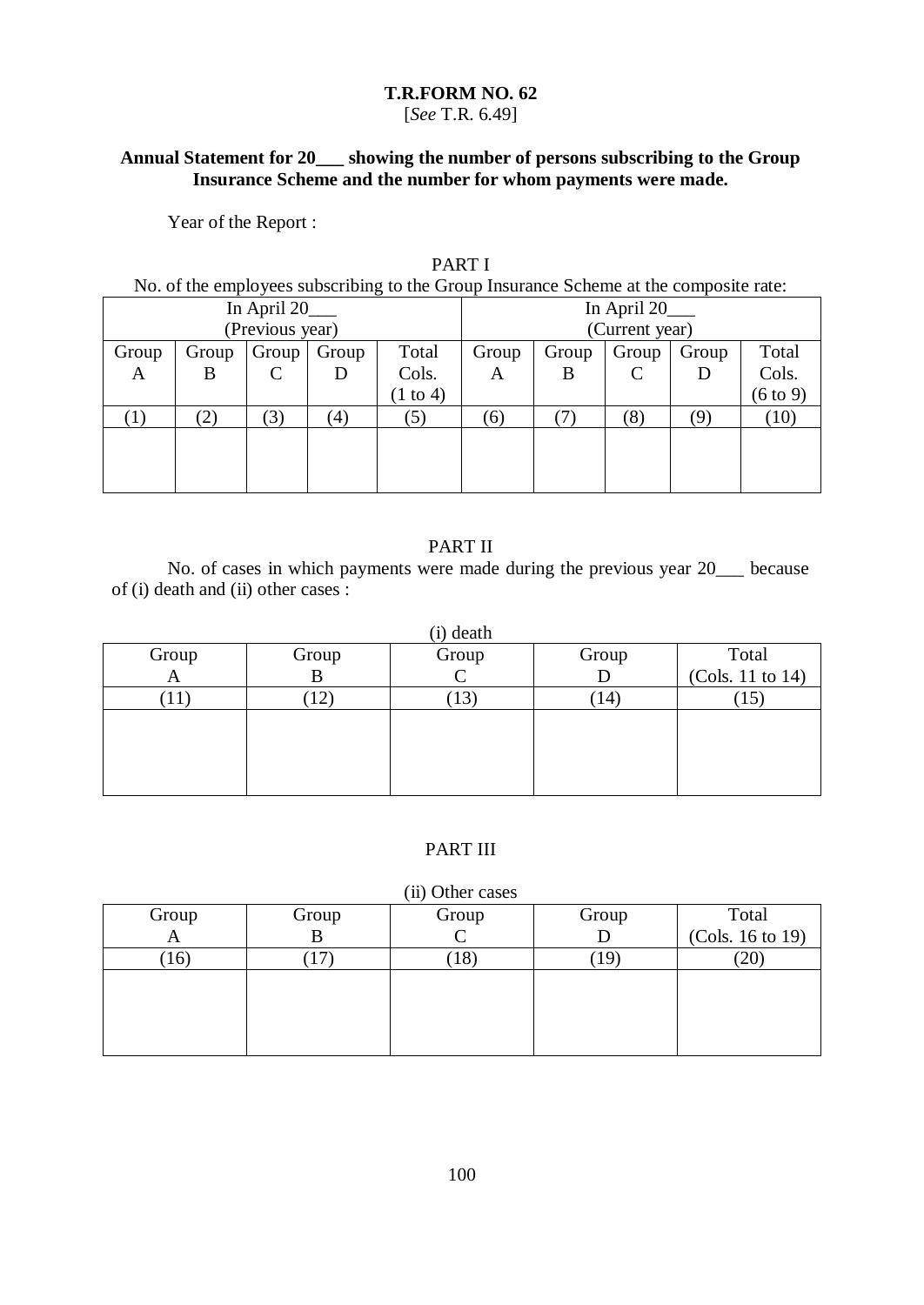### **T. R. FORM NO. 63** [*See* Appendix 4, Part – I, Rule 10 & Rule 11]

# **Consolidated Issue-cum-Schedule of \_\_\_\_\_\_\_\_\_\_\_\_\_\_\_\_\_\_\_ (division) for the month of**   $20$

D.D.O. Code \_\_\_\_\_\_\_\_\_\_\_\_\_\_\_\_\_\_\_\_\_\_\_\_ Grant No. \_\_\_\_\_\_\_\_\_\_\_\_\_\_\_\_\_\_\_\_\_\_\_\_\_\_\_ Head of Account Code

| Date of<br>payment |     | Particulars of cheques issued*<br>(to be filled in by the Division) |        |     | Particulars of Cheques encashed**<br>(to be filled in by the Treasury) |        |  |
|--------------------|-----|---------------------------------------------------------------------|--------|-----|------------------------------------------------------------------------|--------|--|
|                    | No. | <b>Book</b>                                                         | Amount | No. | <b>Book</b>                                                            | Amount |  |
| (1)                | (2) | (3)                                                                 | (4)    | (5) | (6)                                                                    | (7)    |  |
|                    |     |                                                                     |        |     |                                                                        |        |  |
|                    |     |                                                                     |        |     |                                                                        |        |  |
|                    |     |                                                                     |        |     |                                                                        |        |  |
|                    |     |                                                                     |        |     |                                                                        |        |  |
|                    |     |                                                                     |        |     |                                                                        |        |  |
|                    |     |                                                                     |        |     |                                                                        |        |  |

\*Cheques which are encashed during the month will be ticked in red ink by the Treasury in columns (2), (3) and (4).

\*\*Cheques which are encashed during the month, but not mentioned in columns (2), (3) and  $(4)$  will be detailed in columns  $(5)$ ,  $(6)$  and  $(7)$ .

Encashment of cheques : Checked and verified.

Signed

Divisional Accountant/ Divisional Accounts Officer

Countersigned

| Accountant/J.A.O. | T.O.A.T.O.P.A.O./A.P.A.O. |      | Divisional Officer |
|-------------------|---------------------------|------|--------------------|
|                   |                           |      | Division           |
| Date              |                           | Date |                    |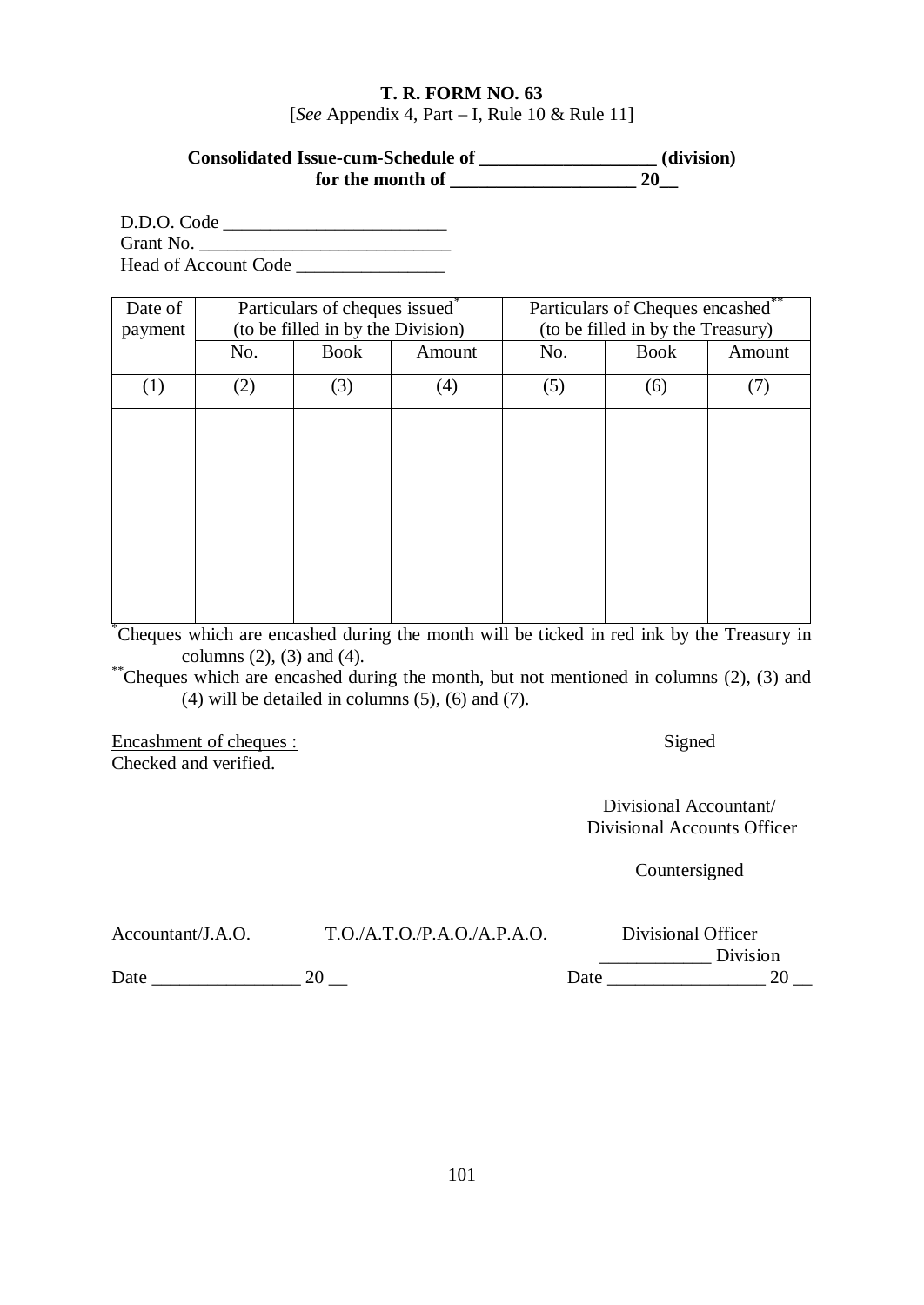### **T. R. FORM NO. 64** [See Rule 5 of Part I & Part II and Rule 11 of Part I of Appendix 4]

# **Consolidated Receipt-cum-Schedule of \_\_\_\_\_\_\_\_\_\_\_\_\_\_\_\_\_\_\_\_\_ (division) for the month of \_\_\_\_\_\_\_\_\_\_\_\_\_\_\_\_\_ 20\_\_**

D.D.O. Code \_\_\_\_\_\_\_\_\_\_\_\_\_\_\_\_\_\_\_\_\_\_\_\_ Grant No. \_\_\_\_\_\_\_\_\_\_\_\_\_\_\_\_\_\_\_\_\_\_\_\_\_\_\_ Head of Account Code

|                                        | <b>From the Division</b> |          |           |          |         |
|----------------------------------------|--------------------------|----------|-----------|----------|---------|
| Received from the Officer-in-Charge of | Number of credit         |          |           |          |         |
|                                        | item and the date of     |          |           |          |         |
|                                        | entry in Divisional      |          |           |          |         |
| Date of                                | Name of                  | By whom  | Number of | Amount   | Account |
| remittances                            | Treasury                 | remitted | Challan   | remitted |         |
| to Bank                                |                          |          |           |          |         |
|                                        |                          |          |           |          |         |
|                                        |                          |          |           |          |         |
|                                        |                          |          |           |          |         |
|                                        |                          |          |           |          |         |
|                                        |                          |          |           |          |         |
|                                        |                          |          |           |          |         |
|                                        |                          |          |           |          |         |
|                                        |                          |          |           |          |         |
|                                        |                          |          |           |          |         |
|                                        |                          |          |           |          |         |
|                                        |                          |          |           |          |         |
|                                        |                          |          |           |          |         |
|                                        |                          |          |           |          |         |

Checked and verified.

Signed

Divisional Accountant/ Divisional Accounts Officer

Countersigned

Accountant/J.A.O. T.O./A.T.O./P.A.O./A.P.A.O.

|      | Divisional Officer |
|------|--------------------|
|      | Division           |
| Date | 20                 |

Date \_\_\_\_\_\_\_\_\_\_\_\_\_\_\_\_ 20 \_\_ Date \_\_\_\_\_\_\_\_\_\_\_\_\_\_\_\_\_ 20 \_\_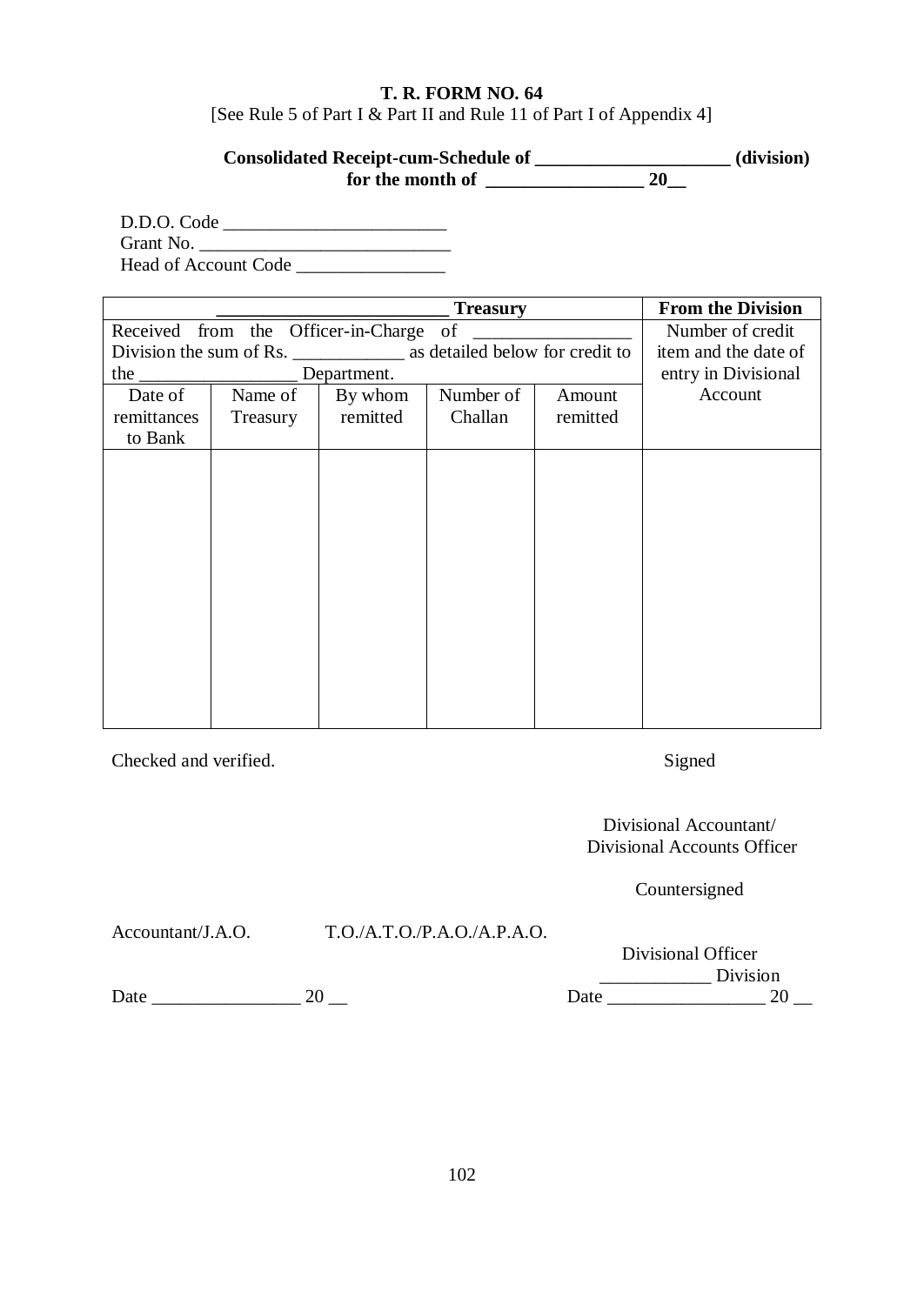### **T. R. FORM NO. 65 [See Para 5(c) of Appendix 17] (Adopted from FORM M (8) of West Bengal Estate Acquisition Rules, 1954)**

### **RECEIPT/BILL FOR ANNUAL INSTALMENT OF THE PRINCIPAL AND INTEREST ON WEST BENGAL ESTATE ACQUISITION BONDS/INTEREST ON OTHER GOVERNMENT PROMISSORY NOTES, BONDS**

| Grant No.<br>D.D.O. Code<br>T.No./T.V. No.<br>Date |
|----------------------------------------------------|
| Receipt no. *                                      |

Head of account (code) …………………………………………………………

Received from the Government Treasury at ……………….. the annual instalment of the principal with interest due on the West Bengal Estate Acquisition Compensation BONDS /INTEREST ON …………. % west Bengal LOAN BOND/West Bengal PROMISSORY NOTES as noted below :-

| No. of<br>bond | Amount<br>yearly<br>Amount of<br>instalment#<br>of each |           | Number<br>οf<br>yearly | Total amount due#    |           | Date upto<br>which | Name<br>and          |                      |  |
|----------------|---------------------------------------------------------|-----------|------------------------|----------------------|-----------|--------------------|----------------------|----------------------|--|
|                | bond                                                    | Principal | Interest               | instalment(s)<br>due | Principal | Interest           | instalment<br>is due | address<br>the<br>οf |  |
|                |                                                         |           |                        |                      |           |                    |                      | holder<br>the<br>οf  |  |
|                |                                                         |           |                        |                      |           |                    |                      | bond                 |  |
|                | $\overline{2}$                                          | 3         | 4                      | 5                    | 6         | ⇁                  | 8                    | 9                    |  |
|                | Rs.                                                     | Rs.       | Rs.                    |                      | Rs.       | Rs.                |                      |                      |  |
|                |                                                         |           |                        |                      |           |                    |                      |                      |  |
|                |                                                         |           |                        |                      |           |                    |                      |                      |  |

\$Deduct Income Tax At …………. % Surcharge……….. Net amount payable.

Total ……………… Total Received (……………)

**Signature** (State whether holder or holder's attorney or administrator)

Received payment

| Date | Signature of the DDO. |
|------|-----------------------|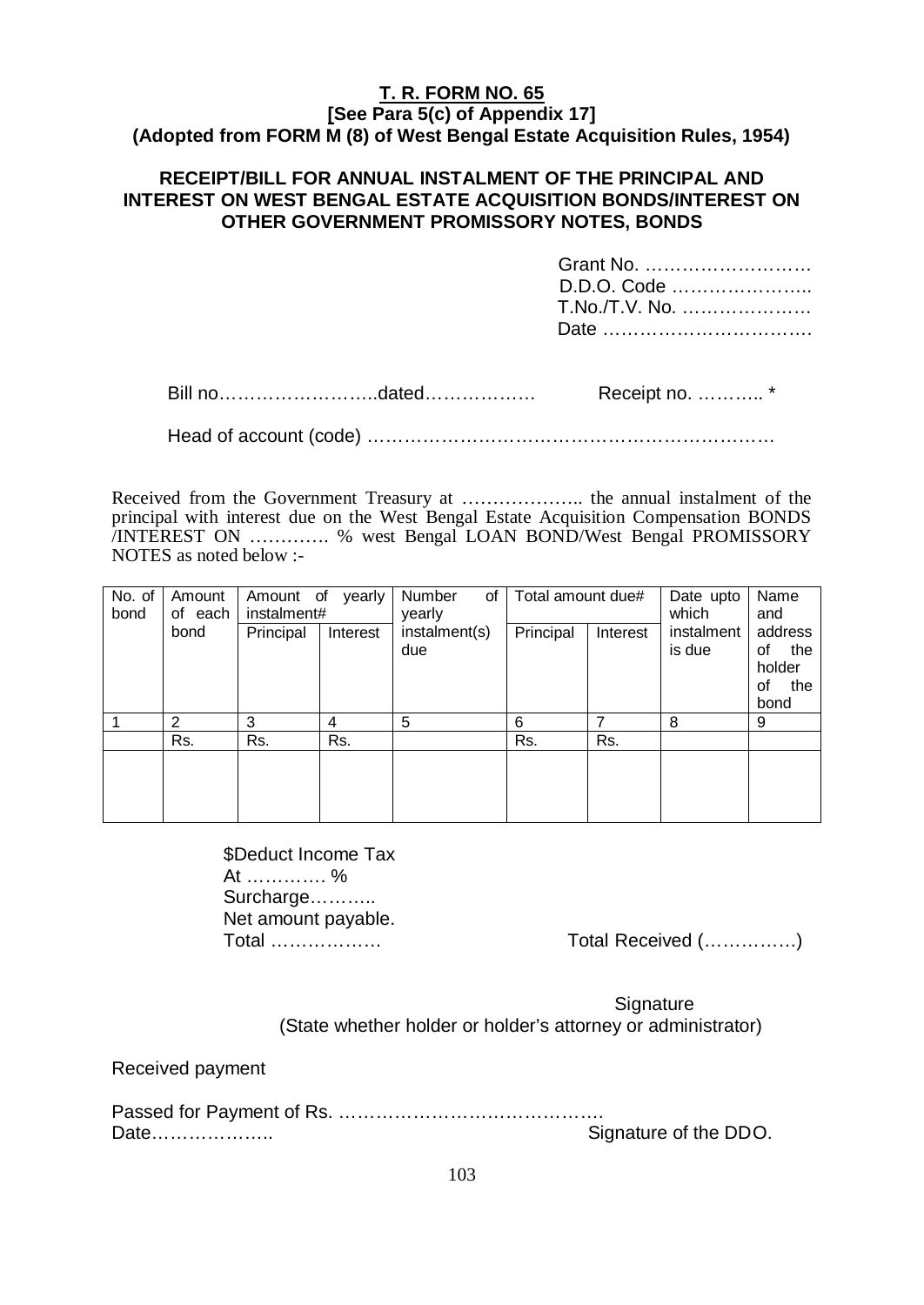| FOR USE IN TREASURY |                                                |                       |       |  |  |  |  |  |
|---------------------|------------------------------------------------|-----------------------|-------|--|--|--|--|--|
| Treasury voucher    | Classification of charts on account of-        |                       |       |  |  |  |  |  |
| No. and Date        | Principal under head                           | Interest under head   | Total |  |  |  |  |  |
|                     | "6003-Internal debt of                         | "2049-Interest        |       |  |  |  |  |  |
|                     | the state government-                          | Payment-60-interest   |       |  |  |  |  |  |
|                     | 00-106-compensation                            | on other obligations- |       |  |  |  |  |  |
|                     | & other bonds                                  | 701-miscellaneous-    |       |  |  |  |  |  |
|                     | (charged)-56-                                  | non-plan-006-interest |       |  |  |  |  |  |
|                     | repayment of loans" @<br>West<br>Bengal<br>on. |                       |       |  |  |  |  |  |
|                     |                                                | Acquisition<br>Estate |       |  |  |  |  |  |
|                     |                                                | Compensation          |       |  |  |  |  |  |
|                     |                                                | Bonds-50-             |       |  |  |  |  |  |
|                     |                                                | othercharges " @      |       |  |  |  |  |  |
|                     | 2                                              | 3                     | 4     |  |  |  |  |  |
|                     | Rs.                                            | Rs.                   | Rs.   |  |  |  |  |  |
|                     |                                                |                       |       |  |  |  |  |  |
|                     |                                                |                       |       |  |  |  |  |  |
|                     |                                                |                       |       |  |  |  |  |  |

Pay Rs……………. (in figures as well as in words) only as specified above.

…………….. Treasury Officer Treasury ………….

\*Herein insert the receipt no. as given in the acknowledgement in GSM 17A by the Treasury.

#SEPARATE RECEIPT/BILL SHOULD BE PREPARED AND SUBMITTED TO THE TREASURY FOR EACH OF PRINCIPAL AND INTEREST PORTION OF INSTALMENT SINCE PRINCIPAL AND INTEREST ARE DEBITBLE TO DISTINCTLY SEPARATE HEADS OF ACCOUNT.

\$INCOME TAX SHOULD NOT BE RECOVERED FROM THE PRINCIPAL PORTION OF THE INSTALMENTS INCOME TAX IS TO BE RECOVERED FROM THE INTEREST PORTION OF THE INSTALMENTS.

@The heads of account as mentioned here are applicable to the payment of principal and interest on West Bengal Estate Acquisition Bonds. For other bonds and promissory notes payment of West Bengal state government the respective payment should be booked under the appropriate heads of account as applicable.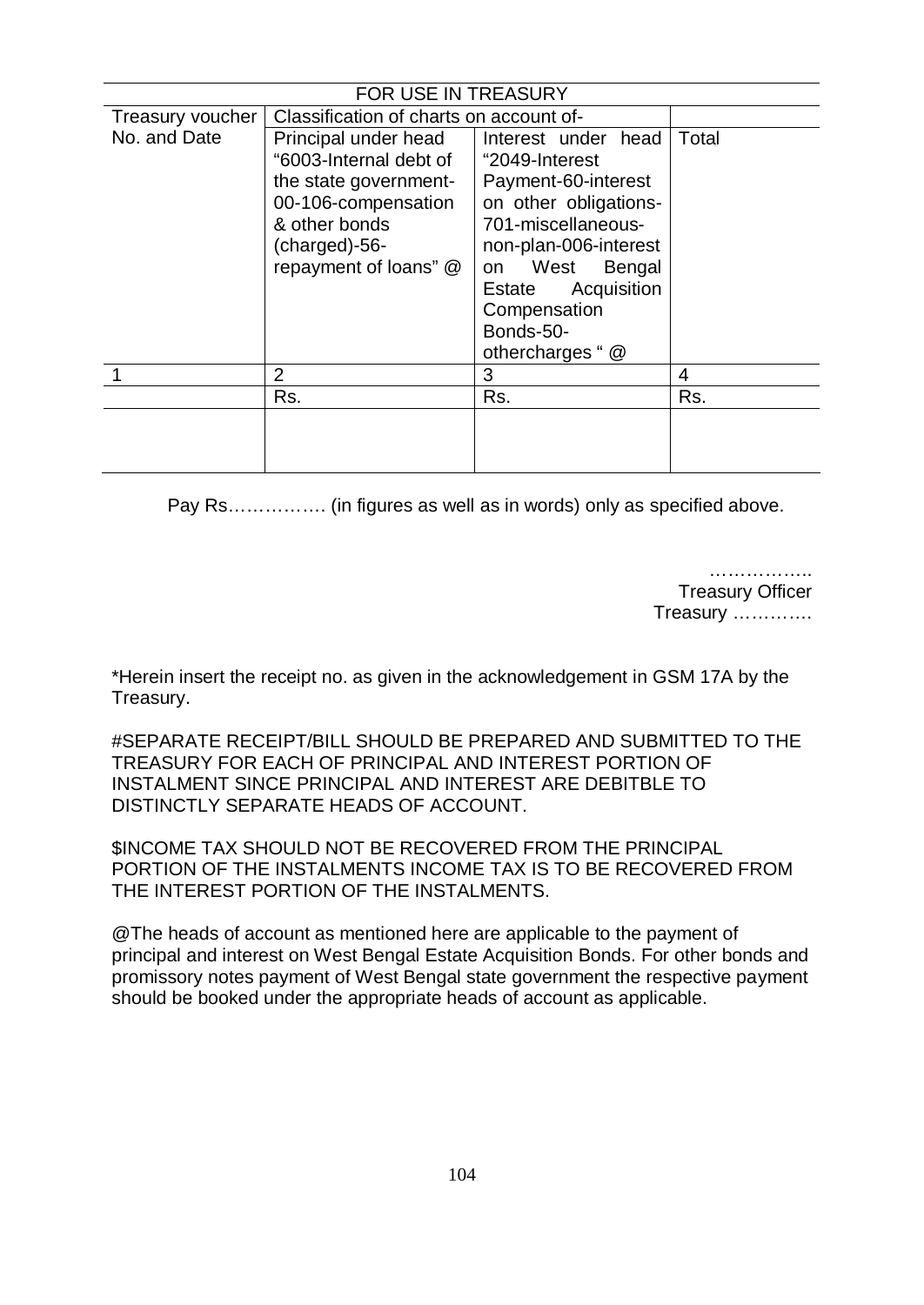### **[See T.R. 8.17(1)] ACQUITTANCE ROLL (Payment of Salary by Cash)**

### Acquittance Roll of Permanent (or Temporary) Establishment of …………………………………………………… for pay or

| Item<br>No. | Name | Designation | Net amount<br>payable |    |                                     |  | Dated signature (with<br>stamp where<br>necessary, unpaid items<br>to be noted as such and<br>attested) |
|-------------|------|-------------|-----------------------|----|-------------------------------------|--|---------------------------------------------------------------------------------------------------------|
|             |      |             | Rs.                   | Ρ. |                                     |  |                                                                                                         |
|             |      |             |                       |    |                                     |  |                                                                                                         |
|             |      |             |                       |    |                                     |  |                                                                                                         |
|             |      |             |                       |    |                                     |  |                                                                                                         |
|             |      |             |                       |    |                                     |  |                                                                                                         |
|             |      |             |                       |    |                                     |  |                                                                                                         |
|             |      | Total       |                       |    | Total unpaid<br>Rs<br><b>Rupees</b> |  |                                                                                                         |

Passed for Rs……………………………………………….(Rupees……………………………..) on the authority of Establishment Bill of

(in figures) (in words)

…………………..for ………………………..

**Cashier** 

*Drawing Officer*